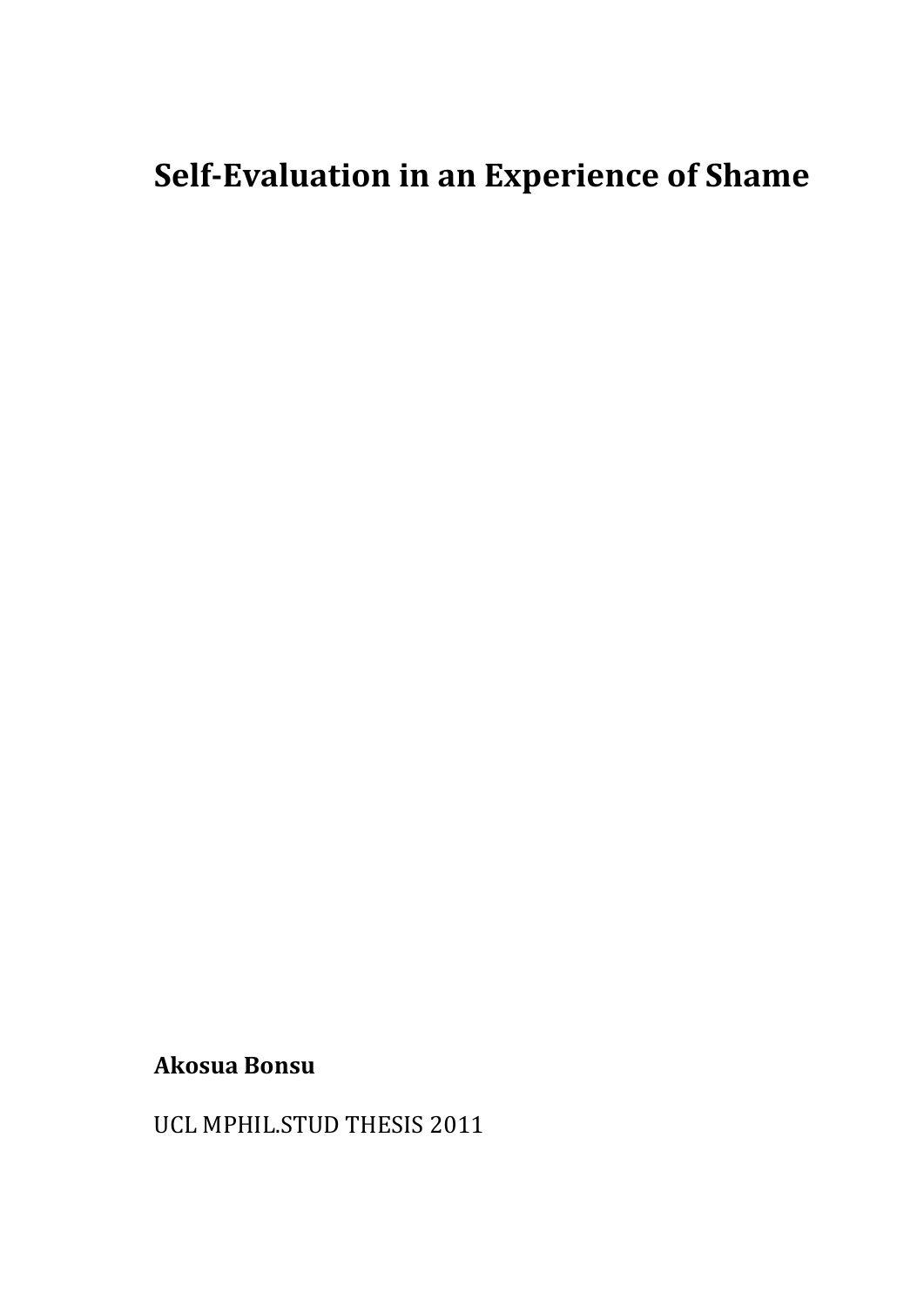# **Thanks to**

I would like to thank the members of the philosophy department at University College London, in particular, Dr. Lucy O'Brien who supervised the thesis. I owe a debt of gratitude to graduate students at UCL for many helpful discussions, particularly Craig French.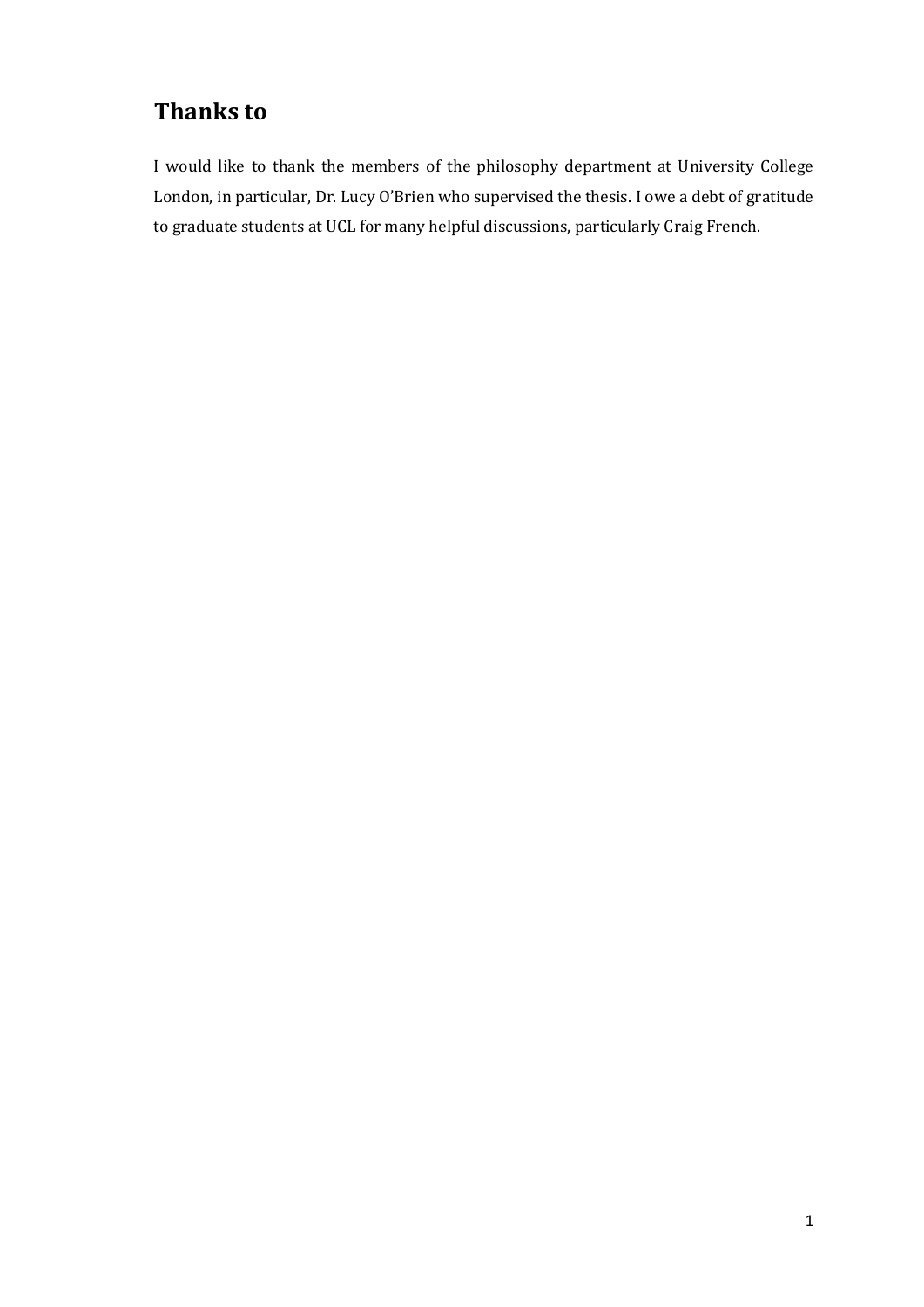# **Contents**

### **Introduction**

| 1. The Dominant View     | p. 4  |
|--------------------------|-------|
| 2. Self-Evaluations      | p. 7  |
| 3. Breakdown of Chapters | p. 14 |

### **Chapter 1**

| 1. Cognitive Theories of Emotions in Psychology | p. 17 |
|-------------------------------------------------|-------|
| 2. The Danger of Equivocation                   | p. 21 |
| 3. Empirical Support for Appraisal Theory       | p. 25 |
| 4. Methodological Worries                       | p. 29 |
| 5. Chapter Summary                              | p. 37 |

### **Chapter 2**

| 1. Weak and Strong Versions of The Dominant View | p. 39 |
|--------------------------------------------------|-------|
| 2. Recalcitrant Shame                            | p. 43 |
| 3. Shame by Association & Vicarious Shame        | p. 48 |
| 4. Chapter Summary                               | p. 51 |

### **Chapter 3**

| 1. Hume's Psychological Account of Shame                 | p. 53 |
|----------------------------------------------------------|-------|
| 2. The Moral to Draw from Hume's Theory of Pride & Shame | p. 57 |
| 3. A Special Look at Hume on Vicarious Shame             | p. 63 |
| 4. Chapter Summary                                       | p. 66 |

### **Conclusion p. 68**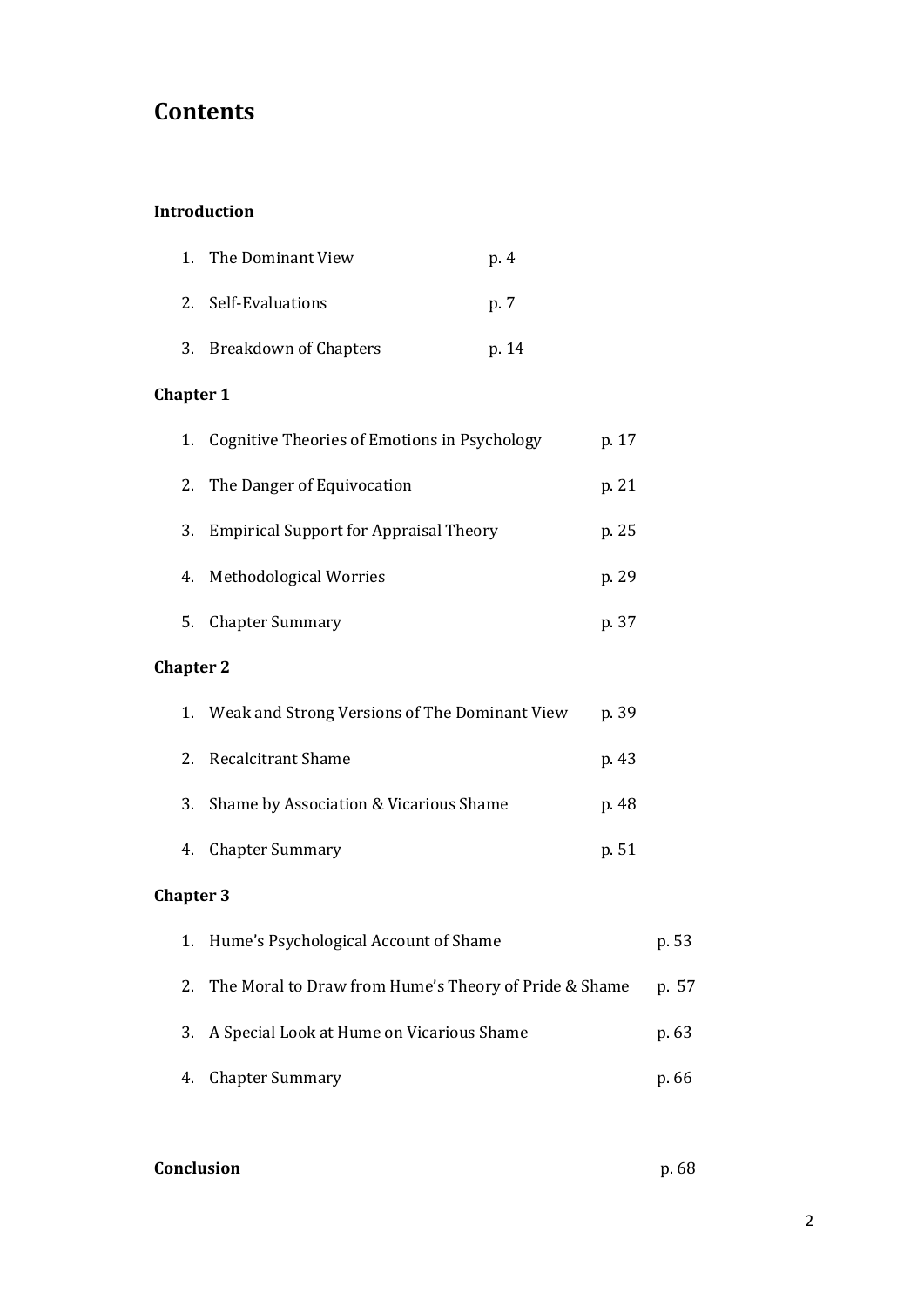### **Introduction**

#### **1. The Dominant View**

The purpose of this essay is to argue against the claim that shame is, or essentially involves, a negative self-evaluation. I refer to this claim about shame as 'The Dominant View' (DV). Within the range of cognitive theories of emotions, DV seems to have acquired the status of a platitude.<sup>1</sup> Gabrielle Taylor (1985 p.1), for example, introduces her seminal book on the emotions with the claim that "[a belief that one] has deviated from some norm" is constitutive of shame, pride and guilt.<sup>2</sup> Because these beliefs "amount to an assessment of the self" she labels the experiential episodes picked out by the concepts \*shame\*, \*pride\* and \*guilt\* *emotions of self-assessment*. Taylor goes on to claim that shame has two distinguishing features, one of which is "the self directed *adverse* judgment of the person feeling shame." This judgment, we are later told, is "constitutive of the emotion."<sup>3</sup> In sum, for Taylor, shame is an emotion which *constitutively* involves a negative self-evaluation. Likewise, Robert Solomon (1993 p. 187) expresses a commitment to DV when he writes "my shame *is* my judgement to the effect that I am responsible for an untoward situation or incident." By identifying shame with a negative self-evaluation Solomon's position is stronger than that of Taylor's in this respect: while Taylor allows for the possibility that shame may have other constitutive features Solomon does not. Solomon's position is unusual because of its strength.

The more usual expression of a commitment to DV is found in the claim that, for adult humans, shame *always involves* (in a way cashed out by the theory) a negative evaluation of the shamed subject. For example, Michael Lewis (1992 p. 75) writes that shame is "a consequence of a failure evaluation." Or more exactly, (Lewis 2002 p. 1181) "to be in a state of shame I must compare my actions against some standard, either my own or someone else's. My failure, relative to the standard, results in a state of shame." For Lewis then, the way in which the involvement of a negative self-evaluation is cashed out in his account of shame is *causal*. The thought is that shame always involves a negative selfevaluation because an adult is caused to be in a shame state only when she measures her actions in relation to some standard, value, or goals and finds that she falls short of them. Here two features are stressed. Firstly there is the *measuring*. Secondly there is the judgment that one has fallen short of that measure: a judgment which may express itself in the "global punitive judgment" that one is a failure *or* more simply in a subjects

<sup>1</sup> A cognitive theory of emotions is an account of the emotions in which propositionally structured attitudes such as beliefs or judgments play an essential role.

<sup>2</sup> Taylor 1985 p.1

<sup>3</sup> Taylor 1985 p. 64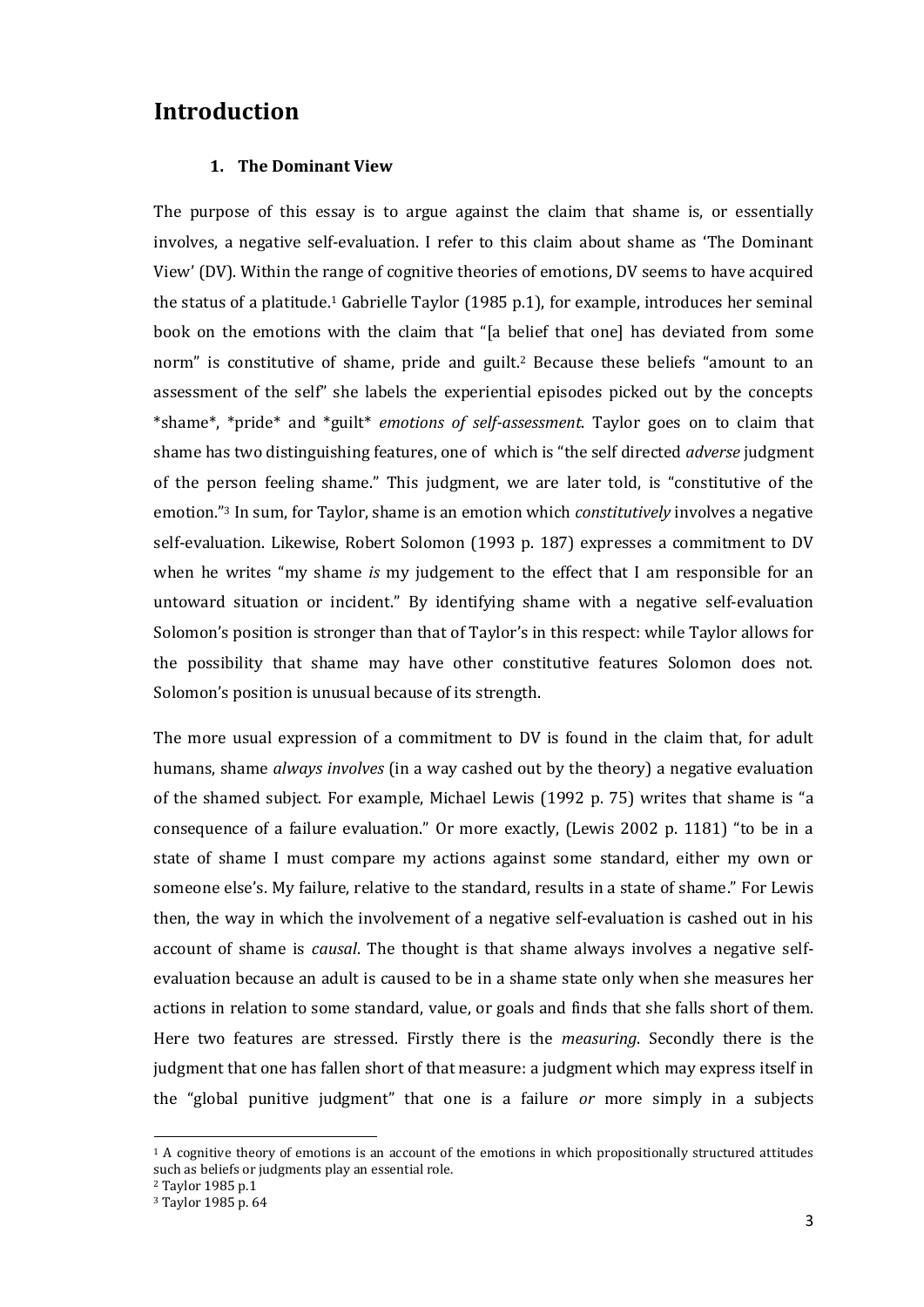acknowledging that she has failed according to some criteria. These different expressions allow for different phenomenal characterisations of the psychological state of the shamed subject. If shame merely requires the judgment that a subject has failed according to some criteria then it *need not* involve the sort of self loathing with which it is typically associated. It is perfectly consistent that I maintain high self esteem at precisely those moments when I acknowledge that there are criteria that I fall short of. If however, shame requires the judgment that I am a failure, then a phenomenal characterisation of a shame state which excludes a sense of self loathing will not be possible. It is almost invariably assumed that a judgement of the form "I am a failure", that is a global punitive judgment, is required to experience shame. For example, Deonna and Teroni (2012 p. 72) claim that "shame involves an all-encompassing evaluation of the self as globally unworthy or degraded." <sup>4</sup> Similarly, Tagney and Dearing (2003 p. 2) write that shame and guilt are emotions where "in the face of transgression and error, the self turns towards itself, evaluating and rendering judgement." Shame, on this view "is an emotion of self-blame, involving negative evaluations of the global self." Also representative of this sort of view is H. B. Lewis (1987 p. 107) who writes "the experience of shame is directly about the *self*, which is the focus of a negative evaluation." Presumably the popularity of the claim that shame requires a global punitive judgment is to cement the connection between shame and self loathing or a lowering of one's self esteem? Whatever the case may be, the idea that shame invariably involves a judgment that I am a failure will be objected to in this essay. I will also object to the idea that shame invariably involves an acknowledgement of the judgment that I have failed according to criteria.

So far three types of relations between the experiential state of shame and a negative selfevaluation have been considered indiscriminately. These are the relations of constitution, the relation of cause and the relation of identity. To count as a proponent of DV all that matters is that some relationship is taken by a theorist to be, in some sense, required to experience shame. Different versions of DV can be identified by the relationship that they claim exists between shame and a negative self-evaluation. It is my view that DV is false: there need be no relation between the state of shame and a negative self-evaluation in order for a subject to experience shame. Although I believe that collectively my arguments against DV apply regardless of what specific claim about the relationship between shame and a negative self-evaluation is made by its proponent, my arguments will be specifically directed at a version of DV which posits a *causal* relationship between shame and a negative self-evaluation. More exactly, the version of DV argued against here is the one proposed by an Appraisal Theory (AT).

<sup>4</sup> For other proponents of DV c.f. Velleman 2006 p. 46-7 fn 1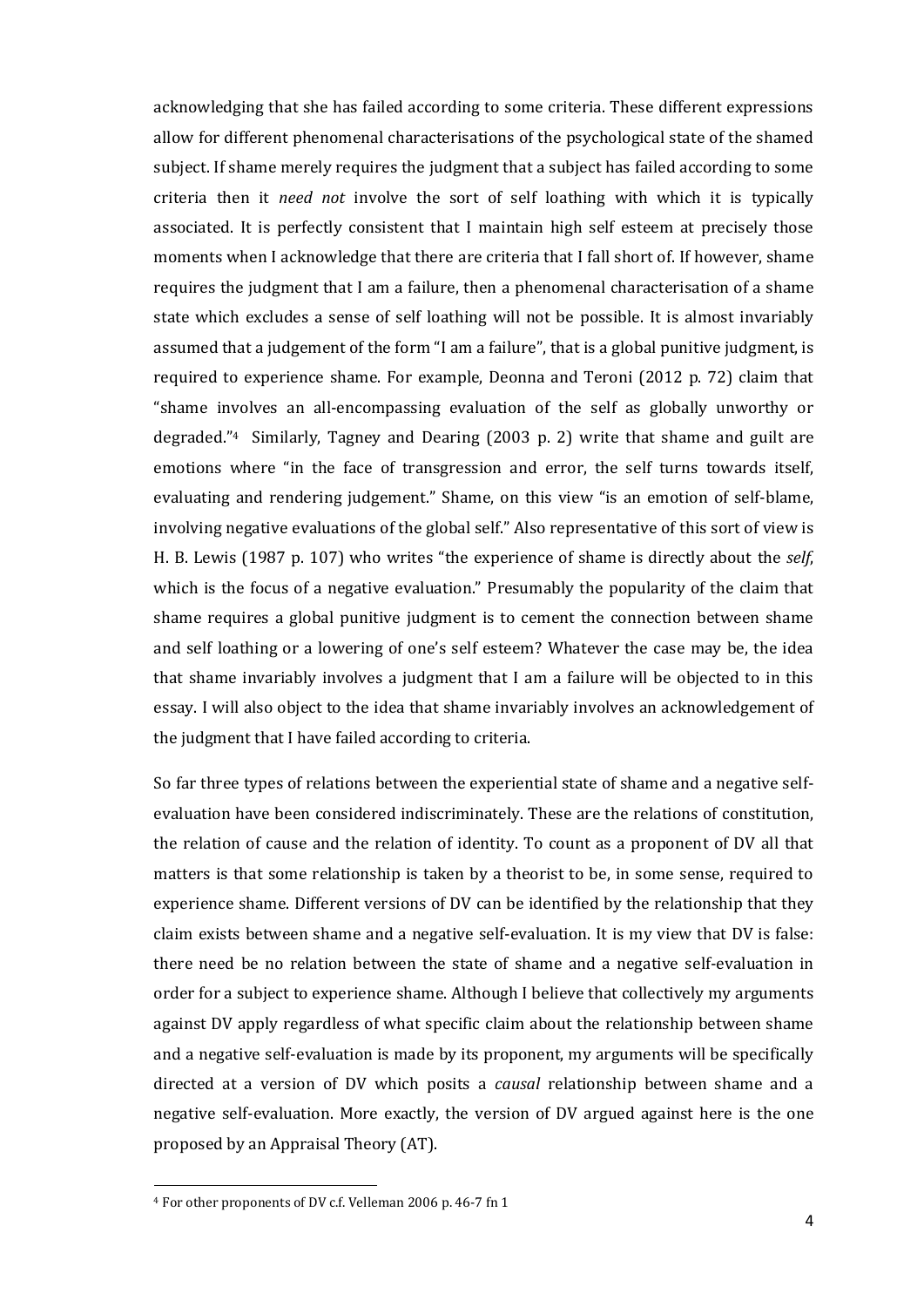AT represents itself as an *empirical theory* of emotional elicitation, which is to say, the appraisal theorist believes that the claims he makes about emotional elicitation can be empirically supported. We can divide emotional types into two categories: *basic emotions* and *self-conscious emotions*. Basic emotions include fear, anger and disgust. Self-conscious emotions include shame, guilt, jealousy, love and pride. The distinguishing features of basic and self-conscious emotions are a matter of debate. Most theorists accept that basic emotions are associated with universal *facial* expressions and that self-conscious emotions are not. <sup>5</sup> The key difference between basic and self-conscious emotions, for an appraisal theorist, is that the elicitation of a self-conscious emotion is mediated by cognitive processes which involve or result in self-evaluations.<sup>6</sup> The appraisal theorist will agree that particular instances of fear, anger and joy *may* also be elicited by cognitive processes involving self-evaluations but he will insist that these basic emotion*s* do not count as self-conscious because, in general, these emotions can be elicited by processes which do not involve self-evaluations. In sum, an appraisal theorist accepts the claim that:

(1) When a stimulus *x* elicits a self-conscious emotion, *x* prompts the subject to engage in a pattern of thinking which involves or results in a self-evaluation*.*

When attention his turned to shame in particular, the appraisal theorist makes the further claim that shame is caused by an event *x* only if *x* prompts a subject to make a negative self-evaluation. Thus, the version of DV advocated by an appraisal theorist and objected to in this essay is this:

(2) When a stimulus *x* elicits a shame response, *x* prompts the subject to engage in a pattern of thinking which involves or results in a negative self-evaluation.

Both (1) and (2) are taken by the appraisal theorist to be empirical claims, which is to say that they are claims that may be confirmed or disconfirmed by experience. Supposing that they are confirmed by experience, however, it is not always clear what status these claims are supposed to have. Are we to read them as statements which are (in some sense) *necessary*: so that a subject *could not* experience a self-conscious emotion absent a selfevaluation? Or are we to read them as statements describing regularities or uniformities, which may, in abnormal circumstances, admit of exceptions? The first reading is suggested by Tracy and Robins (2004 p. 106) who write:

"Self-conscious emotions differ from basic emotions because they require selfawareness and self-representations. Although basic emotions such as fear and

<sup>5</sup> It is widely accepted that basic emotions are pan-culturally shared emotions that have universal facial expressions. C.f. Ekman 1990, 1992a, 1992b

<sup>6</sup> Tracy & Robins 2004; M. Lewis 2003a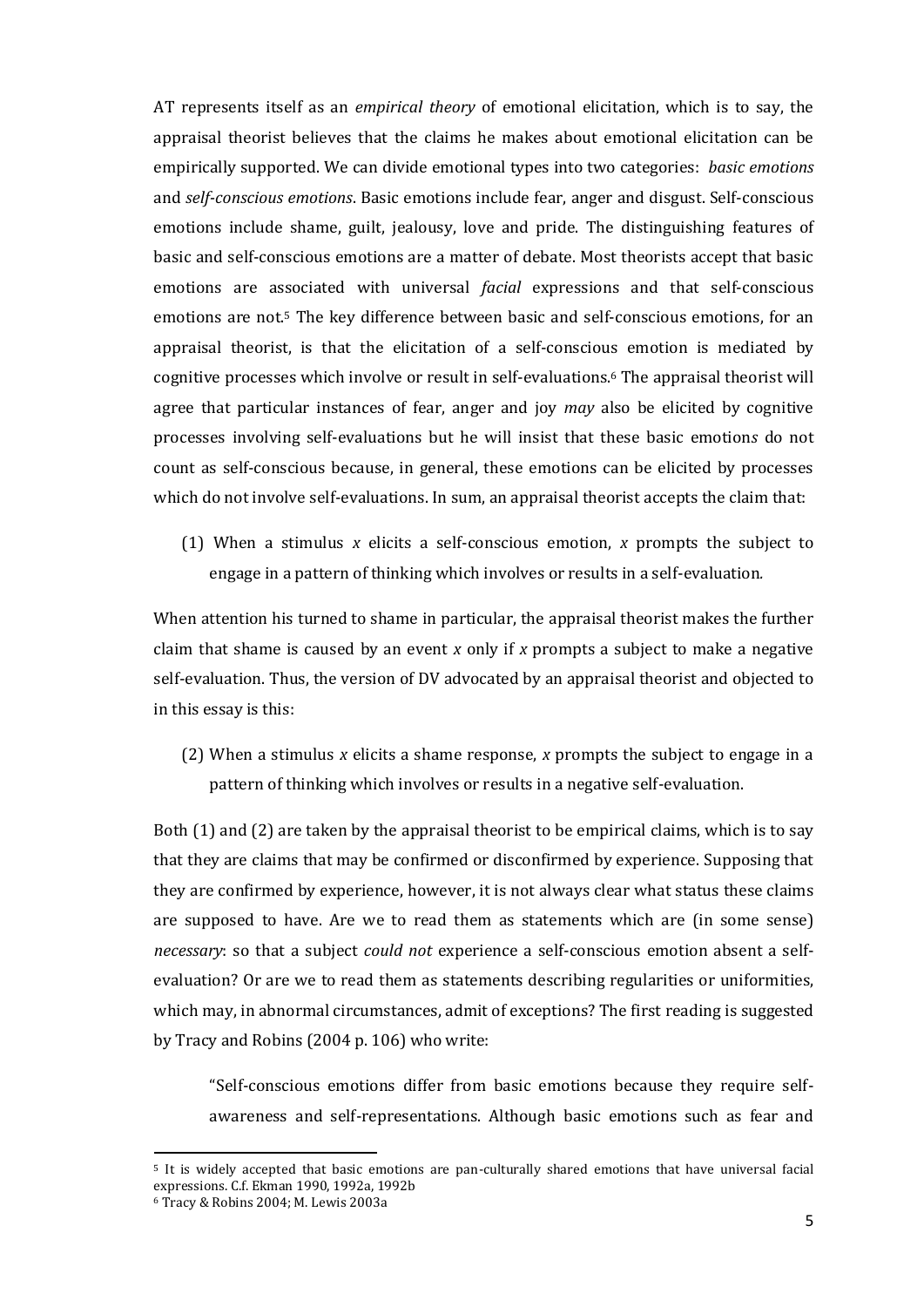sadness *can* and often do involve self-evaluative processes, only self-conscious emotions *must* involve these processes... A sense of self, as conceived by self theorists since James (1890), includes an ongoing sense of self-awareness (the "I" self) and the capacity for complex self-representations (the "me" self, or the mental representations that constitute one's identity). *Together, these self-processes make it possible for self-evaluations, and therefore self-conscious emotions, to occur*." (Italics added)

We have here two claims which suggest that (1) and (2) should be given the necessity reading. First, there is the idea that self-evaluations are required to experience selfconscious emotions. Second there is the modal way of distinguishing between selfconscious and basic emotions. The weaker view that (1) and (2) are statements which express regularities which may, in special cases, admit of some exceptions is suggested in the following passage by Scherer (2001 p. 372-373). Scherer writes:

"[F]ew, if any, appraisal theorists claim that all incidences of affective responses are necessarily produced by appraisal [i.e., evaluative component] or can only be explained by such principles... Thus, if there were a consensus that the physiological, expressive, and possibly experiential patterns produced by electrical brain stimulation, hormonal imbalance, social contagion, or a host of other factors... are to be counted among the real emotion... appraisal theorist are unlikely to worry."

This is because, according to Scherer:

"[t]he percentage of emotion episodes where there is absolutely no trace of appraisal (on at least one of the levels of processing assumed to operate by most theorists) is relatively low... The tendency to focus on emotion episodes that do not seem to have situational causes [i.e., that are not caused by specific evaluations] generates the risk of using rare events as the basis of a theory for the normal case"

These passages suggest that (1) and (2) should be taken to be descriptions of regularities in experience which may, in some cases, admit of exceptions. Importantly, Scherer makes the further point here that those cases in which regularities do not hold are relatively low in frequency, and as such, the appraisal theorists account of emotional elicitation (an account which consists of statements like (1) and (2)) should not be abandoned to accommodate them. Whether or not we should view (1) and (2) as statements describing regular connections or as statements describing a necessary connection is, unfortunately, beyond the scope of this essay. The arguments to follow apply directly to those appraisal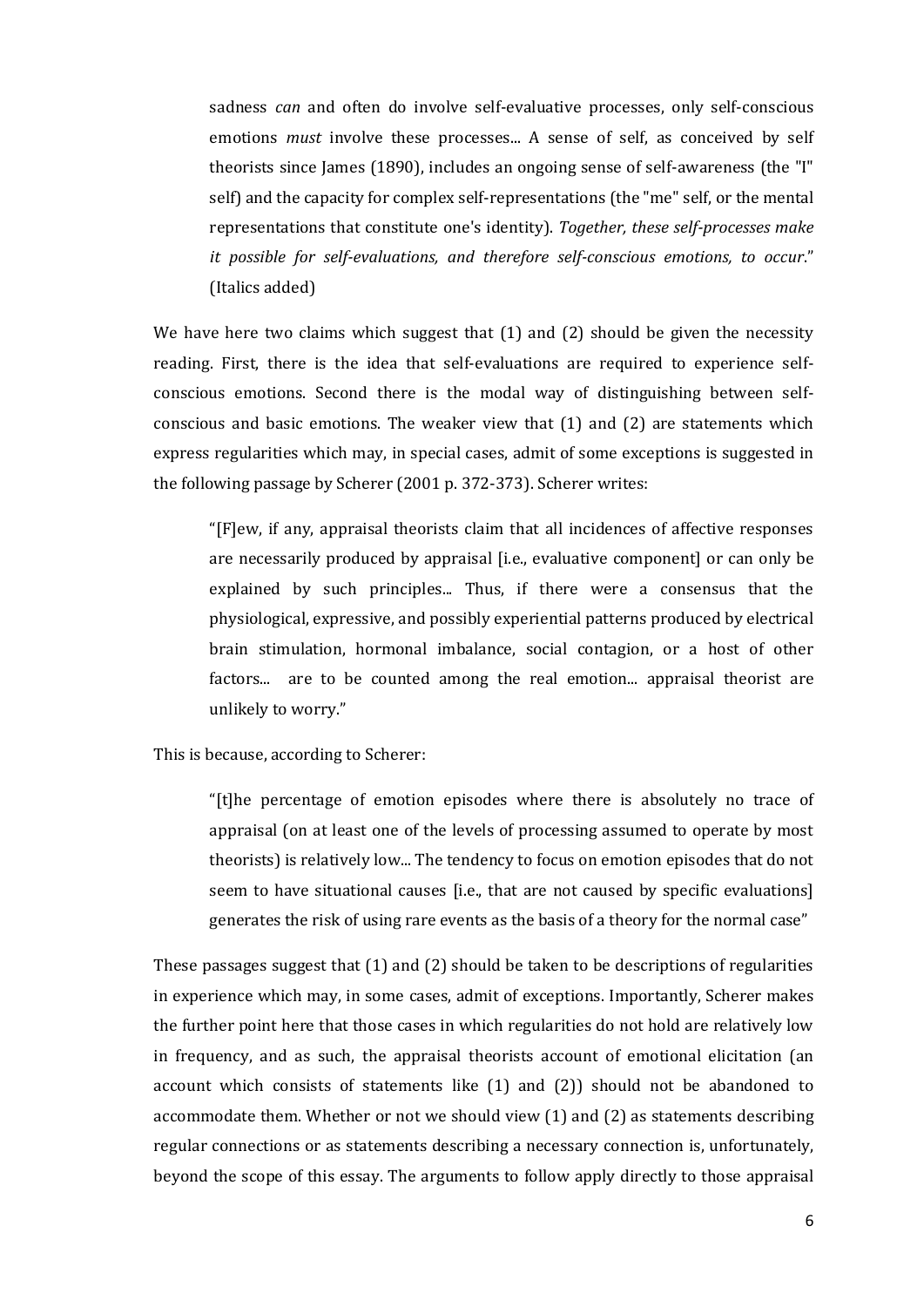theorists who, like Tracy and Robin's seem to think that certain appraisals (i.e., evaluations) are *necessary* for emotional elicitation. For those like Scherer who take AT to be claiming only that certain emotions are regularly connected with certain appraisals, the arguments will have a different effect. In this latter case, rather than showing why AT is false, the arguments presented here merely force the appraisal theorist to see that in the case of shame, it is not acceptable to sideline those cases in which, I will argue, a negative self-evaluation is absent. Instead, a proper understanding of these abnormal cases should have a direct effect on our understanding of the shame state.

Having now introduced DV in a sketchy form and said something about the version of DV which will be objected to in the essay, the purpose of this introduction is now twofold. First, I wish to get clear on a concept that is central to all versions of DV, namely, that of a self-evaluation. What is a self-evaluation? What is a *negative* self-evaluation? And what capacities must a subject have in order to make a self-evaluation? Second, I wish to give a breakdown of the chapters. In doing so, I aim to get clear on the structure of the thesis and in particular, to show how each chapter contributes to a critique of claim (2) above.

#### **2. Self-Evaluations**

 $\overline{a}$ 

A self-evaluation combines two things: the general notion of evaluation and the structural feature of reflexivity. Let's start with the general notion of an evaluation. An evaluation can be viewed either as a process or as an achievement. As a process, an evaluation is a consideration of whether or not an object has a certain value. The value itself, *v*, will set a standard in the light of which a subject can determine whether an object has or lacks *v*. Values set standards in this way simply because value terms have meanings and the meaning of a concept sets conditions which determine when that concept is correctly applied. Admittedly, value concepts are vague concepts. That is to say, their application conditions leave room for borderline cases. But in a lot of cases, the meaning of \*good\* can determine whether or not an object that has just *these* properties can be classified as good. When an evaluation is considered as a process it simply *is* a subject deliberating about the properties of some object, *o*, accessing her store of knowledge about the application condition of a certain value concept, *v*, and weighing up whether or not *o*, given *o*'s various properties, exemplifies *v*. The result of this evaluative process is an *evaluative judgment* which states whether or not *o* exemplifies *v*.<sup>7</sup> The result of an evaluative process is not automatically to be thought of as knowledge because there are the following margins of

<sup>7</sup> The result of an evaluative process may also be a judgment or an opinion about the worth or significance of *o.* That judgment requires more than just knowledge of the application conditions of *v*. It also requires knowledge of the relative significance of *v*.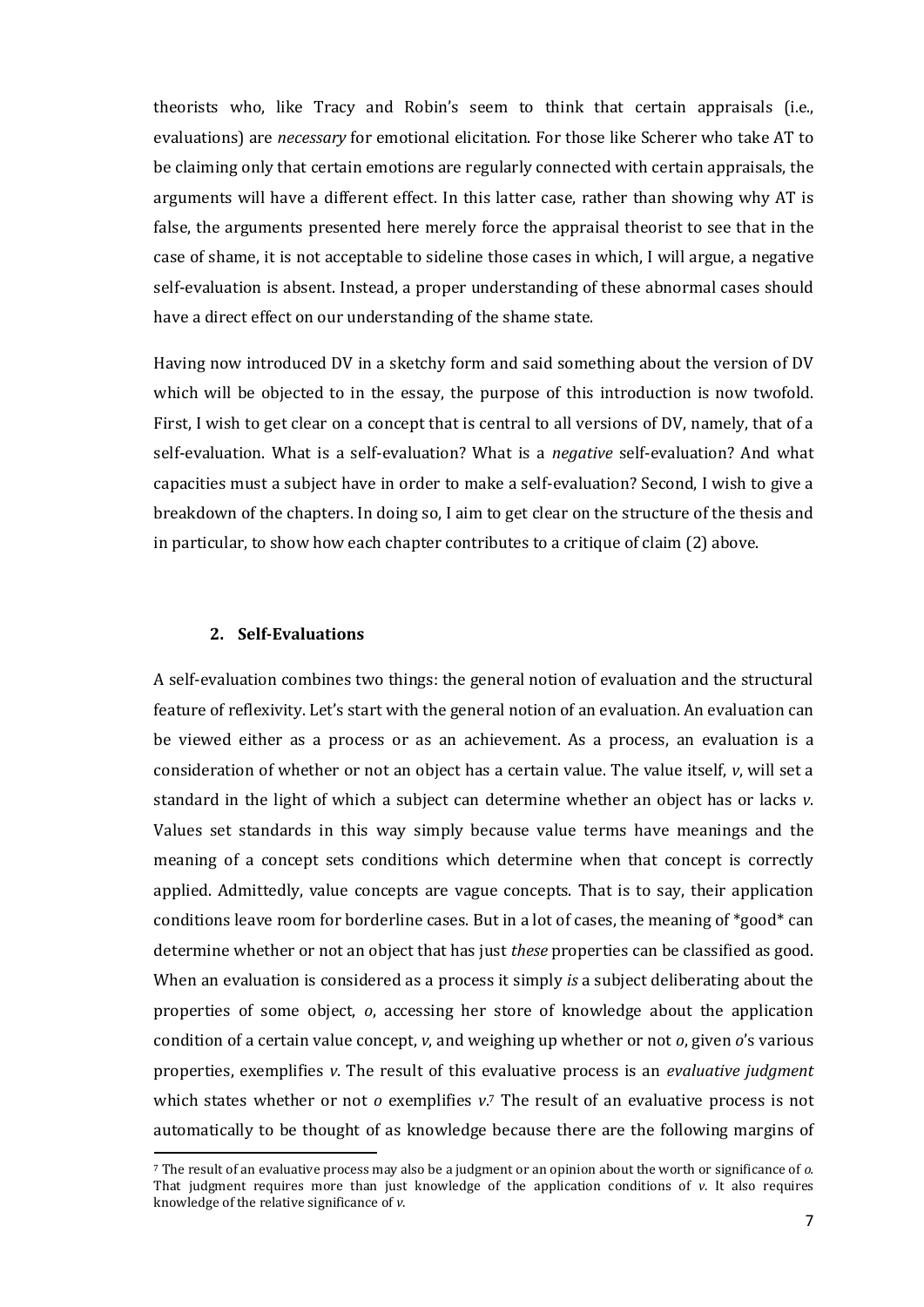error: (i) a subject could be mistaken about the properties of *o*, (ii) a subject may know enough about the application conditions of a concept to be classed as knowing it's meaning while remaining ignorant of some of the cases in which it would be appropriate to apply that concept. That being the case a subject may fail to see that *o* exemplifies *v* even when she knows the meaning of *v* and she is not mistaken about the properties of *o*. Finally an evaluative judgment will not count as knowledge if (iii) something has gone wrong in the deliberative process. Absent these errors, the evaluative judgment which is the end product of an evaluative process counts as knowledge. <sup>8</sup>

For the majority of this discussion reference to an "evaluation" is reference to an evaluative judgment or an opinion reached on the basis of an evaluative process. Context will help disambiguate those rare circumstances in which I use the term "evaluation" to refer to a process. One might well wonder *why are we talking about evaluations in connection with emotions anyway*? The requirement for a discussion of the notion of an evaluation is said to spring from the intentionality of emotions. Emotions are intentional in the sense that they are directed towards objects. I am not just afraid, but afraid *of* that dog or *of speaking in public*; I am not just ashamed but ashamed *of* my behaviour or *of* my country. The object of an emotion is the thing that you are angry or sad, overjoyed or ashamed, embarrassed or curious *about*. To illustrate the need to invoke evaluations in accounting for emotional experience, let us suppose you are walking home alone at night. At the end of the road, strolling towards you is a fox. If you are afraid at the sight of the fox, then the fox is the object of your emotion. Even if, on closer inspection, no fox is present, the fox *was* the object of your fear. Evaluations are introduced into the picture once we recognise that it is not the fox *per say* that makes you afraid. If that were the case, everyone who encountered that object in the circumstances described, would be afraid of it, and that isn't true. What generates fear of the fox here is the significance that that object has for you. In other words, it is because you think of the fox approaching as a bad thing (perhaps because it constitutes a threat or danger to you) that you feel the way you do. So the thought goes, the experience of an emotion requires a subject not only to represent its' object but to represent its' object as having some evaluative property. The representation of the object as having an evaluative property is what makes the subjects' reaction to it an emotional one rather than simply a matter of mere cognition. This is because a subjects' evaluation of the object represents the significance it has for *her* and it is the objects' subjective significance that makes her reaction to it an emotional one. In the simplest case, a subject represents the object as being good or bad. It appears to be the fact that a subject represents the object in this way that puts her in the particular emotional state that she is

<sup>8</sup> Konzelmann Zic 2011 p. 11-19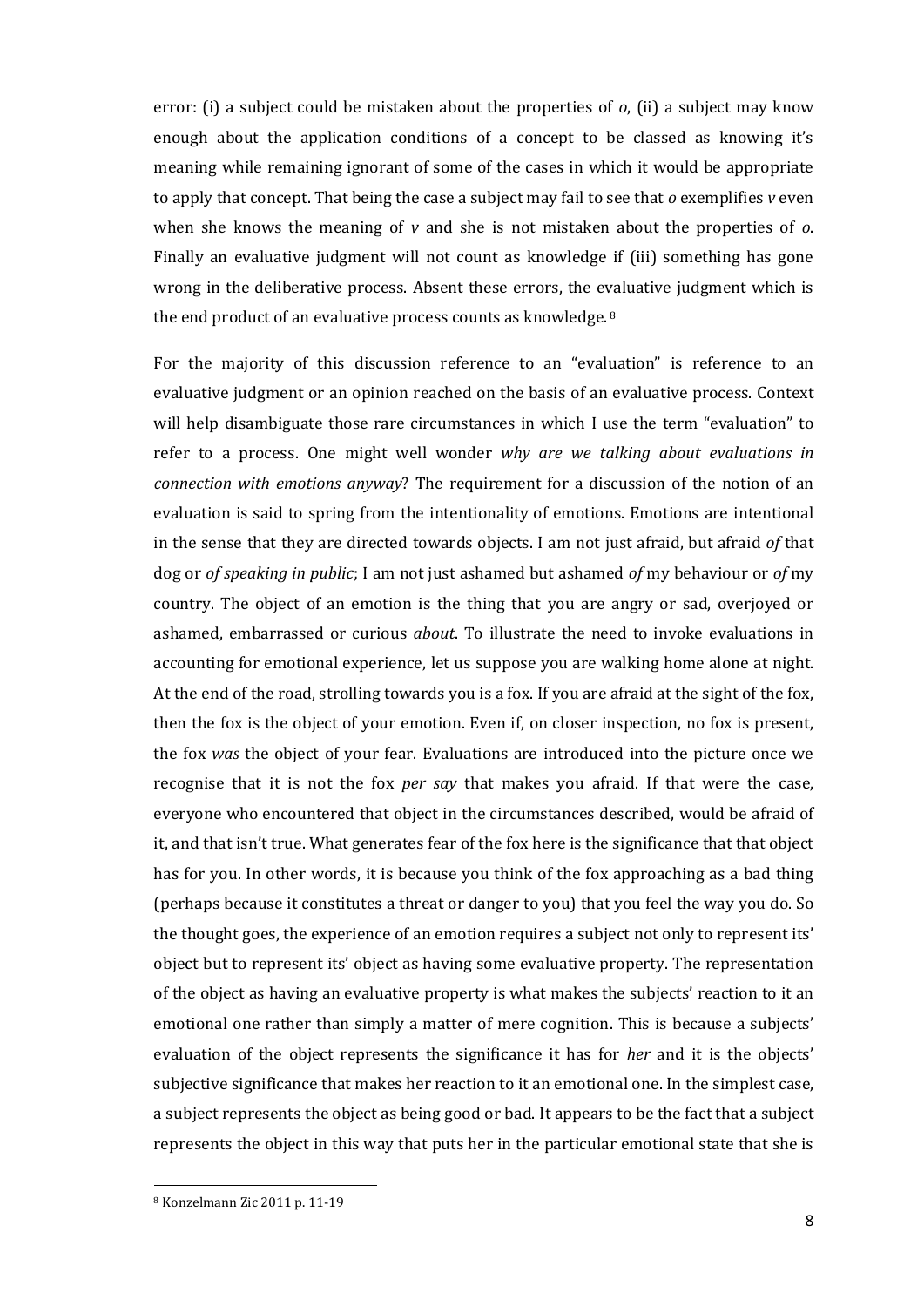in. To return to our example, it appears to be the fact that Tony represents the fox as dangerous (where danger is classified by Tony as bad) whereas Claire represents it as benign and friendly (where benign and friendly is classified by Claire as good) that Tony experiences fear on sight of the fox and Claire experiences, let us suppose, curiosity.

In sum, evaluations come into the picture because of the unique way in which emotions are intentional. Emotions are uniquely intentional because a subject must not only represent the object of an emotion but she must represent it (at the very least) as being good or bad. How a subject represents the emotions object is determined by the significance of that object *for her*. Note that the significance of the emotions object will not only depend on the objective properties of that object, but also on subjective variables such as the subjects own history, her culture and her mood. In fact, it is because emotional evaluations involve subjective variables that we think of emotions, colloquially as subjective reactions to their objects. More precisely, it is the fact that emotions involve subjective evaluations of their objects that different people often have different emotional reactions to the same object and the same person can have different emotional reactions to the same object at different times. 9

So much for the notion of an evaluation and why it is that that notion should play a role in an account of the emotions. Our next question must be, what does the structural feature of reflexivity add to the notion of an evaluation? That is to say, what is a self-evaluation? Very simply, a self-evaluation is an evaluative judgment about the self made by the self. What happens when a subject makes a self-evaluation is that she engages in a deliberative process that results in the judgment that *I am x* where *x* is an evaluative predicate such as "good" or "bad". To make a self-evaluation a subject must *at least* have (a) a conception of herself, i.e., a representation of some of her characteristics (b) the ability to focus attention on that self-concept *in the knowledge that it is a representation of herself* (the apprehending subject) that she is focusing attention on and finally (c) knowledge of the application conditions of a value, *v*, and as such criteria on the basis of which she can determine whether, given the characteristics represented in her self-concept, she has or lacks *v*. It's important to be clear on these three elements.

A self-concept is a representation that the subject has of the characteristics that she believes herself to possess. However, not all of a subject's characteristics will enter into her self-concept. For example, a self-concept will not, at least not typically, include relational properties such as sitting to the left of the lamp post. I take it that a self-concept includes only those features which are believed to be relatively stable characteristics of

<sup>9</sup> Sroufe 1995; Lazarus 1991; Frijda 1988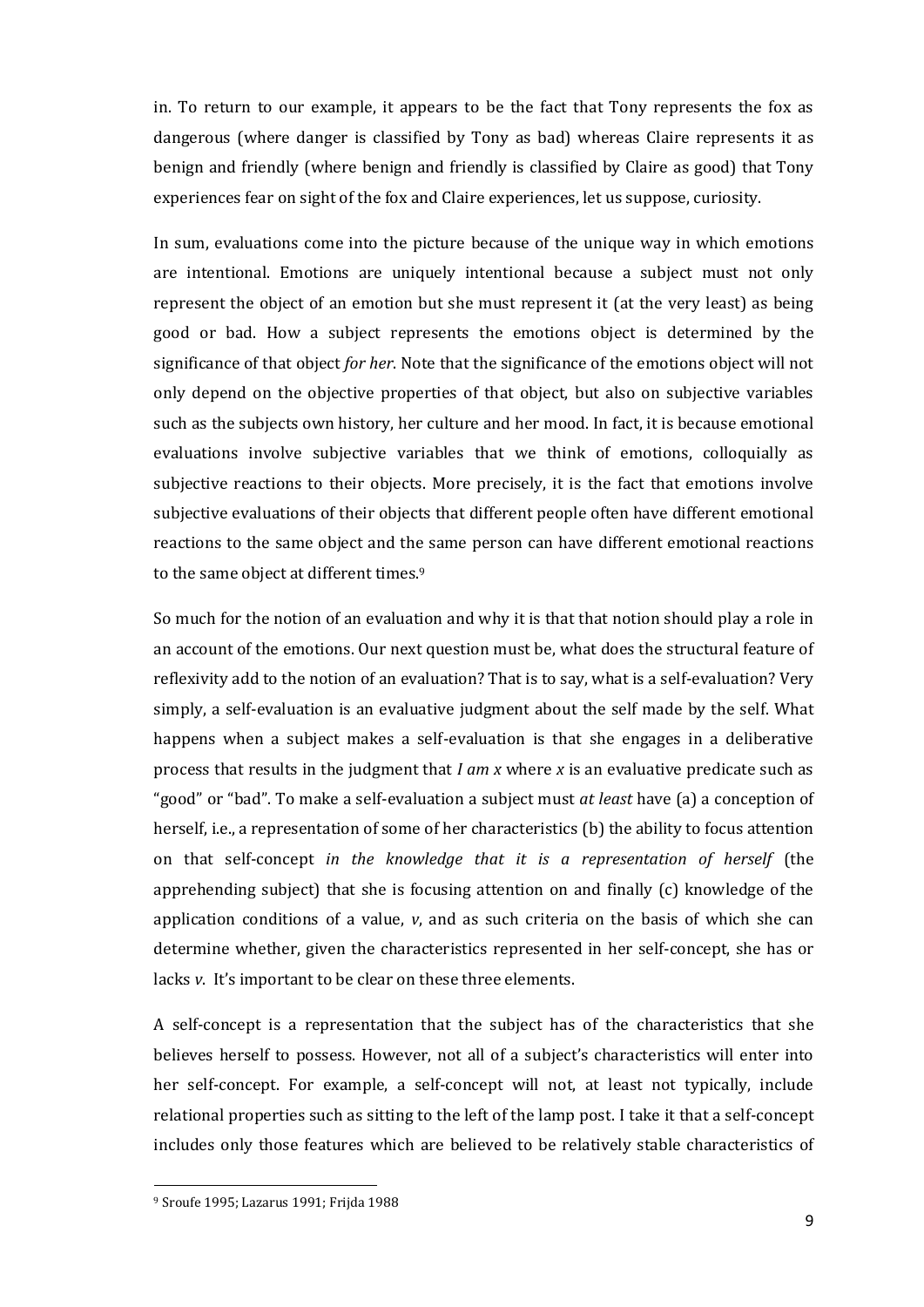the subject and which a subject cares about possessing. <sup>10</sup> A subjects' self concept therefore corresponds to some amongst the beliefs that she has about herself at a given time. For example, my own self-concept includes my values, some of my physical properties, my achievements, my goals, my ethnicity, my working class background and so on. In virtue of representing these aspects of a subjects' character, we can take it that a self-concept underwrites the idea that a subject has of herself as a *unique* individual. Henceforth I will label a self-concept, as I have just characterised it *my idea of myself*. It is important to distinguish *my idea of myself* from *my idea of myself for others*. My idea of myself for others is a representation of those characteristics which I care about possessing (or lacking) but which I believe others attribute to me. That is to say, it is a representation of how I believe I am represented in the minds of others. Of course, if I judge that those others represent me accurately, my idea of myself for others collapses into my idea of myself. However it is important to keep these two ideas of the self separate as they can, and often do, come apart. It is true that both my idea of myself and my idea of myself for others are a sort of self-conception because both are representations of me, however only the former here is labelled a self-concept because only the former underwrites a subjects own conception of herself as a unique individual. Before moving on to the notion of self-directed attention, we should note a further difference between my idea of myself and my idea of myself for others. This is a difference in the complexity of capacities required to have an idea of myself and an idea of myself for others. Having an idea of myself presupposes only that I have an ability to characterize myself in abstract ways (i.e., the ability to self-represent). Having an idea of myself for others requires that I have an ability to represent myself as I might be represented in the mind of others. The latter is a more complex ability because it requires t*hinking about myself from the perspective of another*. To make a self-evaluation either my idea of myself or my idea of myself for others is required because either can act as the object of the evaluation.

The ability to direct attention on the self is also required to make a self-evaluation. To exercise this ability, it is required that a subject has an ongoing sense of herself as a subject of experience (i.e. as the thing which attends), an idea of herself or an idea of herself for others (i.e., a representation of the self which acts as the object onto which attention is directed) and finally, an awareness that the representation which she directs attention onto *is* a representation of herself. This final feature is essential to distinguishing a self-evaluation from a thought a subject has which happens to be about herself. Suppose, for example, that Charlie unknowingly enters a hall of mirrors of various shapes and sizes which distort the reflected image. On sight of the mirror image, he may well think, *that* 

<sup>10</sup> Frankfurt 1988 p. 80-95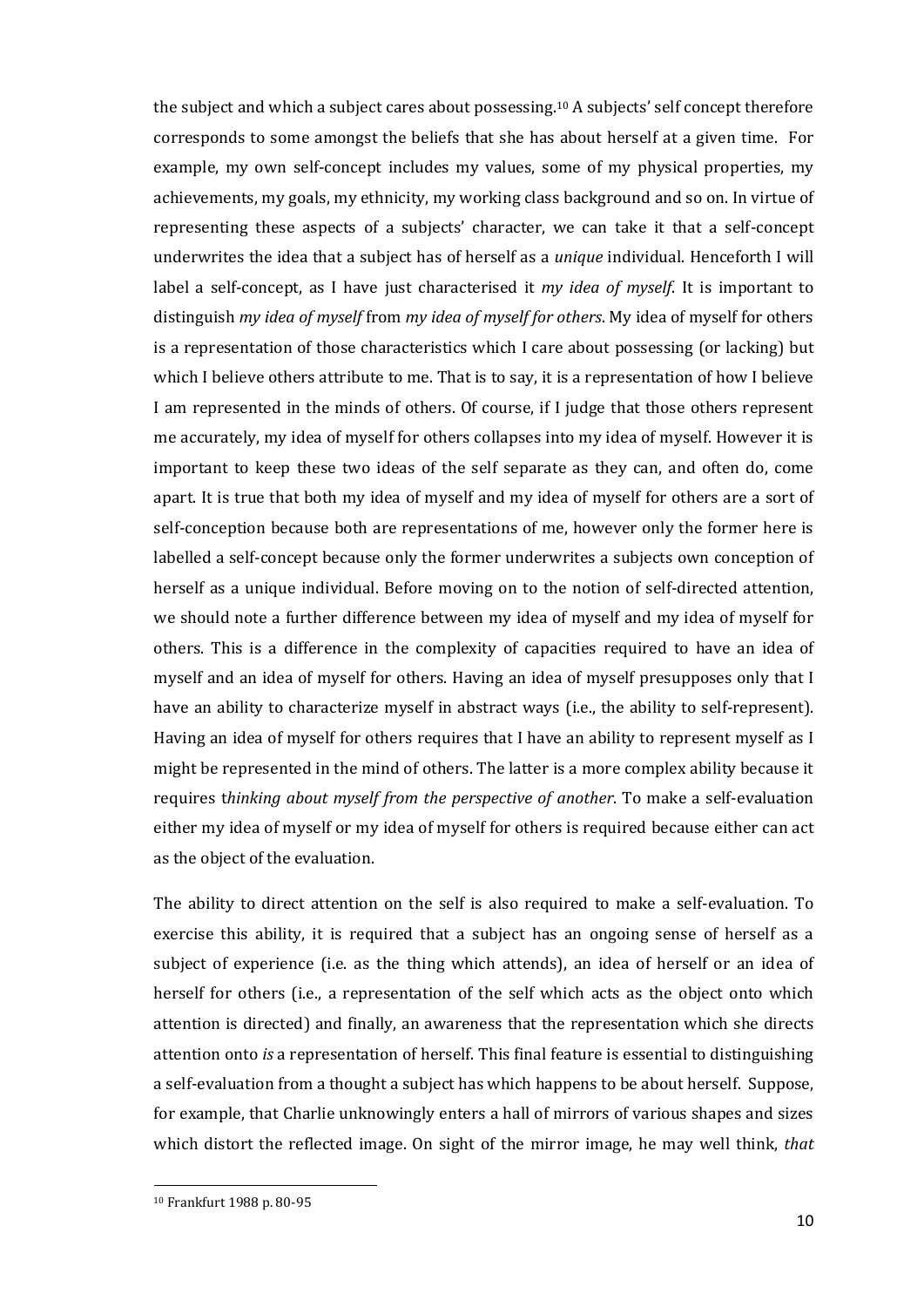*person is beautiful*. As beauty is a value and the demonstrative pronoun refers to Charlie, Charlie has here succeeded in making an evaluative judgment about himself. This evaluative judgment, however, falls short of a *self-evaluation* because the demonstrative pronoun (*that person*) could not be replaced with the first person pronoun (*I*). Charlie would not, let us suppose, assent to the judgment "I am beautiful" even though he does assent to the judgment "that person is beautiful." Self-evaluations always take the form *I am/am not such and such* and one of the many peculiarities of the first person pronoun is that one cannot use it without an awareness that it refers to oneself. So in order to make a self-evaluation, an evaluative judgment of the form "I am/am not such and such", a subject must direct attention on a self representation in the knowledge that the object evaluated and the evaluator are one and the same.<sup>11</sup>

It is sometimes said that the sort of self-awareness required to experience shame is not achieved by a subject who merely exercises a capacity to think about herself in *any* way. According to these theorists, a subject who experiences shame must think about herself in a particular way, specifically, she must think about herself from the perspective of another. This idea, endorsed mainly by theorists who think that shame is essentially related to an audience, can be simply put as follows: the self-awareness involved in experiencing shame requires a subject to direct attention on her idea of herself for others. More specifically, the idea is that the self-awareness presupposed in making the self-evaluations required to experience shame is *objective* in this sense: the subject who makes this evaluation must think about herself from the perspective of another. So according to these theorists, in experiencing shame, a subject not only represents but evaluates her idea of herself for others. <sup>12</sup> The difference between the type of account in which the centrality of an audience is reflected in the sort of self-awareness required to experience shame and those accounts which claim that attention directed at the idea of the self may be sufficient to account for an experience of shame is that in the latter cases, the requisite form of self-awareness does not proceed through thoughts about another's attitudes towards the self. Although this difference is significant it should not be overrated. Both types of account claim that *some* form of awareness that has a self-representation as its object is required to experience shame and both agree that these self-representations are composed of concepts which are socially acquired, and as such these are representations of myself that others *could* have of me.

The final feature identified above as necessary for making a self-evaluation is the possession of criteria. Why are criteria required? Criteria are required because no

<sup>11</sup> Baker 2011 p. 34

<sup>12</sup> Sartre 1943/1957; Lewis, M. 1999; Lewis, H. 1971; Taylor, 1985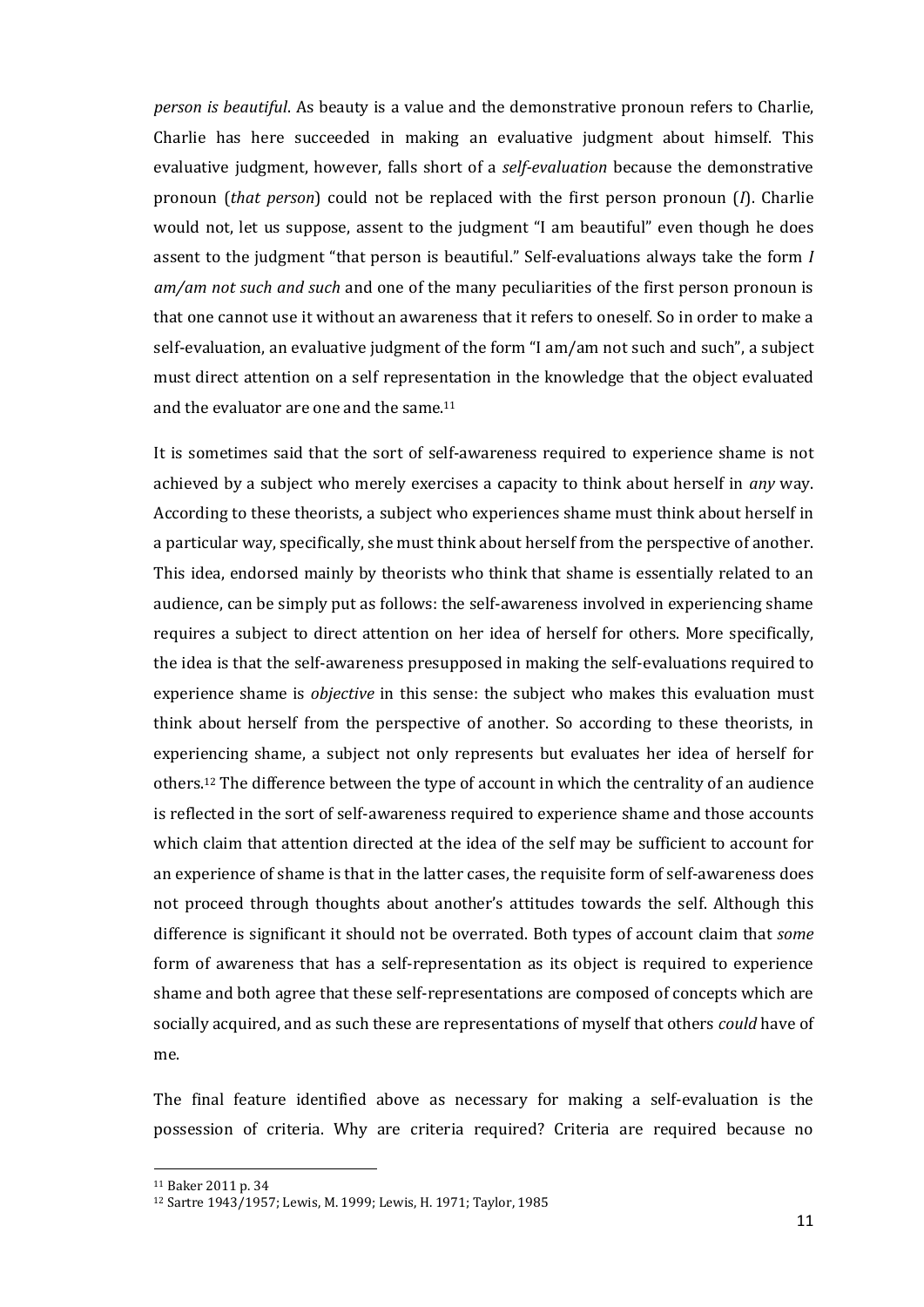evaluation of *x* as *y* can proceed without evaluative criteria determining what it takes for *x* to be classed as *y*. It should be noted that having the criteria employed by the subject in these cases is based partly on an understanding of the linguistic norms which govern the correct use of value terms and partly on an understanding of the relative import of those values. As such, possession of criteria is based on socialisation. By socialization I mean being brought up in a linguistic community. A linguistic community is required to learn the meaning of value terms and therefore to possess the criteria used to assess whether or not a subject possesses a value. A linguistic community is also required to learn the relative importance of values and therefore informs judgments of how much weight certain values should hold when deliberating. It is *partly* for these reasons that proponents of DV have stressed that shame is a social emotion. 13

The three enablers of a self-evaluation work in the following way: to produce a selfevaluation the subject of the experience reflects on a mental representation of herself in order to determine whether, according to the criteria for the application of a value term *v*, *she* (the person represented) succeeds or fails in exemplifying v. From this brief summation, we can see that if self-conscious emotions require self-evaluations, the experience of such emotions requires a conceptually sophisticated subject. The subject of a self-conscious emotion must engage in mental processes that depend on the manipulation and storage of representations which are derived from learning or experience. <sup>14</sup> She must be a member of a linguistic community who has grown to understand certain value terms and to have some grasp of their relative importance. A subject who lacks a selfrepresentation, or the ability to reflect on a self representation, or who hasn't acquired the socialisation required to know the relative import of and application conditions of certain value terms is automatically barred from experiencing self-conscious emotions. Such a subject, according to this view, could not experience shame.

So far an attempt has been made to explicate DV by getting clear on the notion of a selfevaluation. What is required now is a way of understanding what it is for a self-evaluation to be positive or negative. There are at least two ways in which we can understand the notions of a positive and a negative self-evaluation. We may suppose that (1) a subject makes a *positive* self-evaluation when she judges that she passes the criteria on the basis of which she would count as having an evaluative property and that she makes a *negative* self-evaluation when she judges that she fails that criteria *or* we may suppose that (2) a subject makes a positive self-evaluation when she judges that she is *x* where *x* is a positive value such as "good", "intelligent" or "kind" and that she makes a *negative* self-evaluation

<sup>13</sup> Deonna & Teroni 2011b

<sup>14</sup> Izzard 1993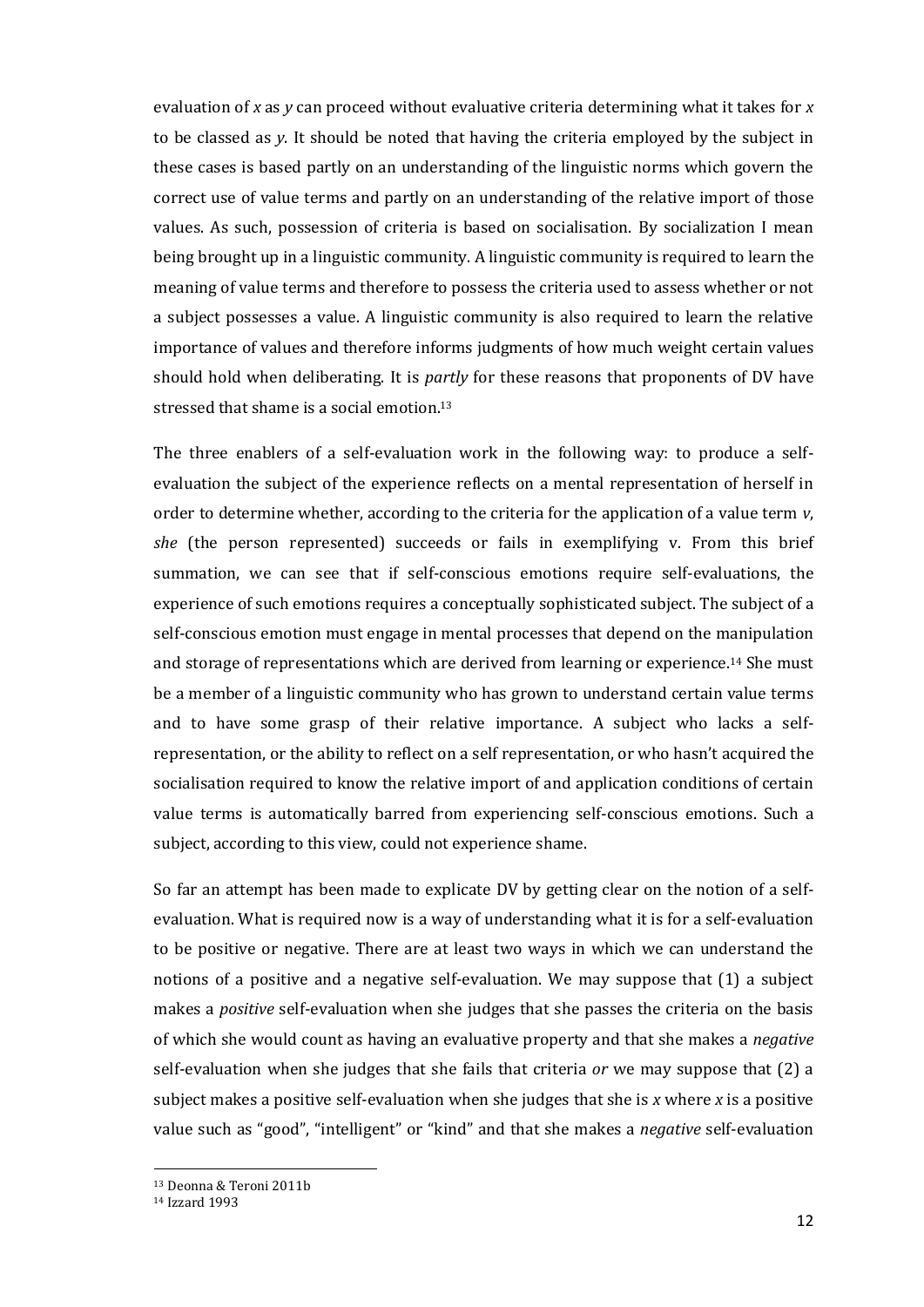when she judges that she is *x* where *x* is a negative value such as "bad", "stupid" or "unkind." On the first reading a subject makes a negative self-evaluation when she judges "I have failed to exemplify an evaluative property based on these criteria." On the second reading a subject makes a negative self-evaluation when she judges "I am a failure", "I am unworthy", "I am a loser" and so on. This second way of understanding a negative selfevaluation was referred to above as a global punitive judgment. The difference between a global punitive judgment and the judgment that "I have failed to exemplify a value" is that the former requires a subject to think badly of herself but the latter does not. To judge that I have failed to exemplify a value will not require me to think badly of myself if I do not endorse the criteria on the basis of which that judgment is made. Endorsement is a further step that sometimes connects a global punitive judgment to the judgment that "I have failed according to this criteria." To illustrate the point, reconsider the passage in which Lewis (2002 p. 1181) writes:

"[T]o be in a state of shame I must compare my actions against some standard, *either my own or someone else's*. My failure, relative to the standard, results in a state of shame." (Italics added)

The section italicised points to the two ways of understanding the notion of a negative self-evaluation just outlined and therefore this passage can be used to indicate the two things which we might mean when we say that I am required to make a negative selfevaluation when I experience shame. If the standards against which I am judged negatively are my own, that is to say, if I accept those standards, then I am more likely to endorse a global punitive judgment when I note that I have failed according to those standards. For example, accepting criteria determining that homosexuality is wrong and judging that I am gay, I will also judge either that I am a failure or that I have acted wrongly. Which is to say, I am more likely to make a global punitive judgement if, in shame, I accept the criteria according to which I am negatively assessed. If, however, I do not accept that criteria, it is very unlikely that I will endorse a global punitive judgment: simply judging that I am bad according to *your* standards will not rationally require or compel me to judge either that I am bad or that I have acted wrongly. For example, I can judge that being gay is bad according to your standards, judge that I am gay and fail to think of myself or my behaviour as in any way bad in virtue of my sexual preferences. Although proponents of DV mostly claim that the self-evaluations required to experience shame are global and punitive, I will understand DV as claiming that shame requires a negative self-evaluation either in the sense that it requires a subject to make a global punitive judgment *or* in the sense that it requires the subject to judge that she has failed according to evaluative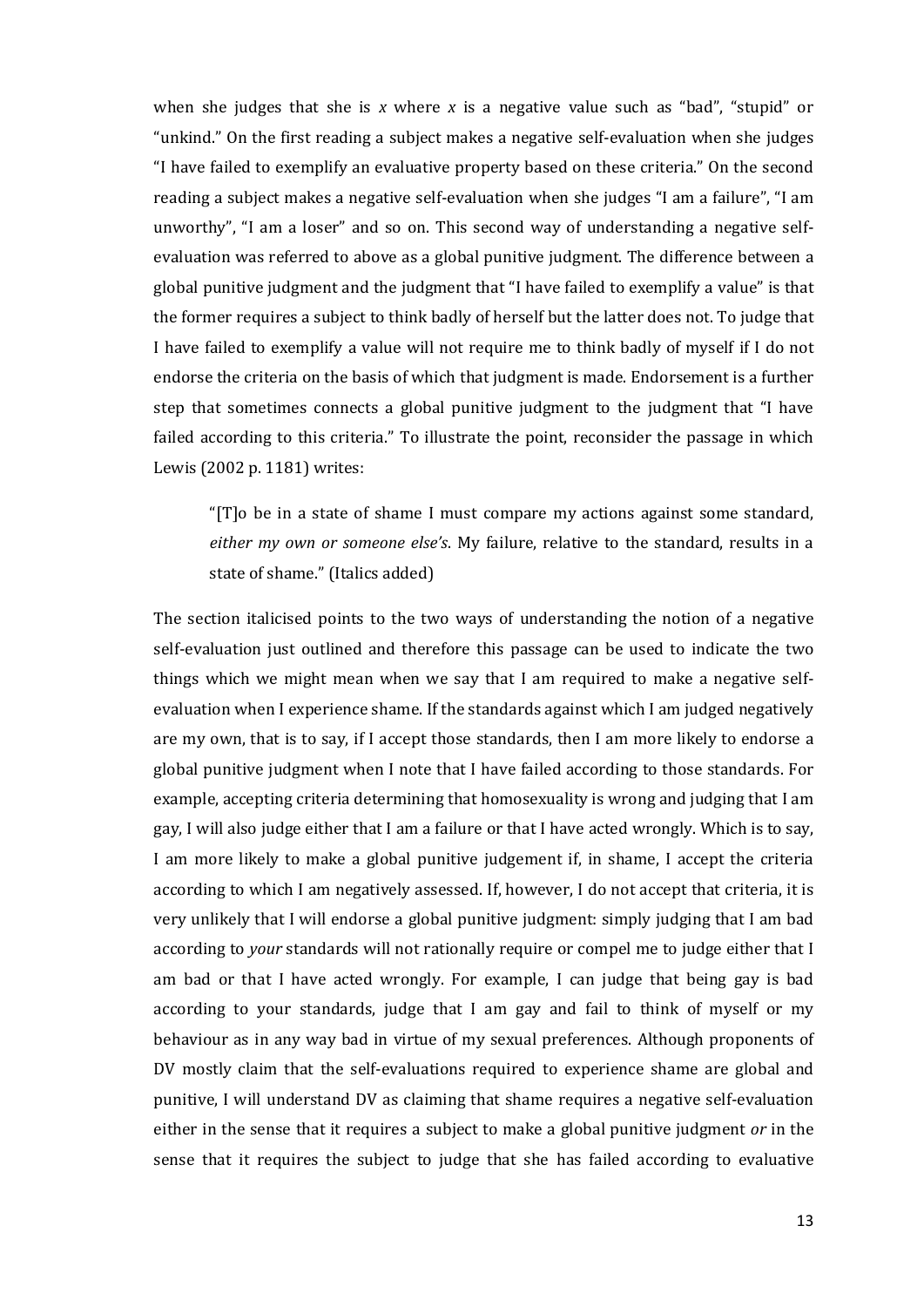criteria she may or may not accept. In what follows counterexamples to both types of view will be presented.

#### **3. Summary of Chapters**

The purpose of the thesis is to critique DV (DV) according to which an experience of shame requires a subject to make a negative self-evaluation. Negative self-evaluations are judgments of the form "I am x" where "x" is a negative evaluative predicate or they are judgments of the form "I have failed to exemplify an evaluative property on the basis of some criteria." To make a negative self-evaluation a subject must have sophisticated cognitive abilities such as the ability to direct attention onto a self representation and an understanding of the application conditions of various value terms. In what follows, the critical arguments will be directed towards the Appraisal Theory(AT). AT is a version of DV that takes the relation between shame and a negative self-evaluation to be causal. I believe that some of the arguments given against AT will, however, give us good reason to abandon DV all together. The thesis is composed of three chapters, which I will now briefly summarize.

In chapter 1, AT is introduced in the context of a discussion on cognitive theories of emotions in contemporary psychology. According to an appraisal theorist, if a stimulus *x* elicits *shame*, then *x* prompts the subject to engage in a pattern of thinking which involves or results in a *negative* self-evaluation. AT is particularly interesting in that it attempts to establish claims about emotional elicitation by empirical means. The attempt to devise experiments which support the view that shame requires a subject to make a negative selfevaluation raises a host of methodological worries. I critically discuss whether, given these methodological worries, the experiments conducted by an appraisal theorist can give us more than anecdotal evidence for the connection between shame and negative selfevaluations. I conclude that while there can be empirical support for *some* of the associations between appraisals and emotions, the appeal to this evidence has a limited value in the case of shame. These experiments cannot give us a reason to believe that shame is not, perhaps frequently, experienced when a subject does not make a negative self-evaluation. Indeed, the purpose of chapter 2 is to introduce and explore such cases.

Chapter 2 presents a range of cases in which either (1) a subject experiences shame but fails to make a global punitive judgment or (2) a subject experiences shame but fails to make a self-evaluation of any kind. In the first of these cases, the subjects' shame is recalcitrant. An emotion is recalcitrant if it conflicts with the evaluative judgment with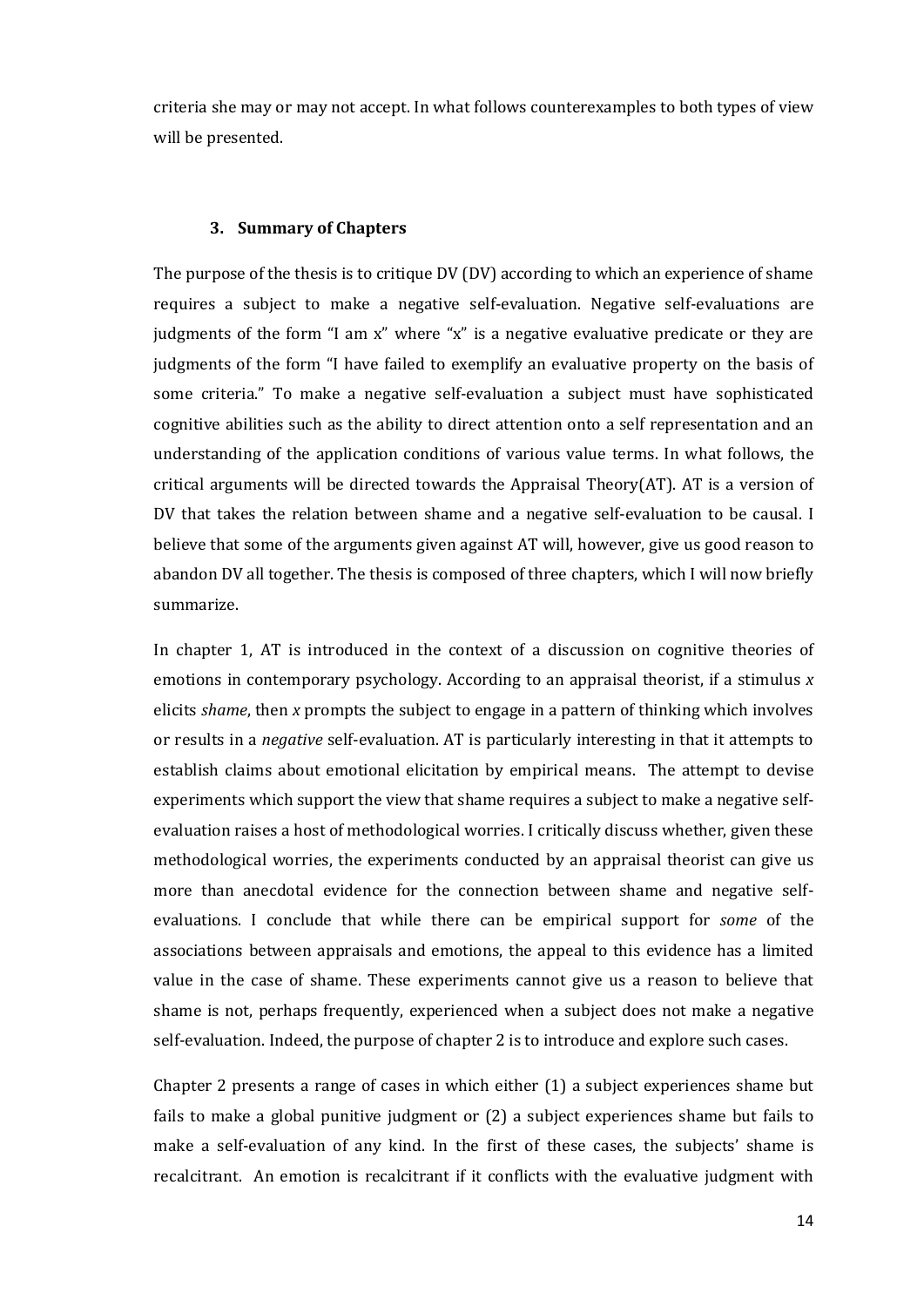which it is naturally associated.<sup>15</sup> For example, if I am ashamed of being poor even though being poor is not a state of affairs which I judge negatively, my shame is recalcitrant. This is because being ashamed of *x* is naturally associated with a negative evaluation of *x*. I argue that in recalcitrant shame a subject does not make a global punitive judgment because she does not accept the criteria on the basis of which being poor is bad. What explains the shame response in this case is not the subjects' belief that being poor is bad but rather the fact that she views her poverty from the perspective of another subject who would make that judgment. That is to say, in experiencing recalcitrant shame a subject employs evaluative criteria which she does not herself endorse to judge that she has failed to exemplify value *x*. But why does the awareness that another would judge one's poverty negatively generate a shame response? I take it that what explains the fact that a subject here responds with shame is that the criteria she employs to judge that she has failed is criteria held by some representative member of a group to which she belongs.

Recalcitrant shame does not act as a counter-example to versions of DV which claim that in order to experience shame, it is sufficient for a subject to judge that she has failed according to some criteria. In the second part of chapter 2, I introduce two cases in which, I take it, a subject experiences shame but makes no self-evaluation at all. These cases are vicarious shame and shame by association. A subject is shamed by association when something with which she is associated is negatively evaluated. For example, a subject who is ashamed of her country for invading a sovereign state is ashamed by association. Here the subject does not think of *herself* but rather of the associated object as failing from her own perspective or from the perspective of another. The same point applies to vicarious shame. A subject experiences shame vicariously when she experiences shame as a result of simulating a circumstance in which another subject does something that she takes to be worthy of a shame response. Here it is not the self but an imagined other who is judged negatively. In this case, a subject does not think of *herself* but another (who may or may not be closely related to her) as failing either from her own perspective or from the perspective of another. It seems then that the pattern of thinking which generates shame by association and vicarious shame not only fail to include a negative self-evaluation they fail to include any sort of *self-evaluation* at all. This conclusion suggests that we should not take it as given that in experiencing shame a subjects attention is directed onto a mental representation of *herself* – the type of awareness which does explanatory work in the case of shame may well be a focus on a relation between the self and another related object or a focus on another subject who's perspective one imaginatively adopts.

<sup>15</sup> D'Arms and Jacobson 2003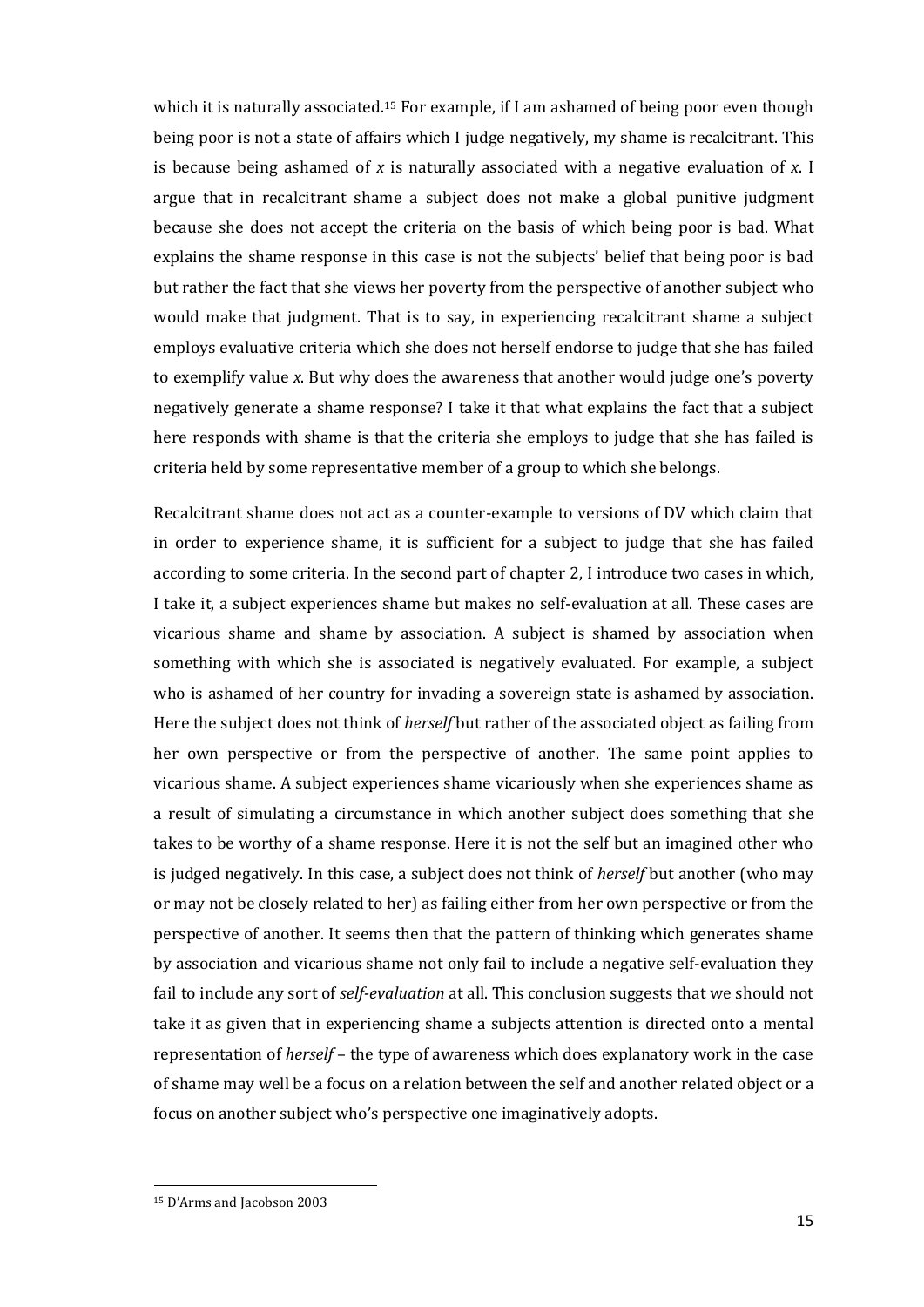Given the different forms that a shame experience takes in the three examples just considered, the question arises can anything general be said about the causal mechanisms which generate the shame experience? In the final chapter, I discuss and largely endorse Hume's account of the causes of shame. Hume's approach to the emotions is much like the approach adopted by proponents of DV. He aims to advance our theoretical understanding of what shame is by telling a story about the circumstances in which shame is elicited. What is distinctive about Hume's account, for our purpose, is that the notion of an evaluation plays no essential role in his explanation of shames elicitation and yet with simple modifications to Hume's account, we can explain all of the cases above described. Shame, on Hume's view, is simply a response to those events that prompt a subject to experience a particular kind of displeasure in the idea of self. More specifically the idea is that shame is caused by an event *x* when the subject believes that *x* is negative and that *x* is related to me in some way. The critical point that I make in this final chapter is that an interpretation of Hume's account of shame which reads into it a version of DV would rob it of an ability to explain shame by association, recalcitrant shame and vicarious shame. Such an interpretation should be resisted.

To sum up: chapter 1 introduces a version of DV known as Appraisal Theory and reflects on the question of whether or not empirical support can be accumulated for it. Chapter 2 attempts to undermine DV by highlighting cases in which shame is caused by a pattern of thinking which either fails specifically to include a global punitive judgment or fails quite generally to include a self-evaluation of any sort. Given the heterogonous nature of shame by association, vicarious shame, recalcitrant shame and shame involving global punitive judgments, one might be tempted to think that no general account of the causal mechanisms of shame can be given. I suggest in chapter 3 that we can, by modifying Hume's account of the indirect passions, give a model of shame which can accommodate cases in which shame requires a subject to make a negative self-evaluation of some sort and cases in which it does not.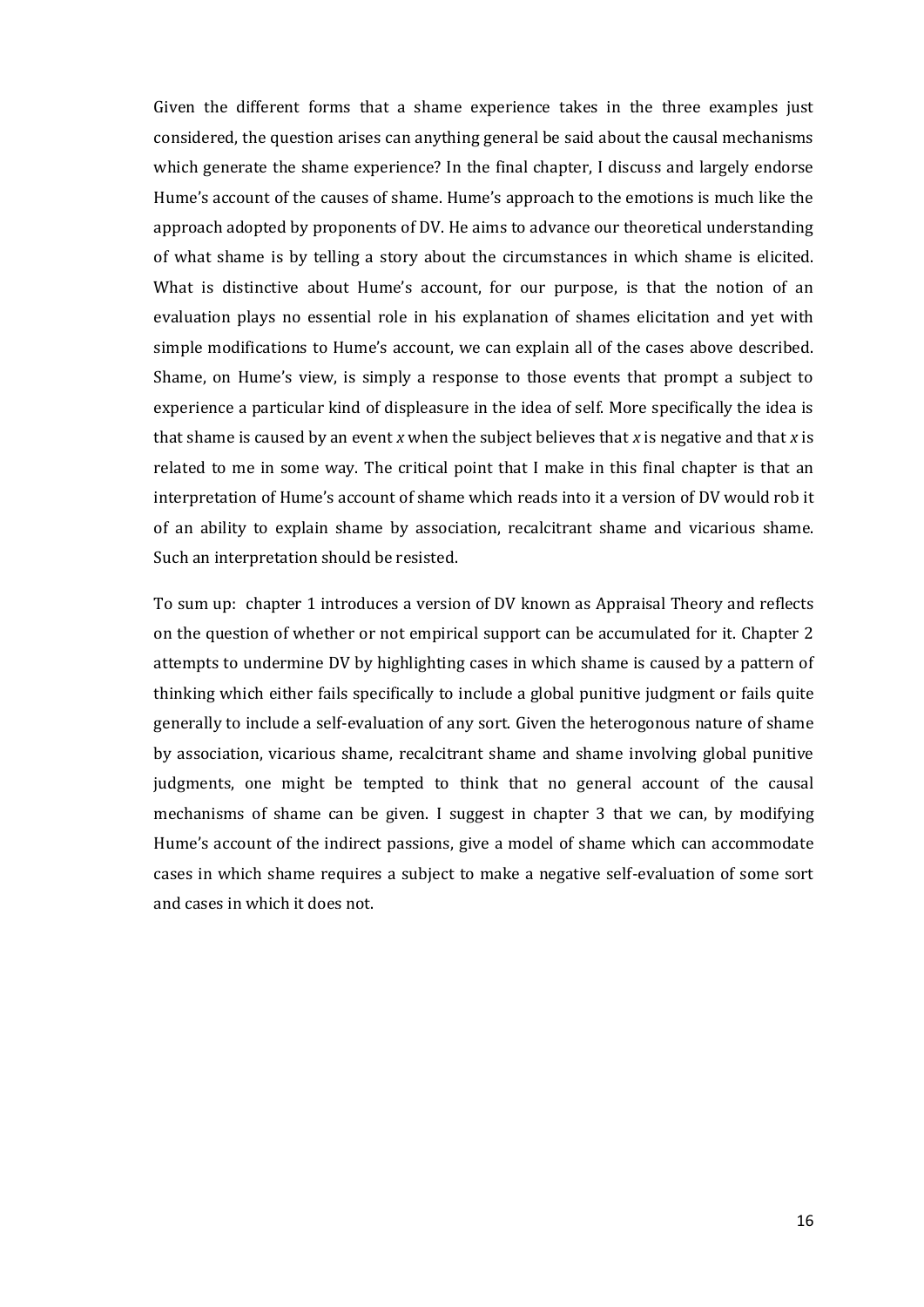### **Chapter 1**

#### **1. Cognitive Theories of Emotions in Psychology**

Cognitive theories of emotions in psychology are invariably theories of emotional elicitation. The central claim of such theories is that emotional experiences are caused by subjective evaluations of a stimulus. Subjective evaluations are a number of assessments made by the subject of the significance of the stimulus for her well being. Experiments conducted by these theorists are designed to uncover which sets of subjective evaluations elicit which types of emotions. A fairly uncontroversial example is the account given of fear. Fear, it is claimed, is caused by an evaluation of a stimulus (e.g. a fast approaching dog) as a danger to my well being. It is claimed that a subject who did not evaluate a stimulus as dangerous or as constituting a danger will not experience shame as a response to it. So the idea is not only that evaluations intervene between a stimulus and an emotional response but also that these evaluations determine the type of emotion experienced in response to the stimulus. There is some debate about how far a set of experiments can justify the particular association of *this* emotion type with *that* set of subjective evaluations. There is also some debate about how to account for the cognitive processes which underpin and enable these evaluations. These are important differences but what matters more here is what connects this group of theories. What connects all these theories are the claims that (1) an evaluation of a stimulus is what triggers an emotional response, (2) specific evaluations trigger specific emotions and what these specific evaluations are can be uncovered through experimentation and finally (3) absent any evaluation, no emotion will be experienced.

In this chapter, I will discuss claims (1) and (2). It is useful to begin the discussion by selecting a representative of the class of psychological accounts of emotions from the perspective of which we can explicate the claim that emotions are caused by subjective evaluations. This is primarily because different theories have different views of the number and kind of evaluations required to trigger a particular emotional response. These differences are not important for the critical points made in this chapter but they are important when it comes to giving an accurate representation of a theorist who puts forward a psychological account of emotional elicitation. I have chosen here to discus Appraisal Theory (AT) because it is the most popular of the kinds of psychological accounts under consideration. I have chosen to discuss Lazarus's version of AT because he was the first to conceptualise appraisals as *structured processes* composed of multiple parts or 'dimensions' and it is this conception of appraisals which dominates the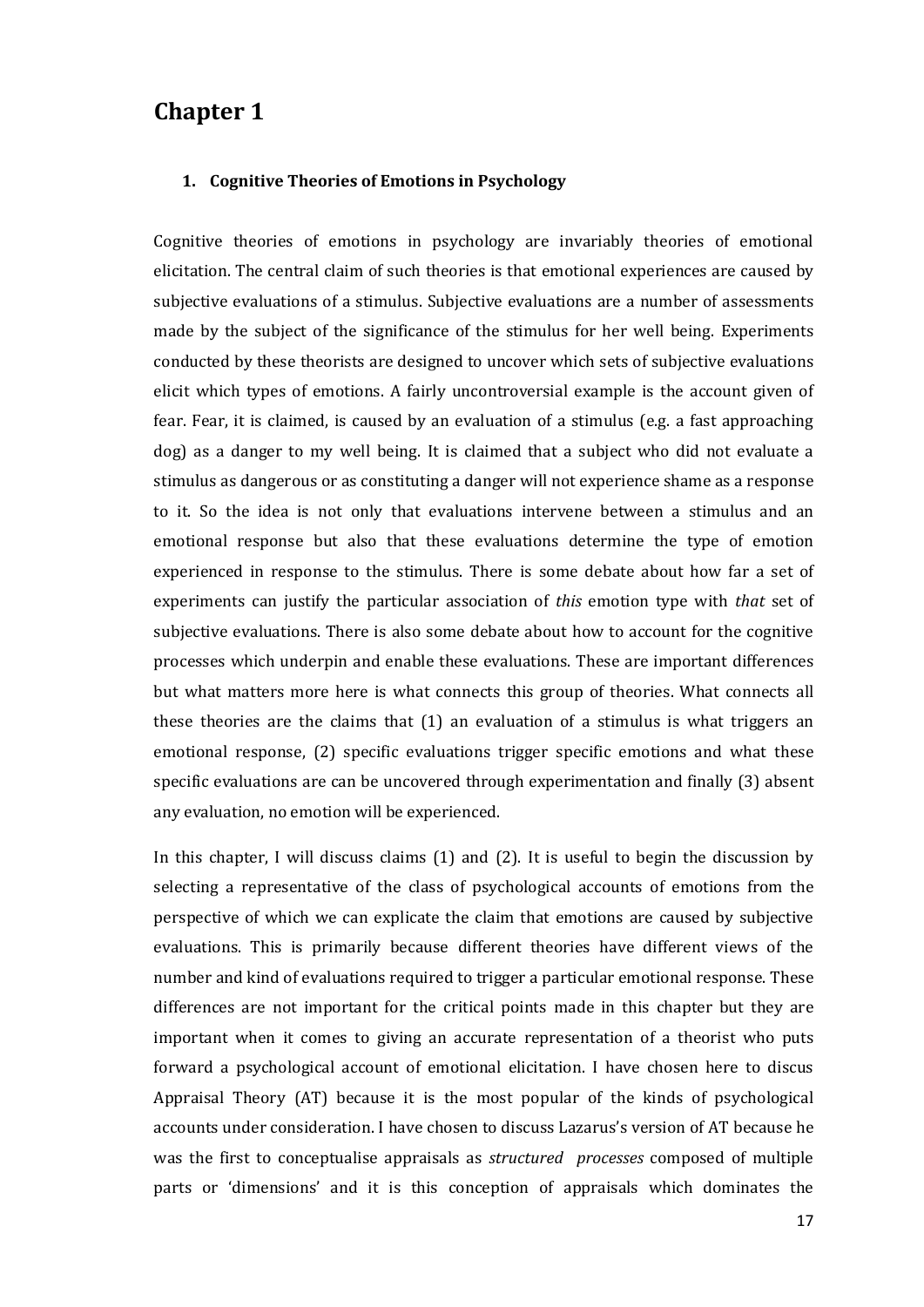psychological literature. <sup>16</sup> In what follows, I will make three critical points about (1) and (2) but I will address these criticisms directly towards AT. The first critical point is that when we keep the meaning of "evaluation" constant, it cannot be true that both basic and self-conscious emotions are caused by evaluations. The second critical point is that the sorts of experiments which are invoked to establish a causal connection between a set of appraisals and an emotion are either beset with methodological worries or they are the sort of results which can be known on the basis of the meaning of the relevant emotional terms. The final critical point is that, the evidence for the claim that shame is caused by self-evaluations is based on experiments that provide no evidence to suppose that shame is not also caused in situations where no self-evaluation is made. This sets the scene for chapter 2 in which various examples of these neglected cases are discussed.

Let's begin the discussion with the question: what, exactly, are appraisals? Appraisals are structured processes in which a subject evaluates a stimulus. The process is split into multiple parts. At each stage in the process a subject evaluates the stimulus as it relates to her individual concerns. Appraisals are *relational* in the sense that they are not evaluations that a subject makes of the stimulus tout court but rather evaluations she makes of the stimulus given her individual goals, beliefs, needs, desires, values and so on. The set of concerns (or appraisal dimensions) that an appraisal of the stimulus is conditional on is a matter of debate. Lazarus (1991) originally identified six appraisal dimensions which he organised into two groups: primary appraisals and secondary appraisals.<sup>17</sup> Primary appraisals collectively determine the personal significance of the event while secondary appraisals collectively determine what coping options are available to the subject given the outcome of her primary appraisals.<sup>18</sup> More exactly, primary appraisals consist of three sorts of evaluations which Lazarus refers to as goal relevance, goal congruence, and type of ego-involvement. An evaluation of *goal relevance* determines whether and to what extent an event is relevant to a subjects' well-being, where "being relevant to well being" means something like having a bearing on personal goals. Goal relevance is the most important of all the primary appraisals because if a subject determines that no goal is at stake then no emotion will be experienced. The thought here seems to be something like this: if I do not evaluate the situation as in any way relevant to my well being then I simply will not care about it and as such I simply will not react emotionally to it. An evaluation of *goal congruence or incongruence* determines whether the stimulus event helps or hinders the subjects' goals. When an event is evaluated as facilitating or advancing the subjects goals, it is goal congruent and the emotion

<sup>16</sup> Schorr 2001b p. 22-3

<sup>17</sup> Lazarus 1991 p. 133-152

<sup>18</sup> Lazarus 1991 p. 133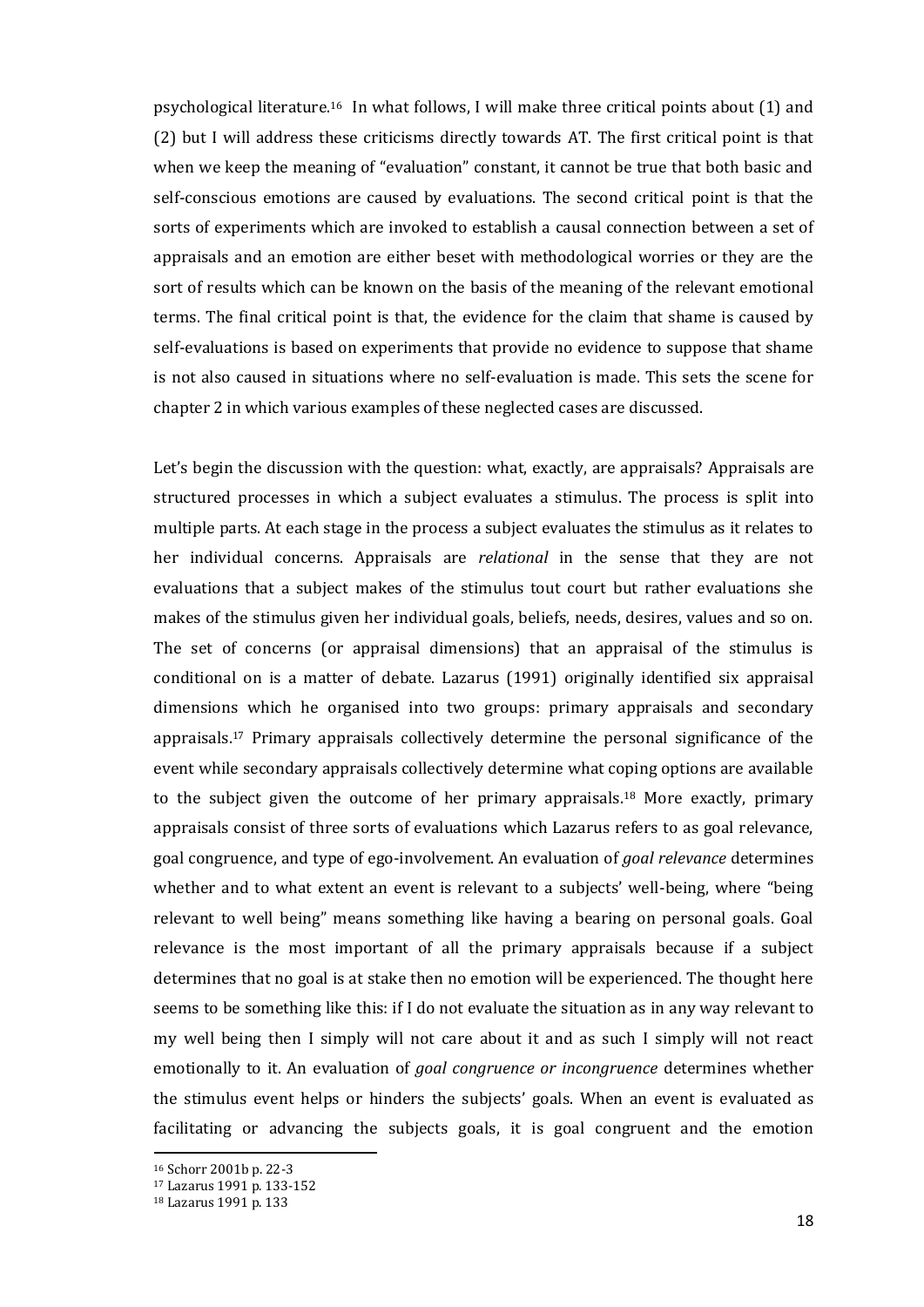experienced in response to the event is likely to be positive. If however the event is evaluated as hindering or thwarting a subject's goals then it is goal incongruent and the resultant emotion is likely to be negative. For example, if I evaluate the situation in which a dog is fast approaching as goal congruent because it advances my goal of being reunited with my favourite pet, I am likely to experience a positive emotion such as joy. If, however I evaluate that same event as one in which my goal of avoiding physical harm is thwarted, I am likely to experience a negative emotion such as fear.<sup>19</sup> The final evaluation involved in primary appraisals is an evaluation of *ego involvement*. This is an evaluation of whether goals relating to a subjects ego identity are at stake. Identity goals are any goals which are relevant to, for example, self-esteem, social esteem, moral values, life goals or other persons and their well-being. Interestingly, Lazarus predicts that the sort of identity goals involved in both shame and anger will be *the desire to preserve or enhance self- or social esteem*. 20

As we have seen, one of the central aims of the psychological theories under investigation is to type identify emotions on the basis of the set of subjective evaluations required to elicit them. But so far on Lazarus' picture, both anger and shame are caused by events which are evaluated as goal relevant, goal incongruent and as involving goals that specifically relate to ego identity. As such, we cannot determine whether an event will generate anger or shame on the basis of primary evaluations alone. To determine which of these two emotions are experienced in response to an event we must move beyond evaluations of primary appraisals to see what secondary appraisals a subject makes in response to the event. Secondary appraisals consist of three sorts of evaluations which Lazarus refers to as credit or blame, coping potential and future expectations. Evaluations of *credit or blame* are judgments about what or who is responsible for a harm, threat, challenge, or benefit. Here it should be stressed that although evaluations of credit or blame determine who is responsible for the event these evaluations are not merely attributions of responsibility. Beyond such attributions these evaluations include judgements about whether the event was intentional or unintentional and/or whether the situation is one which could have been prevented and by whom it could have been prevented. For example, a parent responding emotionally to a child who has stolen a large amount of money might attribute blame to the child because she judges that his intentions were malevolent. In judging that his intentions were malevolent, that the event is personally relevant and goal incongruent and finally that it involves some among her identity goals, the parent is likely to experience anger. If, however, we subtract the

<sup>19</sup> Here, positive and negative refer to whether an experience of an emotion is pleasurable or painful.

<sup>20</sup> Lazarus 2001 p. 57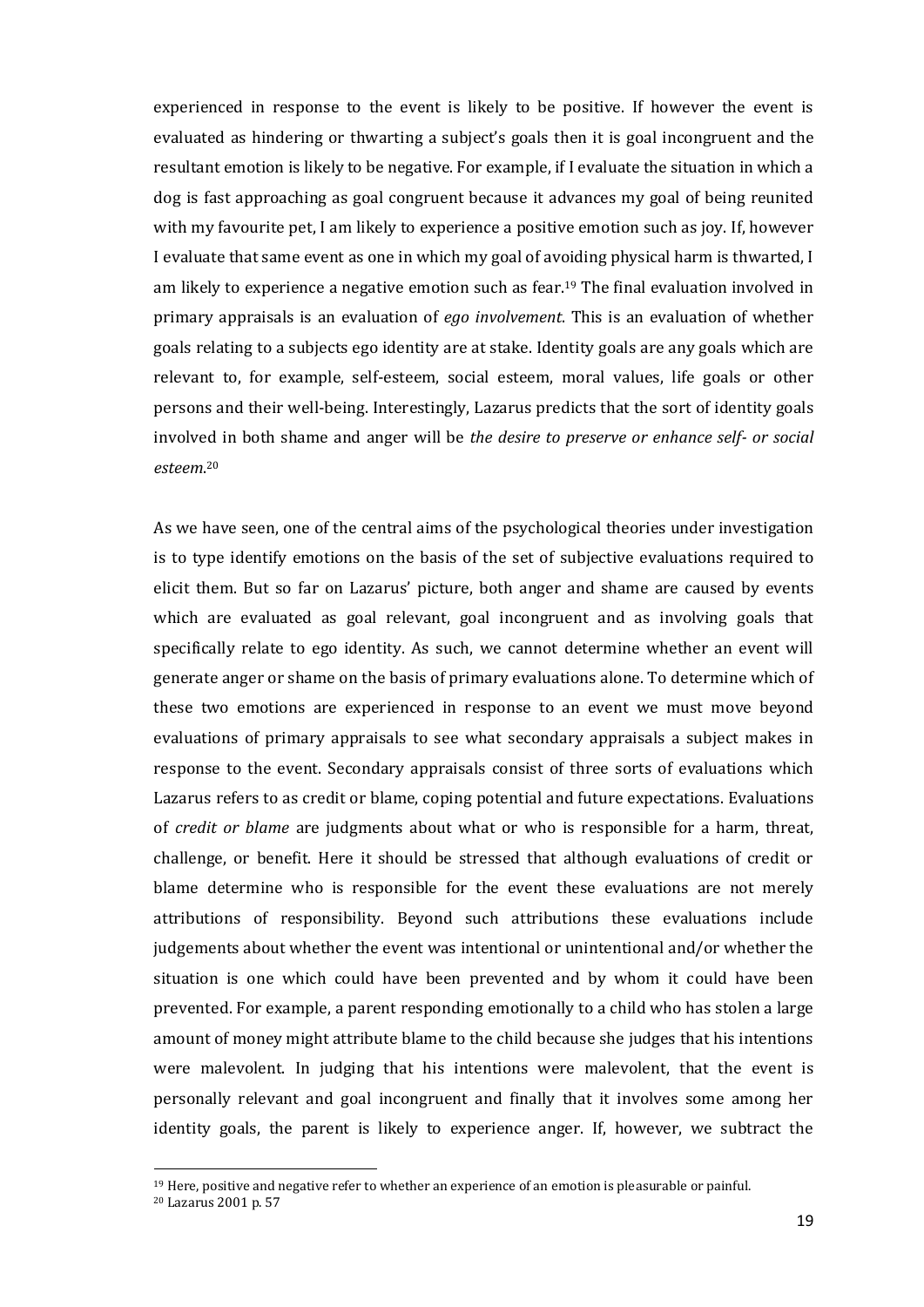mothers evaluation that her child's intention was malevolent, replace it with an evaluation of his intention is benevolent (e.g., if the child stole the money from a company to give back to investors after the company has declared itself bankrupt) it is unlikely that the mother will react with anger and quite likely that she will react with pride. Evaluations of *coping potential* are evaluations determining what prospects there are for enacting behaviours or adopting attitudes that will positively influence the situation. These might include beliefs about things that a subject can do (behaviours she might adopt) to eliminate the harm or threat presented by the situation or to bring to fruition the challenge or benefit presented by the situation. For example, the parent of the thieving child might experience anxiety as well as anger if in addition to judging that the child's intent was malevolent she judges that she does not have the ability to cope with the situation. The final evaluation involved in secondary appraisals is an evaluation of *future expectancy*. That is, an evaluation of whether the event, once completed, will continue (in the future) to help or hinder her goals or well being. For example, the parent of the thieving child might experience sadness if she believes that the situation will never improve (perhaps because she thinks her son is a bad apple and that he cannot help but commit acts of criminality).

Let's draw together the central features of the account which Lazarus offers us. For Lazarus, the subjective evaluations which cause an emotional experience fall into two categories: primary appraisals and secondary appraisals. There are three primary appraisals which can briefly be characterised as answers to the following three questions: has something relevant to my goals occurred? Is it congruent with my goals? And how is my ego involved? There are three secondary appraisals which can be characterised as answers to the following three questions: who deserves credit or blame? What coping options are available? And what can I expect for the future? The answers to these questions determine the type of emotion experienced as a response to the stimulus. Critically, the answers to these six questions are then summarised by *a core relational theme*. A core relational theme is not an explicit evaluation that a subject makes when confronted with a stimulus. Rather it is a way of summing up the evaluations involved in the six appraisal dimensions, or if you prefer, a way of summing up the answers to the six questions just identified. More specifically, we are to think of a core relational theme as capturing "the meaning of the full configuration of appraisal components *in a way that transcends the components' individual meanings*- much in the way a sentence captures a complex idea that goes beyond the meaning of individual words."<sup>21</sup> Consider, for example, sadness caused by the accidental death of a sibling in a car crash. According to this account

<sup>21</sup> Smith & Lazarus 1993 p. 237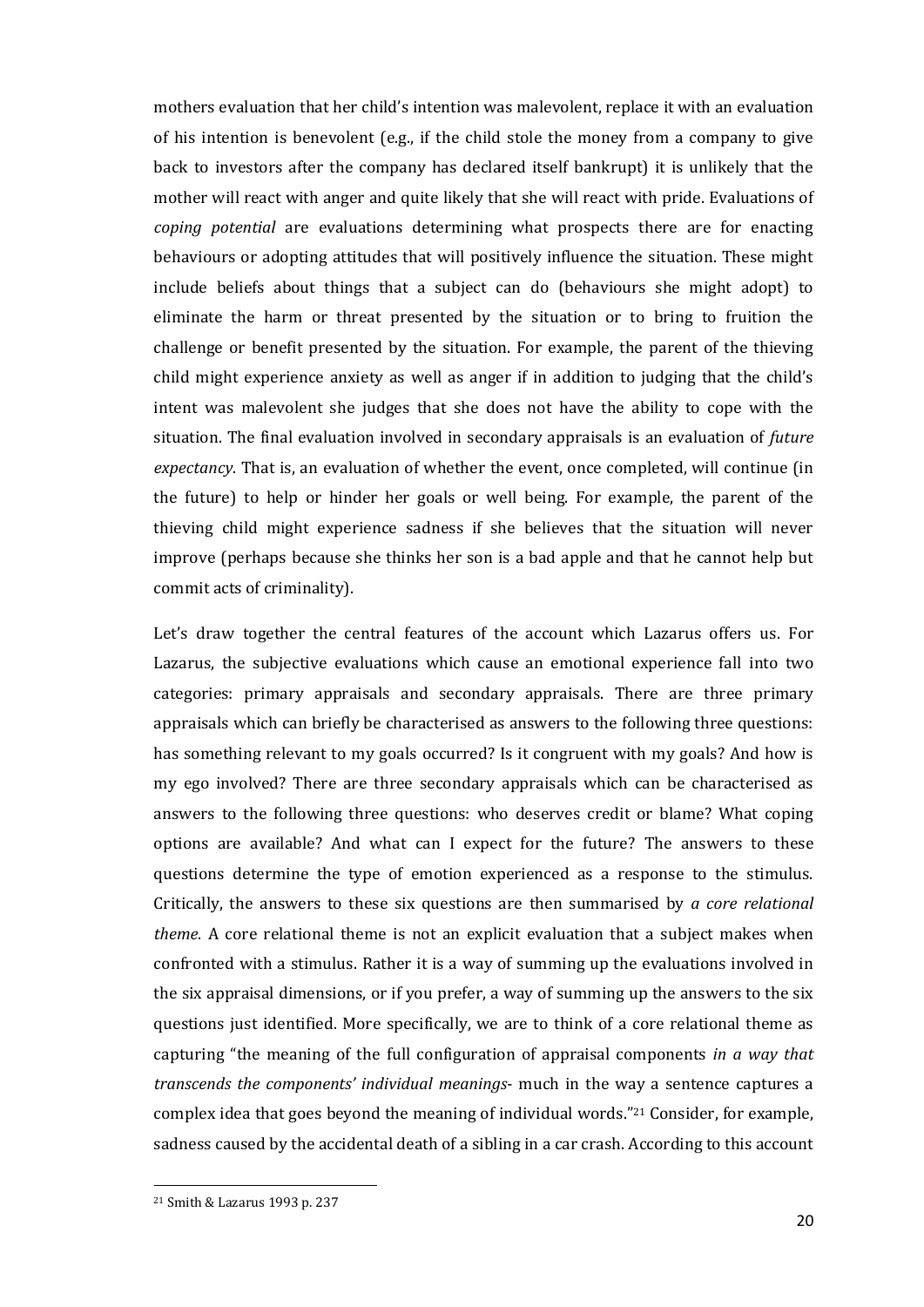if the event of the cars crashing is to cause sadness a subject must evaluate it as personally significant (appraisal of goal relevance), as incompatible with her desires (appraisal of goal incongruence) as involving someone she cares about (appraisal of ego involvement), that no one is to blame for the situation (appraisal of no blame) and finally that there is nothing she can do about it (appraisal of low coping potential).<sup>22</sup> The combination of these five specific evaluations can be summed up by the core relational theme of sadness which is *an irrevocable loss*. Any event that is evaluated as an irrevocable loss, on this picture, will generate sadness irrespective of any differences between them. That is to say, appraising an event as an irrevocable loss is sufficient for an experience of sadness. <sup>23</sup>

#### **2. The Danger of Equivocation**

Like all cognitive theories of emotions in the psychological literature, an appraisal theorist claims that a subject experiences an emotion only because she evaluates a stimulus in specific ways. That claim is resisted by a number of theorists who's experiments seem to show that emotions can be caused by a stimulus without an intervening process of stimulus evaluation. For example, Zajonc (1980) conducted a series of experiments which showed that subjects can form preferences for stimuli to which they have been subliminally exposed. Subsequent confirmation of that result came in a series of experiments conducted by Öham and his collaborators (1993). In one of these experiments, participants were conditioned to dislike angry faces. Participants were then shown an angry face followed in quick succession by a neutral face. The conditioned emotional response was elicited by participants when the angry face was masked by a neutral face even though verbal reports indicated that the subject did not consciously register the image of the angry face. This research suggests that an emotional response to a stimulus can be elicited without conscious awareness of that stimulus. In a later study, subjects were exposed to subliminal images of snakes, spiders, flowers and mushrooms. Again, subjects were unable to identify which stimulus they had been exposed to when questioned, however it was shown that subjects with previously established snake phobias showed elevated skin conductance responses to masked images of snakes and that subjects with previously established spider phobias showed elevated skin conductance responses to masked images of spiders.<sup>24</sup> As previous evidence has shown that elevated skin conductance responses are a marker for emotional arousal, these

<sup>22</sup> In sadness evaluations of future expectations are left open.

<sup>23</sup> Lazarus 2001 p. 64

<sup>24</sup> Öham & Soares 1994; Öham 2002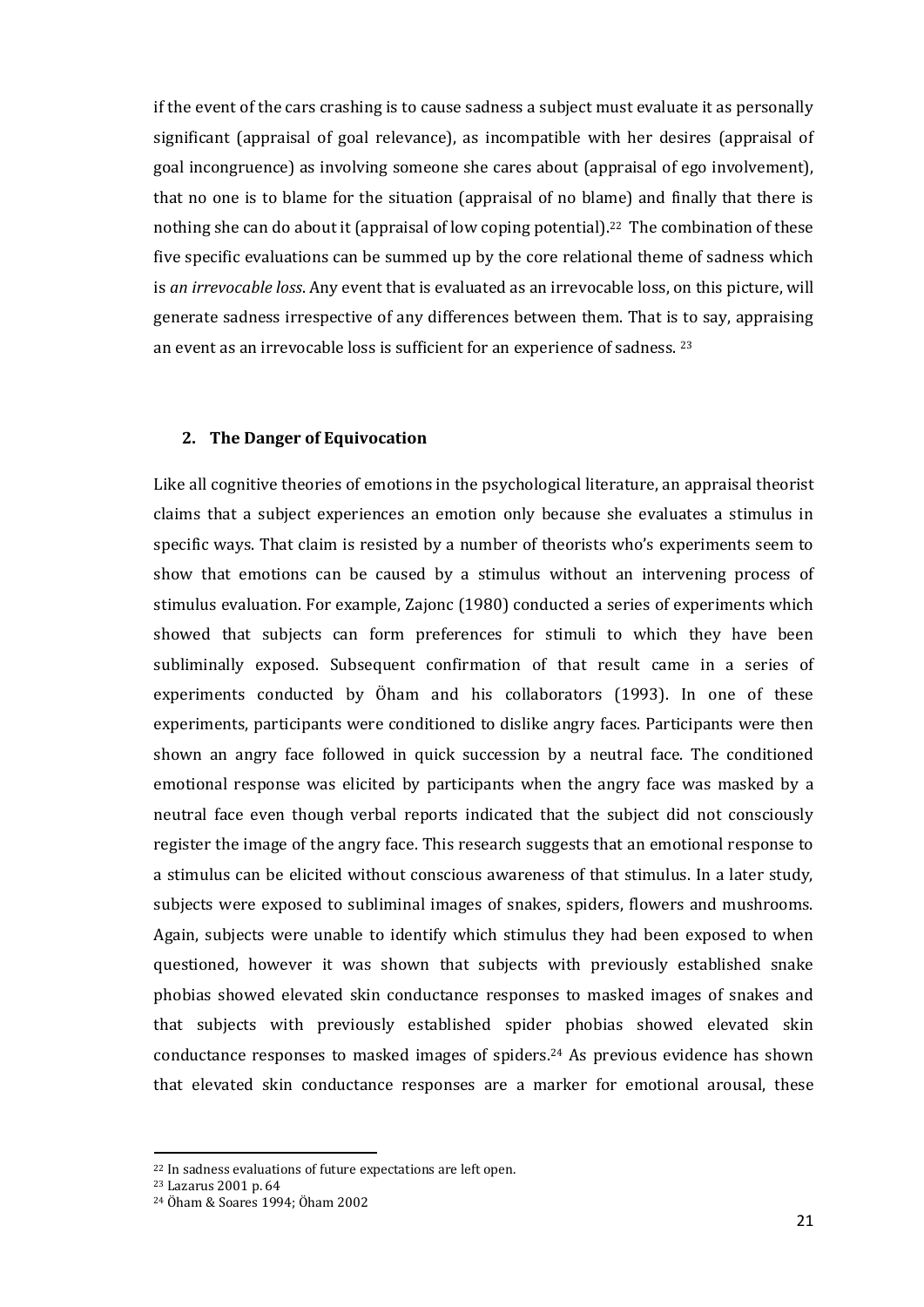results confirm that a physiological marker of a state of emotional arousal can occur without the subject being consciously aware of any evaluations of the emotion's stimulus.

The examples so far suggest that it is not necessary for a subject to be aware of an appraisal of a stimulus in order to emotionally react to it, or more exactly, in order to have one of the physiological markers of emotional arousal. There are a range of other examples supporting this conclusion. Appraisals, it would seem, are neither necessary nor sufficient for emotional arousal. Appraisals are not sufficient because a subject can change her explicit appraisals without changing her emotional response. For example, a perception of a spider may elicit a fear response in a phobic patient even if she does not appraise that object as dangerous (as when she does not consciously register the presence of the spider) or she appraises her situation as one which does not instantiate danger (as when she consciously registers the presence of the spider but does not appraise it to be dangerous). Appraisals are not necessary because emotions can occur independently of and prior to cognitive appraisals. An emotional response will occur independently of a cognitive appraisal when it is caused directly by physical means (e.g., by ingesting a drug). An emotional response will occur prior to a cognitive appraisal when that response occurs so quickly that a subject does not have the time to perform an evaluation of it. Consider for example, a fear response experienced by a rabbit confronted with a snake. Zajonc (1980 p. 156) writes that, "if the rabbit is to escape... the action must be undertaken long before the completion of even a simple cognitive process- before, in fact, the rabbit has fully established and verified that a nearby movement reveals a snake in all its coiled glory." So, it seems *either* that the fear response and its associated flight behaviour occurs before an evaluation of the stimulus *or* that an evaluation of the stimulus occurs before perceptual processing of that stimulus has been completed. Either conclusion seems untenable. Surely, the mental processes essential to an elicitation of an emotional response cannot be thought of as an evaluation of a stimulus if they can generate that emotional response *before* a subject has perceptually processed it. That is, before the perceptual information derived from the stimulus makes its way into consciousness.

It may have been noticed that the counterexamples presented are convincing precisely because in the cases described it is unclear that a subject could *consciously* and *deliberately* make the evaluations of the stimulus supposedly required to experience them. For example, it seems a little strange to say a subject consciously evaluates a masked image as dangerous when she is not consciously aware of that image and it is a little strange to suppose that a rabbit deliberately evaluates a snake as dangerous when, in order to survive, the rabbit's fear response must be activated before perceptual processing of the snake is completed. Equally, it seems strange to insist that a phobic patient who believes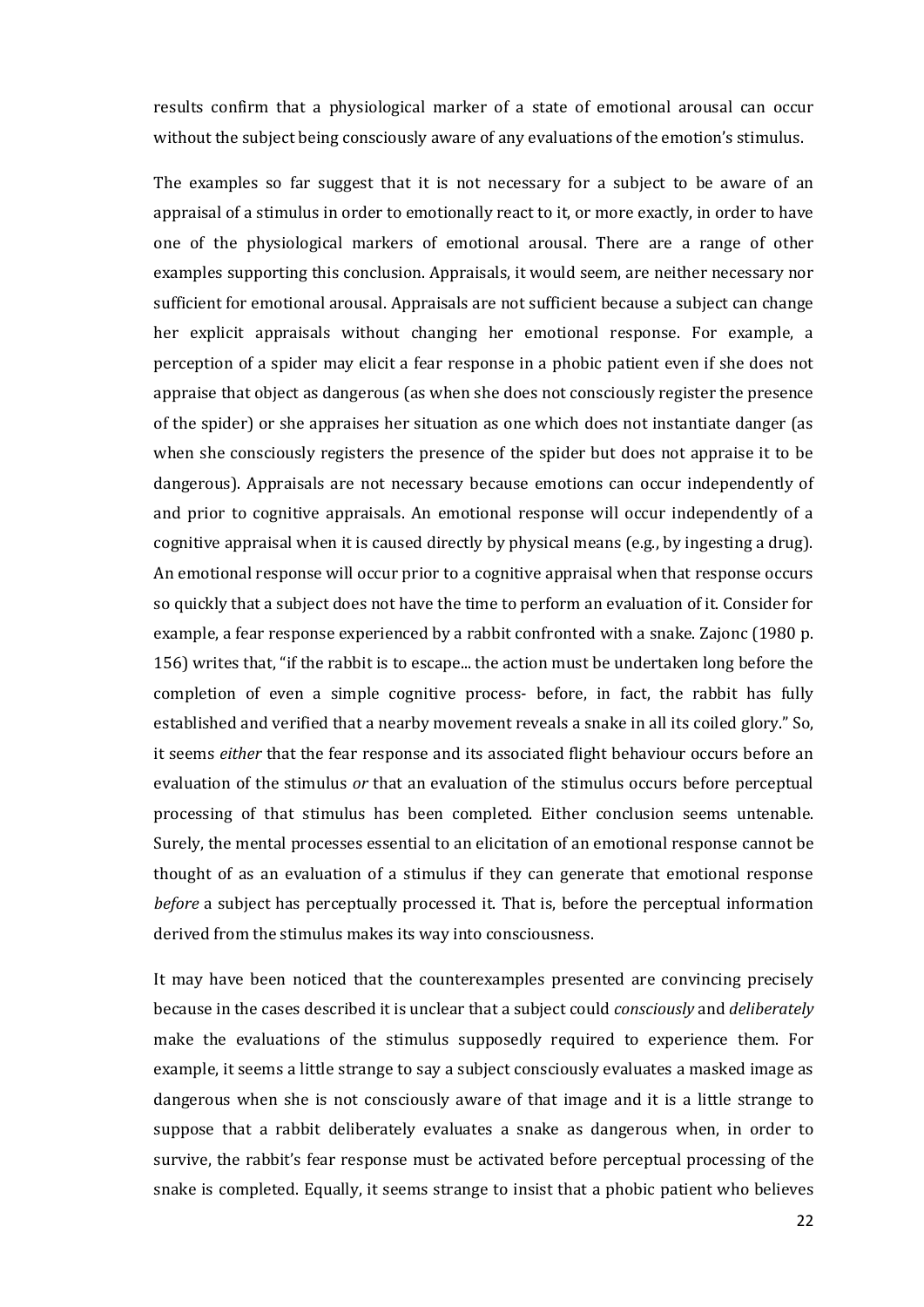that this spider is benign must consciously evaluate it as dangerous. The task for an appraisal theorist is clearly to accommodate the evidence which suggests that *awareness*  of an evaluation of a stimulus is not necessary or sufficient to react emotionally to it. To do this, many appraisal theorists simply deny that appraisals, qua cognitive processes, must be slow, deliberate and conscious. Lazarus explicitly states that it is not necessary that a subject is aware of the appraisals that she makes and which (according to the hypothesis) are required to elicit an emotional response. Because appraisals may be automatic and unconscious, Lazarus claims that the experiments cited by Zajonc do not show that emotions can be elicited absent any cognitive appraisal at all. It *could* be that the appraisals involved in these cases are automatic and unconscious. Granting that appraisals may be automatic and unconscious, an appraisal theorist can accommodate all of Zajonc's examples only if the evaluations which generate an emotional response can be (i) capable of being completed without the information evaluated being available to other cognitive processes, as in the case of the phobic patient, (ii) capable of being completed before perceptual processing of the stimulus has been completed, as in the case of the rabbit and the snake, and (iii) capable of being completed using only simple sensory concepts to define the evaluative property that has been identified, as in the case of the snake and the masked images. But what's wrong with that? Zajonc writes that to understand evaluations in this way is to:

"[broaden] the definition of cognitive appraisals to include even the most primitive forms of sensory excitation, thus obliterating all distinction between cognition, sensation and perception."<sup>25</sup>

This description of the problem does not make explicit what is wrong with Lazarus' response. The term "appraisal" is a technical term and as such it may be defined by a theorist in whatever way he chooses. The problem with Lazarus' response is not that he expands the notion of an appraisal to include (i)-(iii) but rather that as a result of his definition, the appraisals leading to an emotional response are to be thought of as two independent processes. There are those appraisal processes that run along neural pathways which generate quick, automatic and unconscious responses to a stimulus and those that run along neural pathways that generate conscious, deliberate and slow assessments of a stimulus. These two processes are independent of each other: they may occur alongside each other and they may contradict each other so that the "actual" automatic appraisals which generate an emotion may not only fail to register with a subject they may well run contrary to the subject's explicit appraisal of the stimulus. To use the term appraisal to designate both sorts of processes is unhelpful because it runs the

<sup>25</sup> Zajonc 1984 p. 117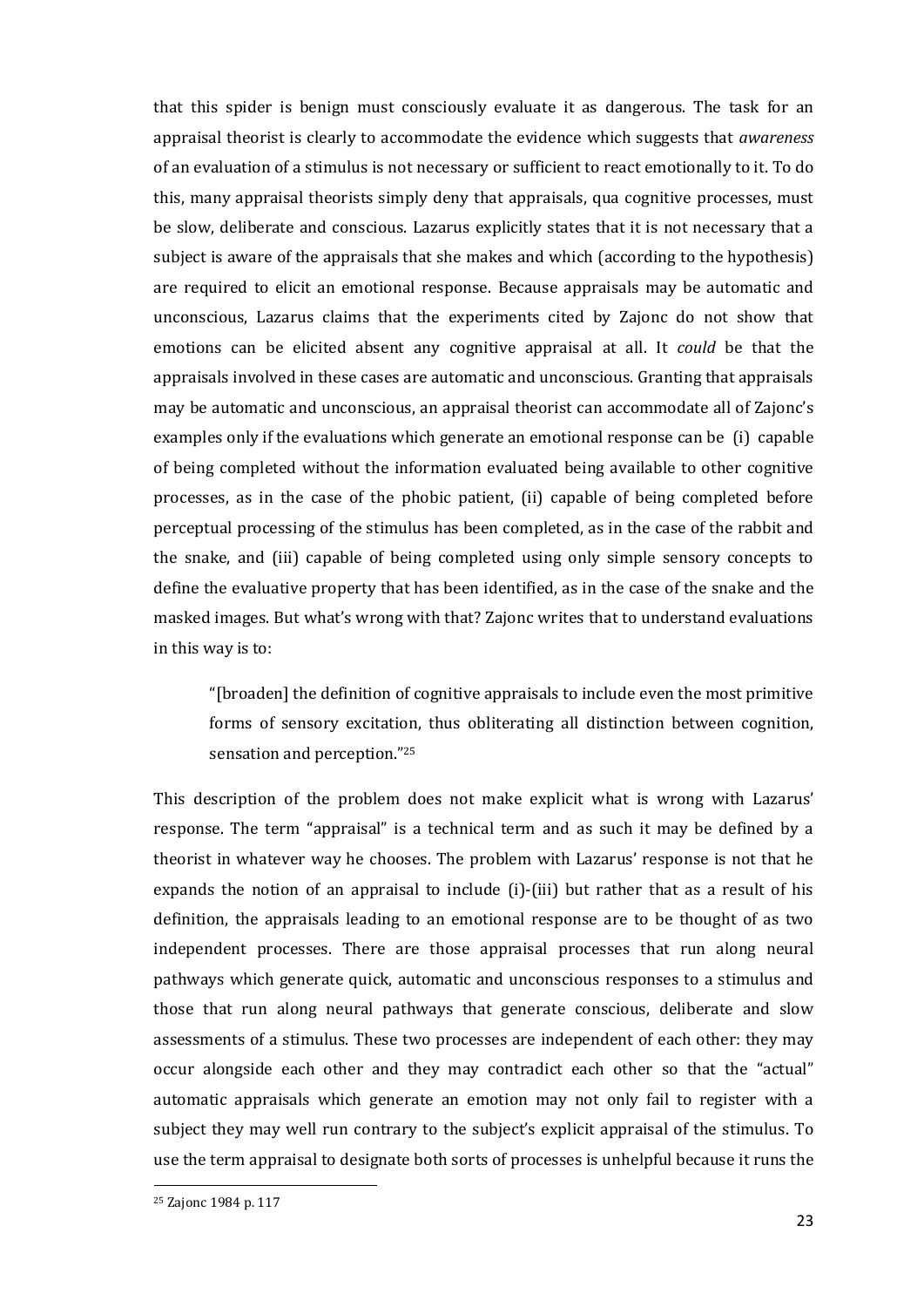risk of equivocation. Take for example, the primary means of distinguishing between selfconscious and basic emotions. It is no coincidence that none of the experiments which Zajonc cites against AT are about self-conscious emotions: these emotions tend to be generated independently of conscious and deliberate forms of information processing and so it is highly likely that *if* self-conscious emotions are caused by appraisals, at least some of those appraisals will be conscious and deliberate. Indeed most appraisal theorists talk as if the appraisals involved in the elicitation of self-conscious emotions are invariably conscious and deliberate. Recall Tracy and Robins (2004 p. 105) claim that:

"Although basic emotions such as fear and sadness can and often do involve selfevaluative processes, only self-conscious emotions must involve these processes.... A sense of self, as conceived by self theorists since James (1890), includes an ongoing sense of self-awareness (the "I" self) and the capacity for complex selfrepresentations (the "me" self, or the mental representations that constitute one's identity). Together, these self-processes make it possible for self-evaluations, and therefore self-conscious emotions, to occur. "

The claim here is simply that the sorts of self-evaluations which enable self-conscious emotions to occur require a subject to direct attention onto a self representation. The critical point is that directing attention onto a self representation is an ability that involves complex, deliberate and conscious forms of information processing.<sup>26</sup> As making a selfevaluation involves assessing a self-representation in light of evaluative criteria, it is very unlikely that making a self-evaluation is a process that can happen offline. So it seems that the way in which basic and self-conscious emotions are distinguished here supports the view that the evaluations involved in self-conscious emotions must be deliberate and conscious whereas the evaluations involved in basic emotions need not be. If selfconscious and basic emotions are distinguished modally by the sorts of appraisals they involve, the claims that both self-conscious and basic emotions require appraisals for their elicitation is likely to mislead. When we keep the processes designated by the term "appraisal" constant, it cannot be true that self-conscious emotions require appraisals for their elicitation and that basic emotions require appraisals for their elicitation. It is to avoid the danger of equivocation that Lazarus ought to have defined his terms less broadly.

<sup>26</sup> Tracy & Robins 2004; Lewis 2000; Izard *et al.* 1999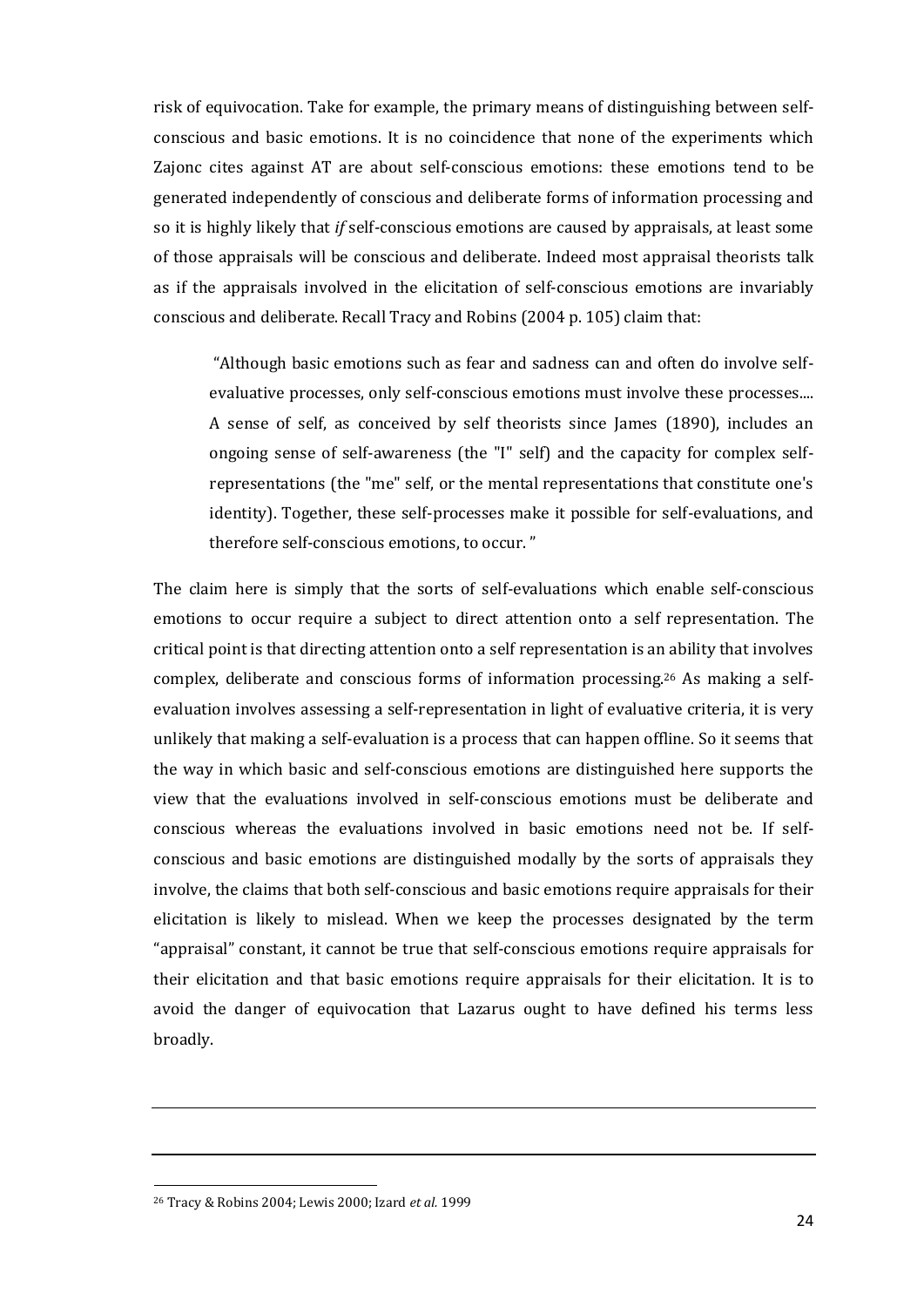#### **3. Empirical Support for Appraisal Theory?**

In spite of the dangers of equivocation, proponents of AT are obviously aware that different sorts of evidence would be required to support the claim that unconscious appraisals cause emotional arousal and the claim that conscious appraisals cause emotional arousal. In this section, the empirical evidence invoked in support of AT is discussed. I raise some methodological problems associated with the experiments used to gather evidence for the specific correlations between emotions and appraisals posited by some appraisal theorists. I conclude that these worries weaken the import of any empirical evidence invoked to support the claim that shame is caused by self-evaluations. Further, I argue that whatever empirical evidence is invoked to support the claim that shame is caused by self-evaluations cannot show that shame is not also caused, perhaps quite frequently, by subjects who do not make a self-evaluation. This final point will set us up for a discussion in chapter 2 of cases in which shame is experience by a subject who makes no self-evaluation at all.

The history of the attempt to empirically support the idea that subjective evaluations intervene between a stimulus and an emotional response goes something like this. First, Speisman *et al* showed that different interpretations of the same visual stimulus can influence the stress experienced as a response to that stimulus.<sup>27</sup> Here the stress response was not measured by verbal reports but rather by physiological indicators of stress such as skin conductance responses. In one of the experiments participants were asked to watch a film showing what looked like a painful operation on the genitals of a young man in an African tribe. The purpose of the experiment was to determine whether by manipulating the commentary which accompanied a distressful film the experimenters could modify the stress experienced by participants. Using no commentary as the measure of a control condition, they found that when no commentary accompanied the film or when the associated commentary emphasised the pain of the subjects involved (trauma commentary) participants experienced significantly higher skin conductance responses than when the commentary suggested that the ritual was painless (denial commentary) or when it encouraged the participants to take a detached view of the event by thinking of it from a scientific or anthropological perspective (intellectual commentary). These results show that the associated commentary could be used to determine the level of stress experienced in response to the film. It wasn't a huge leap from this result to the hypothesis that the commentary altered participants stress levels by altering their interpretation of the film. Thus it was concluded that the objective characteristics of a stimulus were not as important to determining emotional arousal as the *evaluations* (i.e., interpretations) of

<sup>27</sup> Speisman, Lazarus, Mordkoff, & Davison, 1964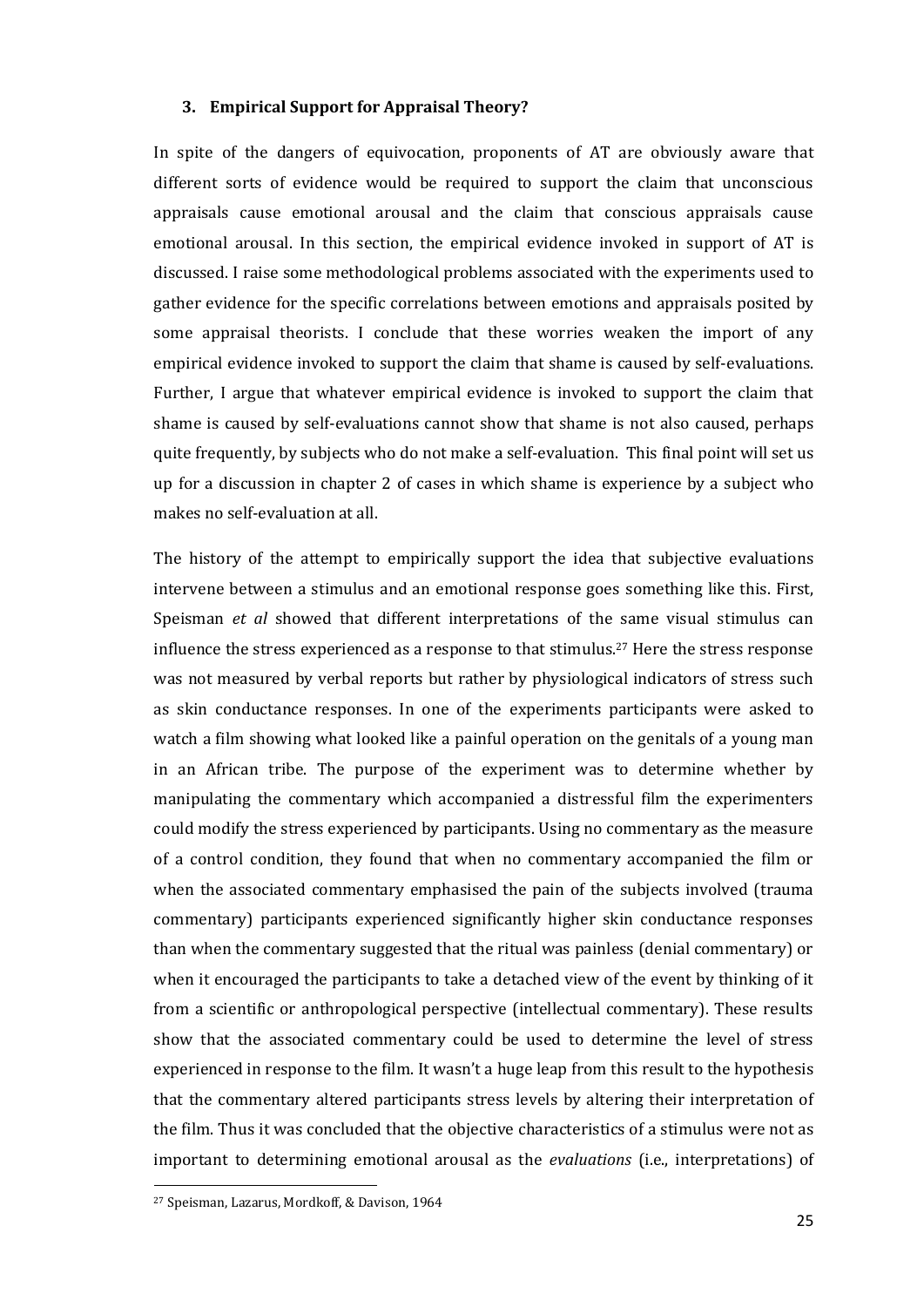those objective characteristics.<sup>28</sup> This conclusion was confirmed by Lazarus in a series of experiments which added to the research conducted by Speisman *et al* by varying the moment at which the commentary was given.<sup>29</sup> Lazarus found that denial information had the greatest affect on lowering stress when it was given *in its entirety before* participants watched a distressful film. This prompted the suggestion that when information relevant to a subjects interpretation of the meaning of the film is given beforehand it enables a subject to better manage future expectations by forming beliefs about what she will see and about how those images should be interpreted. The picture which emerges from both Lazarus and Speisman *et al* was that beliefs about the film (which are manipulated by a commentary) help to determine a subjects' interpretation of it and a subjects' interpretation of the film helps to determine levels of emotional arousal experienced in response to it. This provides empirical support for the idea that an emotional reaction to a stimulus is influenced by subjects' beliefs about that stimulus. Of course, it does not provide support for the claim that specific evaluations are connected with specific emotions.

The evidence for a direct correspondence between specific evaluations and specific emotions originally came from an attempt to confirm or disconfirm model's of emotional causation. What happened was that due to the increasing evidence of the effect of cognitions on emotions, model's were proposed which identified a number of appraisal dimensions and which made a number of predictions as to how evaluations along these dimensions of appraisal led to specific emotion types or how differences in the specific evaluations made along these dimensions can be used to distinguish one emotion type from another. Experiments were then constructed which either confirm or disconfirm these predictions.<sup>30</sup> For example, Smith and Ellsworth (1985) conducted an experiment in which participants were asked to recall one event which led to an emotion *x* for fifteen different values of the variable *x*. Participants were then asked to respond to a series of questions designed to provide a measure of the relevance of eight appraisal dimensions on the elicitation of each specific emotion. They found that the appraisals identified by subjects for each of these fifteen emotions closely corresponded to 6 of the hypothesised appraisal dimensions suggested by their model. They also found that the model successfully predicted which set of evaluations were crucial to the elicitation of some

<sup>&</sup>lt;sup>28</sup> The option that the commentary itself constituted an objective characteristic of the film should here have been considered.

<sup>29</sup> Lazarus & Alfert 1964

<sup>30</sup> Many of the hypothesised models differ in the view they take about the relevance of specific appraisal dimensions to the production and differentiation of particular emotion types. These differences will not concern us here because any empirical data invoked to substantiate a specific model supports the more general claim that an identifiable set of evaluations generates a particular type of emotional response. It is support for the general claim that is of interest.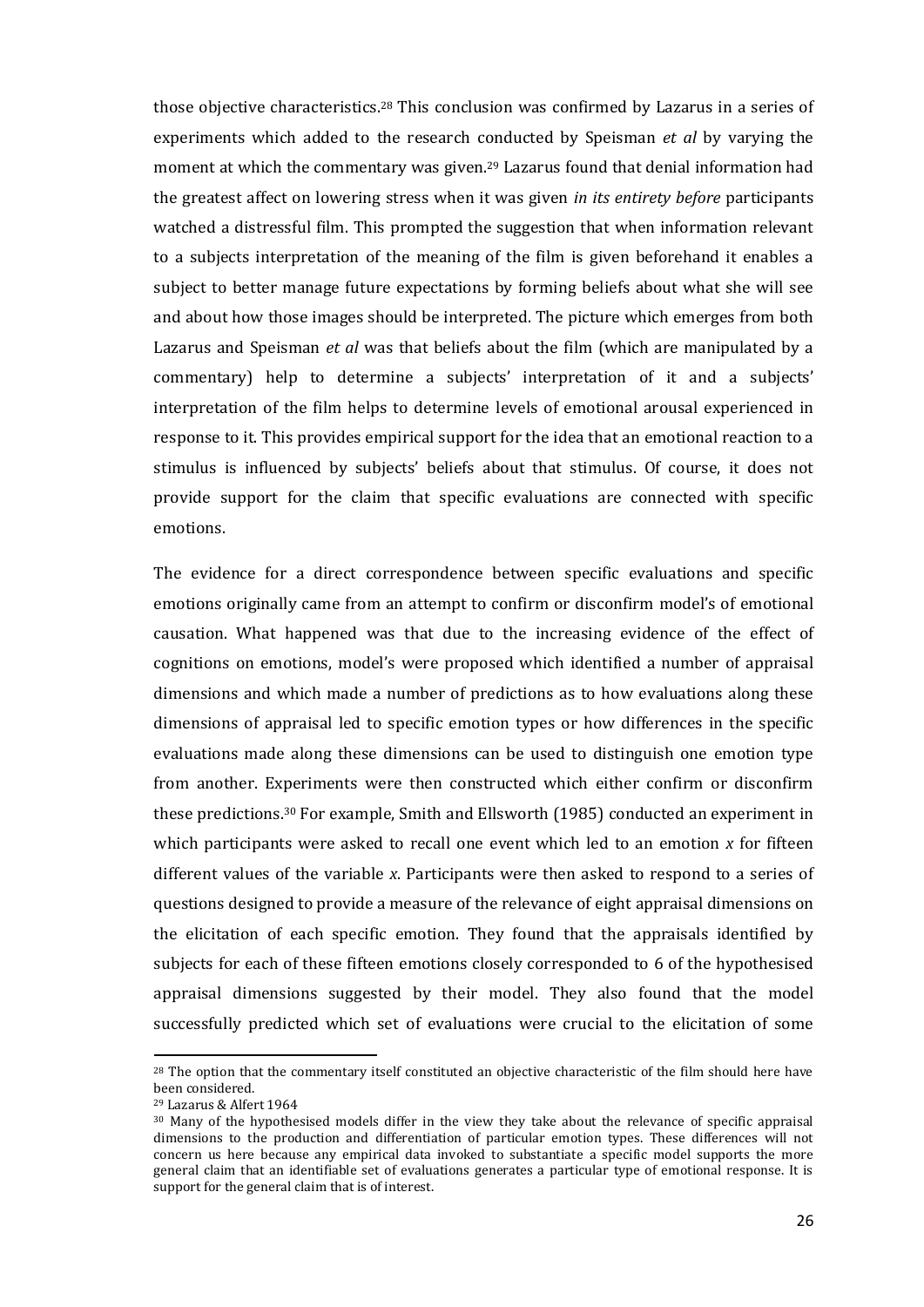among these emotions. For example, evaluations of responsibility and control were correctly predicted to be crucial to the elicitation of anger whereas evaluations of selfresponsibility and control were correctly identified as crucial to the elicitation of shame and guilt. In a later study Scherer and Ceschi (1997) showed how different appraisals can generate different emotional reactions to the same event. Here, the researchers tracked the emotion experiences and the antecedent evaluations made by a group of travellers a short time after losing their luggage at a major international airport. The method of data acquisition here was a structured interview designed to elicit information about the participant's appraisal of the situation as well as their actual emotional reactions to the news that their luggage had been lost. Results showed that appraisals of the loss as highly obstructive of goals and as incompatible with norms typically produced anger, although these appraisals could not be used to predict the intensity of the anger experienced.

Both Smith and Ellsworth (1985) and Scherer and Ceschi (1997) conduct experiments which appear to support the existence of a correlation between appraisals and specific emotions. I will label the method used by these theorists to acquire evidence for the correlation between appraisals and specific emotions *the subjective recall method*. The subjective recall method requires participants to reflect on an *actual* emotional event after it has occurred and then to answer questions about the evaluations which, as they see it, led to that emotional reaction. One of the worries with using the recall method to establish claims about a correlation between specific emotions and appraisals is that a participant's response may be due to a post hoc interpretation or rationalisation of the recalled experience. In fact, such rationalisations are actually encouraged by the sorts of questions that subjects are required to answer in these experiments. For example, a subject who described a circumstance in which she experienced anger may be asked, "do you think that you are to blame for that circumstance?" and "were you offended by that circumstance?" These questions already point in the direction of the appraisal dimensions that would rationalise the subjects' emotional response. It is not only the line of questioning which prompts a subject to a post hoc rationalisation of her experience but also the fact that, in general, we tend to understand our emotional behaviour in a way that fits into a positive narrative of our lives. This again supports the view that, our answers to those questions which are designed to bring into view the causal antecedents of recalled emotions will be skewed by retrospective interpretations of that emotional response and the evaluations leading up to it.

Acknowledging the shortcomings of the subjective recall method, Smith and Lazarus (1993) used *the vignette method* to gather support for a correlation between certain appraisals and certain emotions. This is a method in which participants are asked to read a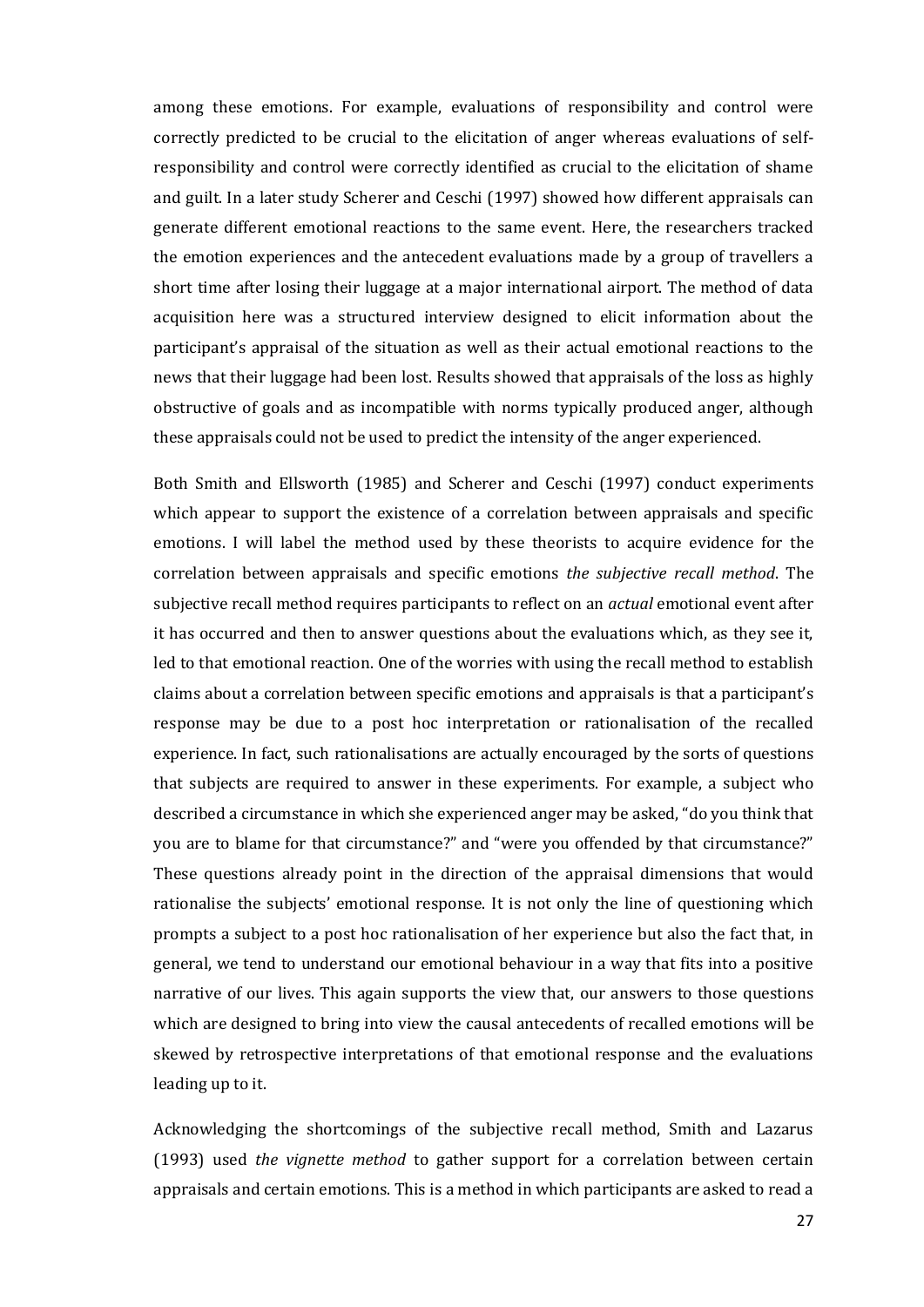series of short stories about a character involved in some event and to answer questions about what the character to whom the event occurred would feel. For example, participants may be presented with a story in which a subject has preformed badly in an important exam and she attributes her failure entirely to the inadequate teaching that she received (thereby implicitly stressing an appraisal of other accountability). Participants are then asked whether this character would feel emotions *x*, *y*, or *z* in that situation. Smith and Lazarus use the vignette method to show that by manipulating appraisals they could affect the emotions which their participants predicted would be experienced by the subject in the story. In their particular experiment, participants were presented with scenarios and asked to adopt the perspective of the central character in the scenario. From that perspective, participants were required to answer a series of questionnaires, one of which was to determine the emotion experienced by the subject in the scenario given the situation that was therein represented. The results showed that the manipulation of appraisals did have an effect on the emotional states reported by subjects to be experienced by the character and that the model proposed by Smith and Lazarus which had 6 appraisal dimensions, for the most part, successfully predicted the effect that the manipulation of appraisals would have on the emotional states reported. For example, it was successfully predicted that anger was more common when there was otheraccountability rather than self-accountability and that guilt was more common when there was self-accountability rather than other-accountability.

Here again we might raise a methodological objection. The worry now is that we cannot substantiate any causal claims on the basis of the evidence obtained by either the vignette method or the subjective recall method. Why? Results obtained from the subjective recall method only warrant the conclusion that certain past emotions are believed to be correlated with certain appraisals and as such they are insufficient to establish that emotions are caused by evaluations. Similarly insufficient are the results obtained from the vignette method which only warrant the conclusion that a person who imagines a subject who makes certain evaluations about an identified event will typically believe that the imagined subject experiences certain emotions. It seems then that neither of these two methods provides substantial evidence for AT which is at heart a theory constituted by the causal claim that emotions are *caused* by subjective evaluations.<sup>31</sup> In an attempt to show that appraisals and emotions are causally related and that the direction of causality is principally from appraisal to emotion, Roseman and Evdokas (2004) propose a different methodology.

<sup>31</sup> Roseman & Evdokas 2004 p. 1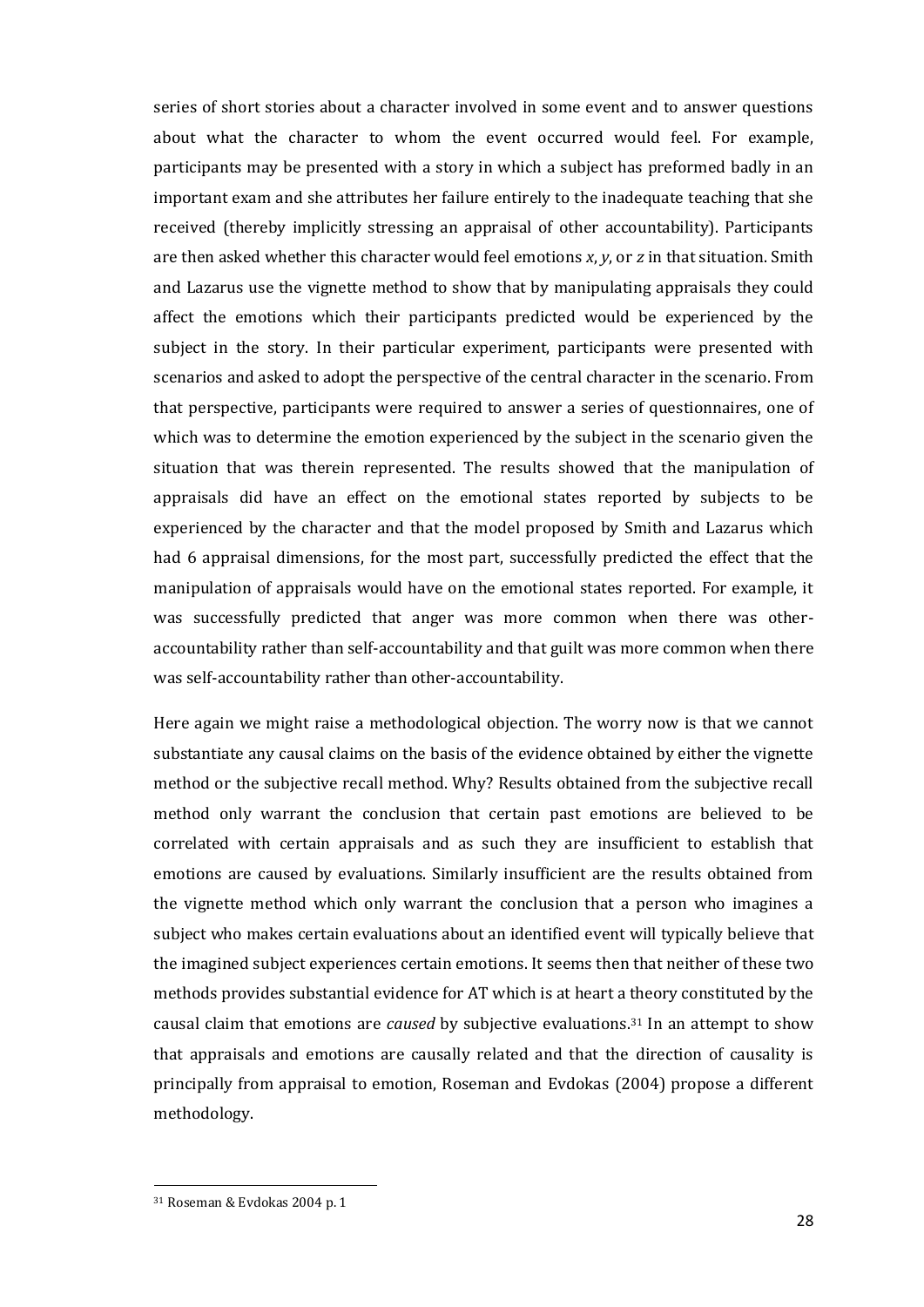What we might call *the elicitation method* monitors the effect that manipulating appraisals has on actual emotional experiences and as such it is better able to lend support to the claim that emotions are caused by appraisals. Using this methodology Roseman and Evdokas looked at the effect that manipulating two appraisal dimensions would have on an experience of three positive emotions: joy, relief and hope. The two appraisal dimensions that were manipulated in their study are *motivational state* (i.e., an evaluation of whether a subject wants more or less of what's at stake) and *probability* (i.e., a perception of whether what is at stake is either uncertain or certain). Participants in the experiment were split into two groups: a pleasant taste group were told that they would receive a pleasant taste or no taste at all and an unpleasant taste group were told that they would experience an unpleasant taste or no taste at all. Within the pleasant taste group some were told that they would definitely be in this group and others were told that they would probably be in this group. Similarly, within the unpleasant taste group some were told that they would definitely be in this group and others were told they would probably be in this group. We are to suppose that information about the group to which one is assigned provides a measure of motivational state because ordinarily that information will invoke a desire either to obtain a pleasant taste or to avoid an unpleasant taste. We are also to suppose that information about whether ones membership to a particular group was definite or merely probable provides a measure of probability because this information will ordinarily invoke evaluations of certainty or uncertainty (e.g. I will certainly be receiving an unpleasant taste). The results of the experiment showed that, in line with predictions, (1) participants who were led to believe that they would experience a pleasant taste rather than an unpleasant taste reported relatively high levels of joy, (2) participants who were led to believe that they had definitely avoided an unpleasant taste reported relatively high levels of relief and (3) participants who were led to believe that a pleasant taste would probably be experienced reported relatively high levels of hope. These results are supposed by researchers to provide evidence for the claim that appraisals are among the causal determinates of an emotional experience. Are they right? Have we arrived at some decent empirical evidence for AT?

#### **4. Methodological Worries**

In all of the three methods considered above, conclusions about the relationship between emotions and appraisals are reached on evidence obtained from subjective reports. More specifically all of the evidence for AT considered above was derived from participants who are asked to report on the evaluative processes that lead to an actual or imagined emotion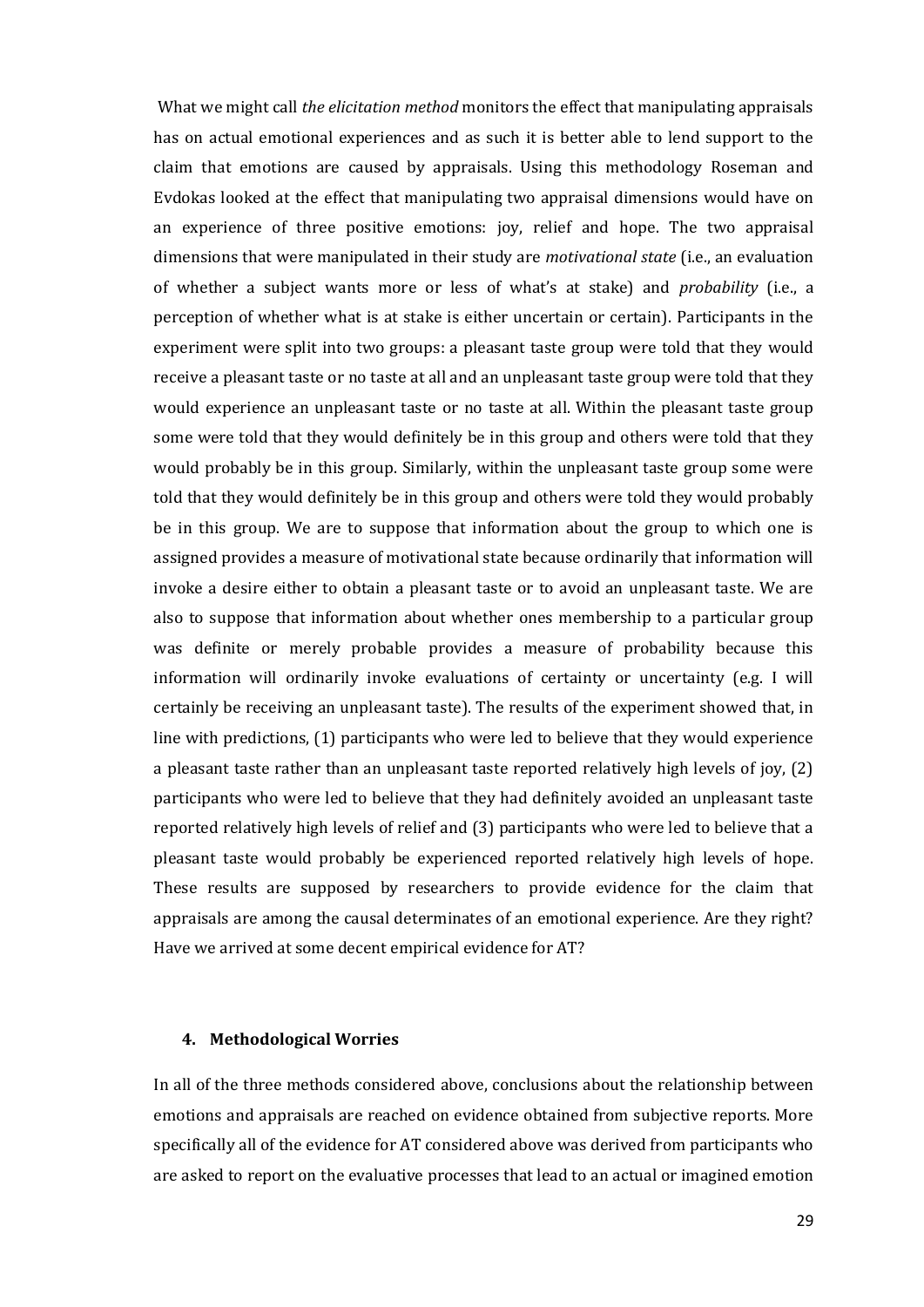or to identify the actual or imagined emotion experienced by a subject on the basis of information given about the evaluations that that subject makes. Let's call any method which is supposed to provide empirical evidence for AT by using subjective reports *the subjective method*. Evidence for AT is obtained by the subjective method if it is acquired by asking subjects questions designed to determine their beliefs about the role that certain appraisals play in the elicitation of certain emotions. I take it that the subjective method is a method which encompasses other methods including the elicitation method, the vignette method and the subjective recall method.<sup>32</sup> There are two problems associated with the use of the subjective method both of which suggest that results obtained from that method have little or no bearing on the claim that emotions are caused by evaluations. The first problem is that by relying on the subjective method there is the danger that appraisal theorist are doing nothing more than elucidating aspects of a folk psychological theory of emotions. If that is right, results obtained by the subjective method will be insufficient to establish the conclusions we are actually interested in. These conclusions have to do with the evaluative processes that really cause an emotion to unfold and not with the evaluative processes people *tend to believe* cause an emotion to unfold. The second problem comes from empirical studies which have already been considered which show that evaluations that lead to an emotional response can deviate from and even contradict the evaluations of that same stimulus that are verbally reported and integrated with a subject's conscious beliefs. Again if this is right, subjective reports may be an utterly unreliable source of evidence for supporting the claims that an appraisal theorist is interested in making, i.e.,

<sup>&</sup>lt;sup>32</sup> It may be argued that none of the three methods cited are actually attempts to ascertain a subjects beliefs about which set of appraisals cause which emotions. For example, with the elicitation method, the experimenters are trying to manipulate participants' appraisals of a situation and then asking them to identify which emotions they feel. This does not seem to be a way of ascertaining the participants *beliefs* about which appraisals cause which emotions. Equally, in regards to the recall method, one might argue that the experimenters are trying to determine what emotion was felt and the sorts of evaluations with which that emotion was associated. Using this data, it is the *experimenters* who posit a causal connection between *this* specific set of appraisals and *that* particular emotion. If that is right, it is not, as I have suggested, a subjects' beliefs about which appraisals cause which emotions that the experiments are designed to uncover but rather her *beliefs* about the appraisals she makes when experiencing a specific emotion. I cannot fully discuss these points here, however it should be noted that although the subjective method is supposed to cast doubt on the elicitation method, the recall method and the vignette method independent problems were raised for both the vignette method and the recall method. The worry with the vignette method and the recall method was that we cannot substantiate any causal claims on the basis of evidence obtained by those means. At best the use of these methods establishes a correlation between appraisals and certain emotions but there are various ways of explaining this correlation. If for example, we take the correlation to indicate a causal relation why not take it that the direction of causality is from emotion to appraisal? These problems would suggest that if we are to take seriously the causal claims made by an appraisal theorist, our best methodology would be the elicitation method. Now, if we used the elicitation method to show that the subjects who are encouraged to evaluate themselves negatively in a given situation experience shame and subjects who were not encouraged to evaluate themselves negatively did not experience shame, the story could not end there. Such an experiment would not show that shame is not also experienced in cases in which no negative self-evaluation is made. Indeed the purpose of chapter 2 is to highlight just that sort of case. In other words, although we may well use the elicitation method to provide empirical evidence for the claim that shame is caused by self-evaluations, this evidence *could not* be used to support the claim that self-evaluations are *required* to experience shame because there are cases of shame which do not involve negative self-evaluations; cases which it is the purpose of chapter 2 to discuss.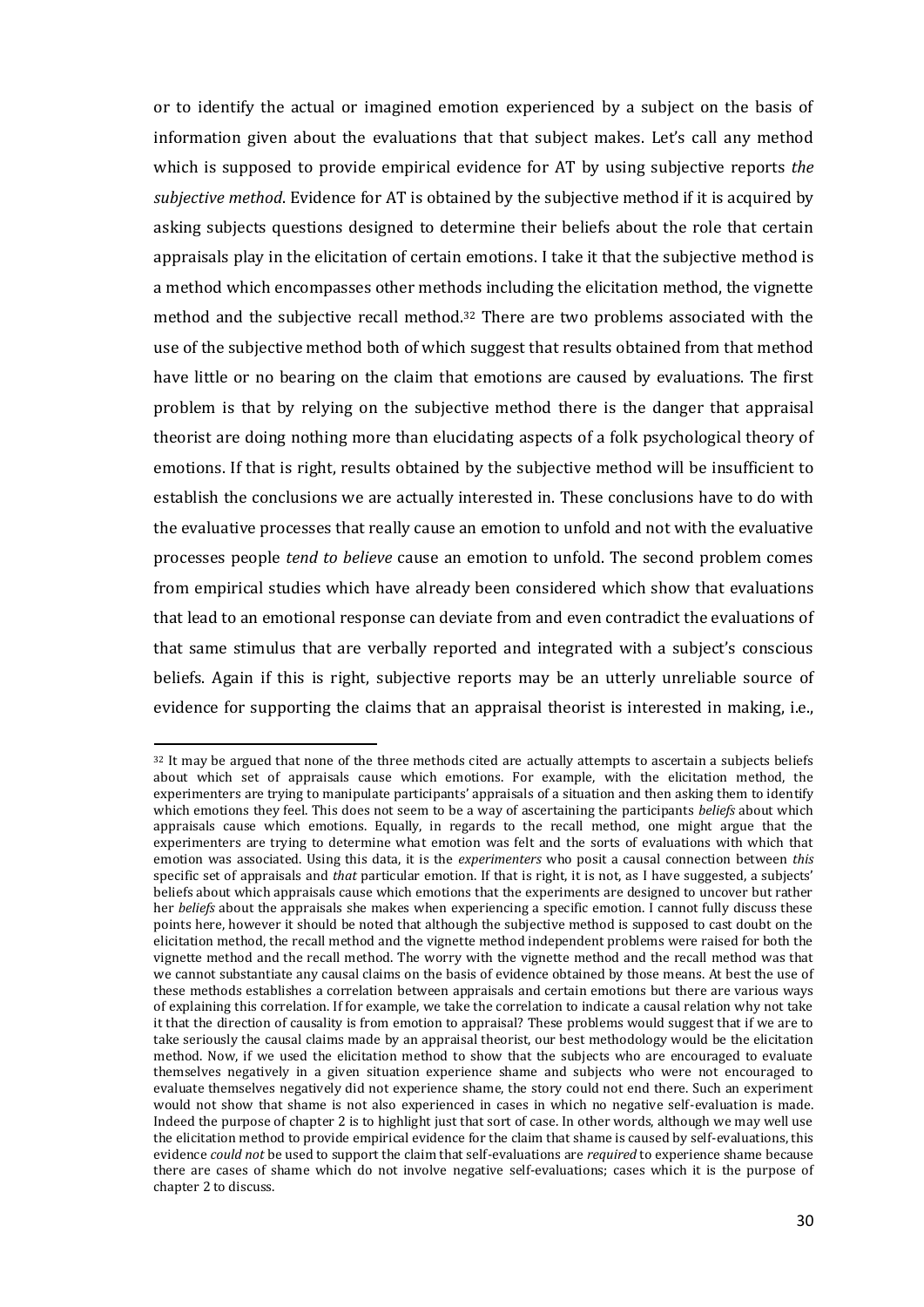claims about the actual relations between evaluations and emotions. In what follows I focus on the first worry, as I take it that bringing the second worry into view only requires us to recap the sort of experiments conducted by Zajonc and discussed in the previous section.

To begin with a sketch of the first objection, let's get in view what folk psychology actually refers to in this context. Folk psychology is a psychological theory of the mind that is constituted by the platitudes that ordinary people are likely to endorse about the mind and its operations. More specifically, following Lewis (1972) we can think of folk psychology is a collection of

"[A]ll the platitudes you can think of regarding the causal relations of mental states, sensory stimuli, and motor responses. Perhaps we can think of them as having the form: *When someone is in so-and-so combination of mental states and receives sensory stimuli of so-and-so kind, he tends with so-and-so probability to be caused thereby to go into so-and-so mental states and produce so-and-so motor responses. Also add all the platitudes to the effect that one mental state falls under another—"toothache is a kind of pain" and the like*. Perhaps there are platitudes of other forms as well. Include only platitudes which are common knowledge among us—everyone knows them, everyone knows that everyone knows them, and so on." (Lewis, 1972 p. 207–8. Italics added)

The worry is that the results accumulated by the appraisal theorist on the basis of verbal reports seem rather like the beliefs that are constitutive of folk psychology. Isn't it just a matter of common sense psychology that joy is more likely when a subject is led to believe that she will eat something pleasant rather than when she is led to believe that she will eat something unpleasant (Roseman and Evdokas 2004), or that anger is more likely when there is other accountability rather than self accountability (Smith and Lazarus 1993), or that shame and guilt are more likely when there is self accountability rather than other accountability (Ellsworth and Smith 1985)? The problem is that many of the beliefs of which folk psychology is comprised are beliefs about which appraisals are appropriate to which emotions and which situations will elicit certain appraisals. The danger is as Griffith puts it: "failure to distinguish between elucidating the folk theory and studying emotion processes themselves is unlikely to lead to a good account of either."<sup>33</sup> But when we distinguish folk psychological claims from facts about emotions, it becomes apparent that evidence received from the subjective method is simply insufficient to establish any

 $\ddot{\phantom{a}}$ 

<sup>33</sup> Griffith, 2003 p. 47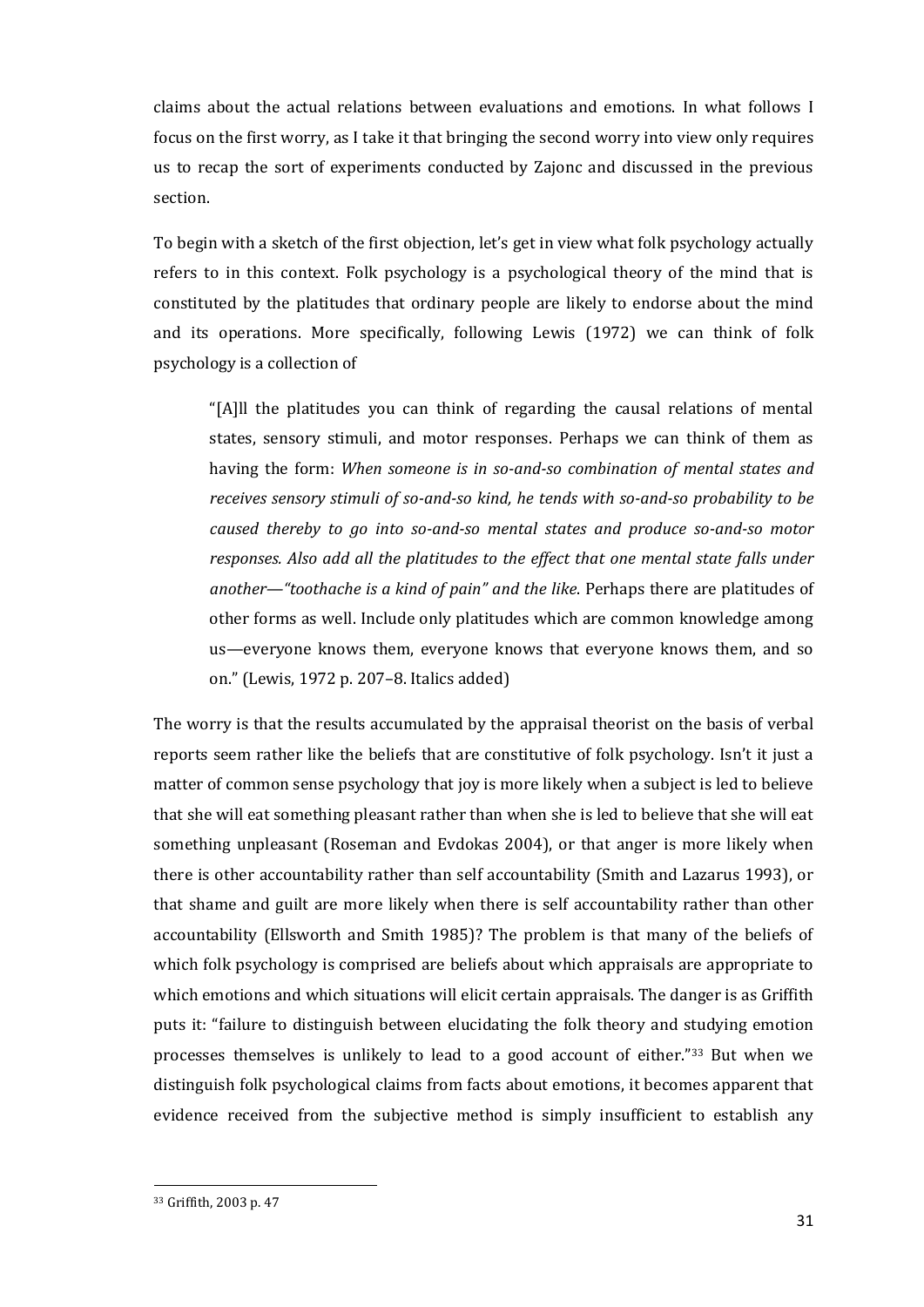conclusions about what goes on in the actual evaluative processes leading to an emotional response. Thus it seems that:

(1) When the evidence for a causal relationship between a set of appraisals and an emotion is obtained by the subjective method that evidence succeeds in doing nothing more than reflecting commonly held beliefs which subjects have about emotional elicitation.

An elucidation of a folk psychological theory of emotions may be relevant to gaining a better understanding of the emotions but it is an elucidation of the actual evaluative processes that lead to an emotional response that an appraisal theorist is interested in. That is to say, if the evidence obtained by subjective reports are to be taken seriously as evidence for AT rather than merely as reflections of some aspects of our folk psychological understanding of emotional causation, some additional work is required. For example, we will need good reason to think that the results obtained by the subjective method(which as we have seen pertains to the specific appraisals that are *commonly believed* to be associated with specific emotions and the circumstances in which those appraisals are appropriately made) *for the most part* reflect facts about the evaluative processes that lead to an emotional response. That is to say, if we are to take as evidence for AT whatever relationship between appraisals and emotions that is reflected in commonly held beliefs about emotional causation, a discernable and positive relation must be established between those beliefs and the facts they purport to represent. But that is not all. The fact that we have this empirical method at all presupposes that the thing about which we are acquiring evidence (i.e., AT) is something for which we *could* acquire *empirical* evidence. Thus the evidence about emotion elicitation that is acquired by the subjective method had better be empirical evidence- which is to say, it had better be comprised of facts that cannot be arrived at simply from an understanding of the meaning of the relevant emotion terms. <sup>34</sup> In fact, this requirement is far more important than establishing a point of contact between the results obtained by the subjective method and facts about the processes that lead to an emotional experience because if the evidence acquired by the subjective method is comprised of facts which can be known on the basis of words alone then it is a thankless task constructing experiments to accumulate such facts. More specifically, investigation into the relationship between appraisals and emotions by empirical means would literally be a waste of scientific resources as a theorist with enough imaginative dexterity could, sitting at a desk, think up a range of situations and use her knowledge of the meaning of emotion terms to determine which appraisals of that situation will lead to which emotions.

 $\ddot{\phantom{a}}$ 

<sup>34</sup> An emotion term is a word used to designate emotional experience (e.g. *joy*, *anger* and *fear*)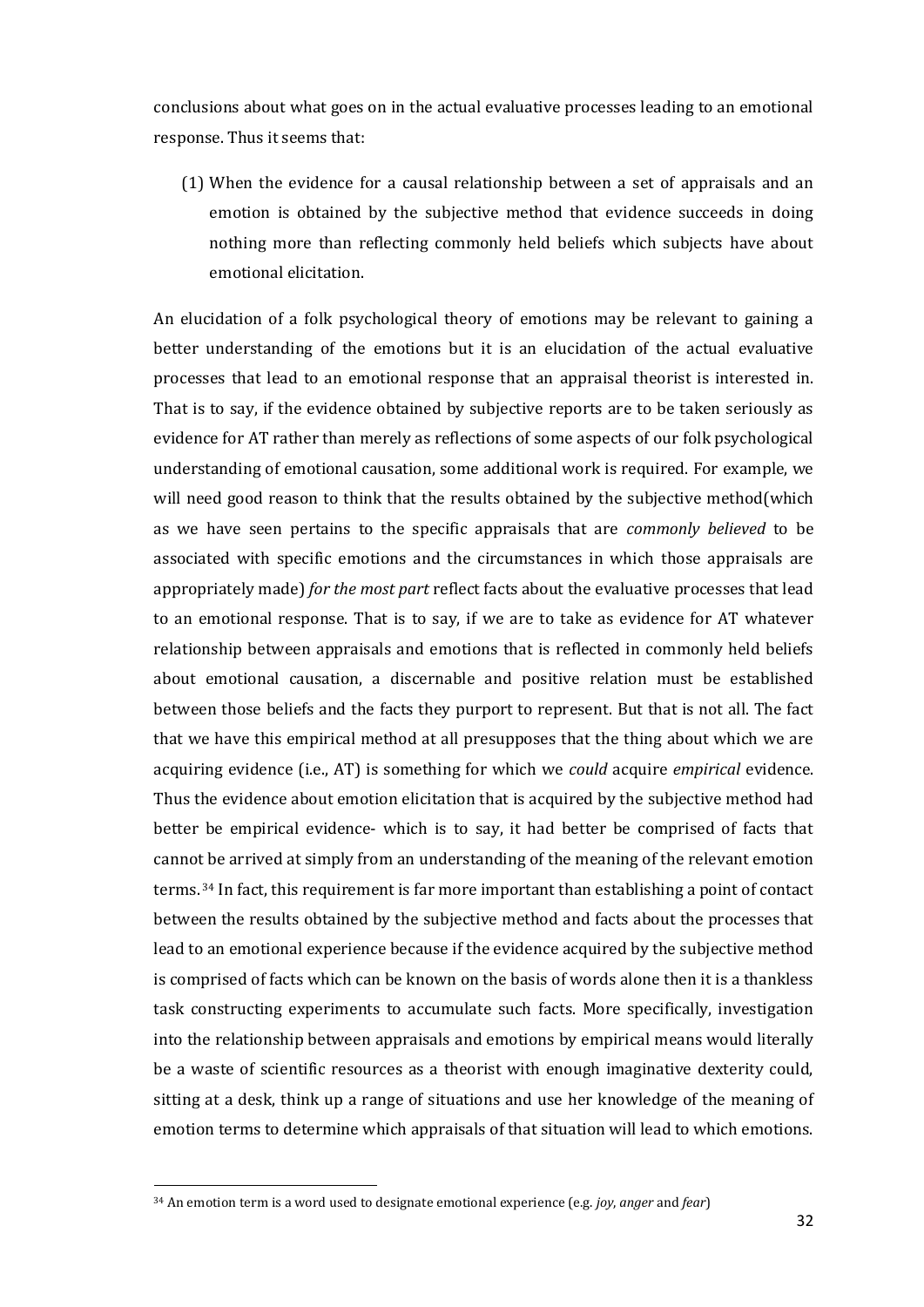We can put the points made so far as follows. In realising that the evidence obtained by a subjective method merely reflects commonly held beliefs about the sorts of evaluations that cause particular emotion types such as "anger", "shame", "fear" and the like, the most pertinent question is *not* what is the relationship between these beliefs and facts about the cognitions which trigger the onset of an emotional process but rather *are the claims about the relationship between appraisals and emotions which are reflected in these beliefs claims that can be arrived at simply by thinking about the meaning of words?* The reason for asking this question first is that the answer to it determines whether a study of the relationship between appraisals and emotions using the subjective method is a worthwhile *scientific*  project. Unfortunately for an appraisal theorist things do not look very promising when we look again at the sorts of results obtained by the subjective report method. For example, the idea that joy is more likely when one expects to experience a pleasant taste rather than when one expects to experience an unpleasant taste is a fact which follows from knowing the meaning of "joy". We simply would not know what joy meant if we thought that the prospect of receiving anything unpleasant, without any further information, could be a cause of it. Nor would we know what *relief* meant if we did not expect it to be experienced by a subject who is led to believe that she has definitely avoided the prospect of tasting something unpleasant. It is a fact about the meaning of "relief" that it is a sort of state experienced when something does not happen which could have happened and which one does not want to happen. Similarly one could not know what anger meant if one did not know something of the appraisals which typically elicit it. For example, if I did not know that anger is an appropriate response to a variety of situations for which I am not responsible (like the failure of a gas man to come at an agreed time) I just wouldn't know what anger meant as I would not have sufficient knowledge about the sorts of circumstances in which it is appropriate to apply that word. The same goes for the results obtained about shame and guilt. One could not understand what "shame" or "guilt" meant if one did not know that it is typically experienced when one blames oneself for some wrong doing. It seems then that the results considered here, which have been empirically confirmed by AT using the subjective report method, could have been secured simply by knowing the meanings of the relevant emotional terms. That is to say:

(2) The sort of conclusions reached by the subjective method not only appear to reflect commonly accepted platitudes about emotional elicitation, they seem to reflect platitudes which can be known on the basis of an understanding of the meaning of emotion terms.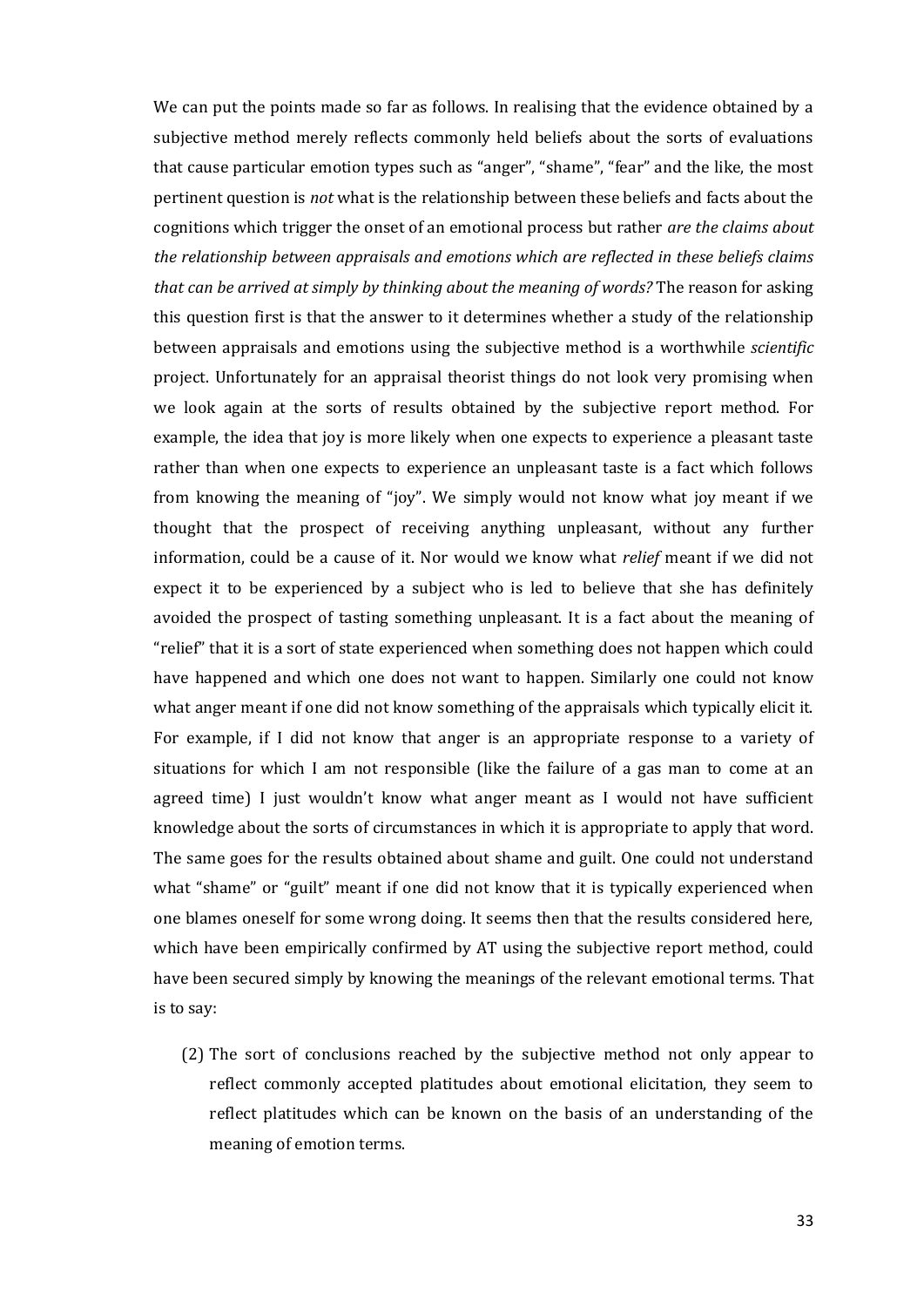Let's sum up the worry briefly. Any empirical method that is used to test the viability of AT will itself make reference or require it's participants to make reference to emotional phenomena such as "joy", "shame", "guilt" and so on. But in making reference to just these terms experimenters presuppose that participants have some adequate grasp of the ordinary meanings that these terms have. I assume that knowing the ordinary meaning of an emotional term involves knowing something about the circumstances in which it is appropriate to use them. This knowledge in turn requires knowing something of the appraisals which would warrant the use of that term in just these circumstances. But if having an adequate grasp of the meaning of emotional terms entails knowing something about the sorts of appraisals which make the application of those terms appropriate in some given context, then using an empirical method to investigate the relationship between appraisals and emotions is superfluous. These relations may just as well have been established by an investigation into the meaning of emotional terms. From these observations we may conclude either that:

(3) When relying on a subjective report method, AT does "little more than explicate the implicational semantic structures of our emotion vocabulary"<sup>35</sup> or that AT is "misleadingly or incorrectly empirical in that it seeks empirically to test what follows from the meaning of words"<sup>36</sup>

We can call (1) – (3) *the no-relevance argument* because it questions the relevance of any investigation which seeks to confirm AT solely on the basis of the subjective report method. Before recapping this argument, I wish briefly to set aside an objection to it. The objection is that if the experiments conducted by an appraisal theorist merely reflect facts about the meaning of terms, how is it that competent speakers' can disagree with each other about the set of appraisals required to experience certain emotions? In fact, aren't all the disputes amongst appraisal theorists primarily disputes about which appraisals are required to elicit specific emotions, and aren't these appraisal theorists competent users of language? This sort of observation requires us to be a little more careful in stating the worry that the claims made by an appraisal theorist as a result of his various experiments are analytic. There are a set of appraisals which are connected with emotions which seem to be based on word meaning alone. To determine which sets of appraisals are connected to emotions through meaning we may ask, can a competent speaker of the language use this term in such a way as not to presuppose that *this particular* appraisal is being made? To illustrate that point, take the example of anger. Two subjects may differ on what they take a perceived offense to be, however they cannot disagree on the fact that "anger" is

<sup>35</sup> Scherer 1999 p. 655; Parkinson 1995 p. 47-8

<sup>36</sup> McEachrane 2009 p. 34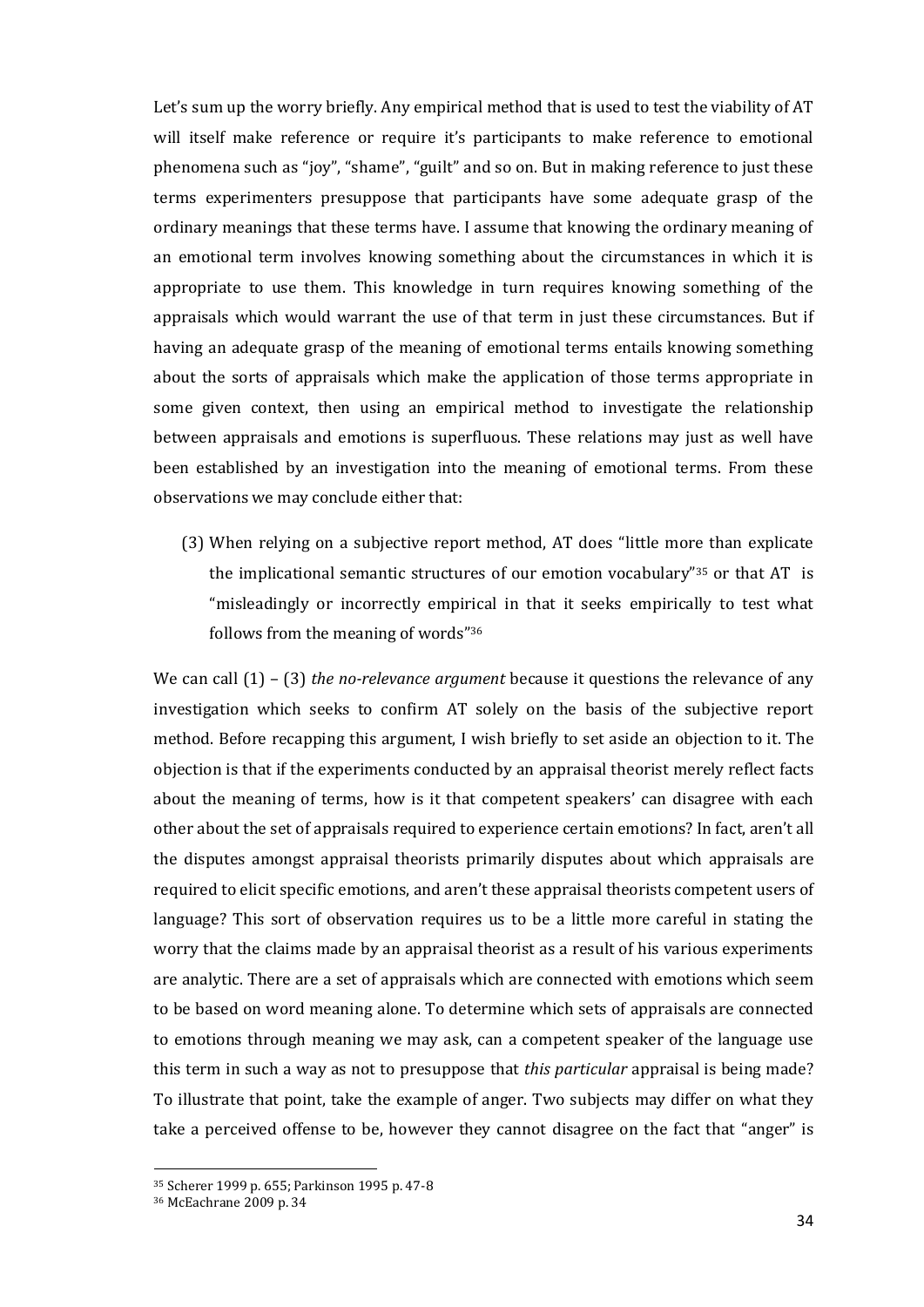correctly applied when there is a perceived offence. As a matter of meaning, anger is connected to an appraisal of a situation as involving a perceived offense. The point is that, in all of the examples that we have seen, the sorts of appraisals thought to have been uncovered through experiments are of the sort that appear to be connected to emotions via their meanings. Competent speakers may well disagree on whether a situation can be classed as say, an offense, but they cannot disagree on whether a perceived offence is required to experience anger- at least, not without failing to understand the meaning of anger.

With this clarification in view, let's recap the no-relevance argument. In essence the argument goes like this: The evidence which is accumulated in support of AT derives from the subjective method which, on the face of it, does nothing but reflect platitudes that ordinary people are likely to endorse about emotional elicitors. From *that* evidence we can only come to an understanding of the appraisals that people commonly believe are associated with certain emotions. Looking at these commonly held beliefs we find that the claims we are licensed to conclude on their basis are claims about the relationship between specific appraisals and emotions which follow from knowing the meanings of the relevant emotional terms. The objector continues with the question: isn't an empirical experiment pointless if all it does is confirms facts that are based on the meanings of words? Assuming that the answer is "yes" the objector concludes: the very project of investigating AT by the subjective method is pointless.

In response to this objection, it is well worth asking the objector why we should agree that an empirical investigation into the relationship between appraisals and emotions would be pointless if all it did was elucidate facts that can be known by conceptual analysis. Surely, if we can make explicit aspects of the structure of particular emotional terms using the subjective method we will have done something useful. Furthermore going into the world to see how emotional language is actually used seems to be a great way of explicating the ordinary meanings of emotional terms. It is possible that such an empirical investigation into conceptual relations will lead to important discoveries because there is no reason to think that it will not bring to light surprising or overlooked aspects of the conceptual relationship between emotions and appraisals. In short, it is open to an appraisal theorist to respond to the no-relevance argument by conceding that in using only the subjective method to collect evidence about the relationship between appraisals and emotions he is in fact engaging in a conceptual investigation by empirical means. It does not follow from this that AT is pointless. Studying the relationship between appraisals and emotions on the basis of the subjective method may be justified simply because it renders our emotional concepts more precise. Interestingly, this way of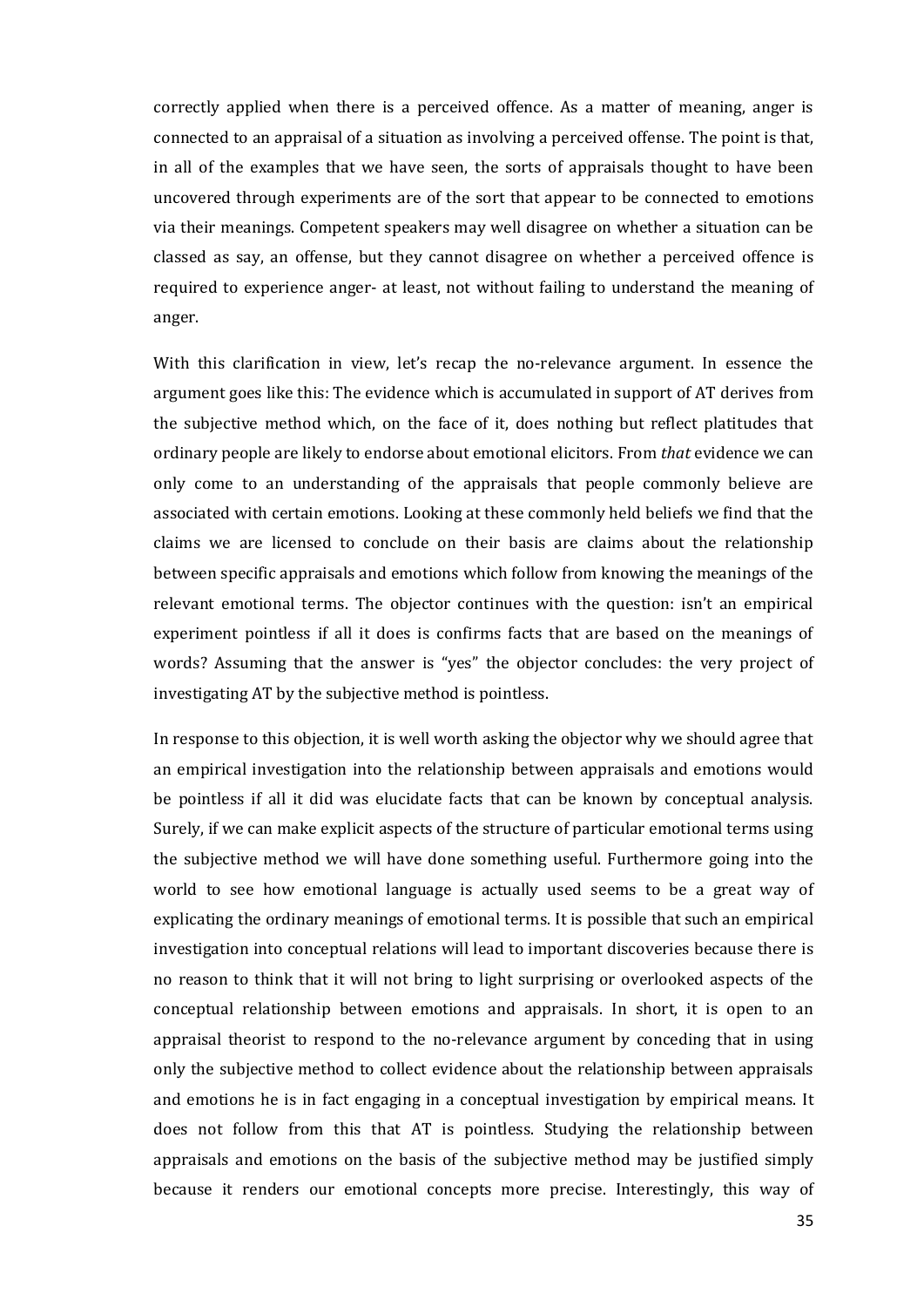responding to the no relevance argument contradicts the popular view that when considered as a science, psychology is invariably an investigation into empirical rather than conceptual facts. It seems to me that this view is a prejudice. Of course conclusions about the structuring of concepts will have no immediate bearing on the reality of emotional processes but that does not mean that these conclusions are not important or that they should not be investigated by the psychologist. It only means that some psychological investigations are more akin to philosophical analysis than to empirical analysis.

A less unusual response to the no relevance argument would be to point out that, it cannot be the case that all of the connections between evaluations and emotions that are discovered to exist through experiment are the sorts of relationships between emotions and evaluations which can be known on the basis of the meaning of the relevant emotional terms. All we need to do is to apply our test. If a subject can be said to meaningfully use an emotion term in a situation in which the relevant appraisal is not present, then that appraisal is not presupposed in the meaning of the emotion term. If, therefore we conduct an experiment that established a connection between an emotion and *that particular* evaluation, we would indeed have some empirical evidence for the connection. Further, if when conducting that experiment the appraisal theorist uses the elicitation method, we would have some reason to think that the connection between the appraisal and the emotion is causal and that the direction of causation goes from appraisal to emotion. Unfortunately, the story cannot end here.

Consider the case of shame. According to an appraisal theorist an experience of shame is connected to some sort of negative self-evaluation. I take it that the word "shame" can be sensibly applied in situations in which a subject does not make a self-evaluation and as such it is possible to gain empirical support for an appraisal theorist's claim about shame. If the elicitation method is used to show that subjects' who are encouraged to evaluate themselves negatively in a given situation experience shame and subjects who were not encouraged to evaluate themselves negatively do not experience shame, we would have established empirical support for a causal connection between shame and a negative selfevaluation. The problem for an appraisal theorist who conducts such an experiment however, is that the cases he sets up in the experiment could not exhaust all of the situations in which a subject experiences shame. For this reason, an experiment which provides empirical support for the connection between shame and a negative selfevaluation *could not* show that shame is not also experienced in cases in which no negative self-evaluation is made. Indeed the purpose of chapter 2 is to highlight just that sort of case.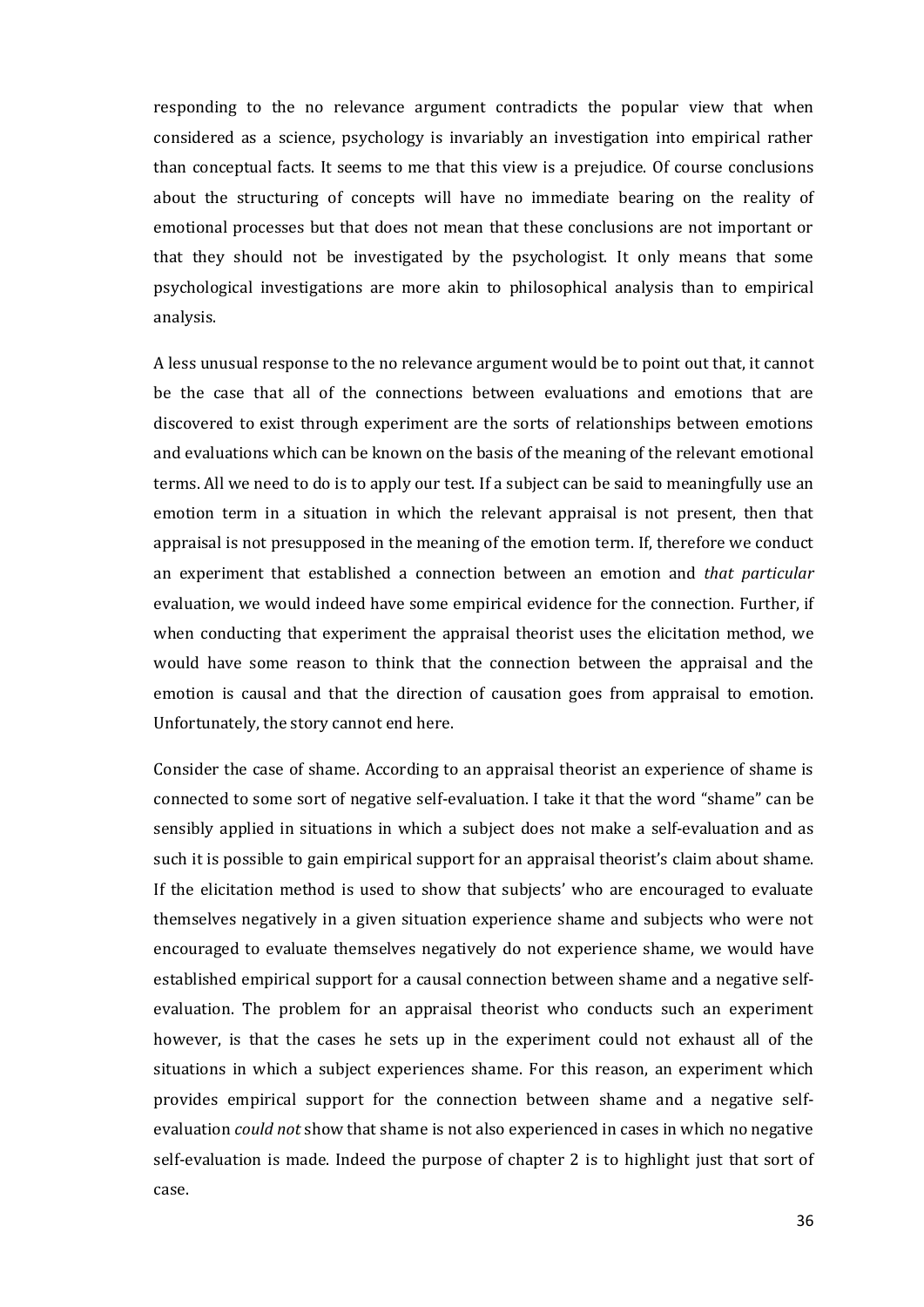#### **5. Chapter Summary**

To summarise: AT is a psychological account of emotional elicitation which attempts to test by empirical means the claim that emotions are caused by subjective evaluations of a stimulus in light of an agents own concerns. Two observations were made about this view. First, because there are two independent evaluative processes prompted by the emotion stimulus (one conscious and automatic, the other deliberate and unconscious) there is the danger of equivocation. For example, the claim that fear is caused by an appraisal and the claim that shame is caused by an appraisal may well mean different things depending on the sort of processes designated by the critical term "appraisal." If fear is caused by an appraisal that is automatic and unconscious, it is caused by a process of a kind that is quite different to the one involved in the elicitation of shame because the subjective evaluations involved in self-conscious emotions are, by all accounts, conscious and deliberate. Keeping in mind the danger of equivocation is important to stop an appraisal theorist and his opponent talking past each other. But that is not all. The two sorts of processes that the term "appraisal" may designate point toward a problem with using the subjective report method to investigate the evaluations involved in basic emotions. This is because, unlike self-conscious emotions, basic emotions such as fear, sadness and joy are more likely to be caused by appraisals that are unconscious and automatic. As we have seen, the unconscious and automatic appraisals which cause an emotional response may contradict the automatic and unconscious appraisals which lead to it. Because the appraisals which are verbally reportable are those which can be made conscious, the subjective report method can only point us in the direction of consciously available evaluations. This method is therefore liable to mislead when investigating the elicitors of basic emotions. In these cases the conscious appraisals arrived at may not be correlated with the evaluations that are actually responsible for their elicitation.

The second critical point made in this chapter concerned the methodology used by an appraisal theorist to support his claims about the causal relationships between particular emotions and specific appraisals. It was claimed that of the three methods discussed, only the elicitation method could provide evidence for a causal connection between appraisals and emotions. Furthermore, it was suggested that the elicitation method can empirically support claims about a causal relationship between specific emotions and specific appraisals only when those appraisals are not presupposed in the very meaning of the relevant emotional terms. So for example, if knowing the meaning of fear requires you to know that it involves an appraisal of danger, then the relationship between an appraisal of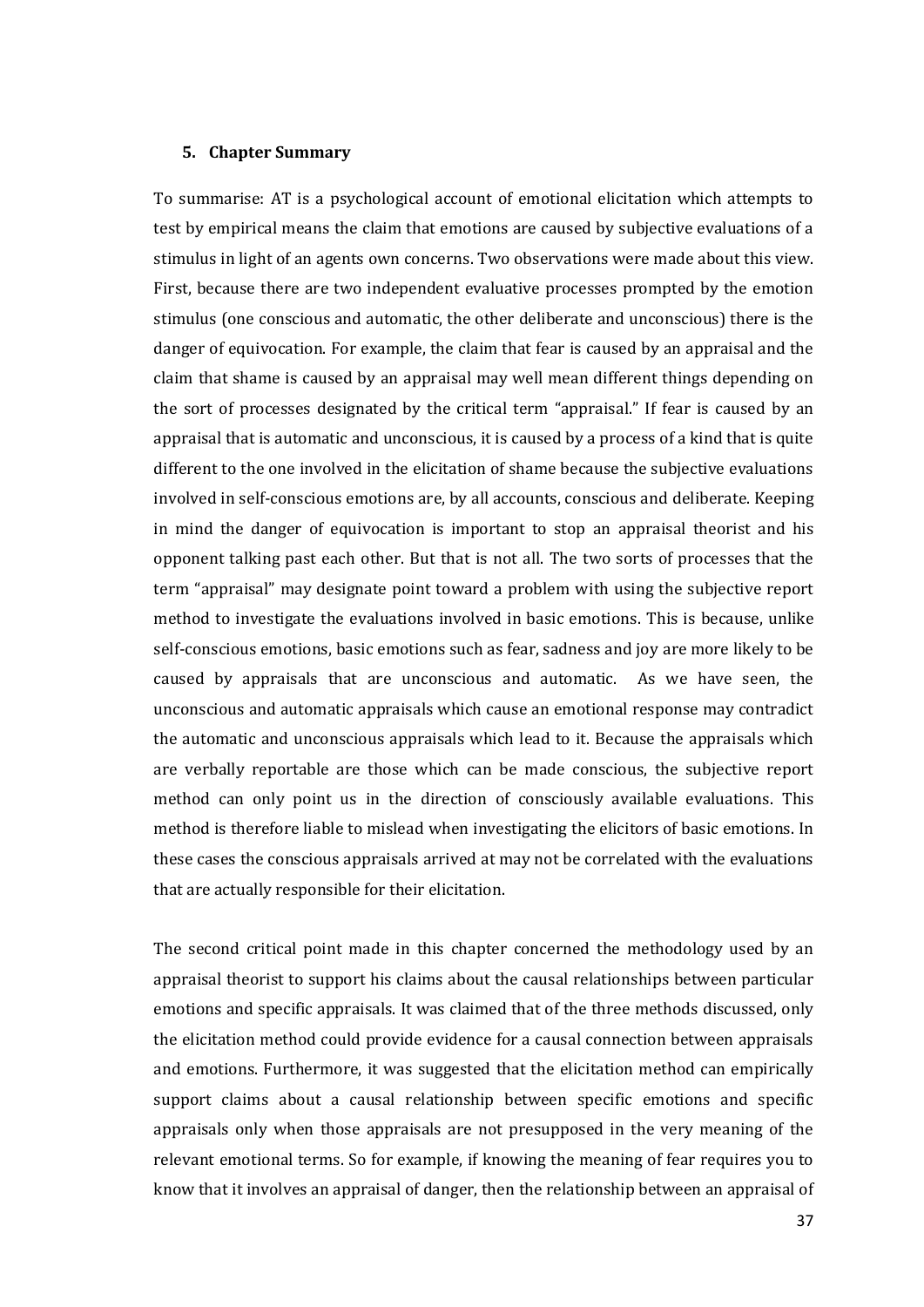danger and fear could not be empirically tested. Not unless, of course, it was admitted that the appraisal theorist was explicating a conceptual relationship by empirical means. To check whether an evaluation is presupposed in the meaning of a term, we had to ask whether or not that emotion term could be used by a competent speaker of the language in a way which did not presuppose that this particular evaluation is being made. For example, can anger be meaningfully used in a situation which did not involve an offence? If the answer is yes, then the relationship between an appraisal of offence and anger could be empirically investigated without the relevant admission. It was claimed that a negative self-evaluation is not presupposed in the very meaning of the word shame, and as such it is possible to use the elicitation method to acquire empirical evidence in support of the idea that shame is causally related to a negative self-evaluation. This empirical evidence however could not show that shame is not, and perhaps with great frequency, caused by situations in which no negative self-evaluation is made. In the next chapter, I will discuss a range of cases in which shame is experienced but where no negative self-evaluation is required *or* where the role played by a negative self-evaluation is not the one envisaged by most appraisal theorists.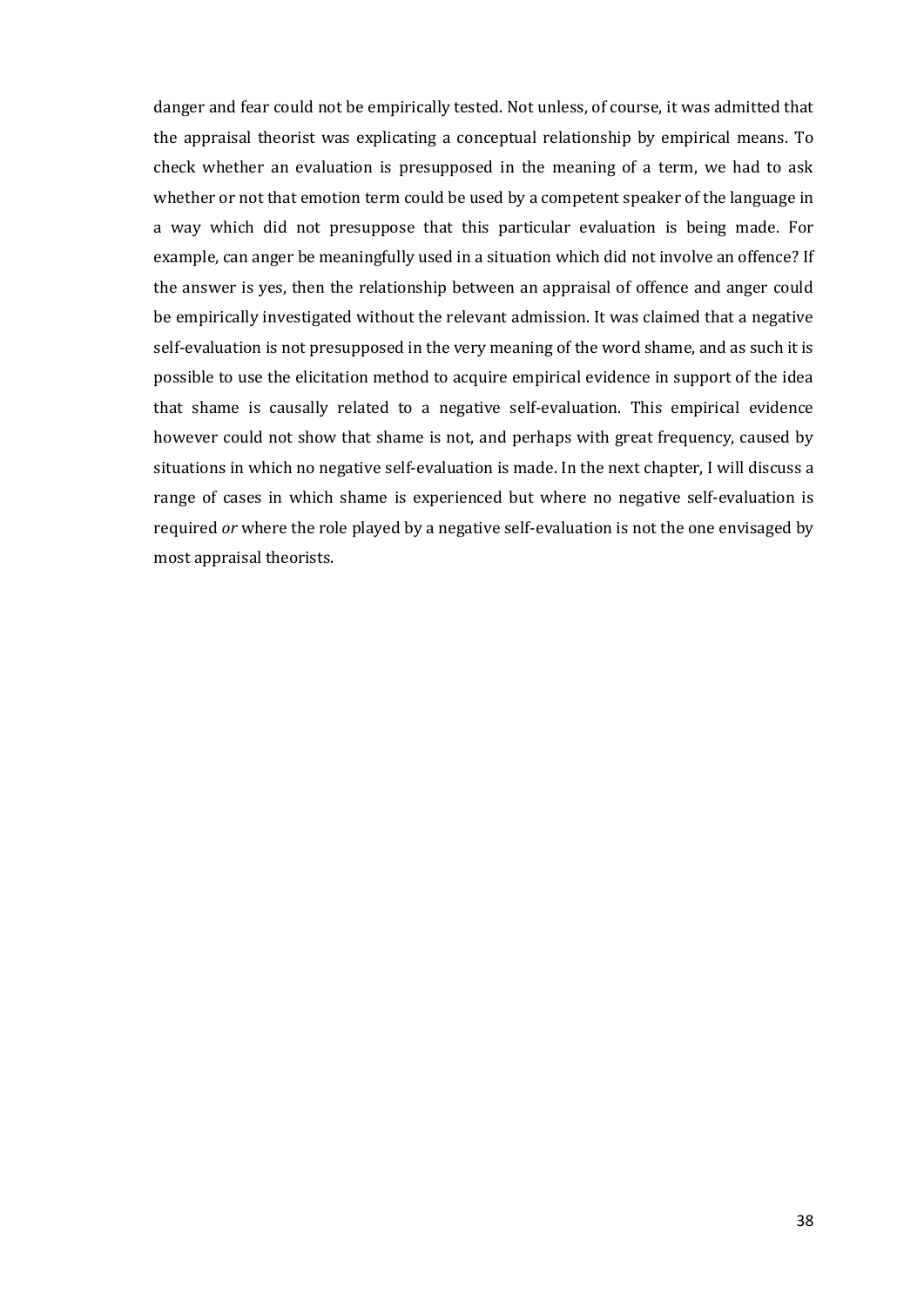# **Chapter 2**

## **1. Weak and Strong Versions of The Dominant View**

According to The Dominant View (DV), shame requires a subject who makes a negative self-evaluation. We can take it that a subject makes a negative self-evaluation either when she judges that she has failed according to some evaluative criteria or when she judges that she is *x*, where *x*, is a negative predicate such as bad, stupid, a failure and so on. The latter sort of judgment has been labelled a *global and punitive judgment*. <sup>37</sup> These judgments are global because they are directed to the self as a whole rather than a specific aspect of the self or the self's conduct and they are punitive because they are negative. Let's note however, that the choice of the word "punitive" points beyond the fact that these judgments are negative. The view that shame requires a self-evaluation which is global and punitive suggests to me a view according to which shame is a sort of penance, a selfinflicted punishment for a perceived wrong doing. This is a view of shame to which we will return. The focal point, for now is that because the negative self-evaluation thought to be required to experience shame can be understood in at least two ways, we have at least two different versions of DV in play:

*The strong version of DV*: the experience of shame requires a subject who judges that she *is* a failure (i.e., a subject who makes a self-evaluation that is global and punitive)

*The weak version of DV*: the experience of shame requires a subject who judges that she has failed according to evaluative criteria.

The second of these views is weaker than the first because a subject can judge that she has failed according to criteria without endorsing the judgment that she is a failure but she cannot endorse the judgment that she is a failure without recognizing that she has failed according to some criteria. In this section, I wish to discuss why it is that some proponents of DV have not been satisfied with its weak variant. This discussion has two points to it. First, it is the strong version of DV that has been championed by the appraisal theorist, and so the discussion will help us to better understand their motivations for preferring it. Second, the discussion will bring to light the possibility of a discord between the criteria which the subject employs to negatively evaluate herself and the criteria which the subject

<sup>37</sup> Lazarus 1991 p. 241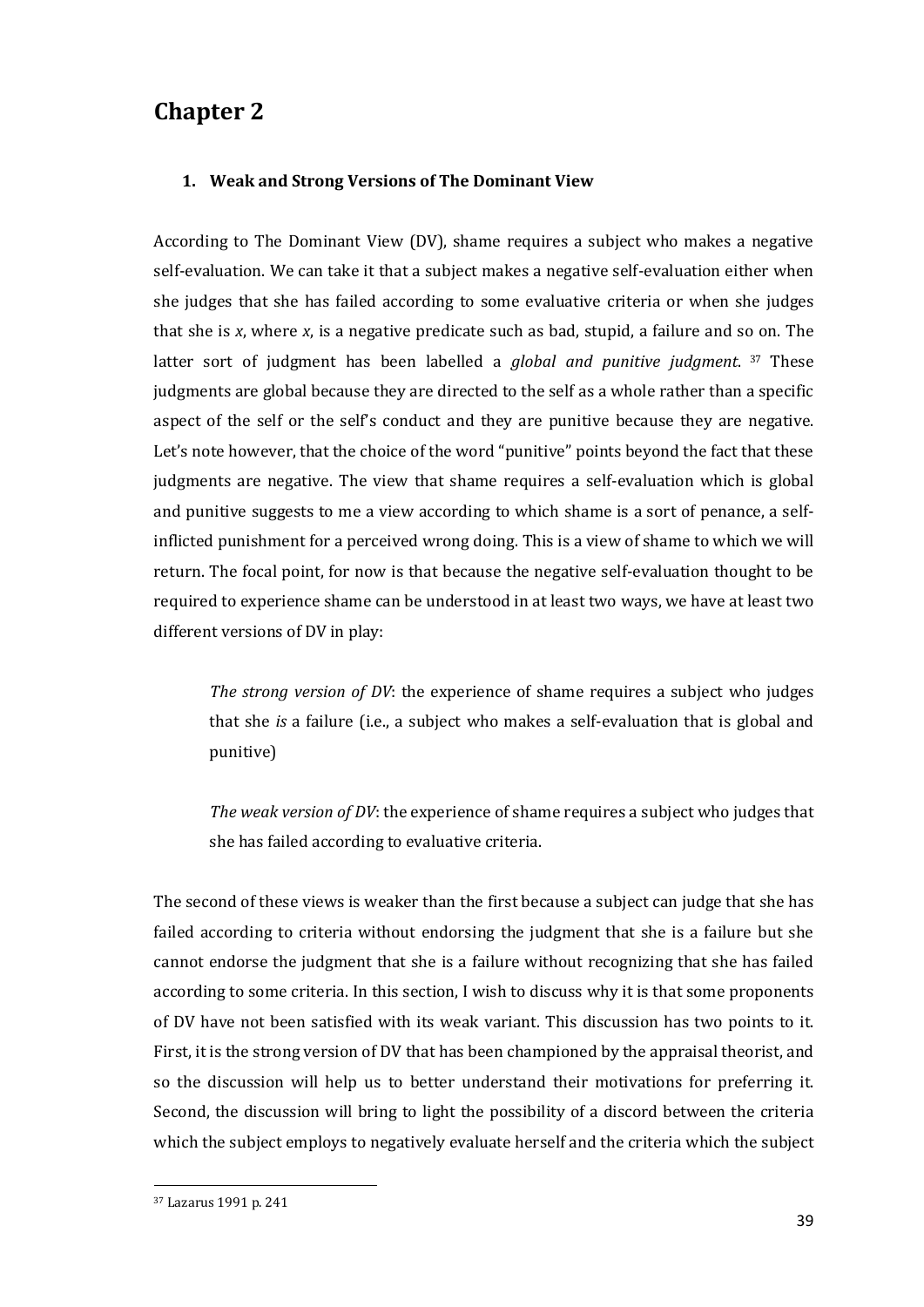endorses. That discord will then be used in the following section to show that the strong version of DV is mistaken.

I want to discuss two sorts of reasons for thinking that the weak version of DV is inadequate. The first is that the phenomenology of shame demands that the selfevaluations it involves are global and punitive. Williams (1993 p. 89) aptly describes the phenomenology of shame when he writes:

"[t]he expression of shame, in general, as well as in the particular form of it that is embarrassment, is not just the desire to hide, or to hide my face, *but the desire to disappear, not to be there.* It is not even the wish, as people say, to sink through the floor, but rather the wish *that the space occupied by me should be instantaneously empty*." (Italics added)

If a feeling as intense as this, a feeling which expresses itself partly as a desire for self extinction, requires a negative self-evaluation at all, surely it would be an evaluation of the type that one is unworthy, small, bad and so on. The evaluation that I have failed according to criteria simply doesn't capture or warrant or cohere with the extremity of feeling that shame is associated with. Helen Lewis (1971 p. 30) makes a similar suggestion. According to Lewis, the sorts of evaluations involved in shame are global and punitive. Lewis claims that shame is an acutely painful emotion precisely because it involves evaluations of just this kind. In shame the self is under attack: one feels oneself exposed to be *worthless*, *a failure*, lacking in power and so on. Lewis argues that this feeling is rooted in a deeper conflict in the psyche then the feeling of wrong doing which is central to guilt. Guilt unlike shame does not involve a judgment about ones identity but only about ones behaviour. Because *behaviour* is the focus of attention in guilt, we can escape guilt by changing our behaviours but because the self is the focus of attention in shame we can escape shame only through self-annihilation: by ceasing to be the sort of person who performs such acts or who is shamed by such acts. This is precisely why guilt is less painful than shame, Lewis argues. Guilt involves the recognition, all be it painful, that one is responsible for a wrongdoing which warrants punishment. The wrong act, however, we take as separable from the self and so as redeemable: "*even the misery of guilt doth attain to the bliss of a pardon*." Shame on the other hand is an attack on the entire self and as such all hopes of reparation lies in the extinction of that self. The judgment that I have failed according to some criteria simply does not have the gravitas to sit alongside this description of the phenomenology of shame. Surely, if an attack on the self is required to experience shame, that attack must be reflected in the sorts of negative evaluations that a subject endorses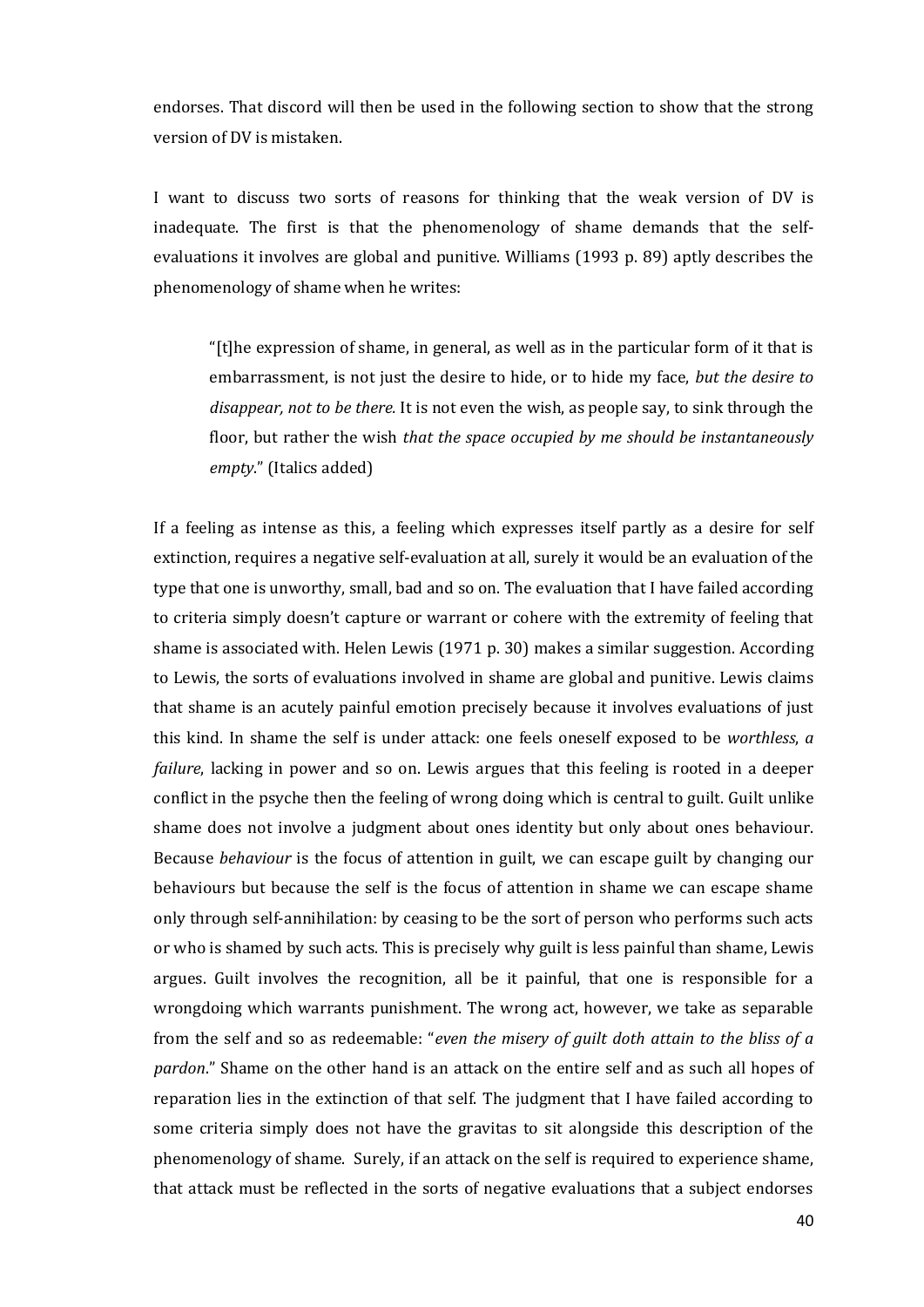when she is experiencing that emotion. The weak version of DV will not do then, because it does not explain or otherwise accord with the grave feeling of inadequacy that is associated with an experience of shame.

The worry with the argument just sketched is that it neglects the fact that the phenomenology of shame can be explained in multiple ways. So for example, shame is often associated with a fear of social exclusion. It is perfectly possible that fear of social exclusion is responsible for the anxiety felt when one experiences shame and that fear can just as well be appealed to explain why shame feels so bad. That is to say, there is no reason to suppose that the phenomenology of shame is ill served if the subject of shame merely judges that she has failed according to some evaluative criteria. This is because there are other features of shame which can explain its distinctive phenomenology and one such feature is the fear of social exclusion. The fear of social exclusion plays an indispensible role in theories of shame that emphasize its social nature. We can get at the social nature of shame by tracing the structure of that emotion to its manifestation in ancient shame cultures. These are cultures in which ones identity is constituted by ones membership to a group. The group itself is bound together by a set of values, norms and practices and membership to the group is evidenced by following the values, norms and practices which bind it. When one is seen to flout these group norms one becomes dishonoured. That means that one suffers a rejection from the group which amounts to an extinguishing of ones identity. Of course, ancient shame cultures do not fully characterise the structure of modern shame experience, however parallel's can be noted. For example, typically the evaluative criterion against which one negatively evaluates oneself is derived from a social group. Because following the values of the group identifies me as one of its members, when I am seen to perform actions that are unfaithful to those values and I experience shame as a result, this may simply be because of a fear of the loss of social standing. The threat of rejection and hostility from the group which would otherwise be co-operative, can by itself explain the phenomenal aspects of shame.

There is, however, another sort of argument which suggests that the weak version of DV offers an inadequate characterisation of the evaluations involved in shame. The idea is that if we grant that the weak version of DV is correct, then there are other features of shame which, on pain of irrationality will force a subject to endorse an evaluation that is global and punitive. For example, most appraisal and attribution theorists argue that shame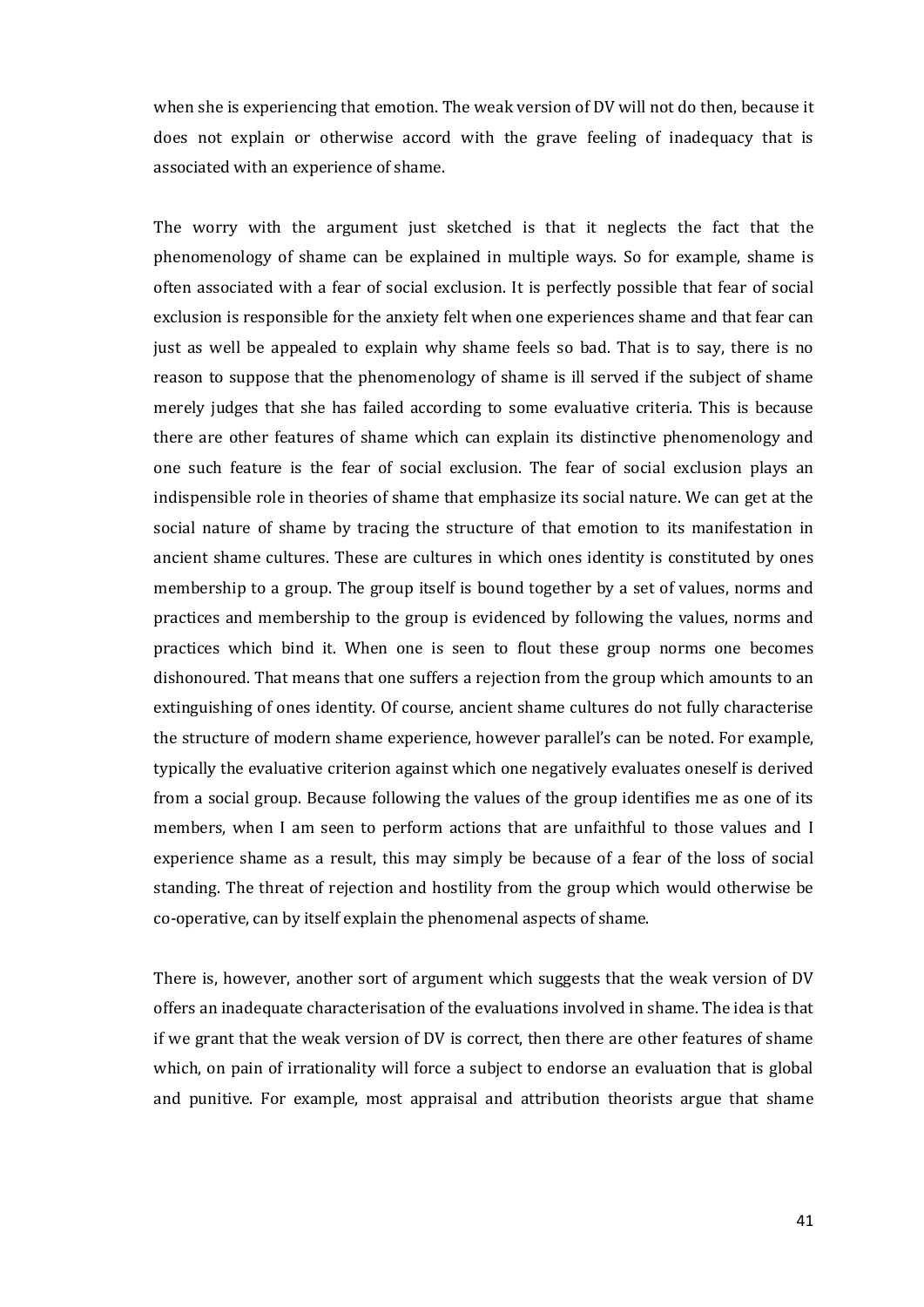involves an attribution of responsibility for the shame eliciting event. <sup>38</sup> A good representation of this view is Lewis, (2007 p. 133) who writes:

"I can, for example, evaluate *my* behaviour against *my* SRG [standards, rules and goals] and conclude that I have succeeded or failed. However, this will not lead me to either pride or shame unless I am prepared to believe that I am responsible for that success or failure." (Italic's added)<sup>39</sup>

In other words, in order to experience shame I must not only judge that I have failed according to my standards, rules and goals, I must judge that I am responsible for that failure. It could be argued that when a subject takes responsibility for a shame eliciting event she will, on pain of irrationality, endorse a global punitive judgment. That is because it looks as though one could not have criteria according to which being an alcoholic is bad, judge that one is an alcoholic, and not think of oneself as bad. If that is the case, an appraisal of *self-blame*, understood as an attribution of responsibility for the shame eliciting event, bridges the gap between the judgment that I have failed to live up to my evaluative criteria and the judgment that I am *bad*, *unworthy*, *stupid* and so on, *presuming that the subject is rational*. The problem with this argument is pretty clear. For even if we assume that an appraisal of self-blame can be used to play a bridging role, an appraisal of self-blame is not required to experience shame. For example, I may be ashamed of my nose, my country or my poverty. These are things (or could be things) that I recognise are beyond my control and yet I may have a standard that I fail in virtue of having this bulbous nose, or in virtue of being so poor, or in virtue of being British. In all of these cases, although I recognise that I have failed some standard in virtue of having *x* or being *x*, I do not take myself to be responsible for having *x* of for being *x*. <sup>40</sup> Here then, the notion of selfblame cannot play a bridging role because the notion of self-blame is absent.

There are, however, other options. For example, Deonna and Teroni (2009) argue that a subjects' identity, understood as her conception of herself, is partly constituted by the values she holds. These values shape the expectations she has with regard to herself and to others. They therefore inform the criteria on the basis of which she evaluates herself and others. So in shame, because the values which inform the criteria on the basis of which a subject evaluates herself are integral to her identity, a belief that she has failed to meet

<sup>38</sup> c.f. Tracy and Robins 2004

<sup>39</sup> Note: Lewis is an attribution theorist. The difference between AT of shame and an attribution theory of shame is that the former believes that the only appraisals relevant to generating shame (and self-conscious emotions more generally) are appraisals relating to the self.

<sup>40</sup> Contra Solomon 1976 p. 306; c.f. Weiner,1985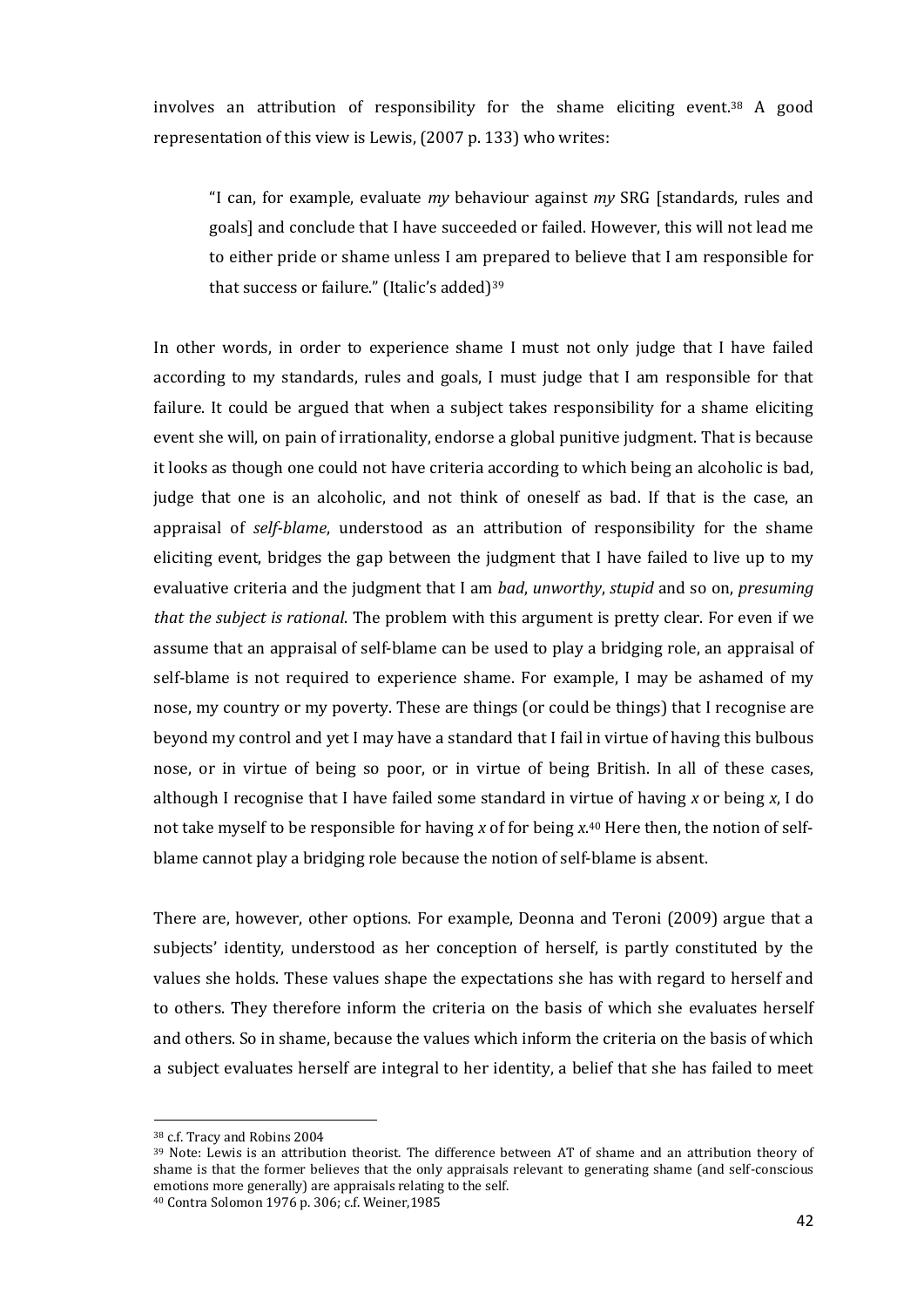those criteria will lead her to judge that she is *a failure*, *unworthy*, *bad* and so on. In other words, when the subject who experiences shame judges that she has failed according to criteria, she will also judge that she is a failure because of the connection between the values which underpin the criteria and her conception of herself. If this suggestion is right, we could say that a subject who in shame judges that she has failed according to criteria must, on pain of irrationality, accept a global punitive judgment. We can therefore bridge the gap between the weak and the strong versions of DV by adopting Deonna and Teroni's account. But there is a problem with their argument. It assumes that when a subject experiences shame, she must *endorse* the criteria according to which she is negatively evaluated. The subject is required to endorse these criteria because, on this account, she must accept the values which underpin them as integral to her identity. In the following section, I argue that this requirement is too strong as it would make recalcitrant shame impossible.

#### **2. Recalcitrant Shame**

We get at a definition of recalcitrant emotions, first by noting that there exists a normative relationship between an emotion and the way that a subject represents its intentional object. This normative relation is often expressed by saying that, in order for an emotion to count as say, fear, a subject must have specific beliefs about the significance of its object. As Hacker (2009 p. 13) puts it:

"[T]he agent must take the object of his emotion to satisfy the formal characteristics which determine the object as appropriate. If he fears A or A's action, he must believe that A and A's action are a threat. If he feels pity for another, he must believe that person to have suffered a misfortune. If he feels regret, remorse or guilt, he must believe that he has done something unfortunate or wrong."

Without getting bogged down in a discussion of what sorts of evaluations are fitting or appropriate to which emotions, we can say simply that the object of fear is fitting if it is evaluated by the subject as *frightening*, that the object of anger is fitting if it is evaluated by the subject as *infuriating*, that the object of shame is fitting if it is evaluated by the subject as *shameful* and so on. With this in view, we can define recalcitrant emotions simply as follows: *an emotion is recalcitrant when a subjects' knows or believes that her evaluation of its object is not fitting.* For example, a subject who is afraid of spiders but who is aware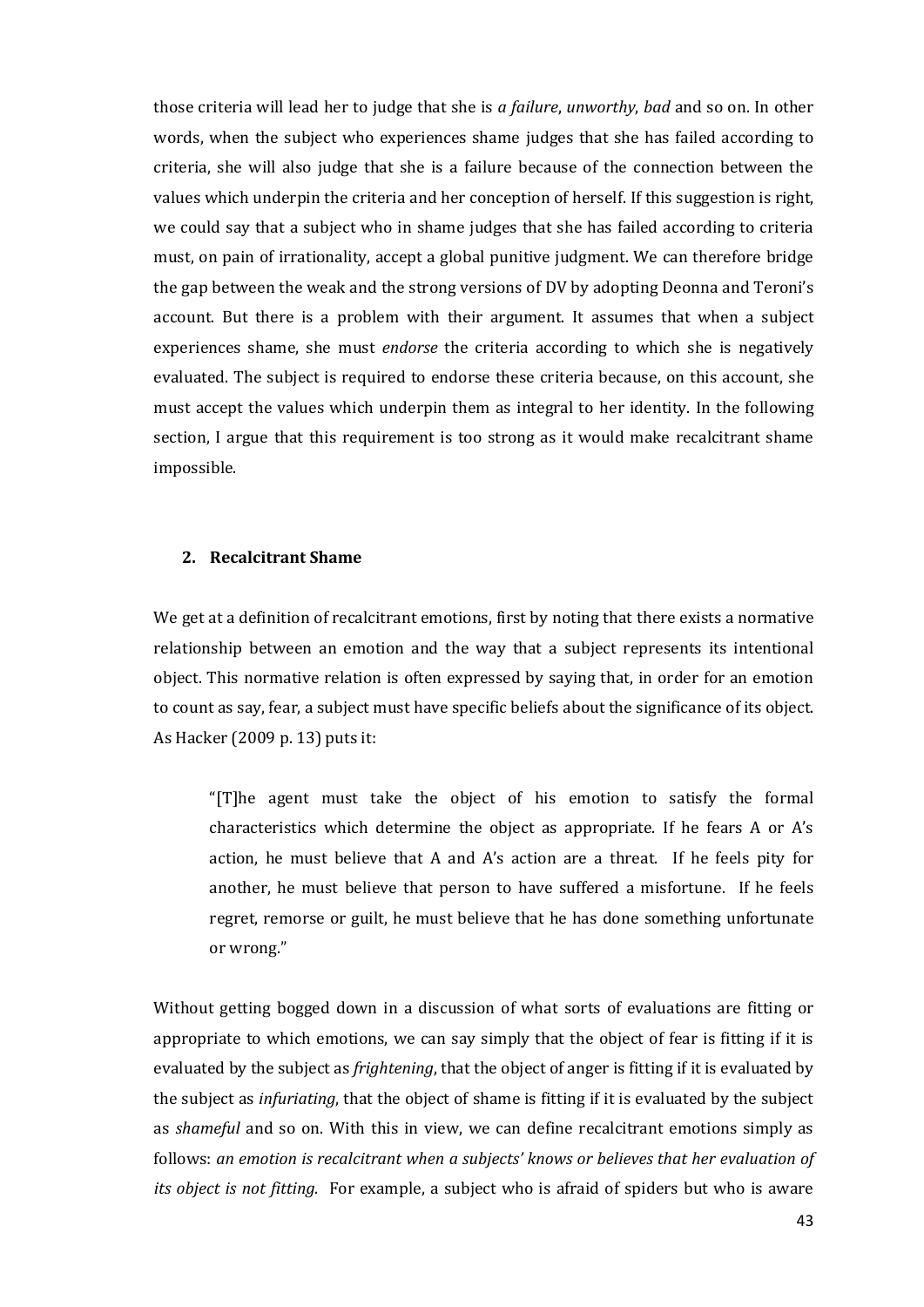that spiders pose no danger to her wellbeing is experiencing recalcitrant fear. This is because, in spite of herself, the subject is afraid of an object which she judges is not *frightening*. Crucially, any emotion can be recalcitrant because any emotion can be experienced in the absence of a fitting evaluative judgment. Recalcitrant shame, for example, is just a case in which shame is experienced despite a judgement that the object of the emotion is not shameful. There are multiple real life examples of recalcitrant shame. In what follows, I will focus on the case of Tony. Tony is a young, gay man raised by Roman Catholics. He regularly attends church and while he doesn't agree with all of their teachings, he considers himself a devout catholic. Tony knows that there is nothing wrong with being gay, but he is all too often overcome with shame when he is attracted to a man. Tony's shame is recalcitrant because, in spite of himself, he is ashamed of an object which he knows is not *shameful*.

The existence of recalcitrant shame derails the argument of the previous section. To recap: the aim of the argument was to show that when we accept the weak version of DV we are rationally required to also accept the strong version of DV. The argument went like this: a subject must accept the criteria according to which she is negatively assessed when she experiences shame because of the relationship between the values which underpin that criteria and her conception of herself. It seems that if a subject accepts the criteria according to which she is negatively judged then she will be rationally required to accept a global punitive judgment. For example, if Tony accepts criteria which determine that being gay is bad, and he judges that he is gay, then it is rationally incumbent on Tony to judge that he is bad. In response to this argument, the case of recalcitrant shame was introduced. In recalcitrant shame a subject need not accept the criteria according to which a fitting evaluative judgment would be made. For example, a fitting evaluation for Tony to make when he experiences shame about his sexuality is that being gay is wrong. This is because, it is natural to suppose that shame directed at some state of affairs *x* ought to be related to a negative evaluation about *x* or (failing this) to an evaluation of *x* which does not contradict a negative evaluation of *x*. Tony, however explicitly denies that there is anything wrong with his sexuality and as such rejects the criteria on the basis of which a fitting evaluation would be made. If therefore, we insist (as proponents of DV do) that Tony is required to make a negative self-evaluation in light of his sexuality, it will not be the case that the criteria on the basis of which Tony makes this evaluation are ones he endorses.

The existence of recalcitrant shame undermines the argument of the previous section and it forces us to distinguish between two readings of the weak version of DV: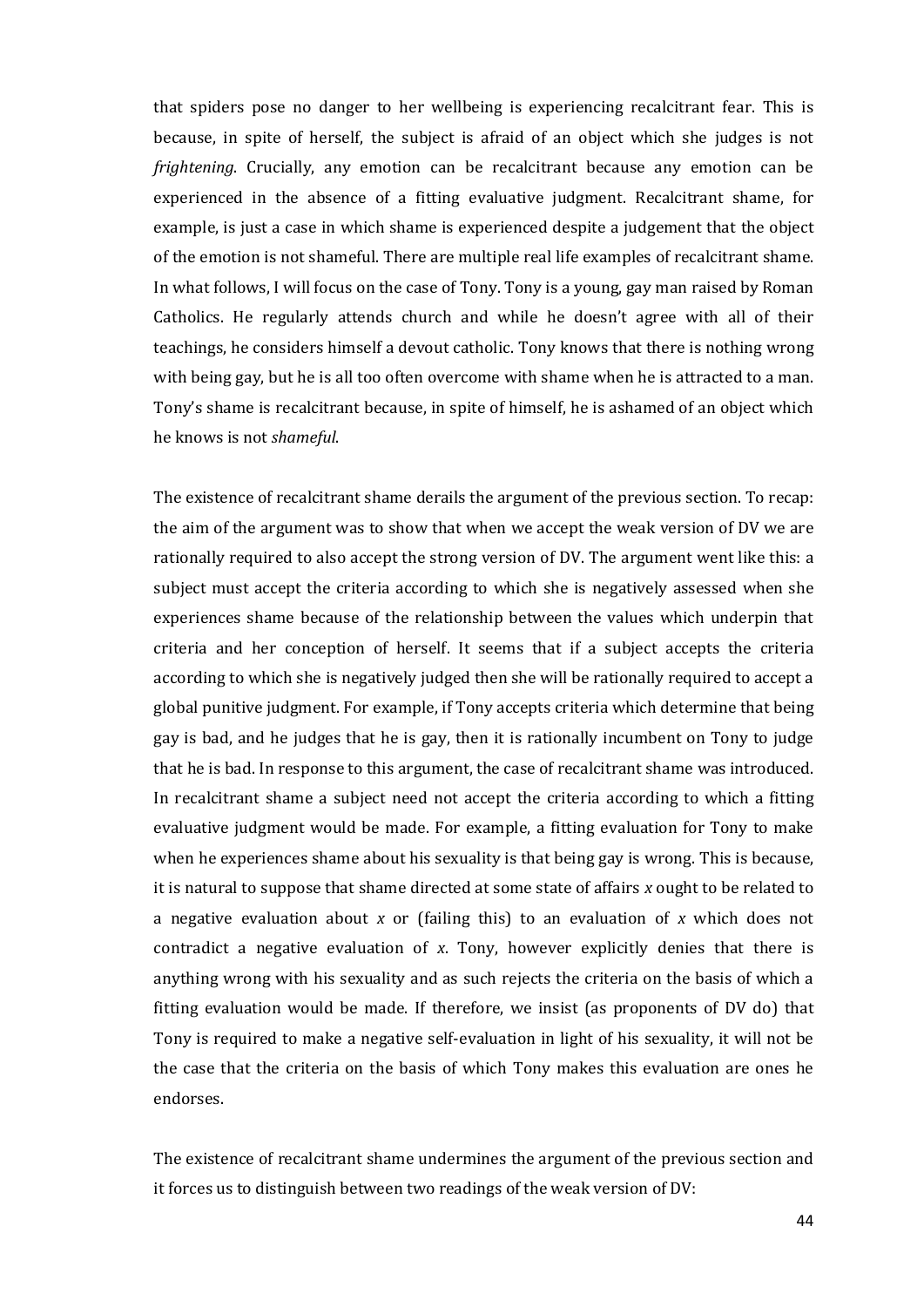*The weak version of DV (A)*: the experience of shame requires a subject who judges that she has failed according to evaluative criteria *that she does accept*

*The weak version of DV (B)*: the experience of shame requires a subject who judges that she has failed according to evaluative criteria *that she does not accept*

As Tony does not accept the criteria on the basis of which being gay is wrong, and as it is his homosexuality that is the alleged source of his negative self-evaluation, the first reading of the weak version of DV is false. But that is not all. The existence of recalcitrant shame shows that the strong version of DV, which claims that an experience of shame requires a subject to make a global and punitive judgment, is false. Tony does not, in light of his sexuality, judge that he is a failure because he does not view his sexuality negatively. In fact, because Tony does not view his sexuality negatively, he is not required to make any sort of global and punitive judgment at all.

At this stage, one might insist that Tony *unconsciously* accepts a global and punitive judgment or that he *unconsciously* accepts criteria according to which being gay is wrong. This would mean that recalcitrant shame is somehow incoherent because the subject of that state would have to hold contradictory beliefs (e.g. a conscious belief that there is nothing wrong with being gay and an unconscious belief that being gay is wrong or a conscious belief that the spider is benign and an unconscious belief that the spider is dangerous).<sup>41</sup> I take it, however, that imposing an unconscious belief onto the subject of recalcitrant shame is unacceptable. This is because, although recalcitrant emotions involve some sort of error, they are not reflective of an incoherent state of mind. The conflicts between emotions and judgments that recalcitrant emotions capture happen too often for it to border on the incoherent and in fact, they are readily intelligible: we can very easily understand Claire's fear of flying even though we know that she knows that flying is not dangerous.<sup>42</sup> To have this understanding we do not need to suppose that Claire does not know her own mind (i.e., at an unconscious level Claire believes that flying is dangerous). It is equally unlikely that recalcitrant emotions can be sidelined as exceptional, inauthentic or *sui generis*. Unless we stipulate that emotions are genuine only if they have a fitting evaluative judgment, we have no reason to think that recalcitrant emotions are exceptional, inauthentic or sui generis. That is, unless we assume that being ashamed of *x* is by itself sufficient to count as judging that *x* is negative and reflects negatively on me, (a

<sup>41</sup> Bartky 1990

<sup>42</sup> Helm 2001 p. 42; Greenspan 1988 p. 18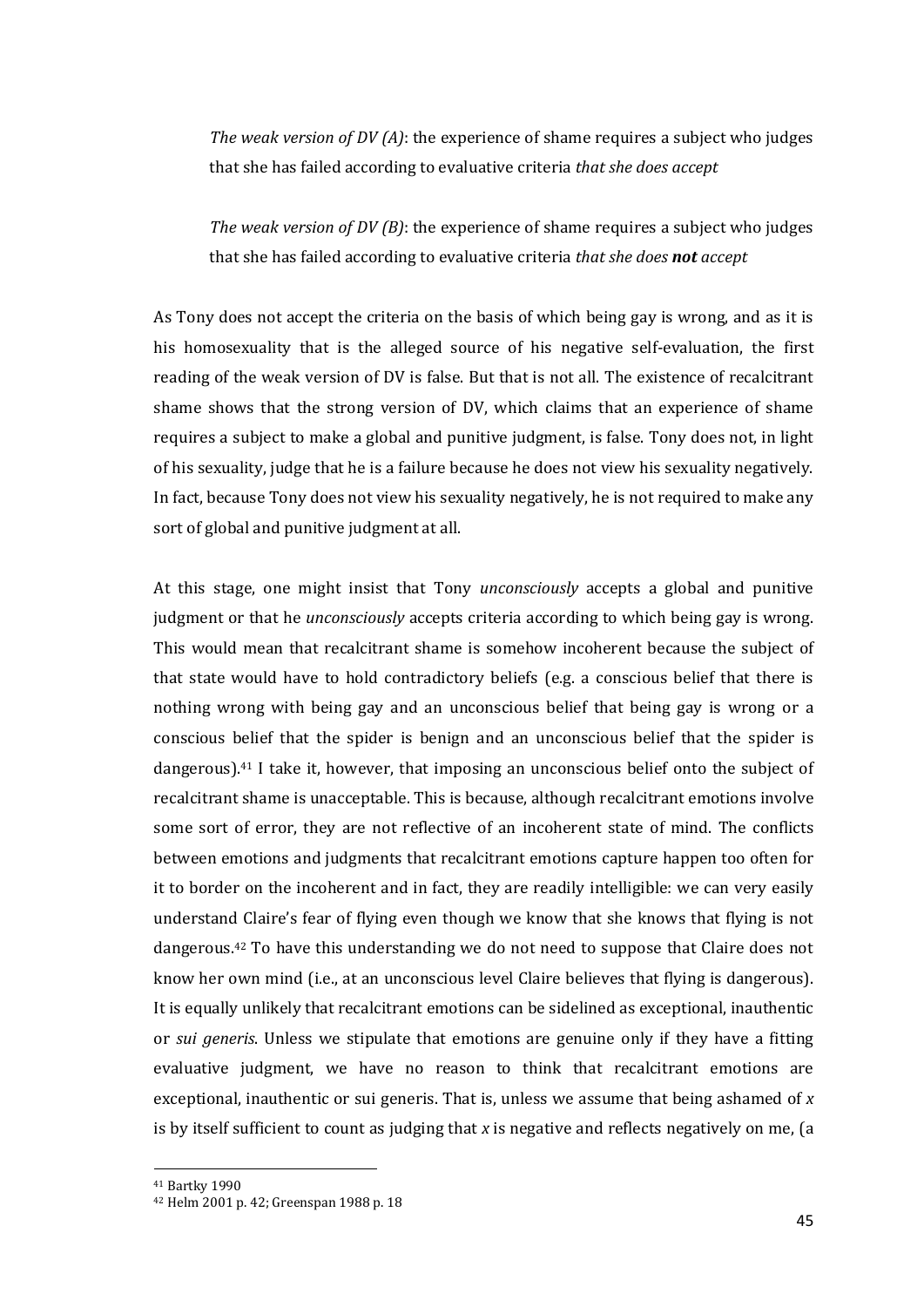point which would make it trivially true that recalcitrant shame is an exception to a general rule) we have no reason to think that recalcitrant shame is exceptional, inauthentic or sui generis. This is not to say that recalcitrant emotions are not puzzling. What is strange about them is not so much the absence of a fitting evaluative judgment but rather a subjects' recognition that her emotion lacks the relevant evaluative judgment. We think, if Tony knows that there is nothing wrong with being gay, why is he ashamed of it? If Claire knows that the spider is innocuous, why is she afraid of it? Questions like these add to the sense that there is in fact some normative principle governing the relationship between an emotion and a subject's beliefs about its object which cases of recalcitrant emotions fail to respect.

Most attempts to characterise the error involved in recalcitrant emotions claim that the subject of that state is simply, on some level, irrational. <sup>43</sup> This might seem obvious. It certainly seems irrational for Claire to be afraid of flying when she thinks that it is a perfectly safe form of transportation or for Tony to be ashamed of being gay when he does not think that there is anything wrong with it. What adds to the sense that these emotions are irrational is that when you ask subjects like Claire to explain the inconsistency of their judgments and their emotional reactions they say things like, "I can't help it, flying just terrifies me" or they affirm "it's just irrational"- which is to say, when questioned the subjects of recalcitrant shame give up any attempt at rationally justifying their emotional experiences. Could we not then say that subjects who experience recalcitrant shame are irrational and understand DV as providing a requirement for all instances of *rational* shame? Briefly, I want to suggest that we cannot. It is not true, I think, that all instances of recalcitrant shame are irrational. More specifically, I want to suggest a reason for thinking that when a subjects' shame is recalcitrant, and she judges herself negatively according to criteria she does not accept, her emotion will be rational if the criteria that she adopts are ones adopted by a representative member of her community. In these cases, recalcitrant shame is rational because it is an instance of the subjects appropriately responding to a failure to meet the standards and values of her community. To begin to make this case, we will need to look at the adaptive value of shame.

The consensus since Darwin (1872) is that emotional experiences have adaptive value. That is to say, emotional experience evolved to help animals deal with social and physical challenges that had implications for survival and reproductive fitness. <sup>44</sup> The basic idea is that the phenomenal, behavioural, motivational, physiological and expressive components

<sup>43</sup> Brady 2009

<sup>44</sup> Darwin 1872; Frijda 1994; Lazarus 1991; Ekman 1992; Gilbert 2007; Keltner & Buswell 1997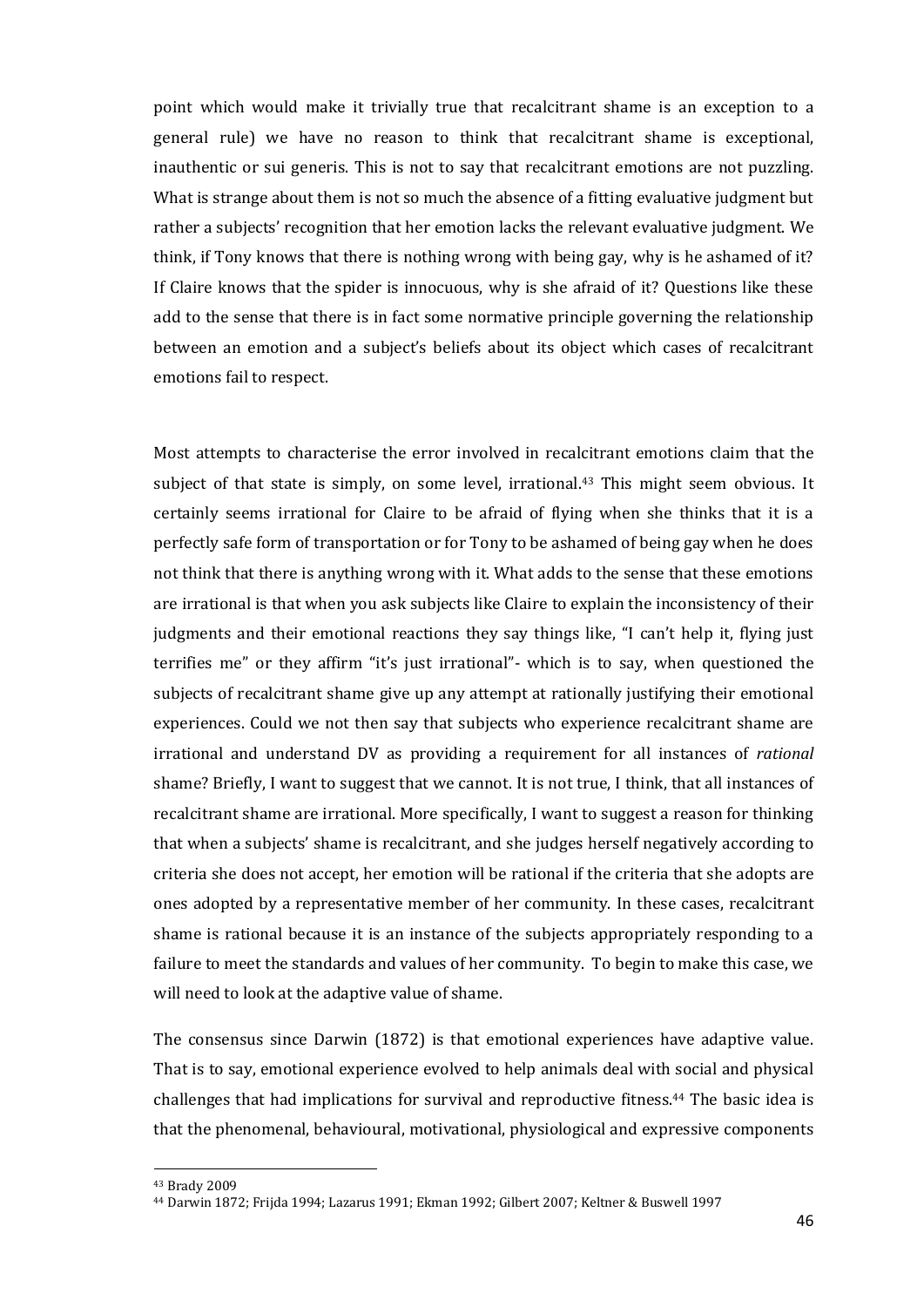of an emotional experience helped animals to successfully navigate their physical and social environment which in turn enabled them to survive and to pass on these emotional capacities to their offspring. It is generally thought that each emotion has its own unique adaptive value. Fear, for example, evolved in order to motivate withdrawal from a situation that would lead to a physical threat and anger evolved in order to motivate attack when a situation involved a physical threat. Self-conscious emotions are of particular interest here because their adaptive value lies in their enabling animals to deal successfully with various social situations. As humans are social animals being able to maintain cordial relationships within the group would have been essential to survival, as only within the group could one form attachments (e.g. find a mate), engage in cooperative activities (e.g. hunt) and form other mutually beneficial inter-personal relationships (e.g. entertainment). Of course, to gain the benefits of group membership one must signal to others that one is a group member and as groups are marked by conventions and practices, a subject signals her membership to the group by enacting behaviours that are permissible according to those conventions and practices. To act in a way that contradicts the conventions and practices of the group is to advertise oneself as a non-conformer. It is to say, in effect, I am not part of *this* group. Non-conformity would have undermined survival either because it made one the target of collective aggression or because it led to ostracism from the group and therefore exclusion from co-operative ventures which were essential to survival. Hence Gilbert (2007 p. 285) writes:

"[B]eing rejected, shunned or expelled, or even being allocated an unwanted low social position in a social group, not only compromises reproductive chances... but activates stress systems and seriously compromises health regulating social relationships and survival"

Within this broadly functionalist framework, it is widely accepted that shame aided survival by drawing attention to the fact that a subject has done something which contradicted the practises and conventions that delineate group membership. <sup>45</sup> In effect, shame evolved to track those of our behaviours that would have been met with the threat of social exclusion. The sting of shame would have been adaptive because, for one thing, the adverse consequences which followed a transgression would serve as a lesson to conform to prevailing standards of behaviour, so that in time the anticipation of shame would prevent one from acting as a non-conformist.<sup>46</sup> Now, with the adaptive function of

<sup>45</sup> Tracy and Robins 2004; Leary 2007; Fessier 2004; Maibom 2010

<sup>46</sup> Fessler 2004 p. 241 Note that if shame did not contain a way of restoring severed or threatened ties it would be maladaptive because it would mean that to remain part of a group we could commit no error which is a demand that is virtually impossible to meet. Shame is however associated with behavioural tendencies that are similar to appeasement behaviours (Keltner et al. 1997, 360)These are apologetic and servile behaviours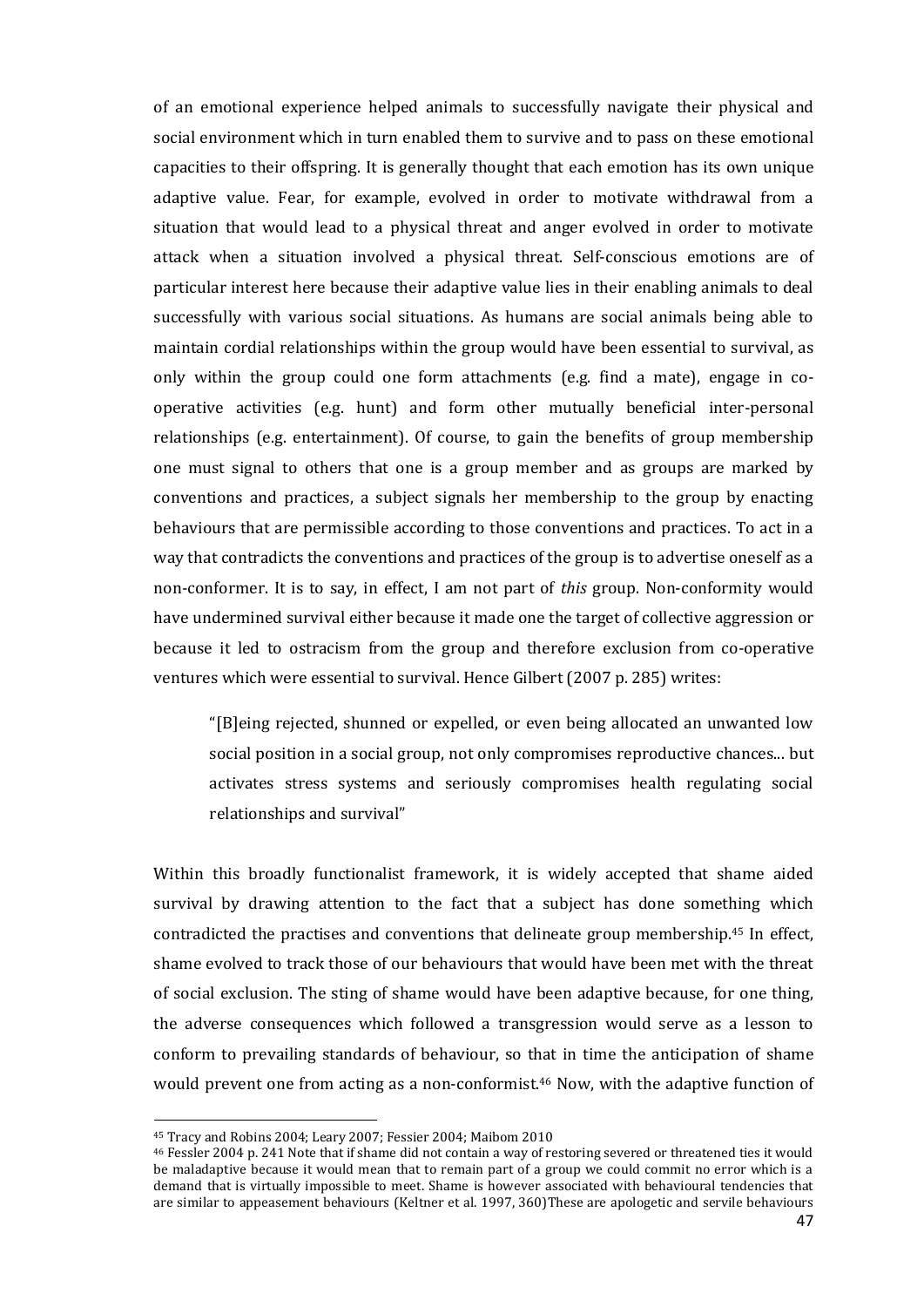shame in view, let's reconsider the case of Tony. There are two salient aspects of the case. First, Tony is a practicing Roman Catholic. Second, one of the tenants of Catholicism is that being gay is wrong. Proponents of DV are right here when they claim that Tony entertains a negative self-evaluation *of some sort* when he experiences shame. What happens is that Tony judges that he has failed according to the standards of his religious community. Although Tony does not accept those standards, in judging that he has failed according to them he entertains (but does not endorse) a negative self-evaluation. That evaluation when fully articulated would be something like "because of my attraction to other men, I am bad, according to Catholic standards" or "according to Catholic standards which I know to be wrong, I am bad because of my attraction to other men." What makes Tony's experience of shame recalcitrant is that a fitting evaluative judgment (e.g. being gay is wrong) is exactly the sort of evaluation that Tony *rejects*. Why on earth, we wonder, does Tony feel ashamed of being gay when he does not accept standards according to which being gay is wrong? The adaptive value of shame sheds light on this puzzlement. Tony's shame is, I believe, a result of the fact that his sexual preferences contradict one of the norms which delineate membership to the catholic community and his non-conformity to this norm acts as a barrier to his benefiting from the mutually co-operative relationships that exist within that group. In other words, Tony's shame is a reflection of the operation of the mechanisms which gave shame its adaptive value. At worst then, Tony's recalcitrant shame is not subject to rational scrutiny, because it is reflective of an engrained system which evolved for its adaptive benefits. At best, however, Tony's shame is rational because it is an instance of the successful operation of a system which helps us social animals to secure the benefits of group membership.

### **3. Vicarious Shame and Shame by Association**

 $\overline{a}$ 

While the existence of recalcitrant shame puts pressure on DV, it does not force us to abandon it. The case of Tony, for example, shows that a subject can experience recalcitrant shame even if he does not (a) make a global and punitive judgment or (b) accept any criteria on the basis of which he would be negatively evaluated but it does not show that shame can be experienced in the absence of any negative self-evaluation. Tony does after all judge that he has failed according to the standards of his religious community and that *is* a negative self-evaluation of sorts. To show that DV should be abandoned, we need to

that "prevents or reduces aggression in others, results in social approach, and re-establishes severed or threatened social ties." (Maibom 2010 p. 578) Thus the behaviours associated with shame enable the shamed subject to be forgiven by and re-introduced into the group.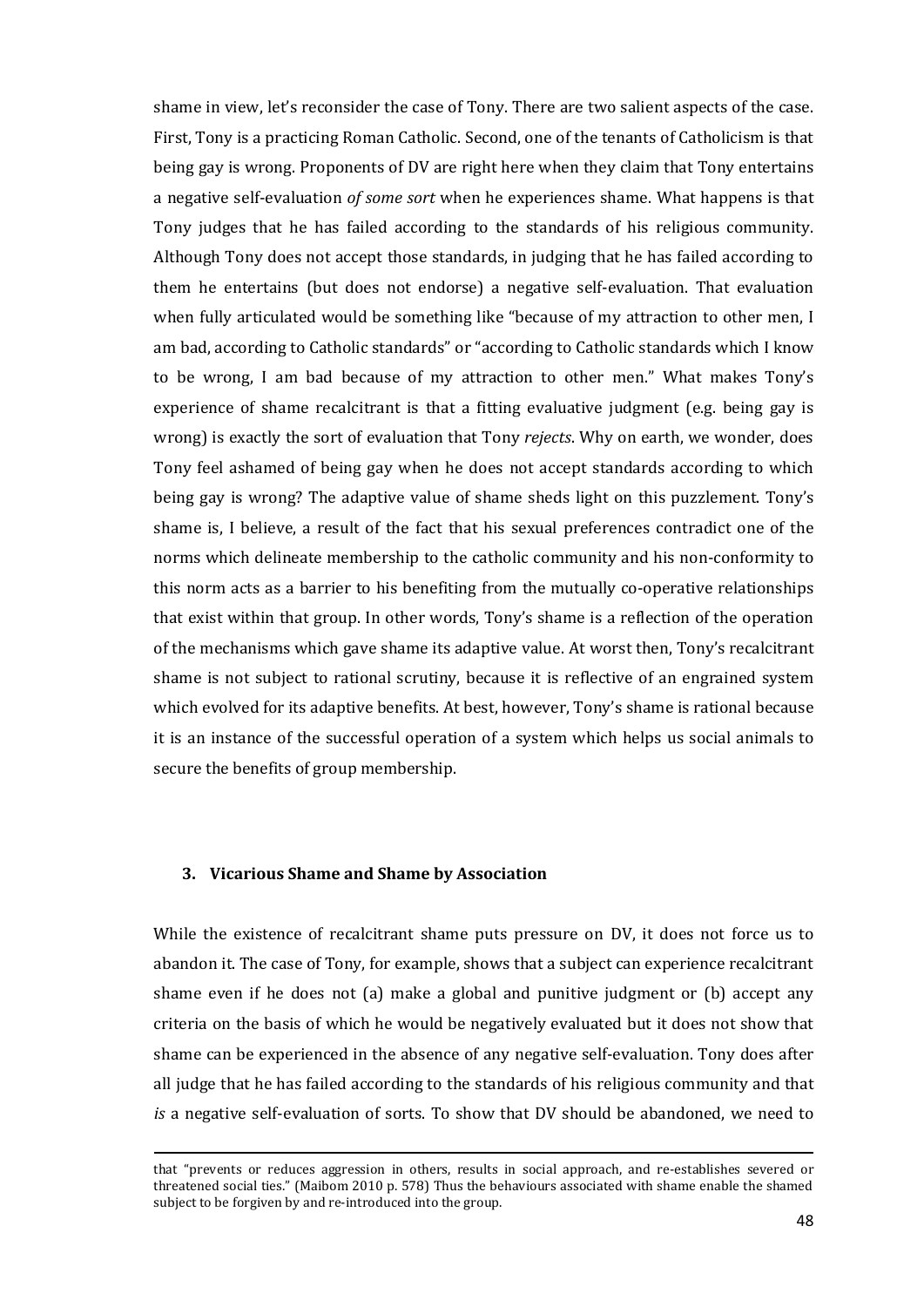introduce a new range of cases: vicarious shame and shame by association. In both vicarious shame and shame by association a subject experiences shame for the wrong doings of others. A subject does not make a negative self-evaluation in either of these cases because the focus of the evaluations there is not *the subject* but rather an imagined or associated other. To begin our discussion of how these cases undermine DV, it is useful to first get clear of what vicarious shame and shame by association are, and why they are distinct from each other.

In shame by association, a subject experiences shame as a result of negatively evaluating the behaviour of a person or group that she is associated with. For example, if at a departmental party my partner gets horrifically drunk and I experience shame as a result, the shame that I experience is an instance of shame by association. That is to say, my shame is the result of my recognition of an association with a person whose conduct I evaluate negatively. Critically, it is my *recognition* of the association that generates this particular kind of shame experience. I would not feel shame by association if the person I witness behaving drunkenly at the departmental party is a stranger, not even if, as it turns out, that stranger is my long lost sister. In addition to my partner, I can be shamed because of my association to my family members, my political party, my school, work or union, my romantic partner or friend, my past, future or present government and my country. The range of these objects indicate that the thing to which a subject is associated when she is shamed by association may be connected to her through personal choice, e.g., her partner or political party, or it may not be, e.g., her family or her country. What is essential to shame by association is not that a subjects' relationship to the associated object is a product of personal choice but rather that she *recognises* her association to the object. In sum, shame by association is experienced as a result of the recognition of an association with someone or some group whose wrong doing you judge to be shameful.<sup>47</sup> Vicarious shame, on the other hand, is experienced as a result of empathetic perspective taking.<sup>48</sup> When I experience shame vicariously, I imagine myself in the role of another subject whose actions I take to be shameful. By adopting the others point of view, I experience shame through a recognition of their (imaginatively *my*) wrong doing. There is an embedded negative self-evaluation involved here (an evaluation of "my" wrong doing) but the subject of the evaluation is not *me* but rather the subject whose perspective I imaginatively adopt.<sup>49</sup> For this reason, in vicarious shame, I am required to keep track of two separate subjects, myself and the person I imagine myself to be. Importantly, the person whose perspective I imaginatively adopt need not in any way be associated to me.

<sup>47</sup> C.f. Walsh 1970

<sup>48</sup> Welten, Zeelenberg & Breugelmans 2012

<sup>49</sup> Martin 2006 p. 98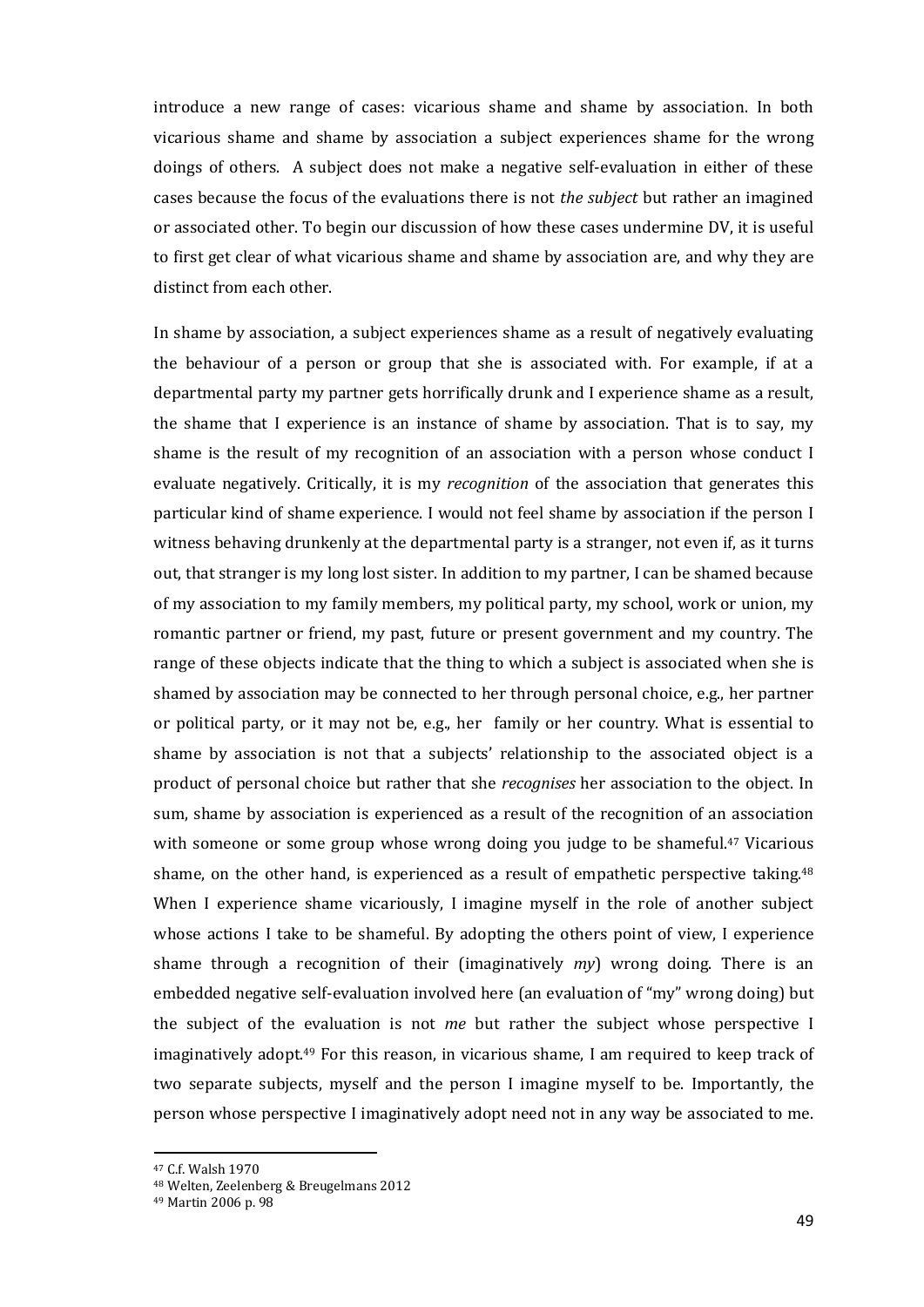All that matters is that I am able to occupy their perspective and keep track of the fact that the occupied perspective provides a first personal take on a subject that is not *me*. Returning to the example of the departmental party, suppose it *is* a stranger whose drunken behaviour I witness, although I cannot experience shame by association, I can experience shame vicariously by imaginatively placing myself in their shoes. By taking on board the drunken person's perspective and from that perspective viewing their (imaginatively *my*) wrong doing I experience shame as if I was in that situation myself.

Both vicarious shame and shame by association are counter-examples to DV. In neither case am I required to make any kind of negative self-evaluation. In shame by association, I negatively evaluate an *associated object*. Here, it is not the self but something discernibly related to it that is the focus of evaluation. In some cases, it may be true that when I am shamed by association, I also judge that I am a failure or that I have failed according to some criteria because of my association with the object negatively evaluated. However, it seems to me at least bizarre to suppose that this kind of negative self-evaluation is *required* in all cases, particularly given the range of things one may be associated with when one is shame by association. Suppose I am shamed when I discover that Genghis Khan is a relation of mine. Why would I, or anyone else for that matter, be required to evaluate myself negatively because of the actions of a person who's relationship to myself I could not have chosen and who's actions I could have had no hope in influencing? In this case, it seems that the requirement for a negative self-evaluation is illegitimate precisely because an attribution of responsibility is inappropriate. If, however, one is not struck by the example of shame by association, the case of vicarious shame is even stronger. In cases of vicarious shame I recognise that I am responsible for a wrong doing and that recognition may be accompanied by the judgment that I am a failure or that I have failed according to some standards. However, in these cases I also hold in view that the subject of those negative self-evaluations, the person designated by the "I", is not *me* but rather *you* whose perspective I imaginatively adopt*.* That is to say, the subject of the negative evaluation embedded in vicarious shame and the subject of the shame experience come apart. As the subject of the negative evaluation involved in vicarious shame is the subject whose perspective I imaginatively adopt, it is not required for vicarious shame that I make any kind of negative *self*-evaluation.

I take it that neither shame by association nor vicarious shame requires a subject to make any kind of negative self-evaluation. If that is right, DV is false. Despite its faults however, DV at least gets right the centrality of the self to an experience of shame. We lose sight of what shame is if we sever it from a connection to the self and in particular, to a painful focus on the idea of the self. If shame by association and vicarious shame are to be counted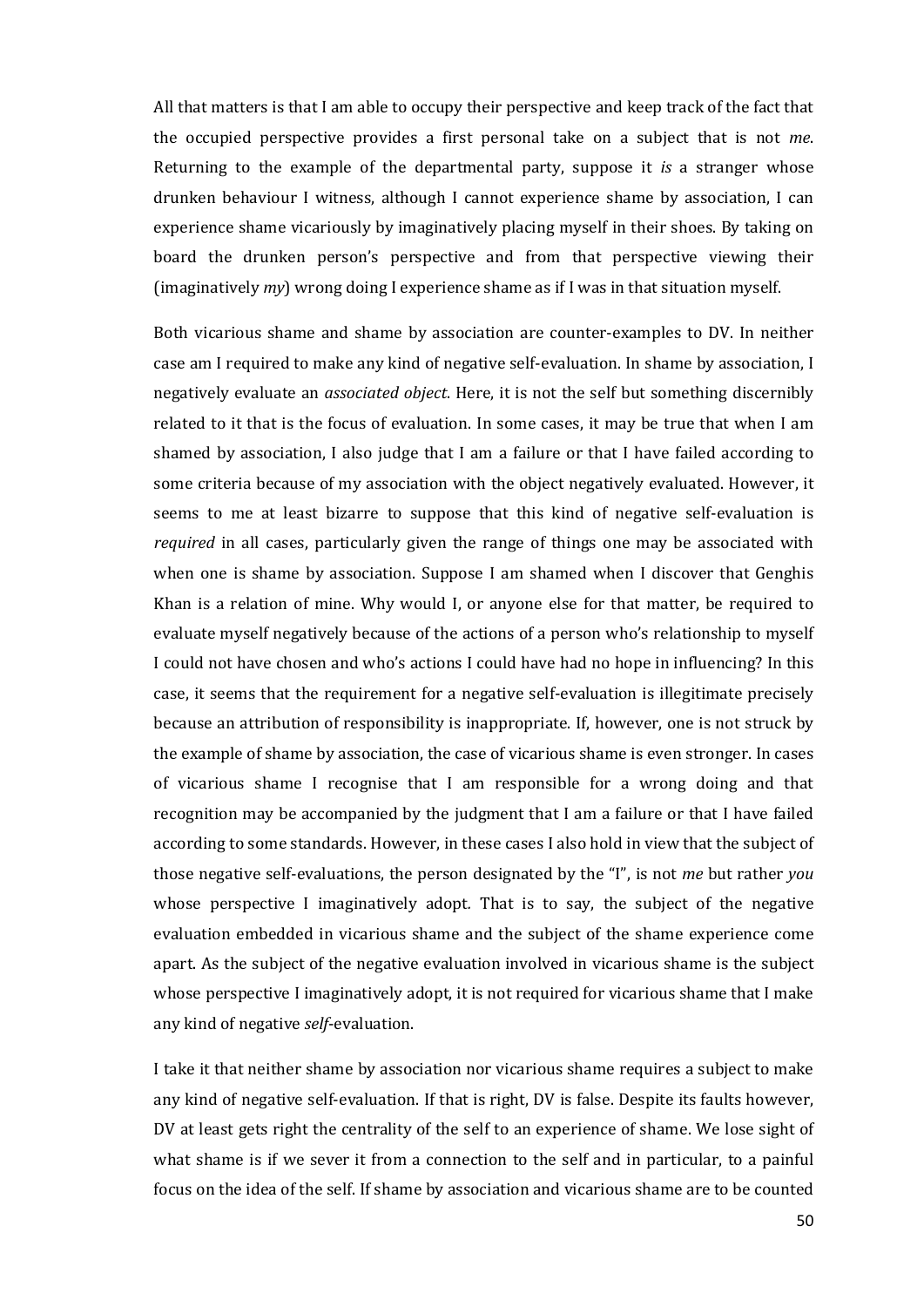as instances of shame, we need an explanation of how it is that an evaluation of another persons' wrong doing is linked to the self and in particular to a painful feeling associated with the self. In other words, we need an explanation of why an evaluation of another persons' wrong doing can result in *shame*. Here again, the adaptive function of shame can prove useful. The adaptive function of shame is to track those of our behaviours that will be met with the threat of social exclusion. It is plausible to assume that the negative feeling to which shame is associated is derived from the negative consequences of that exclusion. The point, which shame by association and vicarious shame illustrates is, I think, that it is not just our own negative actions to which others may respond by excluding us from the group. The bad behaviours of others may also result in our exclusion from the group and as such the behaviours of others can be the cause of shame. Shame by association and vicarious shame are, I take it, a consequence of the recognition that the wrong doings of others may well result in our exclusion from the group. Why? In shame by association I identify with an associated object which is negatively evaluated. I identify with the associated object either because it is a group to which I belong (e.g., family, government, trade union) or because it is a person who bears some special relationship to me (e.g., my romantic partner). In identifying with the wrongdoer however, I recognise that their bad behaviour can reflect badly on me and by being tainted with their wrong doing; I run the risk of social exclusion. Hence I experience shame by association because the wrongdoings of the associated objects may result in my actual exclusion from the group. Things are different in the case of vicarious shame because in that case the risk of social exclusion is imagined. What happens here is that by putting myself in another person's shoes, I feel ashamed from the point of view of the person who has done the shameful deed. In other words, by taking on board the perspective of another in a shameful situation, I experience the imagined threat of social exclusion and it is this imagined threat which, I take it, causes vicarious shame.

#### **4. Chapter Summary**

To sum up: depending on how the notion of a negative self-evaluation is understood, three versions of DV are possible. I have tried to show that DV in all of its various forms fails to capture the multiplicity of our shame experiences. In recalcitrant shame a subject need not make a global punitive judgment and she need not negatively evaluate herself according to criteria that she accepts. That said, recalcitrant shame raised a puzzle. What was puzzling about recalcitrant shame was how we are to understand the fact that a subject who rejects a fitting evaluative judgment could experience shame without resorting to the claim that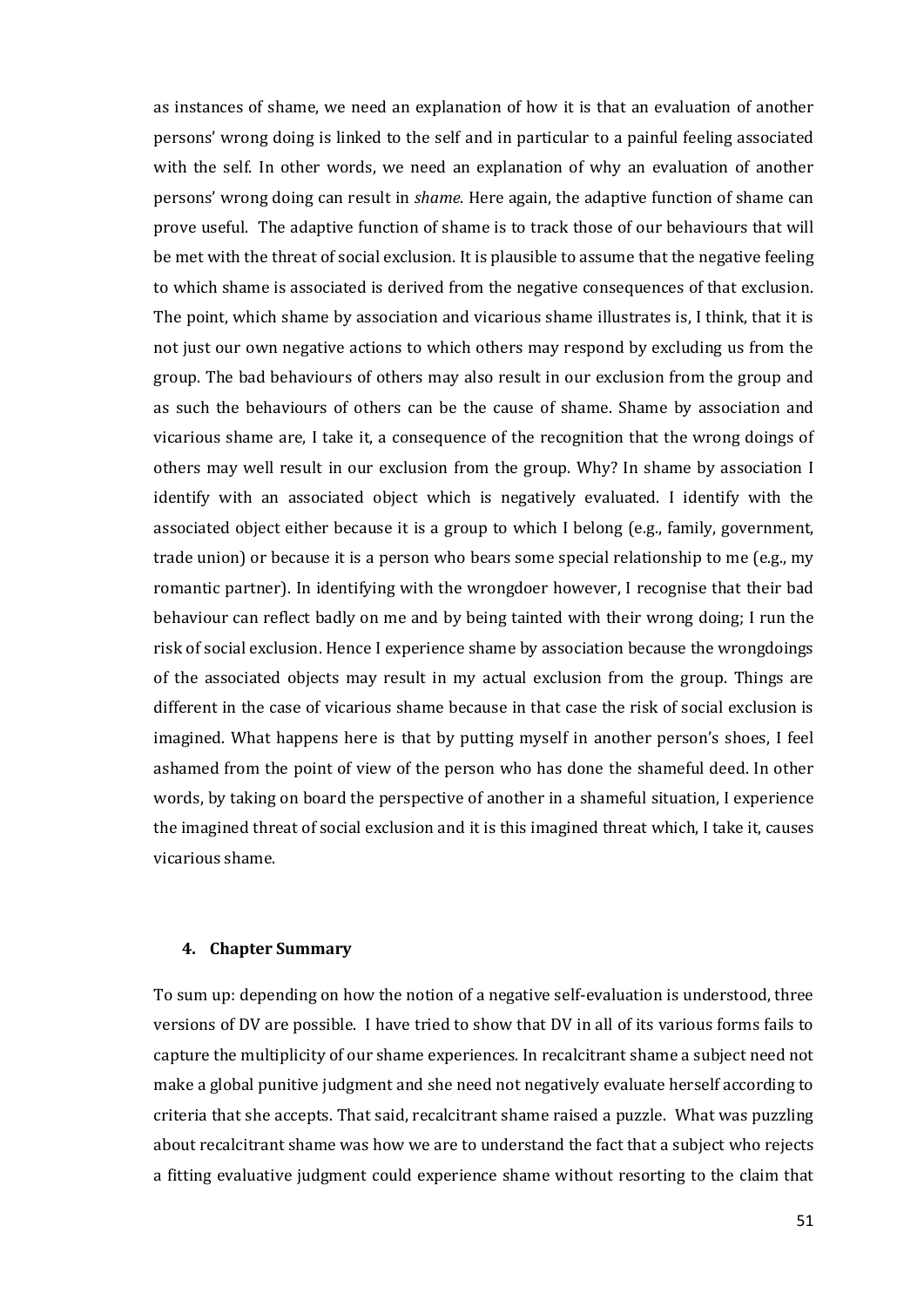this subject is irrational. In response to the puzzle, I argued that in some cases, recalcitrant shame is rational because in those cases, it displays a subjects' sensitivity to the values of the community to which she belongs and this sensitivity was essential to survival. Shame by association and vicarious shame provided an even stronger case against DV. In neither of these cases was it required that the subject makes any kind of negative self-evaluation. That said, it was unclear why a subject would feel shame as a result of the wrong doings of others. I gave a brief sketch of an account. In the case of shame by association, the suggestion was that I experience shame because the wrong doing of the associated other reflects badly on me and so may result in my exclusion from the group. In vicarious shame the suggestion was that because I imagine what it would be like to be in this shameful person's situation, I experienced an imagined threat of social exclusion. Here it is the imagined threat of exclusion which is responsible for my experience of shame. Of course, the examples of recalcitrant shame, shame by association and vicarious shame are not meant to show that negative self-evaluations are not a crucial part of some of our shame experiences. In many cases of shame, a subject will make a negative self-evaluation of some sort principally because the object of her shame will be a property of hers which she judges negatively. My point has only been to show that the requirement for a negative selfevaluation in all cases of shame cannot be right. Now, given the different forms a shame experience can take and the complex ways that these experiences can be related to the self, to social exclusion and to negative self-evaluations, we might wonder if anything at all general can be said about the causal mechanisms which generate a shame response. What is it about an event that causes an experience of shame? That is, after all the question that AT set out, unsuccessfully, to answer. In the next section I utilise Hume's model of the indirect passions to provide a hazy but overarching account of the causes of shame.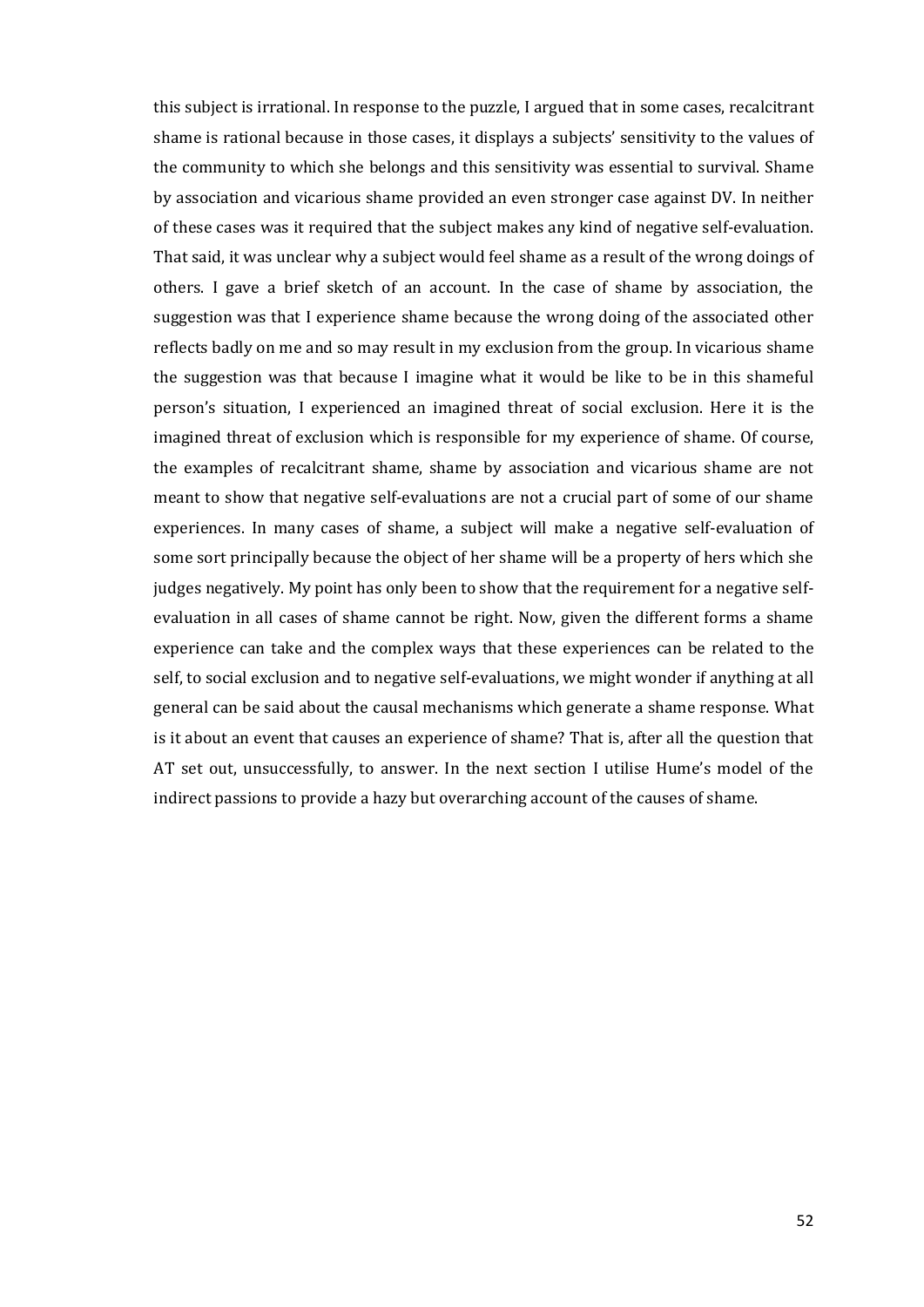# **Chapter 3**

### **1. Hume's Psychological Account of Shame**

Shame is one of the indirect passions which Hume attempts to account for in his *Treatise on Human Nature*. <sup>50</sup> The passions are simple feelings. <sup>51</sup> Being feelings of a certain sort, the passions lack representational content and so a constitutive or conceptual account of any one of them is not possible. Hume's view of the metaphysics of the passions shifts his attention away from giving a conceptual or constitutive analysis of the passions and towards giving an account of the circumstances in which the passions are aroused. Like an appraisal theorists then, Hume is interested in giving an account of emotional elicitation.<sup>52</sup> Hume's account of the indirect passions comes in book II of the *Treatise*. Book II begins by recalling the distinction between original impressions and secondary impressions. Original impressions are internal sensations of physical pleasure or pain caused by perceptions of objects outside of ourselves. Hume claims that it is not possible to give an account of the causes of an original impression: it is just a brute fact that certain external objects generate certain bodily pleasures or pains.<sup>53</sup> While the cause of an original impression cannot be known, the cause of a secondary impression *can* be accounted for. Secondary impressions proceed either from reflection on original impressions or from reflection on the idea of an original impression. All of the passions are secondary impressions.

The passions are either direct or indirect.<sup>54</sup> The direct passions include hope, fear and grief. These "arise immediately from [reflection on] good or evil, from pain or pleasure."<sup>55</sup> The indirect passions include pride, shame, love and hatred. These arise in the same way as the direct passions but in conjunction with "other qualities".56 Later, we learn that these additional qualities are in fact additional principles which are uniquely required to explain the elicitation of the indirect passions. The most important of those principles are the principles for the association of impressions and the principle of sympathy.<sup>57</sup> The principle of sympathy describes the circumstances in which one acquires an emotional state *x* on the basis of the belief that another subject is experiencing *x*. For now, we need only focus on the principle for the association of impressions. In book I of the *Treatise*

<sup>50</sup> It is generally accepted that what Hume says about Humility makes better sense if we suppose that for Hume, humility just is what we would call shame. C.f. Árdal 1966 p. 43

<sup>51</sup> Hume T2.1.5.4

<sup>52</sup> Hume T2.1.2

<sup>53</sup> Martin 2006 p. 75

<sup>54</sup> McIntyre 2000 p. 78

<sup>55</sup> Hume T2.1.4

<sup>56</sup> Hume T2.1.4

<sup>57</sup> Hume T2.1.11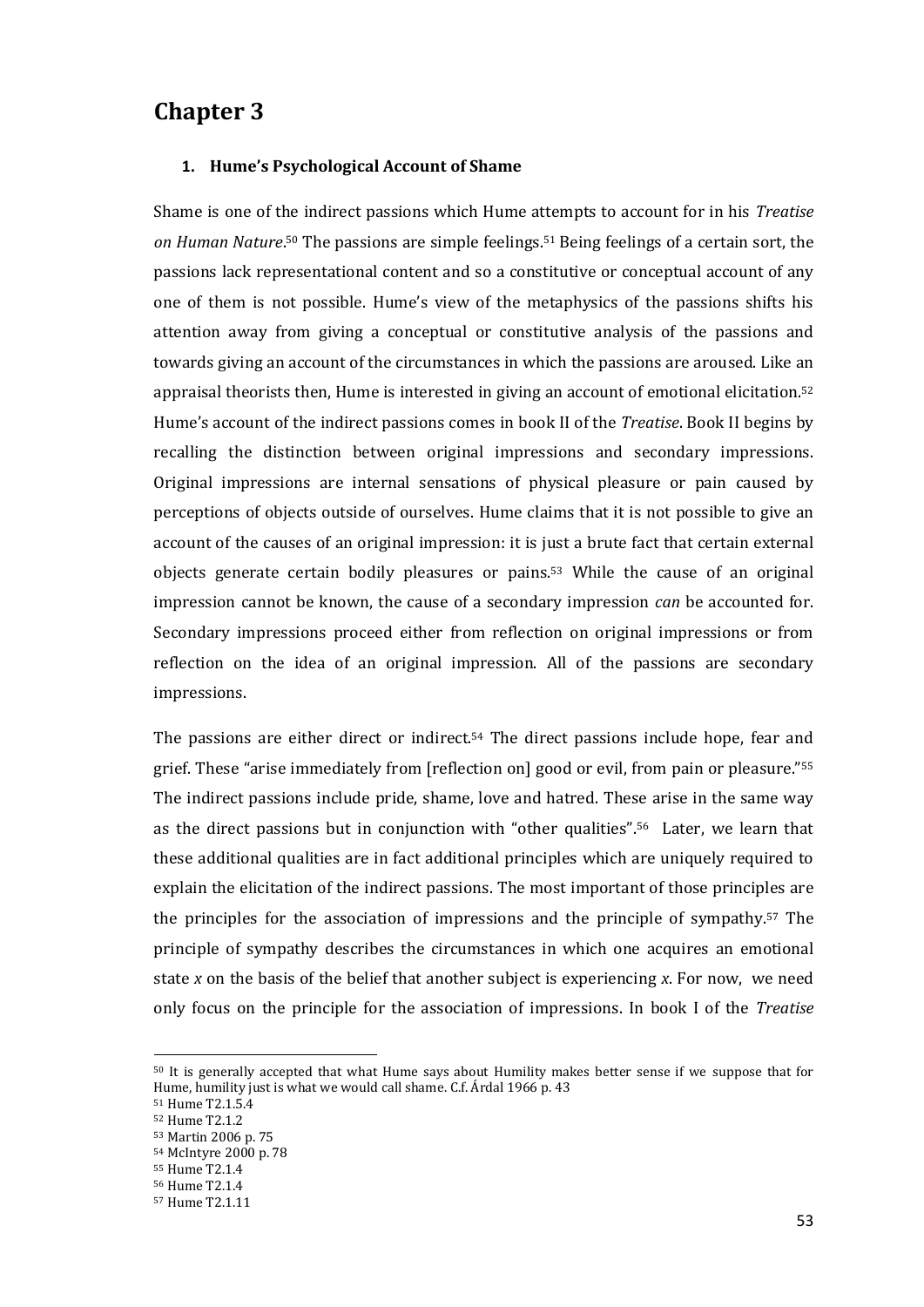Hume argues that ideas are naturally related by means of three associative principles: resemblance, contiguity and causation. In book II, the three principles governing the association of ideas are supplemented by a principle of association of impressions. Impressions, Hume tells us, are naturally associated by the relation of resemblance. For example the perception of a disagreeable impression will naturally lead us to the perception of another impression which resembles the first in that it is disagreeable. Thus we have three principles for associating ideas and one principle for associating impressions.

The principles of association are needed to explain the various interactions of the four elements that play a role in Hume's explanation of the causes of the indirect passions. These four elements are  $(1)$  the cause of the passion (an idea reflected on),  $(2)$  a positive or negative impression associated with the cause (a feeling of pleasure or pain), (3) the passion itself (a simple feeling) and (4) the object of the passion (what the passion is about). Features (1) and (2) can be grouped together as these are the joint causes of an indirect passion. So the cause of an indirect passion, on this view, is not merely an idea (i.e., a mental representation of an item of experience) but also a positive or negative quality to which that idea is associated (i.e., a *feeling* that is associated with the idea). Features (3) and (4) can be grouped together as the twin features of a passion because although Hume thinks that the passions are simple feelings, he thinks that an experience of an indirect passion causes the subject to think about the passions object. The object of an indirect passion is either the idea of the self or the idea of another subject. It is, according to Hume, just a brute fact about human psychology that the experience of an indirect passion will cause a subject to reflect on the idea of herself or the idea of another subject.<sup>58</sup> To explain the elicitation of the indirect passions, all four elements are required. The basic idea is that the passion and its object are related to the idea and its property in a way which allows for an easy transition in the imagination from the cause to an experience of the passion.<sup>59</sup> More specifically Hume will suggest that reflection on an idea leads to an experience of an indirect passion when (a) that idea is related causally to the idea of the self or to the idea of another subject (i.e., the object of an indirect passion) and (b) the pleasurable or painful feeling associated with that idea is related via resemblance to the feeling which is the essence of the passion. We can represent this diagrammatically as follows:

<sup>58</sup> Hume T2.1.2.4

<sup>59</sup> Inoue 2003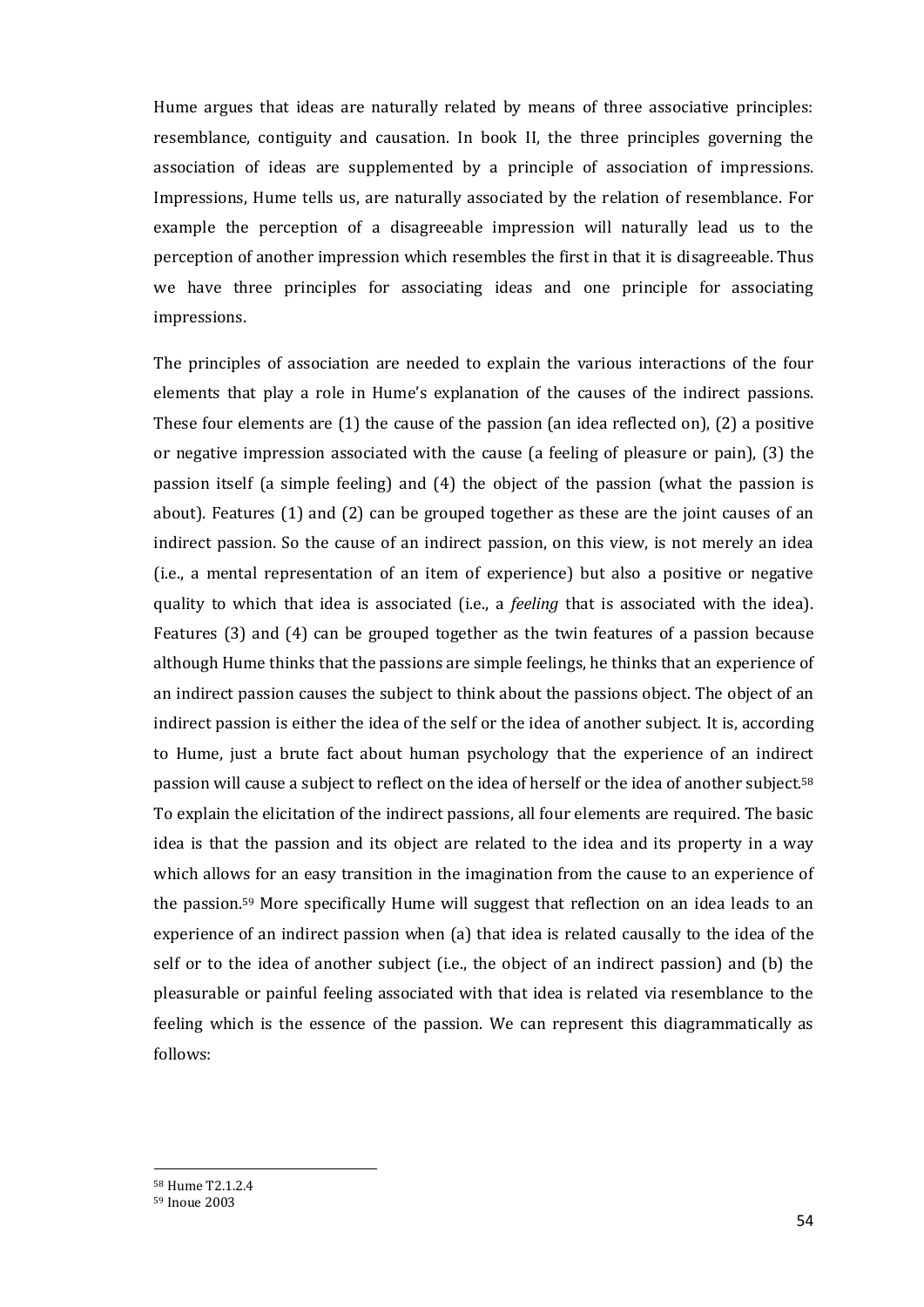

Hume begins with preconceived ideas about whether an indirect passion is a pleasurable feeling or a painful feeling and whether the object of the passion is the idea of the self or the idea of another. It is just a basic fact about Hume's system that pride is a pleasurable feeling that has the self as its object and that shame is a painful feeling that has the self as its object. To explain how shame is elicited, Hume appeals to the structure above illustrated. Taking as basic the idea that shame is an unpleasant feeling with the self as it's object, the diagram above tells us that any idea that has a quality which produces an unpleasant sensation can cause the unpleasant sensation that is distinctive of shame *so long as* the idea of the object is related by the principles of association to the object of shame (i.e., the idea of the self). The cause of shame therefore relates to the self and to an unpleasant sensation while shame relates to the self and *is* an unpleasant sensation. For Hume the principles of association exploit this parallel making it possible for a consideration of any idea that is related to the self and associated with a negative feeling to lead to an experience of shame. More exactly, the combined efforts of the principles of association for ideas and the principles of association for impressions link shame to the idea of the self, the negative feeling associated with the cause of shame to the negative feeling that is the essence of shame and the idea that is the cause of shame to the idea that is the object of shame. These various associations allow the mind to move easily and naturally from reflection on certain ideas to the experience of shame because that idea has features which parallel the features of shame.

In sum, Hume's thought is that reflection on an idea will cause shame when (a) the idea is associated with an unpleasant sensation which resembles the feeling of shame and (b) the idea is related to the self which is the object of shame. It is interesting to note how on this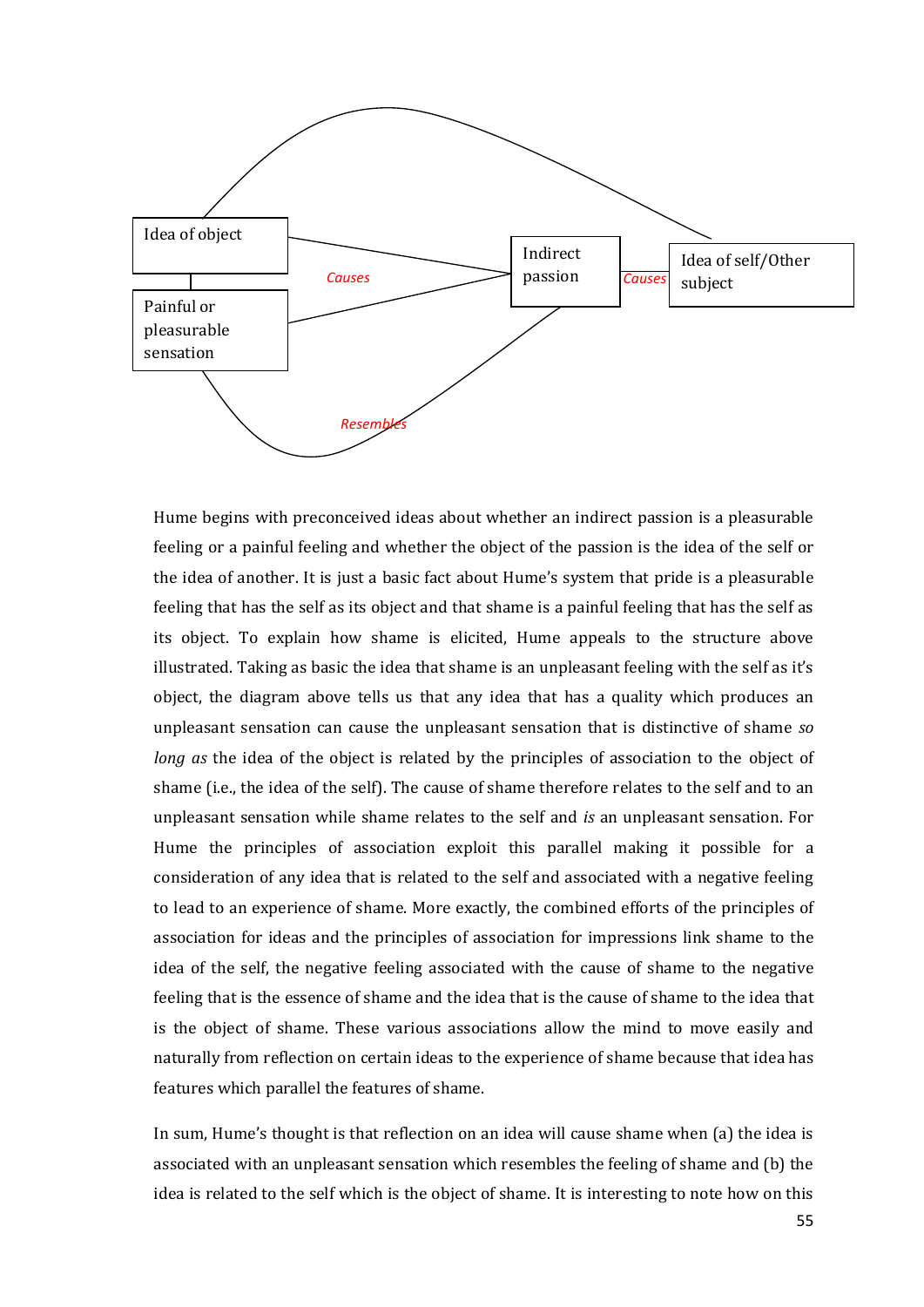model, Hume can accommodate the intentionality of shame (and of the indirect passions generally) despite his view that the passions are simple feelings. In essence the idea is that because the passions cause a subject to think about herself or another, the distinct sort of negative or positive feeling with which the passion is identified becomes associated with the idea of the self or the idea of another, in such a way that we can think of an indirect passion as a distinctive sort of pleasure or displeasure taken in the idea of the self or other. For example, in shame the idea of the self is associated with a painful feeling and as such, although shame is essentially a sort of negative feeling, it is a negative feeling directed at the idea of the self. Shame amounts to, on this view, a distinctive sort of displeasure taken in the idea of the self. Hume therefore accommodates the intentionality of shame through his requirement that the experience of shame *causes* a subject to reflect on herself, and in particular, to be pained by such self-reflection. It is the way in which the principles of association work to unite the four elements required to explain the cause of an indirect passion which allows Hume to explain the intentionality of the indirect passions. This is presumably why Martin (2006 p. 71) says:

"If we leave aside the details of Hume's account because it requires us to talk of impressions and ideas and associationist principles, then we simply miss the distinctive ways in which Hume himself wishes to account for the directedness of the passions."

In addition to accounting for the directedness of shame through the operation of the principles of association, Hume also seems to acknowledge that the idea, *x*, which causes shame does so in virtue of two beliefs that a subject has regarding it, namely the belief that *x* is associated with a negative sensation and the belief that *x* is related to me. As the cause of shame on Hume's account is not merely an idea but a set of beliefs relating to that idea, Hume's view appears to resonate well with cognitive theories of emotional elicitation. According to these theories thoughts (i.e., propositionally structured mental states) play an indispensible role in explaining the cause of our emotional experiences. We should, however, be cautious of the view that Hume is in fact providing a cognitive theory of emotional elicitation simply because beliefs play an indispensible role in Hume's account of the indirect passions. For Hume beliefs are more akin to perceptions than to propositionally structured states so it would be controversial to pin onto Hume anything that we would recognise as a *cognitive* theory of the emotions. <sup>60</sup> Setting aside the question then of whether Hume *actually* provides a cognitive theory of emotional causation, some theorist have argued that with suitable modifications of Hume's account (in particular by abandoning Hume's atomism), we may arrive at a recognizably cognitive theory of

<sup>60</sup> Gorman 1993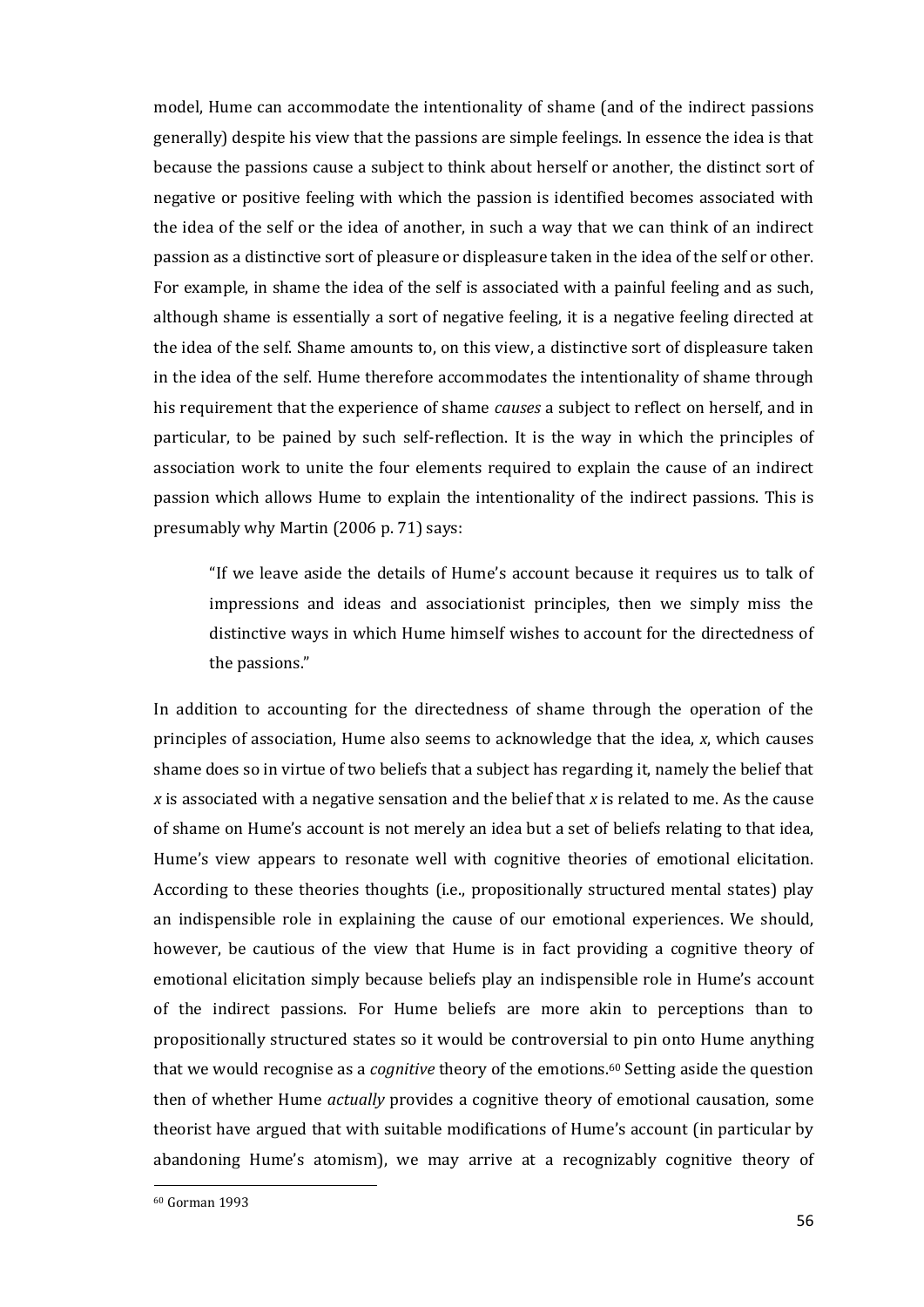emotions which preserves the spirit of Hume's view. For these theorists Hume should be praised because his view so closely approximates the correct account of the emotions, particularly of shame and pride. In the following sections, I wish to discuss the modifications of Hume's account which would have to be made in order to align his actual view of shame with a version of a cognitive theory of shame.

### **2. The Moral to Draw from Hume's Theory of Pride and Shame**

In his (1989) paper, Árdal provides a reconstruction of Hume's theory of pride. Árdal begins his paper by agreeing with Davidson that "Hume's claim that pride is a simple impression is an embarrassment to him"<sup>61</sup> and that "much of what he [Hume] says suggests the more plausible view that pride is essentially a form of self-evaluation."<sup>62</sup> Árdal goes on to offer a reconstruction of Hume's view of pride according to which pride is "a favourable evaluation of oneself for a reason."<sup>63</sup> Given that shame is thought of by Hume as simply the opposite of pride<sup> $64$ </sup> we can presume that  $\hat{A}$ rdal would endorse a parallel reconstruction of Hume's view of shame, according to which shame is an unfavourable evaluation of oneself for a reason. We arrive at the reconstructed view of pride (and shame) that Árdal endorses by agreeing to a series of modifications to Hume's account. First, Árdal gets rid of Hume's atomism. The thought that an idea can be associated with a negative or positive impression is no longer taken to mean that the idea is a source of pleasure or displeasure for that subject but rather that a subject sees that object as having or lacking value.<sup>65</sup> So understood, Hume's claim that in shame the idea of the self is a source of displeasure is transformed into the claim that in shame a subject sees herself as lacking value. Similarly, Hume's claim that the cause of shame is viewed by the subject as a source of displeasure is transformed into the claim that the cause of shame is seen by the subject as lacking value. The causal story then becomes: if a cause is believed by a subject to lack value, and if it is believed to be related to herself, then this will cause her to feel shame and in feeling shame a subject is in a state of mind in which she thinks of herself as lacking value.

The second modification which Árdal suggests requires us to reconfigure Hume's understanding of the claim that shame has the self as it's object as meaning that the experience of shame causes a subject to think about herself. Instead, we are to understand

<sup>61</sup> Árdal 1989 p. 388

<sup>62</sup> Árdal 1989 p. 388

<sup>63</sup> Árdal 1989 p. 389

<sup>64</sup> Hume T2.1.2.4

<sup>65</sup> Árdal 1989 p. 388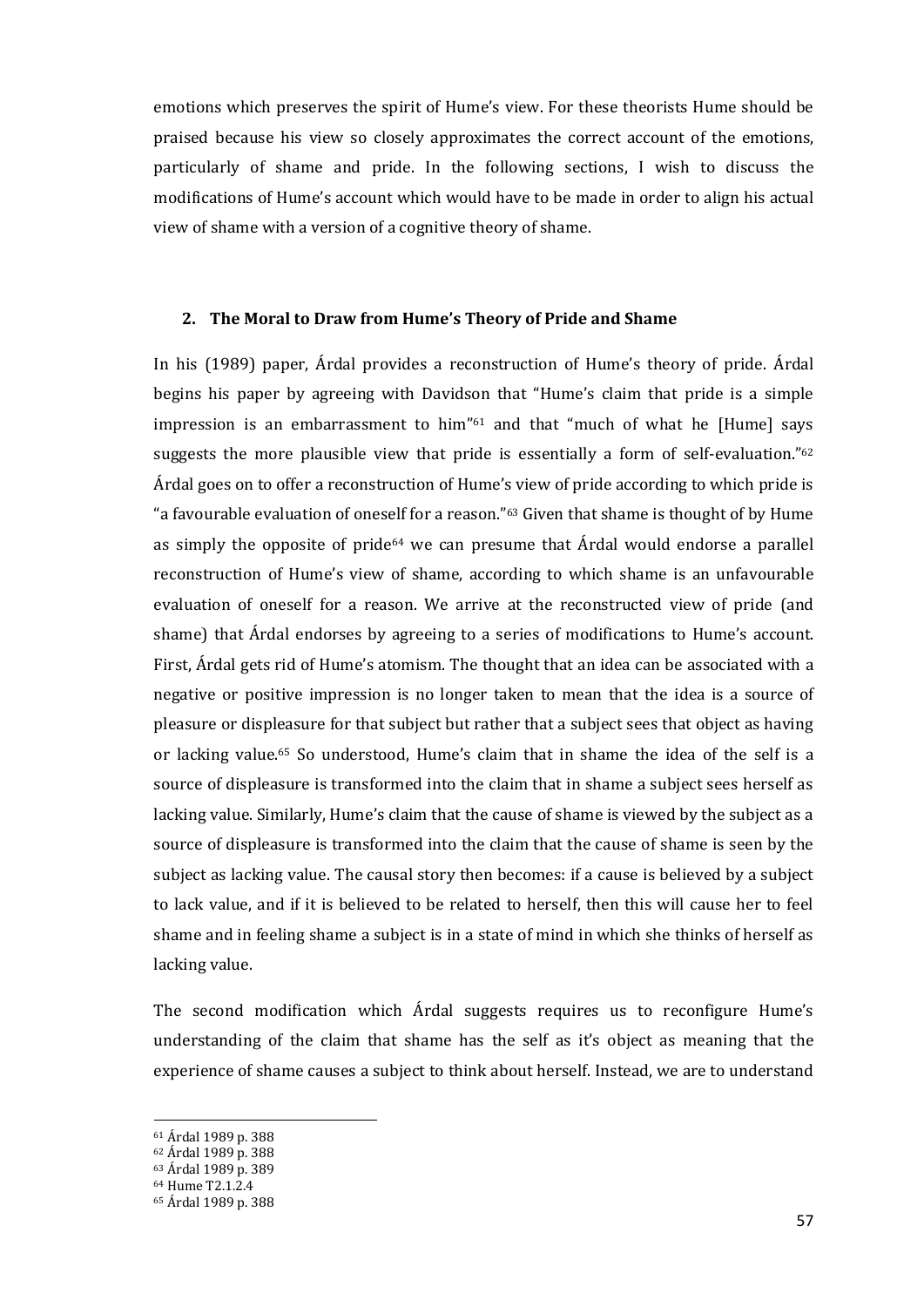the claim that shame has the self as it's object as meaning that shame *is* a way of negatively evaluating oneself. How do we get from the causal to the constitutive claim? We subtract from Hume the "embarrassing" idea that shame is a simple impression. Recall that for Hume, shame is a *simple* feeling. It is a simple feeling in the sense that it is not composed of any parts, it is not, for example a blend of two distinct feelings. Being a feeling that is not composed of parts Hume claims that a constitutive or conceptual account of shame is not possible. The most we can do, he thinks, is to determine the range of circumstances in which shame is caused and in this way to give an account of the causes of shame.<sup>66</sup> Now, by means of the first modification we were able to recast Hume's claim that shame is a state in which thoughts about the self are a source of displeasure as the claim that in shame one negatively evaluates oneself. Now by disregarding Hume's claim that shame is a simple impression we are able to give a constitutive account of shame after all. We can now say that shame *is* a state in which one negatively evaluates oneself or that shame *is* a way of negatively evaluating oneself. The final feature of Árdal's modified account worth noting here is that the beliefs associated with the idea that is the cause of shame are transformed into *reasons* for a subject to be in that state.<sup>67</sup> Thus, we depart from Hume's view of shame and arrive at the modified view according to which shame *is* a negative evaluation of the self *for* a reason. That reason is constituted by a subjects' belief that the cause of shame (the object of her idea) lacks value and her beliefs about the relationship between that object and herself.

Taking stock then, according to Árdal what we are supposed to learn from Hume is that shame is a form of self-evaluation and that the reason why a subject evaluates herself negatively in shame is because she believes that the cause of shame is negative and that it is related to her in some way. Clearly this view is not the one Hume advocates, but it has its roots in Hume and Árdal thinks that it depicts more accurately what shame actually is. What is right about Árdal's modified account is that it requires that the connection between shame and the self be constitutive rather than causal. It is simply not possible to be in a state of shame that is not in some way connected to an idea about the self or a threat to the self or to ruminative thoughts about the self or to a perception of the self and so on. Where Árdal goes wrong, I believe, is with his introduction of self-evaluations into the Humean picture. The problem is that by aligning Hume's view of shame with a version of DV, we instantly disallow Hume the ability to account for vicarious shame, shame by association and recalcitrant shame. I want to suggest that *as it stands*, Hume's actual account of shame is better placed to explain the variants of shame that DV cannot. Let's begin with shame by association.

<sup>66</sup> Hume T2.1.2.1

<sup>67</sup> Árdal 1989 p. 388-9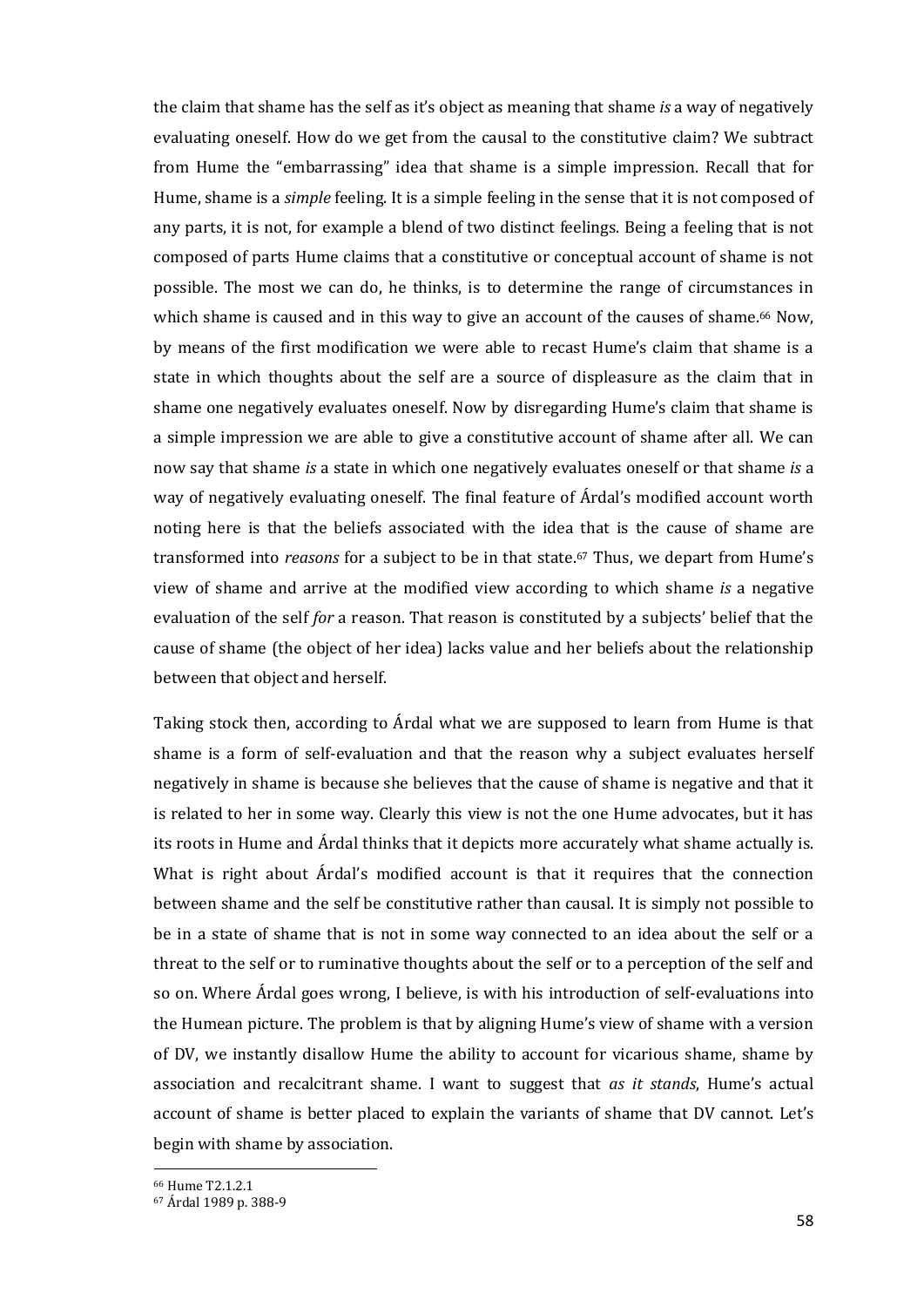Suppose you experience shame in virtue of your association with a partner, whose drunken activities at the departmental party you judge to be shameful. How would Hume explain the elicitation of shame in this sort of case? Recall that for Hume the proximal cause of shame is not merely an idea but two beliefs relating to it. First, there is the belief that the idea is associated with a negative impression (i.e., that it is a source of displeasure) and second there is the belief that the idea is related to me in some way. Now there are two sorts of ways in which an object may be related to me. First, it may be related to me *directly* by being one of *my* actions or one of *my* physical or mental characteristics. Second, it may be related to me *indirectly* by being something to which I am associated (e.g., my boyfriend, my political party, my country and so on). The distinction between direct and indirect relations to the self is sketchy, but it will suffice for present purposes. We can see clearly that relations of an *indirect* kind are relevant when it comes to accounting for shame by association. When we factor this into Hume's account we get the following explanation: I reflect on an idea of my partner and given my beliefs about my relationship to him, thinking about him draws my attention to myself and given the unpleasant impression associated with that idea (i.e., his bad behaviour), this painful impression carries over to the idea of myself. I experience shame then because the unpleasant impression associated with my partner resembles the unpleasant sensation that is the essence of shame and the idea of my partner is related to the idea of myself which is the object of shame. The joint operation of the principles for the association of impressions and ideas means that reflection on my partner's bad behaviour at the party leads by an easy transition in the imagination to an experience of shame (i.e., a distinctively painful feeling connected to my idea of myself). With Hume's account then we can explain the elicitation of shame by association while preserving the critical connection between shame and the self.

If the moral to be drawn from Hume's theory is that shame is a form of self-evaluation, Hume would have a problem accounting for shame by association. The central difficulty would be to motivate the view that a negative self-evaluation is required to experience this sort of shame. What would ground such an evaluation? How is it that the belief that an object has a negative property and that it is indirectly related to me provides me with any reason to negatively evaluate myself? Árdall indirectly acknowledges the problem of grounds when he writes:

"The valuable characteristic that makes one proud is only sometimes a quality of the object of pride, the proud person himself. It is only when the quality belongs to the proud person that being proud seems to involve considering oneself praiseworthy. One may be proud of one's parents, ancestors, or country without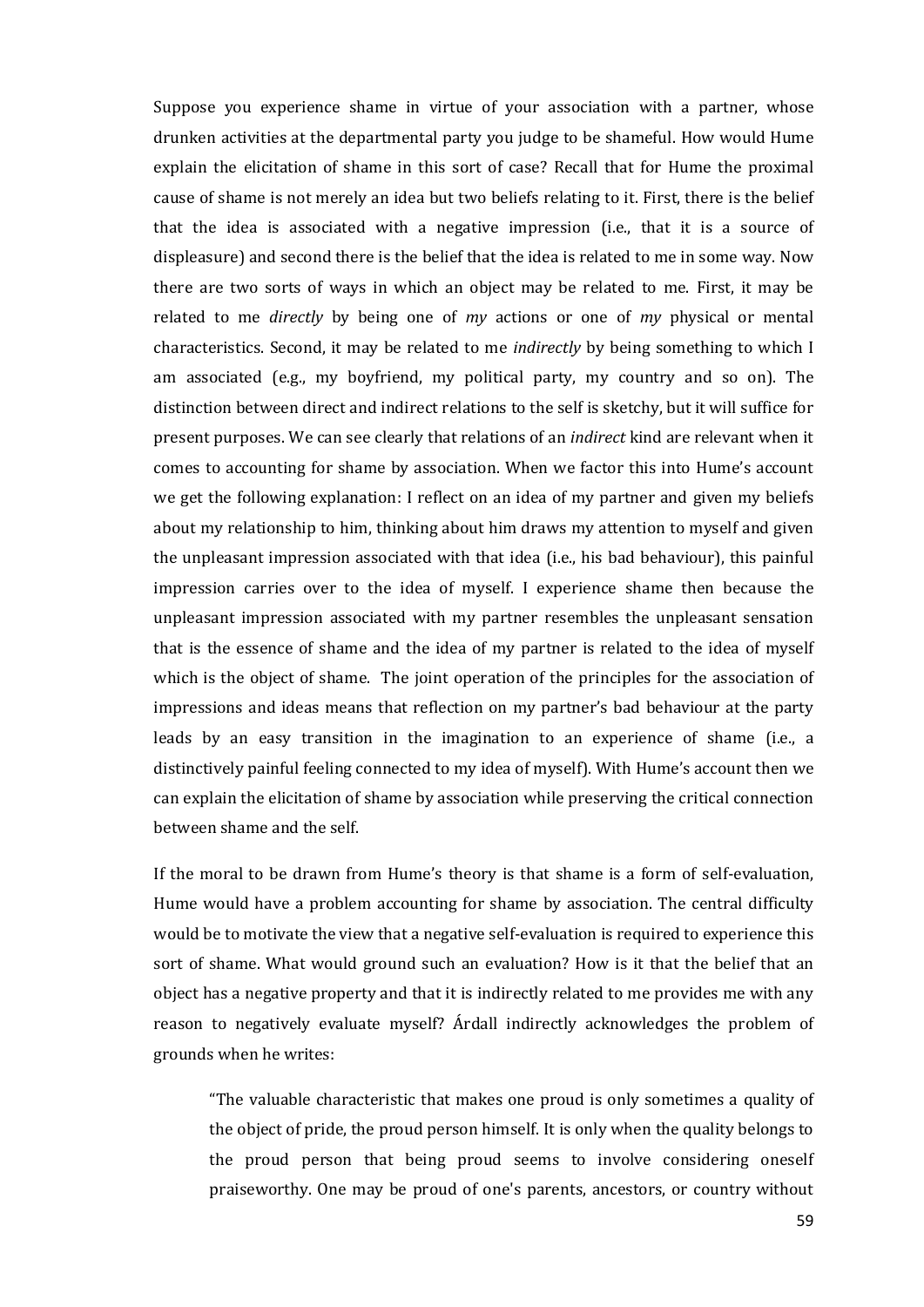claiming to be entitled to praise... I hope to have made it clear that when people are proud of other things than themselves, they cannot claim to be praiseworthy as an aspect of their pride... Pride as an evaluation of the proud person is an evaluation of a kind that is quite different from the judgment that one is praiseworthy. One can legitimately claim to be proud of a related subject, although one had neither a hand in realizing the valuable cause nor a close relation to the cause, the two joint causes of pride." (p. 391-2)

From what I understand of this passage, it makes four key claims: (1) pride will involve an evaluation of oneself as praiseworthy only when the object of pride is a quality of the proud person (2) When I am proud by association (e.g. proud of my parents, my ancestors or my country) it would be illegitimate to evaluate *myself* as praiseworthy and so (3) the evaluation of the self required to experience pride (or at least pride by association) is of a different form to the evaluative judgment that I am praiseworthy. Finally (4) pride by association does not require the belief that the associated object is closely related to you or that you are in anyway responsible for realising the praiseworthy property in the associated object. As we are concerned here with shame, let's see what the corresponding claims, related to shame, would look like. (1\*) shame involves an evaluation of the self as being unworthy of praise only when the object of shame is a quality of the subject who experiences that emotion  $(2^*)$  When I am shamed by association it would be illegitimate to evaluate *myself* as being unworthy of praise and so (3\*) the evaluation of the self required to experience shame (or at least shame by association) is of a different form to the evaluative judgment that I am not worthy of praise. Finally,  $(4^*)$  shame by association does not require the belief that the associated object is closely related to you or that you are in anyway responsible for realising the property in the associated object that is not worthy of praise. At this stage, two questions become important: first, if the self-evaluations involved in shame by association are not of the sort that one is unworthy of praise, of what sort are they? Second, if it is not the belief that I am directly related to the object of shame or the belief that I am responsible for bringing about that objects negative characteristic, what grounds the self-evaluations involved in these cases?

The first question, *the kind question* is important because "not being worthy of praise" seems to amount to "not being worthy of positive evaluation". If that is the case there would be no other kind of negative self-evaluation that shame by association can involve because the judgement that one is not worthy of praise will be broad enough to cover any negative self-evaluation that one might care to suggest. This would force us to say that shame by association requires a negative evaluation which *entails* the judgment that one is not worthy of praise and that is precisely what we do not want. The second question, *the*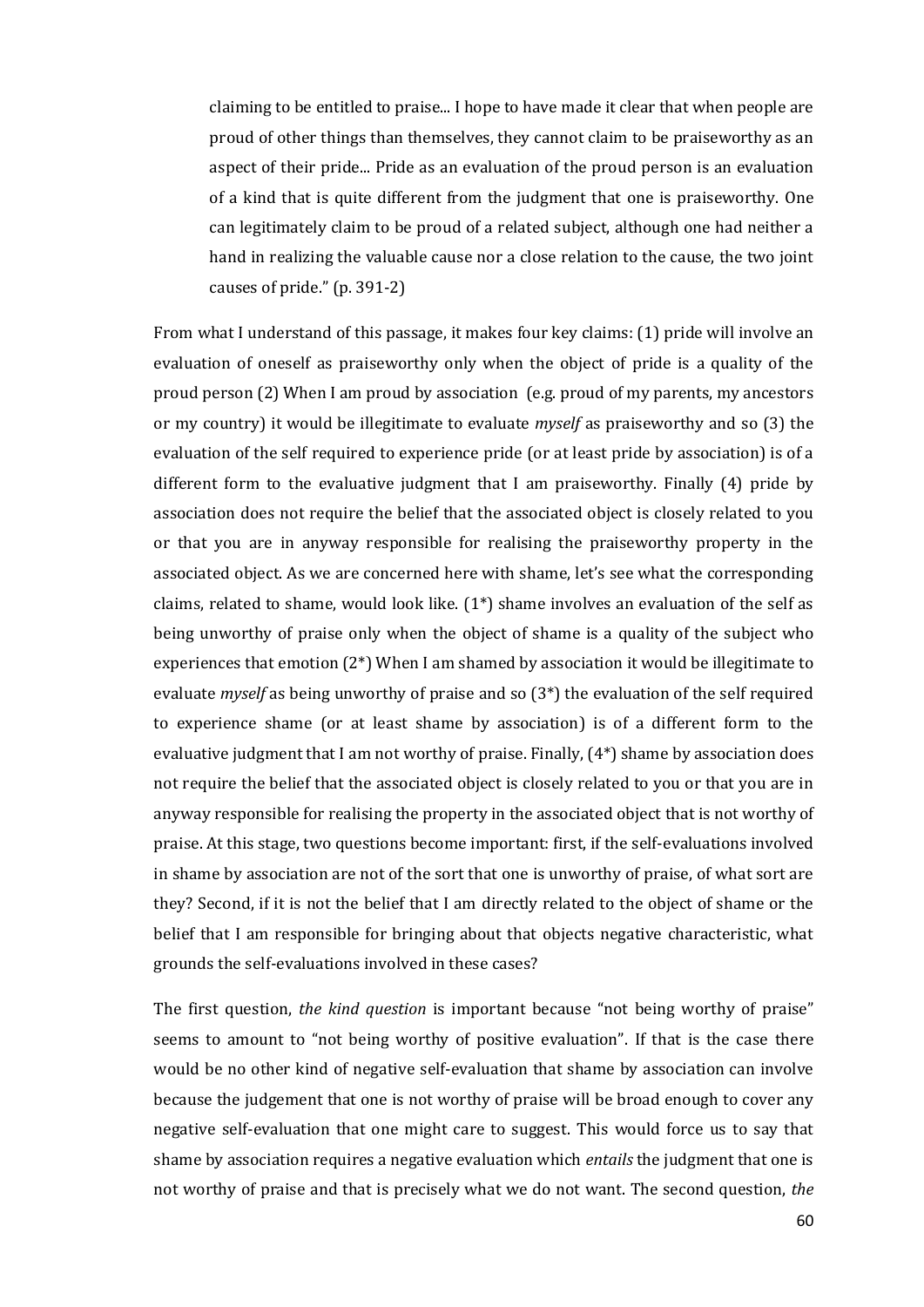*grounding question*, is also important. If we cannot determine the grounds on the basis of which a self-evaluation is made then a subject who is shamed by association looks to be irrational. This is because a subject who is shamed by association will have no reason to accept the negative self-evaluation that she is required to make when she is in that experiential state. As Hume has no problem accounting for shame by association, Árdal's modified version of Hume's theory can be seen to be an improvement to the original only if he can adequately answer the grounding question and the kind question. It is therefore surprising that Árdal only addresses the grounding question in his paper. He writes:

"Is it not fundamentally irrational, however, to allow people to *claim* any kind of increase in value from a situation that does not involve any praiseworthy characteristic being possessed by the proud person? What constitutes a reason for pride differs from the reasons that justify praise. The proud person *in some way* acquires positive value by association with something valuable; *some of the value of the cause is allowed to rub off upon the object of pride*, the proud person." (Árdal, 1989 p. 393 italics added)

The suggestion is that it is not irrational for a person to experience pride as a form of positive self-evaluation even when the cause of pride is not a characteristic that makes her worthy of praise. This is because what grounds the positive self-evaluation constitutive of pride need not be the same as what grounds an evaluation of oneself as praiseworthy. Indeed, in cases in which one is proud by association these two grounds part company. What grounds (and therefore *rationalises* the presence of) the positive self-evaluation constitutive of pride in cases in which one is proud by association is, according to Árdal, that the value associated with the object of pride is allowed *to rub off* onto the proud person. The suggestion, therefore, is that the appropriation of value from the associated object grounds (and therefore *rationalises* the presence of) the positive self-evaluation constitutive of pride. To assess this suggestion, we need to understand what it means for the value of an object associated with me to rub off onto me. Unfortunately, Árdal gives us no indication of how we are to understand the metaphor of "rubbing of" in this context and it seems to me that the most natural way of understanding this metaphor fails to give us an adequate answer to the grounding question

Let's consider a concrete example. Suppose that I am proud of my son's intelligence. What would it mean for some of the value associated with my son (i.e., his intelligence) to rub off onto me? One thing it might mean is that I would myself come to possess, or believe that I possess, some intelligence in virtue of my relationship to him. This interpretation is suggested by the ordinary meaning of the phrase "rub off on" which is to pass on a quality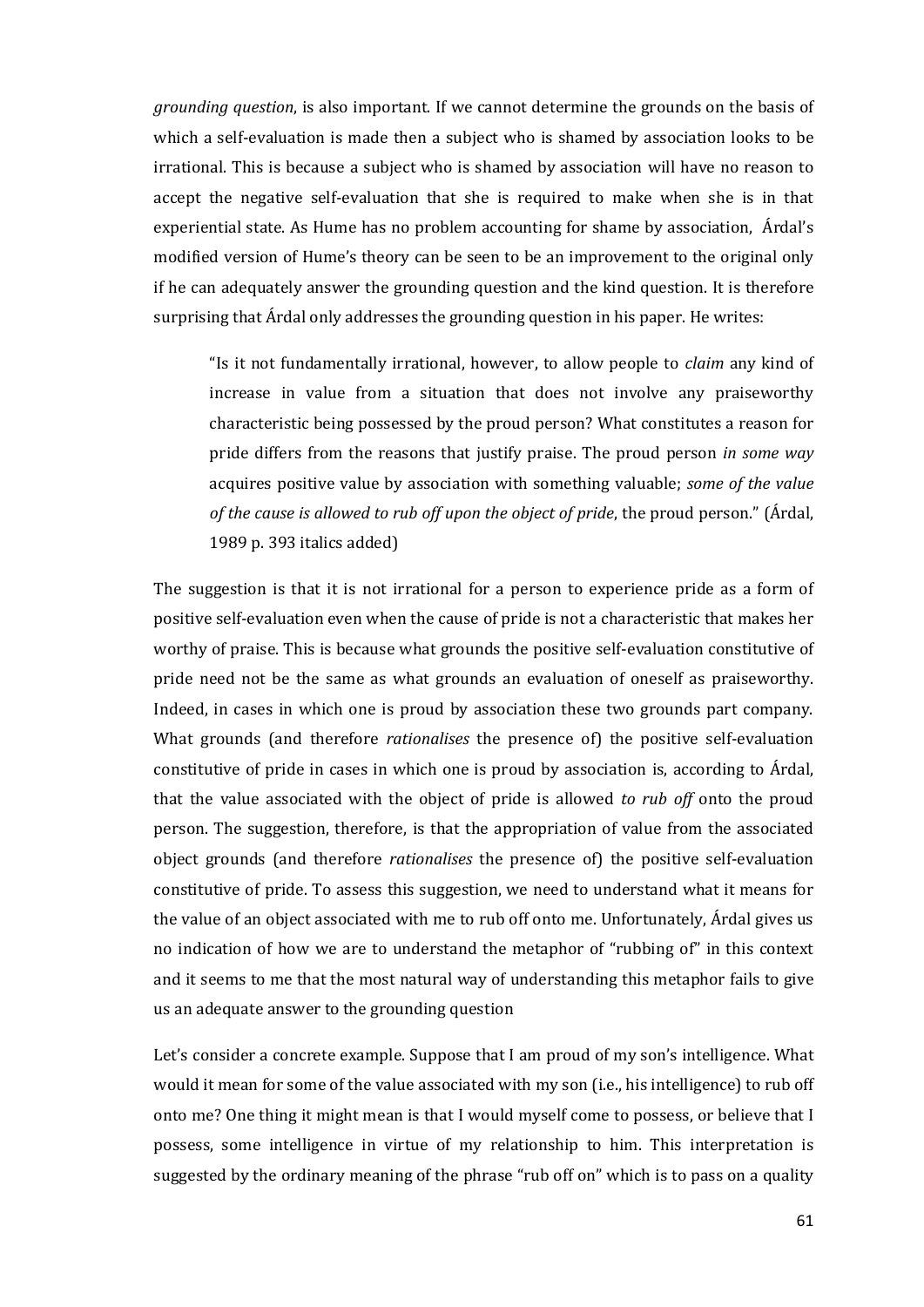or characteristic. But this interpretation cannot be right. I am not and do not believe myself to be intelligent, not even a little bit intelligent, in virtue of my association with an intelligent person. The same worry arises when the property of the related object is not itself a value but rather something judged to be *valuable.* For example, suppose that I am proud of my son because he produces beautiful paintings. My son's paintings are not values but they are valuable because they are beautiful. Árdal would claim that in this case, I am required to positively evaluate myself and that what grounds my positive selfevaluation is that some of the value of the associated object is allowed to rub off onto me. As the value which I acquire in this case is (some amount of) the property in virtue of which my son's painting is valuable we arrive at exactly the same problem. We would be forced to accept the implausible claim that I am or believe myself to be beautiful because of my association with the person that produced these beautiful paintings and that it is this fact or belief that grounds (and therefore rationalises) the positive self-evaluation that I am required to make. The problem here is simply that it makes little sense to talk about acquiring a value *x* (or some share of that value) simply in virtue of being associated with a person that exemplifies *x* or who produces an artefact that exemplifies *x*. Values aren't contagious in the relevant sense.

How then are we to understand the idea of values rubbing off onto the associated object? It is unclear, however some account is needed here because without an answer to the grounding question, the view that shame requires a negative self-evaluation is no improvement on Hume's view. <sup>68</sup> This is because Hume's account as it stands can easily explain shamed by association *and* it can readily explain those cases in which shame does involve a negative self-evaluation. Let me explain. In Hume's explanation of the causes of shame, we can distinguish two ways in which an object can be related to the subject: directly or indirectly. When the object of shame (the idea which causes it) is directly related to the subject it will be a property of the subject herself. Shame caused by that object will be related in a straightforward way to a negative self-evaluation because when the cause of shame is a personal property that is a source of pain, it is easy to see why the subject of that state would negatively evaluate herself. In other words, it is easy to see why viewing a personal property negatively would provide grounds for a negative selfevaluation and as such we can expect that shame will involve a negative self-evaluation when the object of shame is directly related to one. When the cause of shame is not a personal property that is a source of pain but an associated object which is a source of

<sup>68</sup> I suggested (p. 52 above) that because of the range of things to which one can be associated when one is ashamed by association we cannot think that being associated with an object evaluated negatively *in all cases* provides one with a reason to negatively evaluate oneself.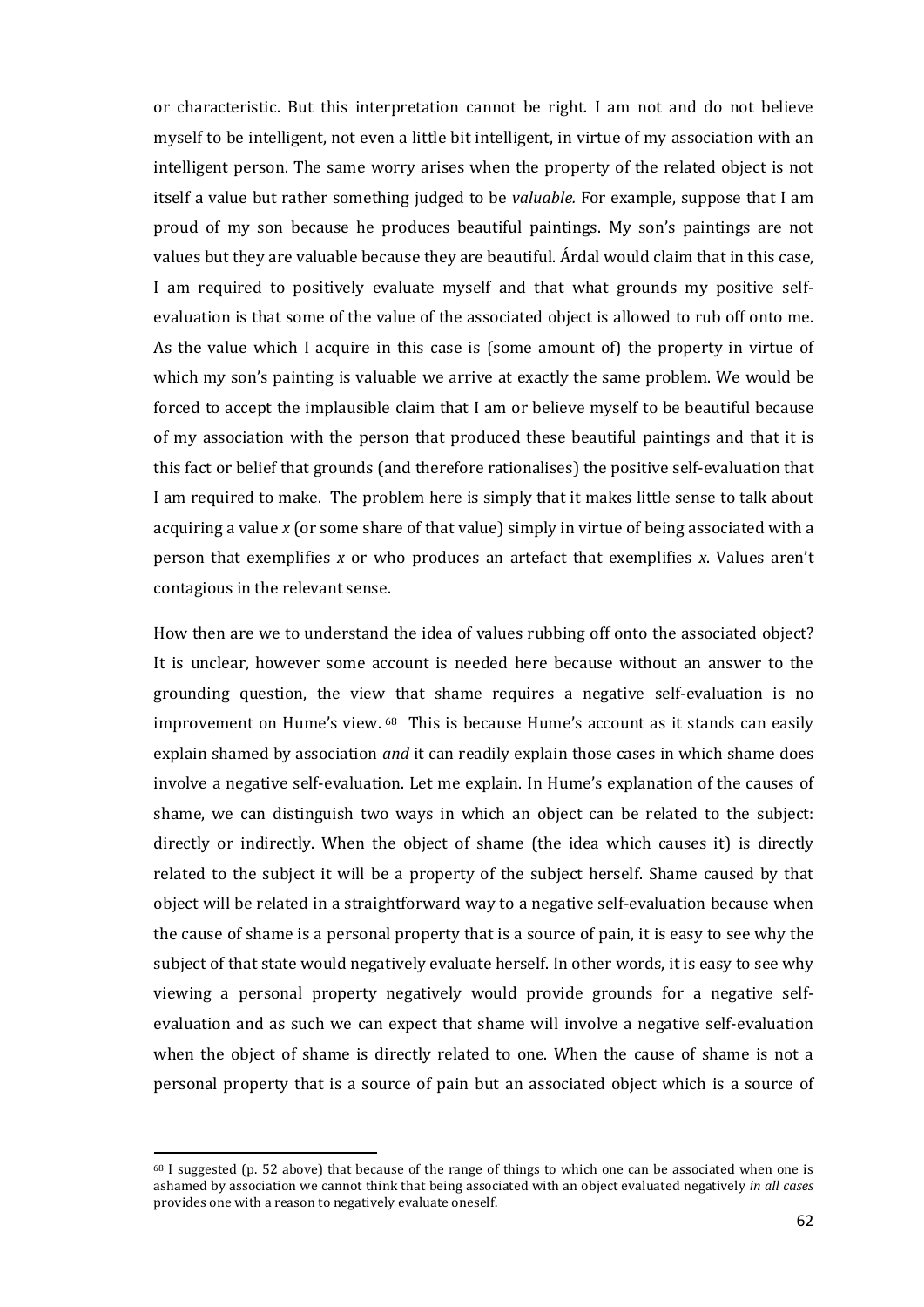pain, it becomes puzzling to see why a negative self-evaluation is required simply because it is unclear what would ground such an evaluation.

Thus, without any modification of his account whatsoever, Hume can adequately explain shame by association and, what I will call, ordinary shame: cases in which the cause of shame is a personal property viewed negatively. In these latter cases, shame is likely to involve a negative self-evaluation because the negative viewing of a personal attribute provides excellent grounds for a negative self-evaluation and presumably, a rational subject will recognise those grounds and be moved accordingly to make a negative selfevaluation. In addition to explaining the elicitation of shame by association and ordinary shame, Hume's account can also be used to explain the elicitation of recalcitrant shame. In recalcitrant shame, a subject's shame is caused by an object which she does not negatively evaluate. For example, Tony experienced recalcitrant shame as a result of his sexuality even though he did not think that there was anything wrong with being gay. Hume can explain Tony style cases in exactly the same way as he does ordinary shame and shame by association. The idea is that the cause of shame (the idea of being gay) is related to the subject and is associated with an unpleasant feeling. This unpleasant feeling resembles shame, and because the cause of shame is itself related to the object of shame, the principles of association of impressions and ideas renders the transference from a consideration of the cause (the idea of being gay) to the experience of shame easy and natural. What might now appear puzzling is why it is that, for Tony, the idea of being gay is associated with an unpleasant feeling. However, there is no reason to suppose that the association between an idea and an impression cannot in some cases be idiosyncratic. That is to say, there is no reason to suppose that the connection between a particular idea and a particular impression cannot be forged simply because of the subjects own personal history and experience. If, however, a more general explanation is required, we may appeal to the evolutionary story told above. The idea would be that being gay is a source of pain for Tony because he is aware that others in his social group may view him negatively in virtue of his sexuality.

#### **3. A Special Look at Hume on Vicarious Shame.**

Hume can account for recalcitrant shame, ordinary shame and shame by association however the task of accounting for vicarious shame is for Hume, that much harder. That said, I believe that Hume's system can go some way to explaining the elicitation of vicarious shame. To see how Hume is able to do this, we need to revisit the second of the two additional principles required to explain the elicitation of the indirect passions,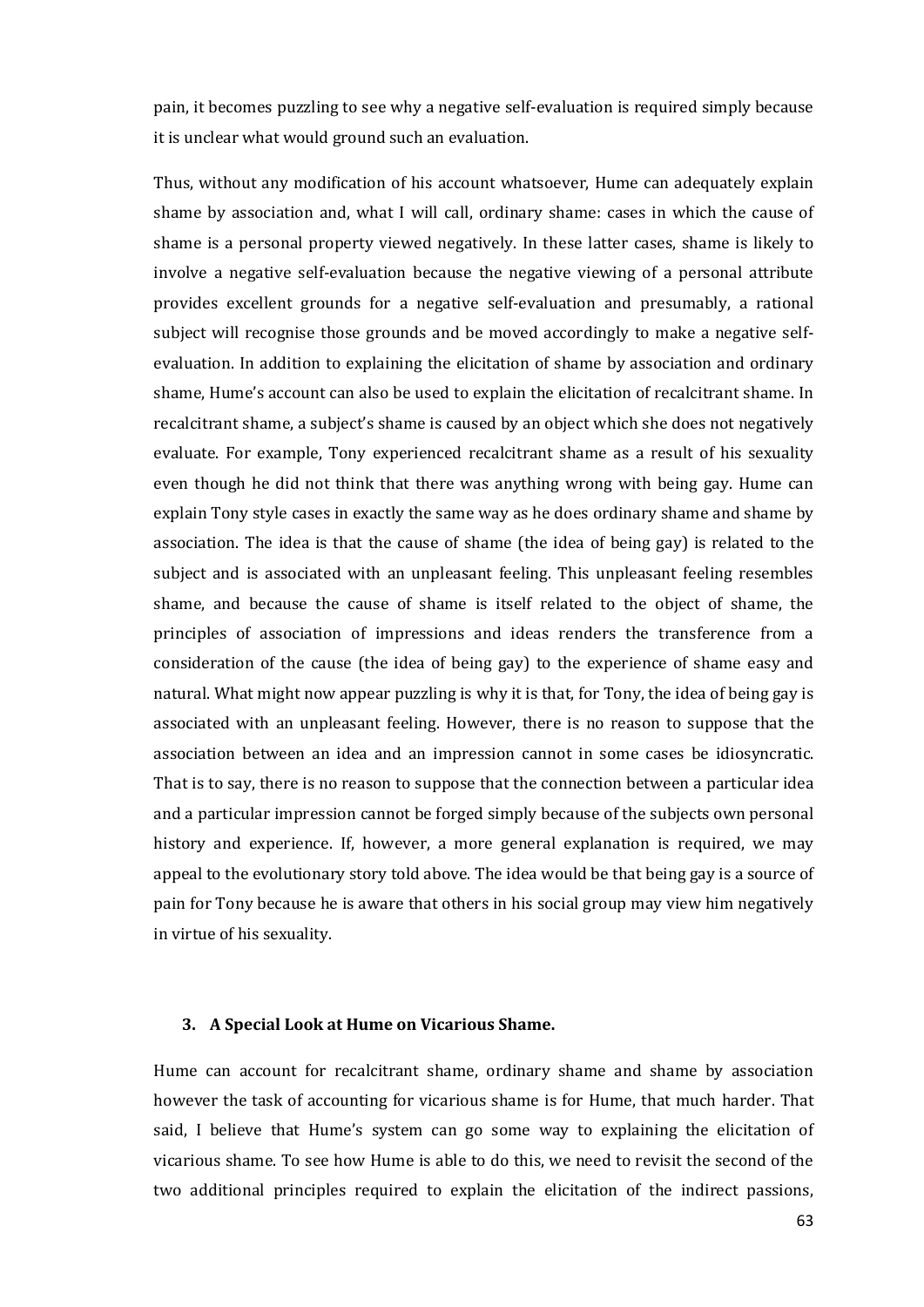namely, the principle of sympathy. Sympathy is not an emotion on Hume's account, but rather a principle that is invoked to explain the transformation of an idea of someone's passion into the experience of that passion.<sup>69</sup> What makes it possible for an idea of your passion to transform into an experience of that passion is Hume's theory of ideas and impressions. According to Hume's theory of ideas and impressions, the only difference between an idea and an impression is the level of force and vivacity with which they strike the mind: an impression appears more vividly than an idea does. <sup>70</sup> As the passions are all secondary impressions, all that is required for my idea of your passion to turn into the passion itself is an increase in the level of force and vivacity with which that idea strikes my mind. The principle of sympathy then is invoked to explain how it is that my idea of your passion can increase in force and vivacity and therefore transform into my experience of that passion. The first thing to note about sympathy is that it can only take effect when the sympathiser and the person sympathised with are related by three associative principles. These are the principles of similarity, the principles of contiguity in time and space and the principles of cause and effect.<sup>71</sup> Why exactly must I be related to you by these three associative principles in order for my idea of your passion to transform into the passion itself?

The relation of cause and effect is primarily required to make an inference from the cause or effect of the passion to the passion itself. That is to say, it is required so that the sympathizer can infer from the behaviour or circumstance of the person sympathised with that she is in a certain emotional state. Through the use of the principles of cause and effect then, the sympathizer arrives at the idea of the other persons' passion (i.e., she arrives at a belief about the emotion that the other person is feeling). The relation of similarity is required because, according to Hume, it is only by being similar to the person that it is possible for me to come to be in the emotional state that they are in.<sup>72</sup> Hume thinks that there is a natural resemblance between all humans which makes it possible for any one person to sympathise with any other person,<sup>73</sup> however he notes that it is easier to sympathise with those people that are similar to us in more particular respects, for example, a fellow countryman.<sup>74</sup> The relation of contiguity in time and space is required for sympathy to take effect principally because it facilitates the ease with which the mind moves from the idea of the others passion to the experience of the passion.<sup>75</sup> Generally, we sympathize with our neighbours more easily than with people who live in other parts of

<sup>69</sup> Hume T2.1.11

<sup>70</sup> Hume T1.1.1

<sup>71</sup> Hume T2.1.11

<sup>72</sup> Hume T2.1.11

<sup>73</sup> Hume T2.1.11, T2.2

<sup>74</sup> Hume T2.1.1

<sup>75</sup> Hume T2.3.7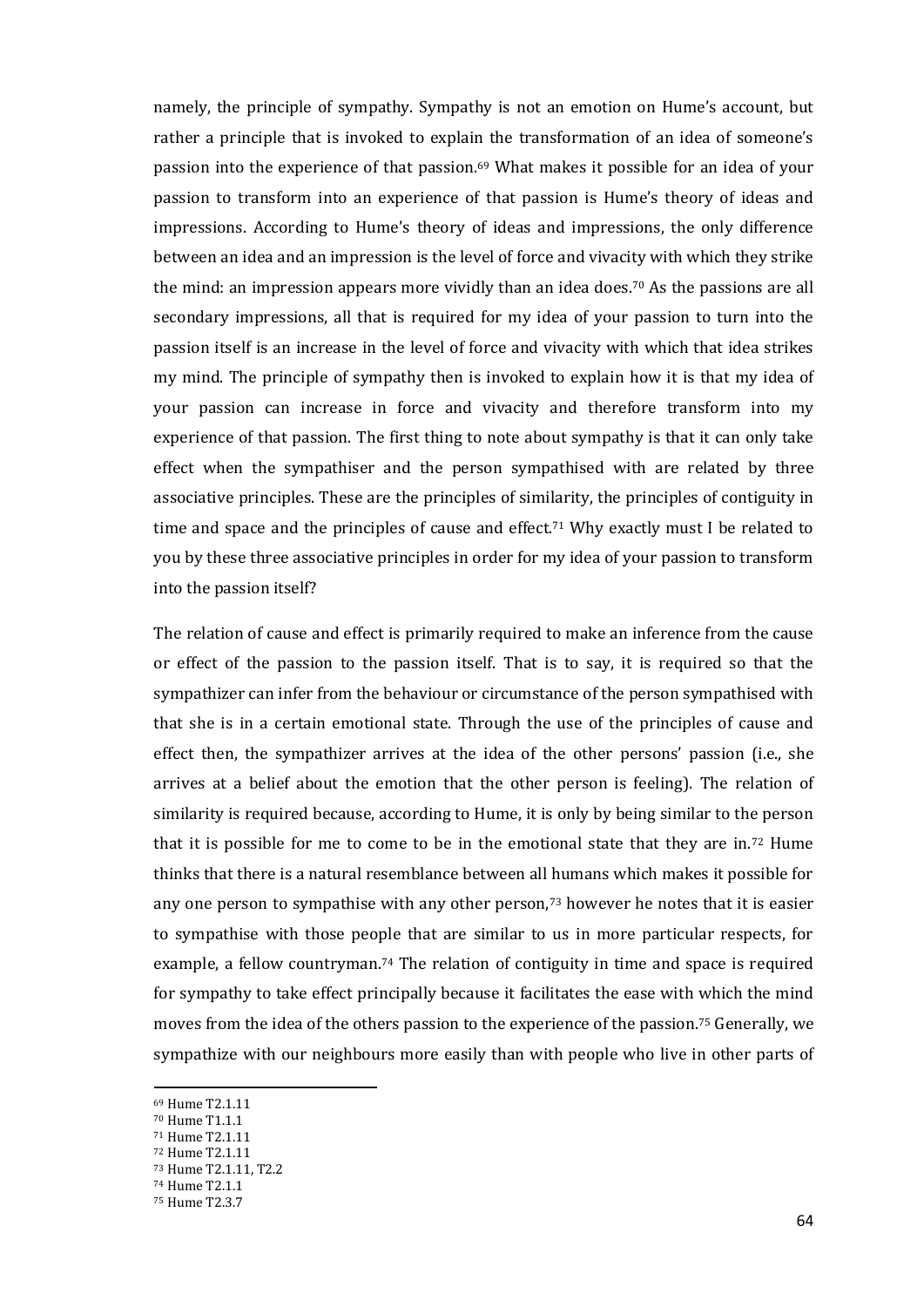the world and we sympathise with people from our own time more easily than we do with people from distant times. According to Hume, this is because the relation of contiguity in time and space makes the movement of the mind required from the idea to the passion more easy and natural. In sum, the three principles of cause and effect, similarity and contiguity are each necessary for sympathy to take effect: the principle of cause and effect is required to arrive at a belief about the passion that the other person is experiencing based on an inference from their behaviour or their circumstances, the principle of similarity is required in order for my idea of someone's passion to transform into the passion itself and the principle of contiguity is required to make this transference from the idea to passion more easy and natural. But *how* exactly does the transformation from idea to passion work? Hume explains:

'Tis evident, that the idea, or rather impression of ourselves is always intimately present with us, and that our consciousness gives us so lively a conception of our own person, that 'tis not possible to imagine, that any thing can in this particular go beyond it. Whatever object, therefore, is related to ourselves must be conceived with a like vivacity of conception according to the foregoing principles... (T 2.1.11, 317).

Hume's idea here is that we have a lively impression of ourselves which is "always intimately present with us." The impression of the self which Hume takes to be forever in our purview is constituted by a succession of perceptions. <sup>76</sup> When I am related to you via the principles of resemblance, causation and contiguity, my impression of myself enlivens the idea of your passion and this is what transforms my idea of your passion into the passion itself. In other words the liveliness of our conception of ourselves is transferred to the idea of the other's passion, making the idea of their passion so lively that it becomes the passion itself.<sup>77</sup> But according to Hume, this transference can occur only when we are related to the person believed to experience the passion by the relations of resemblance, contiguity, and cause and effect. This is because the more strongly I am related to you via these relations, the greater the chance that my conception of myself will enliven my idea of your passion and so transform this idea into a passion.<sup>78</sup> From all of this we can see that Hume has the resources to account for something like emotional contagion, which is a very strong element of what is involved in vicarious shame. In vicarious shame a subject derives from another's situation the belief that the other is or is likely to be experiencing emotion *x* and then she *somehow* transforms her belief about the others emotional state

<sup>76</sup> Hume T2.1.2, T1.4.6

<sup>77</sup> Herdt 1997 p. 39-40

<sup>78</sup> Hume T2.1.11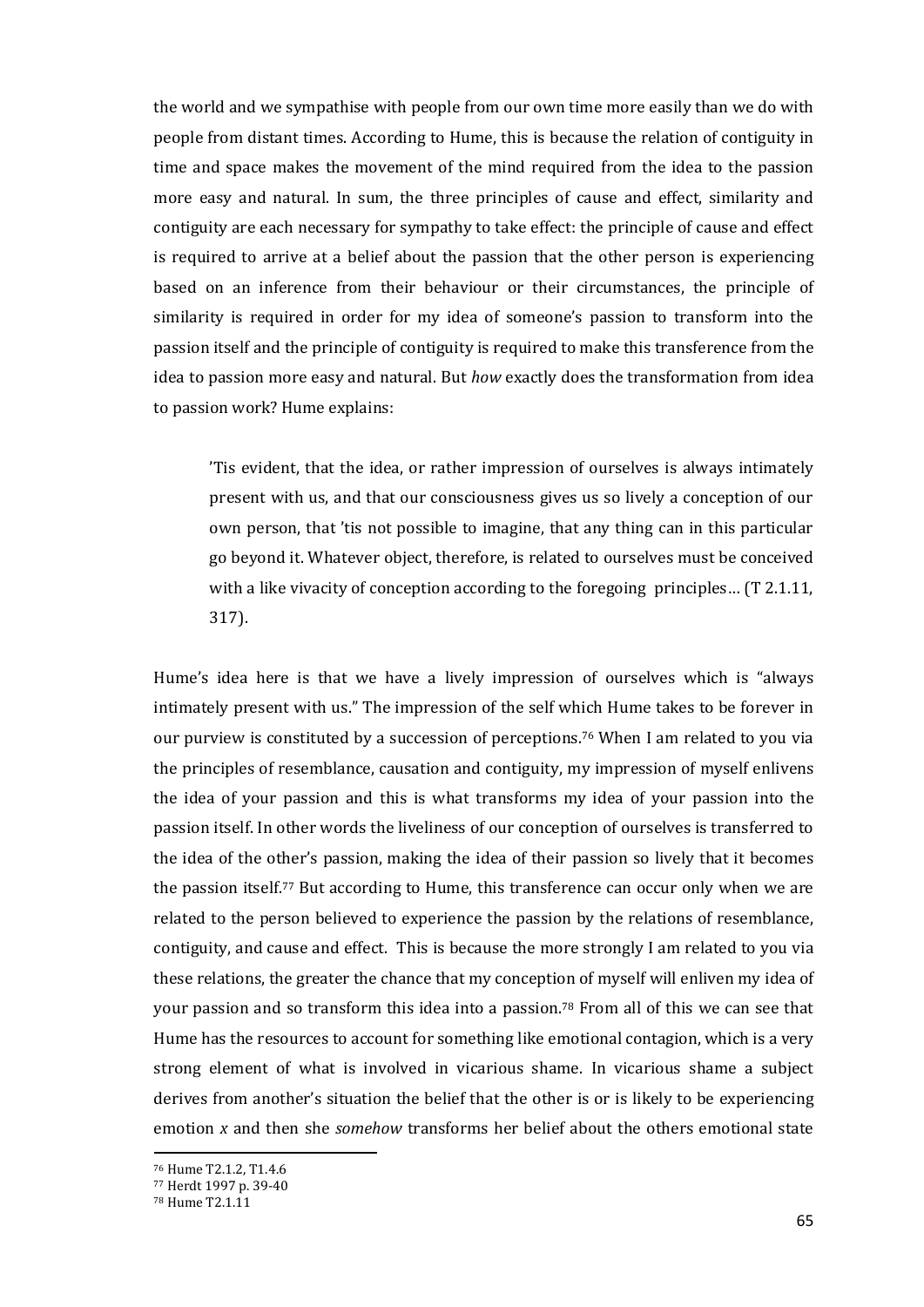into an experience of that emotion. Hume gives us an explanation of *one way* in which a belief about another's actual or likely emotional state can be transformed into the actual sentiment and so he goes some way to explaining the elicitation of vicarious shame. However, there is a problem here. Hume cannot be said to fully account for vicarious shame simply through the operation of the principle of sympathy because his account of the self as a succession of perceptions makes it difficult to see how one could occupy the perspective of another subject. That is to say, if the self is just a bundle of successive perceptions, it becomes difficult to see how it is that I can put myself in the mind of another subject. What Hume can explain clearly with the principle of sympathy is the transference of an emotion from person *x* to person *y*. What Hume cannot seem to explain, given his conception of the self, is how the transference of an emotion from person *x* to person *y* can come about through one's imaginatively occupying another person's perspective.<sup>79</sup> It seems then that Hume's theory can only go some way to explaining the elicitation of vicarious shame but in this respect, it is superior to the dominant account of shame which cannot even recognise the possibility of vicarious shame.

### **4. Chapter Summary**

In book II of the Treatise Hume offers an account of emotional elicitation for a particular range of emotions including shame and pride. It has been argued by some theorists that Hume has within his account the makings of a cognitive theory of pride and shame. The idea seems to be that, if we modify Hume's theory in such a way as to align it with a variant of DV, we will gain an improvement of Hume's account which nevertheless captures some of the flavour of Hume's actual account. I think we should resist the suggestion that Hume's view is better when it is modified in such a way as to align it with a version of DV. This is because Hume's actual theory provides a model which can be used to explain the elicitation of ordinary shame, shame by association, recalcitrant shame, and perhaps with some modifications of Hume's account of the self, vicarious shame. That is to say DV does not represent an improvement on Hume's account of shame but rather Hume's account of shame represents an improvement on DV.

Not that Hume's theory is perfect. Hume does not seem to distinguish between being in an emotional state and feeling emotion<sup>80</sup>, nor does he seem to have the resources to explain what it is to imaginatively occupy the perspective of another.  $81$  The purpose of this chapter however has not been to blindly accept a Humean view of shame but rather to

<sup>79</sup> Martin 2006 p. 97-98

<sup>80</sup> Árdal 1989 p. 25

<sup>81</sup> Martin 2006 p. 97-98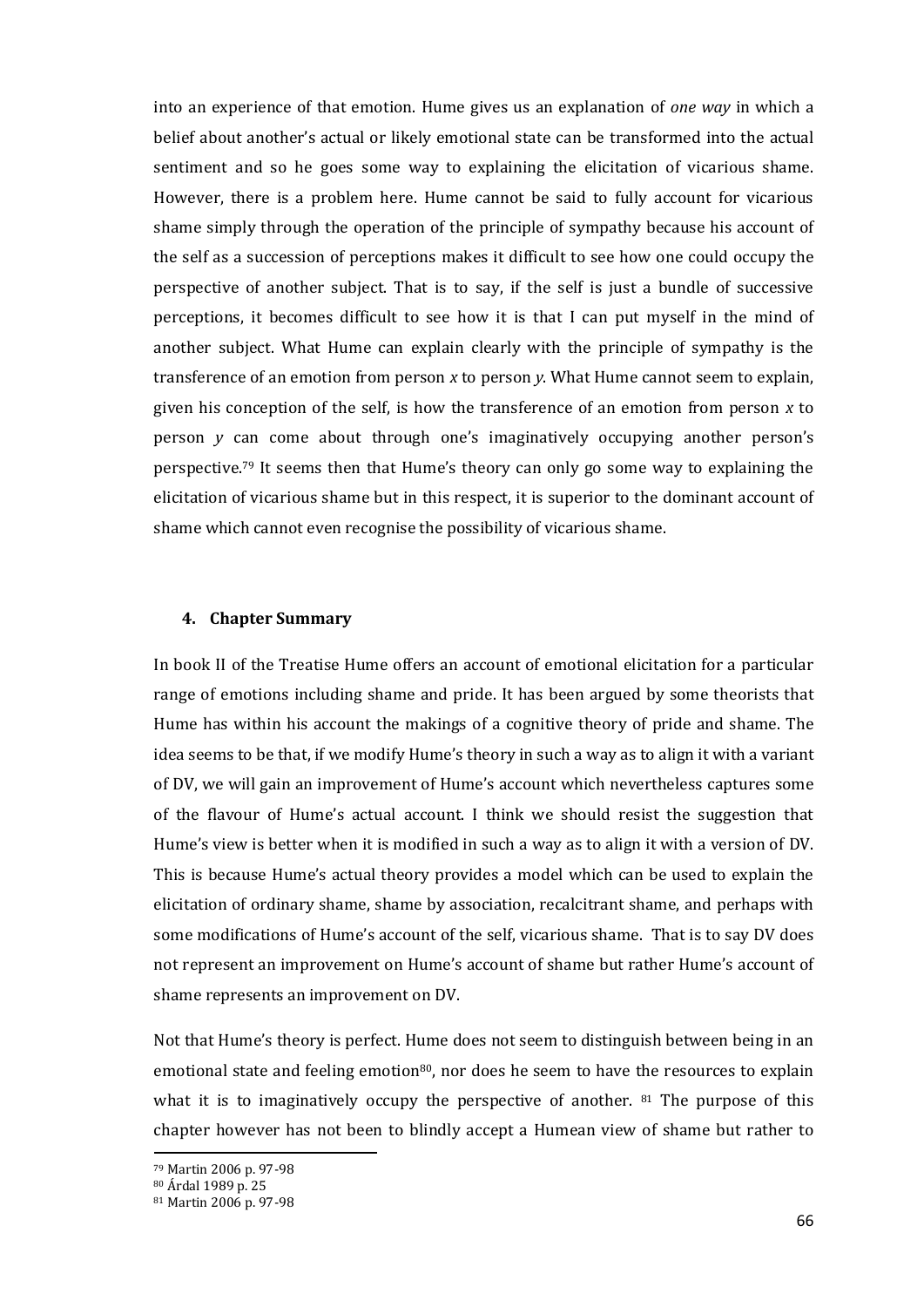demonstrate its remarkable flexibility. If, like Ardal, we interpret the moral of Hume's theory as one according to which shame involves a negative self-evaluation we rob Hume of the ability to account for a range of cases which proponents of DV cannot explain. Unlike Ardal then, I take it that the moral we are to draw from Hume's account is not that self-evaluations are constitutive of shame but rather that there is a relationship between the cause of shame and the subject of shame such that thinking about the cause puts that subject into a certain painful experiential state that is intimately related to a subjects view of herself.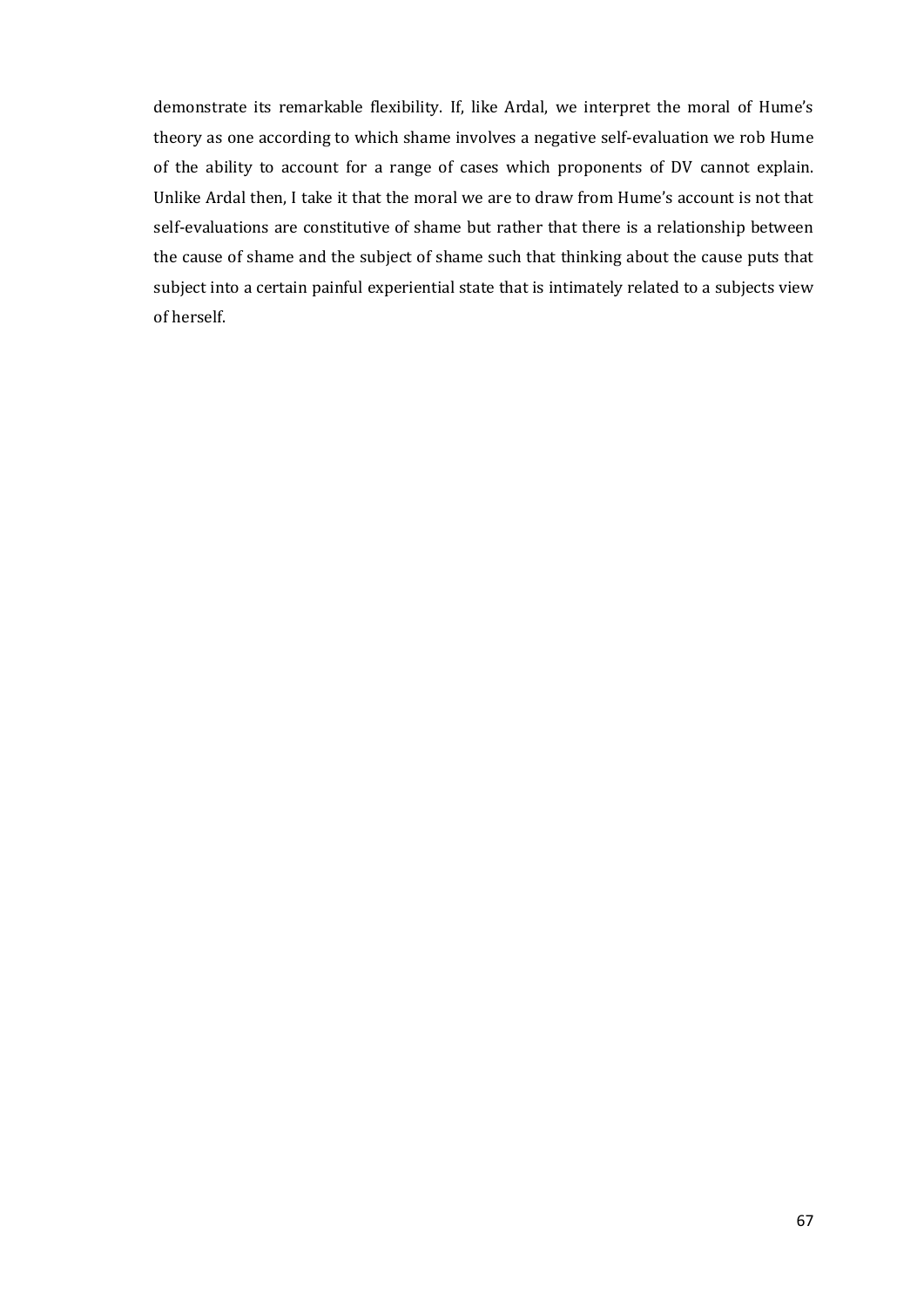# **Conclusion**

The purpose of this essay has been to argue against DV. According to DV, a negative selfevaluation is required to experience shame. I began in chapter one by elucidating a causal variant of DV, which claimed that in order for a stimulus *x* to elicit a shame response that stimulus must prompt the subject to make a negative self-evaluation. What is interesting about this particular variant of DV is that some psychologists have attempted to provide empirical support for it. The main purpose of the first chapter was to assess how strong a case could be made for DV on the basis of empirical evidence. It was argued that of the three methods used by psychologists to establish conclusions about the causal relationship between appraisals and emotions only the elicitation method could establish both that there is a causal relationship between appraisals and emotions and that the direction of causality moves from appraisal to emotions. The problem however is that while evidence derived from the elicitation method may show that negative selfevaluations are sometimes required for an experience of shame they could not show that shame is not also, and perhaps frequently, experienced in cases in which no negative selfevaluation is made. In other words, although we may well use the elicitation method to provide empirical evidence for the claim that shame is sometimes caused by selfevaluations, this evidence *could not* be used to support the claim that self-evaluations are *required* to experience shame because there are cases of shame which do not involve negative self-evaluations; cases which it is the purpose of chapter two to discuss.

In chapter two, I raised three sorts of cases which versions of DV have a difficulty accounting for. These were recalcitrant shame, shame by association and vicarious shame. In recalcitrant shame a subject experiences shame directed at an object or cause *x* even when she is aware that her evaluation of *x* is at odds with her experience of shame. In shame by association a subject experiences shame in virtue of her association with another person or group whose actions she negatively evaluates. In vicarious shame, a subject experiences shame as a result of imaginatively adopting the perspective of another subject whose situation she judges to be worthy of shame. In each of these cases similar puzzles were raised. In the case of recalcitrant shame the puzzle was to understand why it is that a subject would experience shame even when she did not judge that the cause or object of her shame was shameful. In the case of shame by association the puzzle was to understand why it is that a subject would experience shame when it was not her but an associated subject whose conduct was evaluated as shameful. Finally, in the case of vicarious shame the puzzle was to understand why it is that a subject could experience shame when it is not her but a subject whose perspective she imaginatively adopts that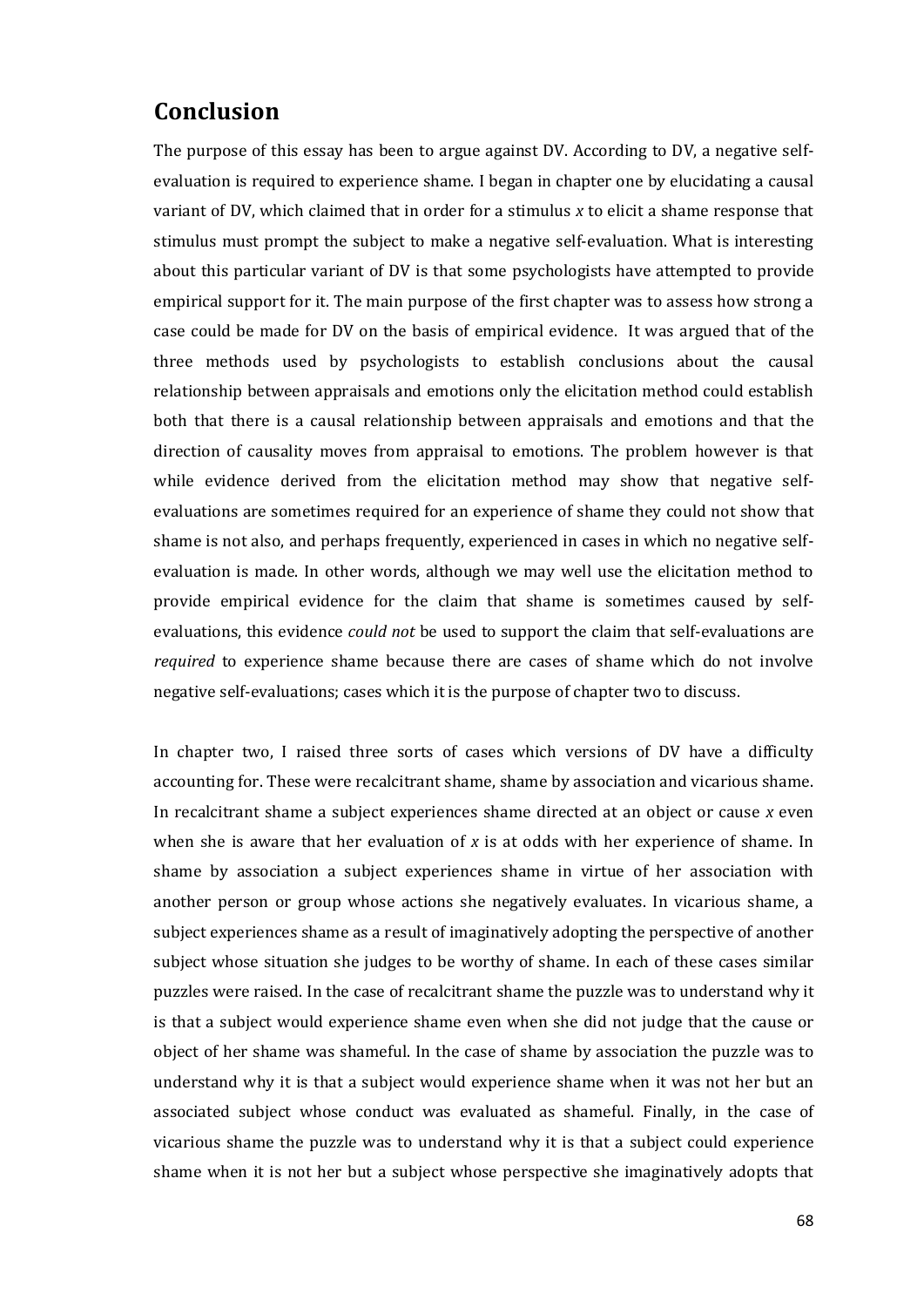has behaved shamefully. In each of these cases, I take it that what is required is a rationalizing explanation of the shame experienced. In other words, we need to explain why given the particular circumstances in which vicarious shame, shame by association and recalcitrant shame are elicited a subject would feel shame at all. What emerged in chapter two was that the adaptive function of shame could be useful in providing a rationalising explanation of each of these types of shame experience.

The adaptive function of shame is to detect those behaviours that will be met by the threat of social exclusion. This threat is itself a source of fear and anxiety because being excluded from the group means being excluded from co-operative activities which promote and facilitate the individuals survival. The adaptive function of shame shows that it is a sufficient requirement to experience shame that one recognizes that some behaviour will lead to the threat of social exclusion and one feels fear or anxiety as a result of this threat. Note that it is the groups values which determine the things that are worthy of the punishment of exclusion. The subjects' own attitudes to these things are irrelevant, so it may be that the things which the group judges to be wrong and so as warranting exclusion are not the things that a subject herself judges to be wrong or as warranting exclusion. With the adaptive function of shame in view, I think it is possible to explain why given the particular circumstances in which vicarious shame, shame by association and recalcitrant shame are elicited a subject feels shame. In recalcitrant shame a subject feels shame because she detects that others in a group to which she belongs will negatively evaluate the object or cause of her shame and as a result will exclude her from the group because of her relationship to that cause or object. In shame by association a subject feels shame because she detects that in virtue of her relationship with the associated object (whose conduct is negatively evaluated) she would be threatened with exclusion from a group to which she is a member. In vicarious shame the subject feels shame because she imaginatively puts herself in the position of another subject and detects from this perspective that her behaviour would be met with the threat of social exclusion. Here it is the *imagined* threat of social exclusion as the result of an imagined wrongdoing which explains why the subject experiences shame. Thus, by appealing to the adaptive function of shame we can give a rationalizing explanation of the experience of shame in all of the three cases discussed.

I concluded from chapter two that DV is inadequate and that we need to look elsewhere to provide an overarching account of the causes of shame. In the final chapter I looked at Hume's account of shame. Hume, like the appraisal theorist, offers an account of the elicitation of shame. What is peculiar about Hume's account, however, is that no mention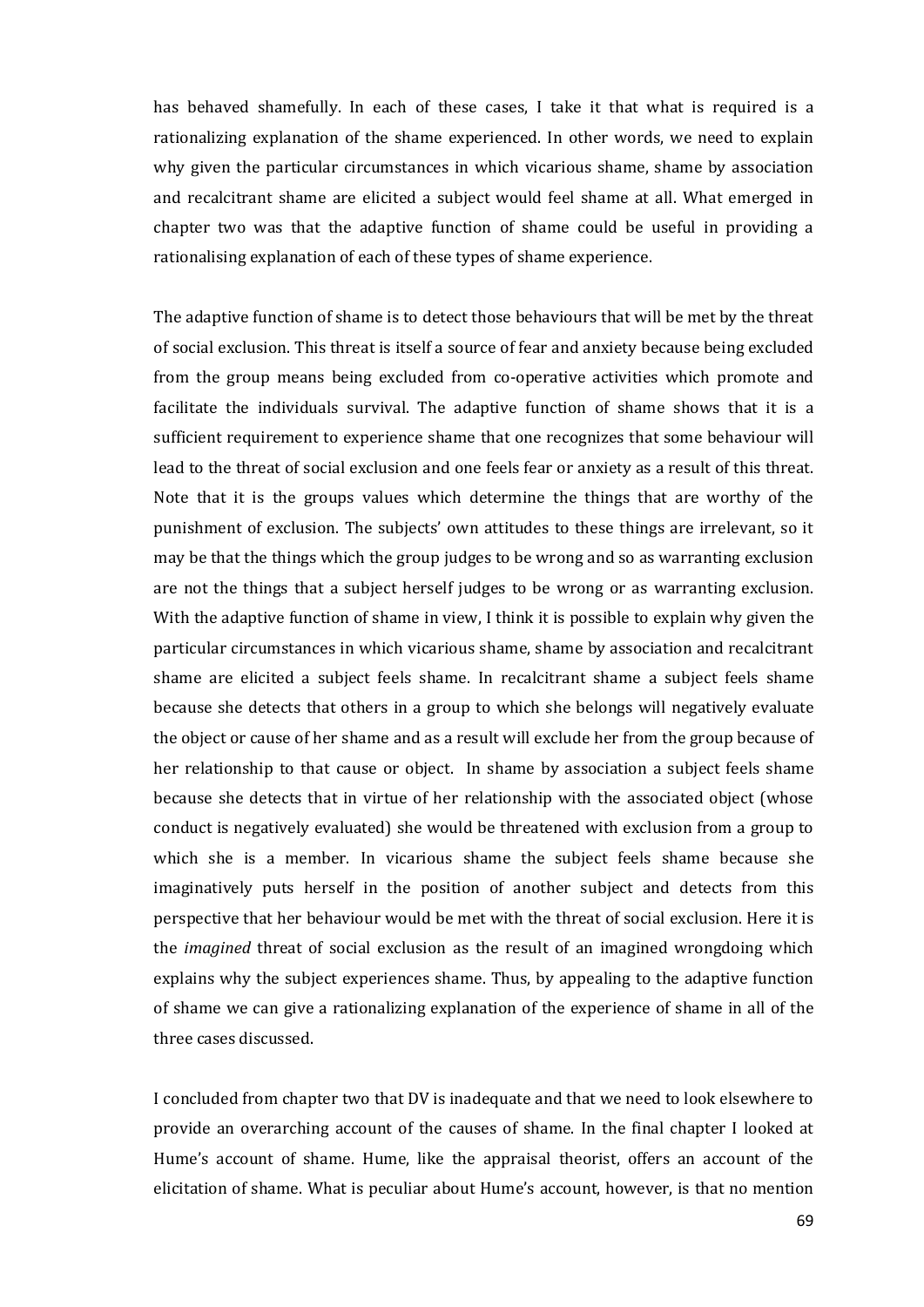is made of a negative self-evaluation. Hume's account of shame is set against his view that the principles of the mind, which include the principles of the association of impressions, the principles of the association of ideas and the principles of sympathy, make the transition between certain thoughts very natural and easy. In shame these principles operate in such a way as to make a certain range of ideas (the causes of shame) lead naturally to an experience of shame. The ideas which cause shame are both related to the self and are associated with a painful impression. In Hume's system it is a basic fact that shame is a painful feeling which is associated with the self. What happens is that because the idea which is the cause of shame is related to the self which is the object of shame and because the feeling associated with the idea is a painful impression, which resembles the experience of shame, the mind moves easily from a consideration of these ideas to the experience of shame. Using this account, Hume can explain shame by association, recalcitrant shame and ordinary shame but it is only by appealing to the operation of the principle of sympathy that Hume can go some way to explaining vicarious shame. It is because of the versatility of Hume's account that I chose to end the thesis with a discussion of it. Hume's theory provides an interesting point of departure for philosophical and psychological theorists looking for an overarching account of the elicitors of shame.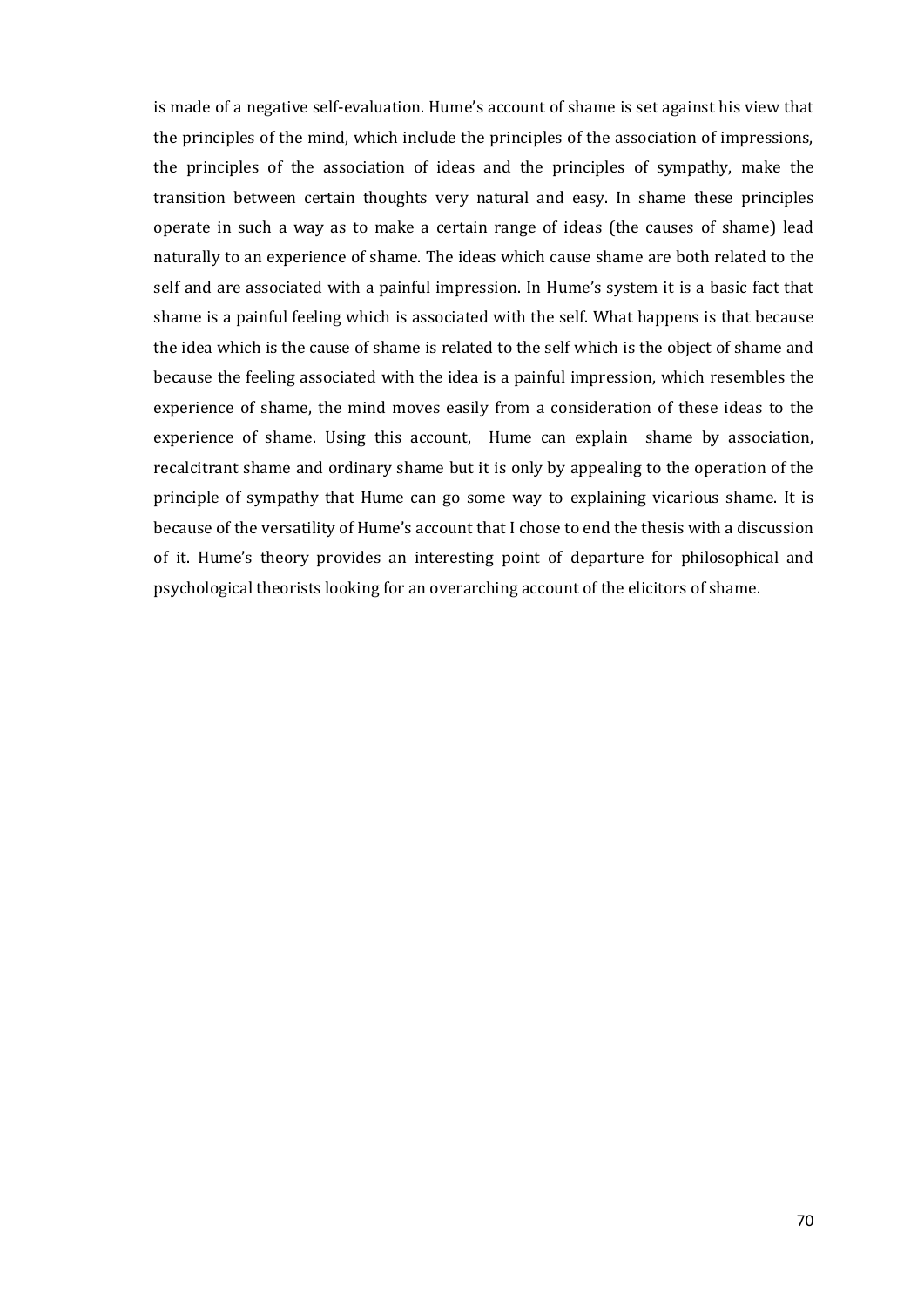#### **Bibliography**

- 1. Árdal, P. S., (1966) *Passion and Value in Hume's Treatise*. Edinburgh University Press.
- 2. Árdal, P. S., (1989) 'Hume and Davidson on Pride'. *Hume Studies* 15 (2): 387-394.
- 3. [Calhoun,](http://philpapers.org/s/Cheshire%20Calhoun) C., (2004) 'An [Apology](http://www.blackwell-synergy.com/doi/abs/10.1111/j.1467-9760.2004.00194.x) for Moral Shame'. *Journal of Political Philosophy* 12 (2): 127–146
- 4. Baker, R. L., (2011) 'How to Have Self-Directed Attitudes' in Konzelmann Ziv, A., Lehrer, K. & Schmid, H. B., (Eds.) *Self-Evaluation – Affective and Social Grounds of Intentionality.* Philosophical Studies Series 116, Dordrecht: Springer
- 5. Bartky, S., (1990) *Femininity and Domination*. New York: Routledge.
- 6. [Brady,](http://philpapers.org/s/Michael%20S.%20Brady) S. M., (2009) 'The [Irrationality](http://www.springerlink.com/content/9451x14m2t634u8g/fulltext.pdf) of Recalcitrant Emotions'. *Philosophical Studies* 145 (3): 413 - 430.
- 7. D'Arms, J. & Jacobson, D., (2003) 'The Significance of Recalcitrant Emotion' in Hatzimoysis, A. (Ed.), *Philosophy and the Emotions*. Cambridge University Press.
- 8. Darwin, C., (1872) *The Expression of Emotion in Man and Animal*. London: John Murray.
- 9. Davidson, D., (1978) 'Hume's Cognitive Theory of Pride'. *Journal of Philosophy* 75 (19): 744-757
- 10. Davidson, D., (1980) *Actions and Events*. Oxford University Press.
- 11. [Deonna,](http://philpapers.org/s/Julien%20A.%20Deonna) J. & [Teroni,](http://philpapers.org/s/Fabrice%20Teroni) F., (2009) 'The Sel[f of Shame'](http://benjamins.com/cgi-bin/t_bookview.cgi?bookid=C%26EB%205) in Salmela, M. & Mayer, V., (Eds.), *Emotions, Ethics and Authenticity*. John Benjamins.
- 12. Deonna, J., Rafaele, R. & Teroni, F (2011a) *[In Defense of Shame](http://www.oup.com/us/catalog/general/subject/Philosophy/Mind/?view=usa&ci=9780199793532)*. New York: Oxford University Press.
- 13. Deonna, J. & Teroni, F., (2011b) '[Is Shame a Social Emotion?'](http://www.springerlink.com/content/m278038140774650/) in Konzelmann Ziv, A., Lehrer, K. & Schmid, H. B., (Eds.) *Self-Evaluation – Affective and Social Grounds of Intentionality.* Philosophical Studies Series 116, Dordrecht: Springer.
- 14. Deonna, J., & Terroni, F., (2008) '[Distinguishing Shame from Guilt](http://www.sciencedirect.com/science/article/pii/S1053810008000263)'. *Consciousness and Cognition* 17 (4): 1063-1400.
- 15. Dooren, M. V., De Vries J. J. G & Janssen, J. H., (2012) 'Emotional Sweating Across the Body: Comparing 16 Different Skin Conductance Measurement Locations'. *[Physiology & Behavior](http://www.sciencedirect.com.libproxy.ucl.ac.uk/science/journal/00319384)* 106 (2): 298–304
- 16. Ekman, P., & Friesen, W. V., (1975) *Unmasking the Face: A Guide to Recognizing from Facial Clues.* New York: Prentice Hall.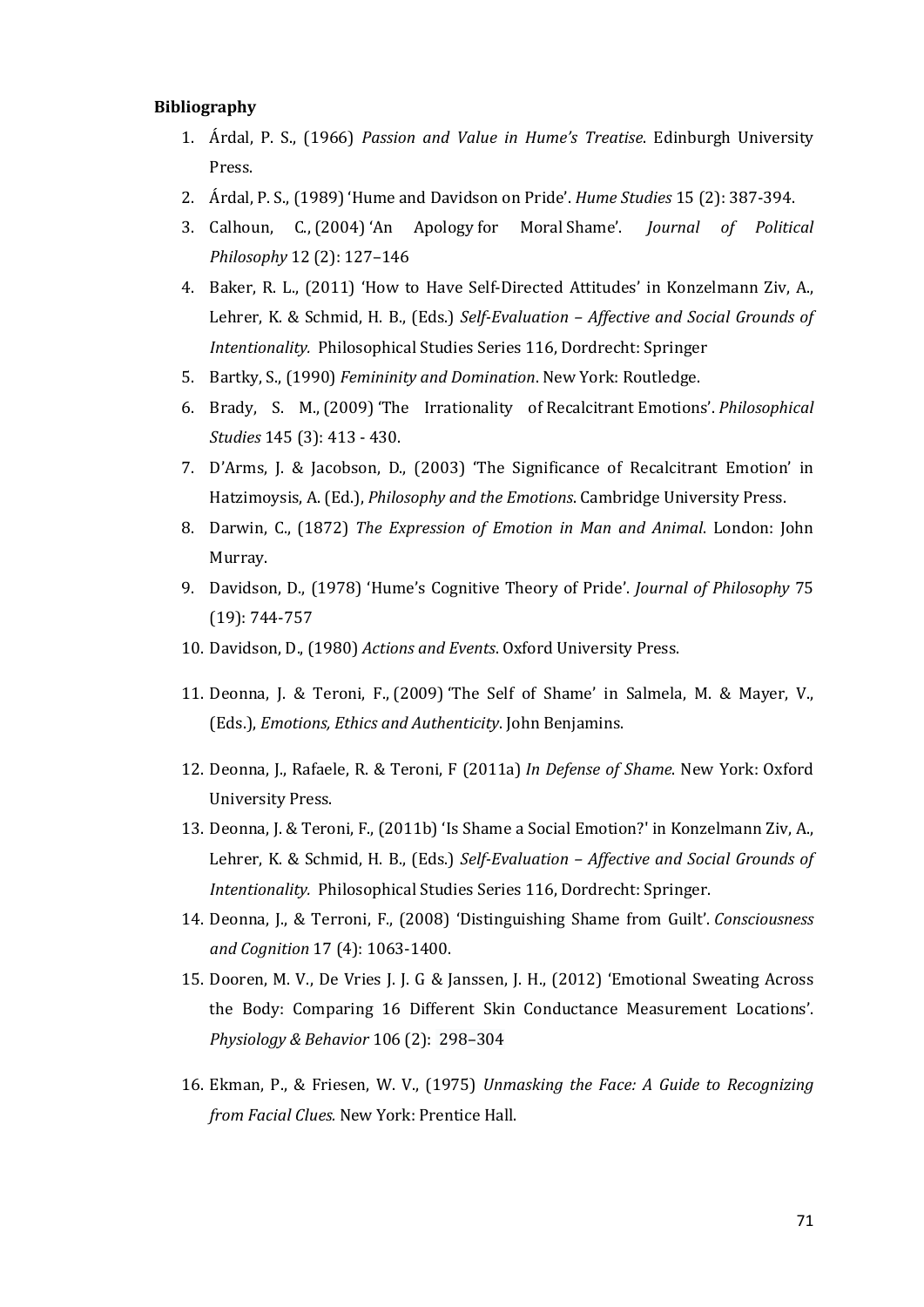- 17. Ekman, P., Davidson, R. J. & Friesen, W. V., (1990) 'The Duchenne Smile: Emotional Expression and Brain Physiology II'. *Journal of Personality and Social Psychology* 58, 342-353
- 18. Ekman, P., (1992a) 'Are There Basic Emotions?' *Psychological Review* 99 (3): 550- 553
- 19. Ekman, P., (1992b). 'An Argument for Basic Emotions'. *Cognition and Emotion* 6, 169-200.
- 20. Ekman, P., (1999) 'Basic Emotions' in [Dalgleish,](http://www.amazon.co.uk/s/ref=ntt_athr_dp_sr_1?_encoding=UTF8&search-alias=books-uk&field-author=Tim%20Dalgleish) T. & [Power,](http://www.amazon.co.uk/s/ref=ntt_athr_dp_sr_2?_encoding=UTF8&search-alias=books-uk&field-author=Mick%20Power) M., (Eds.) *Handbook of Cognition and Emotion*. John Wiley & Sons Ltd
- 21. Ekman, P., (2003) *Emotions Revealed*. New York: Times Books.
- 22. Fessler, D. M. T., (2004) 'Shame in Two Cultures: Implications for Evolutionary Approaches.' *Journal of Cognition and Culture* 4(2):207-262.
- 23. [Frankfurt,](http://philpapers.org/s/Harry%20G.%20Frankfurt) H., (1988) *[The Importance of What We Care About: Philosophical](http://books.google.com/books?id=sSuqlGRrPRkC&printsec=front_cover)  [Essays.](http://books.google.com/books?id=sSuqlGRrPRkC&printsec=front_cover)* Cambridge University Press.
- 24. Frijda, N. H., (1986) *The Emotions*. Cambridge University Press.
- 25. Frijda, N. H., (1988) 'The Laws of Emotion'. *American Psychologist* 43, 349-358.
- 26. Frijda, N. H., (2007) *The Laws of Emotions*. Lawrence Erlbaum Associates.
- 27. Frijda, N. H., & Zeelenberg, M., (2001) 'Appraisal: What is the Dependent?' in Scherer, K. R, Schorr, A. & Johnstone, T. (Eds.) *Appraisal Process in Emotion: Theory, Methods, Research*. Chicago: University of Chicago Press
- 28. Greenspan, P., (1988). *Emotions and Reasons*. London: Routledge
- 29. Griffith, P. E., (2003) 'Basic Emotions, Complex Emotions, Machaivellian Emotions' in Hatzimoysis, A. (Ed.) *Philosophy and the Emotions*. Cambridge University Press.
- 30. Hatzimoysis, A., (2003) *Philosophy and the Emotions*. Cambridge University Press.
- 31. Helm, B., (2001) *Emotional Reason*. Cambridge University Press
- 32. Herdt, J. A., (1997) *Religion and Faction in Hume's Moral Philosophy*. Cambridge Studies in Religion and Critical Thought 3. Cambridge University Press
- 33. Hume, D., *Treatise* of *Human Nature.* References to are by Book. Part. Section. Page references to the New Oxford Edition: Hume, D., (2000), *A Treatise of Human Nature*. Norton D.F. & M.J. Norton.
- 34. Inoue, H., (2003) 'The Origin of the Indirect Passions in the Treatise: An Analogy Between Books 1 and 2.' *Hume Studies* 29 (2): 205-22
- 35. Izard, C. E., (1991) *The Psychology of Emotions*. New York: Plenum.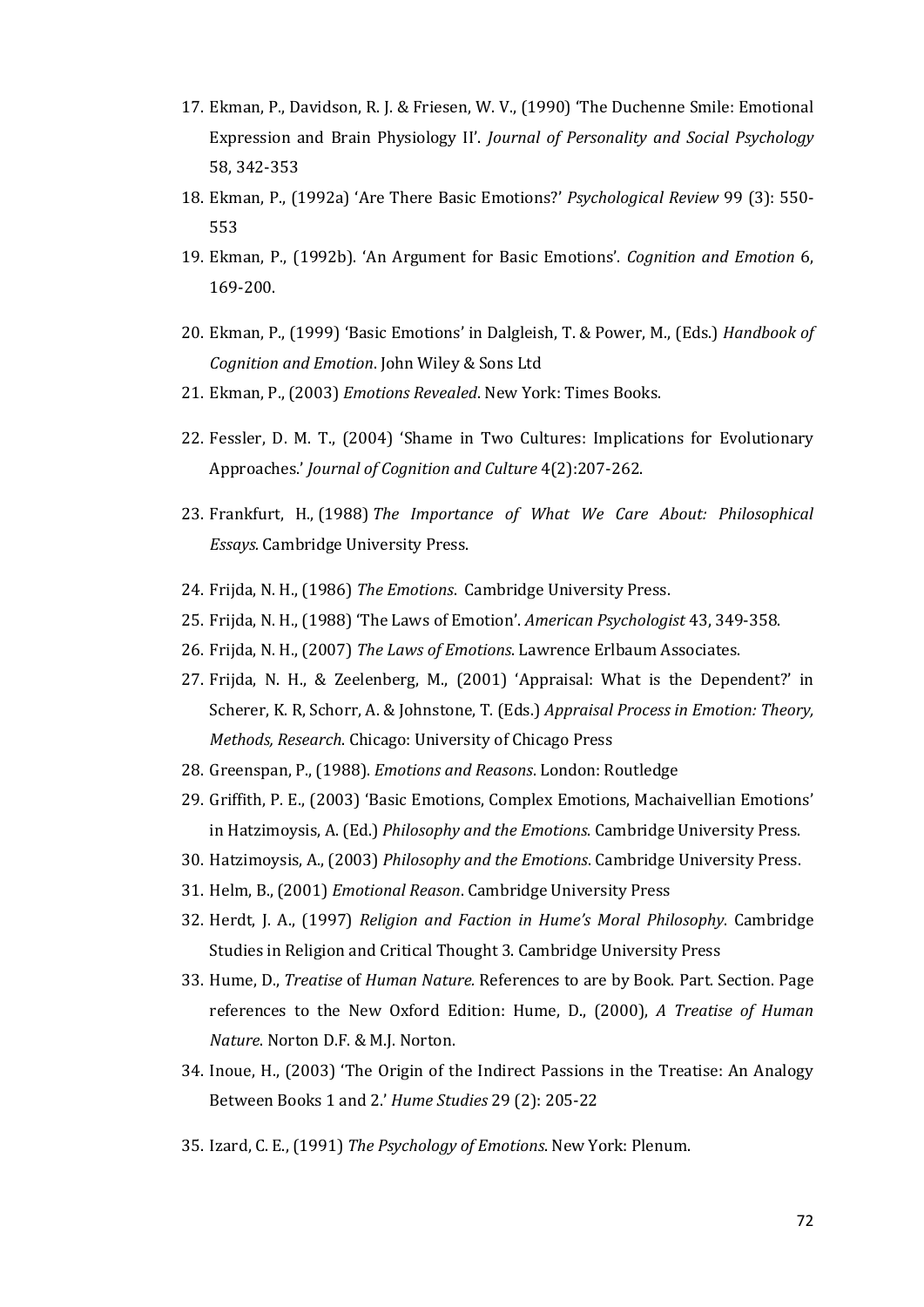- 36. Izard, C. E., (1993) 'Four Systems for Emotion Activation: Cognitive and Noncognitive Processes'. *Psychological Review* 100 (1): 68–90.
- 37. Izard, C. E., Ackerman, B. P. & Schultz, D., (1999). 'Independent Emotions and Consciousness: Self-consciousness and Dependent Emotions' in Singer, J. & Salovey, P., (Eds.) *At Play in the Fields of Consciousness: Essays in Honor of Jerome L. Singer.* Mahwah, NJ: Erlbaum.
- 38. Keltner, D. & Buswell, B. N., (1997). 'Embarrassment: Its Distinct Form and Appeasement Functions'. *Psychological Bulletin* 122, 250-270.
- 39. Kenny, A., (1963) *Action, Emotion, Will*. London: Routledge & Keegan Paul
- 40. Konzelmann Ziv, A., (2011) 'Self-Evaluations: Philosophical Perspectives' in Konzelmann Ziv, A., Lehrer, K. & Schmid, H. B., (Eds.) *Self-Evaluation – Affective and Social Grounds of Intentionality.* Philosophical Studies Series 116, Dordrecht: Springer.
- 41. Lazarus, R. & Alfert, E., (1964) 'Short-circuiting of Threat by Experimentally Altering Cognitive Appraisals'. *Journal of Abnormal and Social Psychology* 69, 195- 205
- 42. Lazarus, R., (1991) *Emotion and Adaption.* Oxford University Press.
- 43. Lazarus, R., (2001) 'Relational Meanings and Discrete Emotions' in Scherer, K. R., Schorr, A. & Johnstone, T., (Eds.) *Appraisal Process in Emotion: Theory, Methods, Research.* Oxford University Press.
- 44. Leary, M. R., (2007) 'How the Self Became Involved in Affective Experience: Three Sources of Self-reflective Emotions' in Tracy, R. & Tangney, J., (Eds.) *The Self-Conscious Emotions: Theory and Research*. New York: Guilford.
- 45. Lewis, M., (2000) 'Self-conscious Emotions: Embarrassment, Pride, Shame, and Guilt' in Lewis, M. & Haviland-Jones, J. M., (Eds.) *Handbook of Emotions*. 2nd Edition New York: Guilford.
- 46. Lewis, M., (2003) 'The Role of the Self in Shame' *Social Research* 70 (4): 1181-1204
- 47. Lewis, M., (1999) 'The Role of the Self in Cognition and Emotion' in [Dalgleish,](http://www.amazon.co.uk/s/ref=ntt_athr_dp_sr_1?_encoding=UTF8&search-alias=books-uk&field-author=Tim%20Dalgleish) T & [Power,](http://www.amazon.co.uk/s/ref=ntt_athr_dp_sr_2?_encoding=UTF8&search-alias=books-uk&field-author=Mick%20Power) M., (eds). *Handbook of Cognition and Emotion*. John Wiley & Sons Ltd Publishers.
- 48. Lewis, H. B., (1971) *Shame and Guilt in Neurosis*. New York: International Universities Press.
- 49. Lewis, D., (1972) 'Psychophysical and Theoretical Identifications'. *Australasian Journal of Philosophy* 50, 249–58; reprinted in Rosenthal, D., (1994) All page references are to the reprint.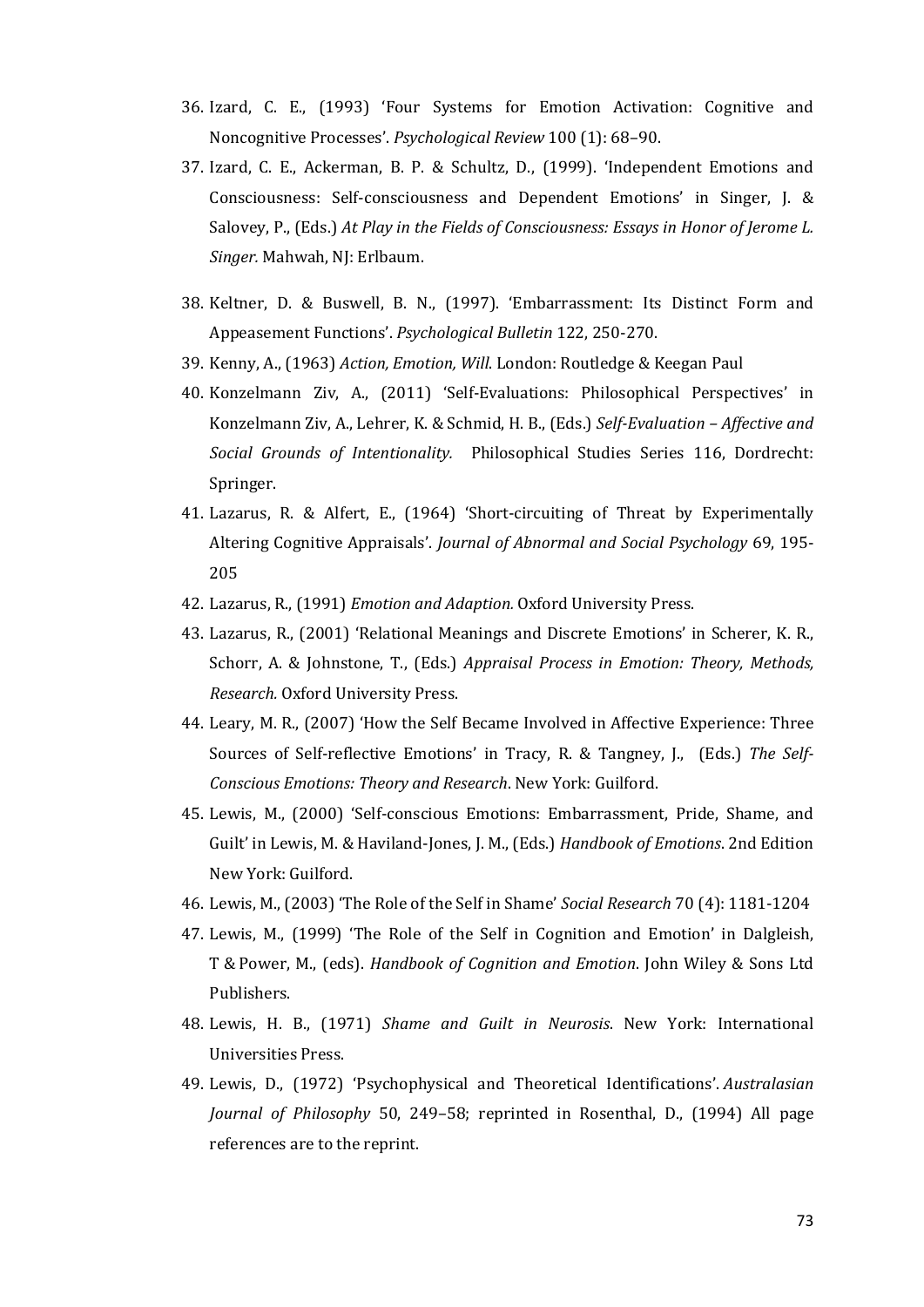- 50. Martin, [M. G. F.,](http://philpapers.org/s/M.%20G.%20F.%20Martin) (2006) 'In Praise of Self: Hume's Love of Fame'. *European Journal of Analytic Philosophy* 2 (1): 69-100.
- 51. McEachrane, M., (2009) 'Emotion, Meaning and Appraisal theory' *Theory & Psychology* 19 (1): 22-53
- 52. McIntyre, J. L., (2000) 'Hume's Passions: Direct and Indirect', *Hume Studies* 26 (1): 77-86.
- 53. Niedenthal, P. M., Tangney, J. P. & Gavanski, I., (1994) '"If only I weren't" versus "If only I hadn't": Distinguishing Shame and Guilt in Counterfactual Thinking'. *Journal of Personality and Social Psychology*. 67(4): 585-595
- 54. Öhman, A. & Soares, J. J. F., (1994). 'Unconscious Anxiety: Phobic Responses to Masked Stimuli'. *Journal of Abnormal Psychology* 103, 231-240.
- 55. Öhman, A., (2000) 'Automaticity and the Amygdale: Nonconscious Responses to Emotional Faces.' *Current Directions in Psychological Science* 11, 62-66.
- 56. Parkinson, B., (1995) *Ideas and Realities of Emotion.* London: Routledge.
- 57. Roseman, I. J., (1991) 'Appraisal Determinants of Discrete Emotions'. *Cognition and Emotion 5*, 161–200
- 58. Roseman, I. J. & Smith, C. A., (2001) 'Appraisal theory: Overview, Assumptions, Varieties, Controversies' in Scherer, K. R., Schorr, A. & Johnstone, T., (Eds.) *Appraisal Process in Emotion: Theory, Methods, Research*. Oxford University Press.
- 59. Roseman, I. J. & Evdokas, A., (2004) 'Appraisals Cause Experienced Emotions: Experimental Evidence'. *Cognition and Emotion 18,* 1-28.
- 60. Rosenthal, D., (1994) *The Nature of Mind*. Oxford University Press.
- 61. Sartre, J. P., (1943/1957) *L' Être et le néant*. Éditions Gallimard. Paris.
- 62. Scherer, R. K., (1999) *'*Appraisal theory' in Dalgleish, T. & Power, M. J., (Eds.), *Handbook of Emotion and Cognition.* Chichester: New York.
- 63. Scherer R. K., (2001) 'The Nature and Study of Appraisals: A Review of the Issues' in Scherer, R. K., Schorr, A., & Johnstone, T., (Eds.) *Appraisal Process in Emotion: Theory, Methods, Research.* Oxford University Press.
- 64. Schorr, A. (2001a). 'Subjective Measurement in Appraisal Research: Present State and Future Perspectives' in Scherer, R. K., Schorr, A., & Johnstone, T., (Eds.) *Appraisal Process in Emotion: Theory, Methods, Research.* Oxford University Press.
- 65. Schorr, A., (2001b) 'Appraisal: The Evolution of an Idea' in Scherer, R. K., Schorr, A. & Johnstone, T., (Eds.). *Appraisal Process in Emotion: Theory, Methods, Research.*  Oxford University Press.
- 66. Smith, C. A. & Ellsworth, P. C., (1985) 'Patterns of Cognitive Appraisal in Emotion'. *Journal of Personality and Social Psychology* 52, 475–488.